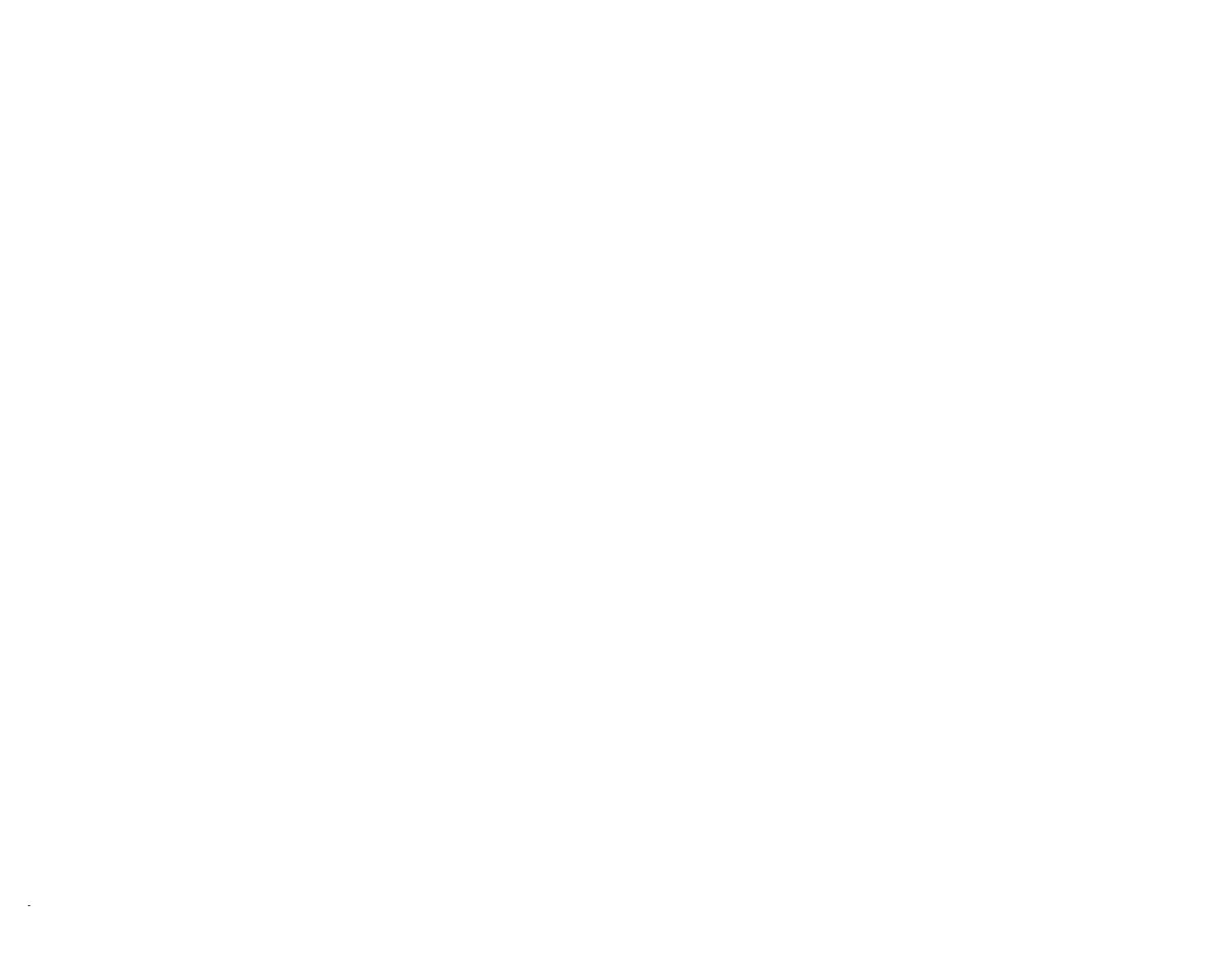| Licence            | <b>Business Name</b>                                             | <b>Address</b>                                     | <b>Licence Type/Sub</b> |                                                    | <b>Phone</b>        | Fax                                    |     |
|--------------------|------------------------------------------------------------------|----------------------------------------------------|-------------------------|----------------------------------------------------|---------------------|----------------------------------------|-----|
| 17 760292          | Philip Letts, RMT                                                | 14300 Entertainment Blvd Richmond BC V6W 1K3       | Service Use             | Registered Massage<br>Therapy Clinic               | (604) 448-9616      | Work (604) 448-9717 Fax                |     |
| 17 760276          | <b>Perennity Consulting</b>                                      | 5700 Arcadia Rd Unit 207 Richmond BC V6X 2G9       | Service Use             | Home Occupation                                    | (604) 376-8744      | Work                                   |     |
| 17 760266          | Joanne YH Liu, Chartered<br><b>Professional Accountant</b>       | 7031 Westminster Hwy Unit 300 Richmond BC V6X 1A3  | Service Use             |                                                    | (604) 285-7990      | Work (604) 278-2399 Fax                |     |
| 16 754723          | <b>Corporate Classics Caterers</b>                               | 6001 Grant McConachie Way Richmond BC V7B 1K3      | Assembly Use Group 1    | <b>Food Service</b><br>Establishment               | $(604)$ 568-3959    | Work (604) 568-3974 Fax                |     |
| 17 760295          | Can-Star Academy Inc                                             | 11295 Mellis Dr Richmond BC V6X 1L8                | Assembly Use Group 3    | <b>Education Institution</b>                       | (604) 231-0099      | Work                                   | Hom |
| <b>Issue Date:</b> |                                                                  | <b>January 11, 2017</b>                            |                         |                                                    |                     |                                        |     |
| 17 760185          | Limeite Enterprise Ltd                                           | 9900 Deagle Rd Richmond BC V7A 1R2                 | Service Use             | Home Occupation                                    | (778) 927-1888      | Work                                   | Hom |
| 17 760102          | Bottles'co Bottle & Packaging                                    | 6651 Elmbridge Way Unit 160 Richmond BC V7C 5C2    | Mercantile Use          | <b>Wholesale Trading</b>                           | (888) 898-1883      | Work                                   | Hom |
| 17 760103          | Canada Paririe International<br><b>Trading Ltd</b>               | 4311 Hazelbridge Way Unit 1810 Richmond BC V6X 3L7 | Mercantile Use          | <b>Retail Trading</b>                              | (778) 885-8655      | Work                                   | Hom |
| 17 760085          | <b>Dilong Tax Prepatation Service</b>                            | 6311 Gilbert Rd Unit 315 Richmond BC V7C 3V7       | Service Use             |                                                    | (778) 558-8486      | Work                                   | Hom |
| 17 760130          | Chang Tong Express                                               | 4800 No 3 Rd Unit 125 Richmond BC V6X 3A6          | Service Use             | <b>Delivery Services</b>                           | (604) 214-0666      | Work (604) 214-0665 Fax                |     |
| 17 760132          | Taj Senghera Physiotherapist<br>Corporation                      | 14300 Entertainment Blvd Richmond BC V6W 1K3       | Service Use             |                                                    | (604) 306-8257      | Work                                   | Hom |
| 17 760148          | QRS Heart Services Corp                                          | 6061 No 3 Rd Unit 200 Richmond BC V6Y 2B2          | Service Use             |                                                    | (778) 320-2325      | Work                                   | Hom |
| 17 760192          | <b>Engineering Services &amp;</b><br>Equipment Rentals & Imports | 7340 Moffatt Rd Unit 221 Richmond BC V6Y 1X8       | Service Use             | Home Occupation                                    | (778) 926-4103      | Work                                   | Hom |
| 17 760197          | <b>Eaglenest Education</b>                                       | 6411 Buswell St Unit 305 Richmond BC V6Y 2G5       | Assembly Use Group 3    | <b>Education Institution</b>                       | (604) 229-1035      | Work                                   | Hom |
| 17 760198          | Royal Byng College                                               | 6411 Buswell St Unit 305 Richmond BC V6Y 2G5       | Assembly Use Group 3    | <b>Education Institution</b>                       | (778) 999-7609      | Work (604) 229-1035 Alt                |     |
| 17 760203          | Goodmore Enterprise Ltd                                          | 8700 McKim Way Unit 3033 Richmond BC V6X 4A5       | Service Use             |                                                    | (604) 916-8268      | Work (778) 896-9637 Cell               |     |
| 17 760220          | <b>Checkmat Vancouver</b>                                        | 2611 Viscount Way Richmond BC V6V 2G8              | Assembly Use Group 3    | <b>Health Studio</b>                               | (604) 836-9593      | Work                                   | Hom |
| 17 760082          | <b>Trust Travel Services Ltd</b>                                 | 8260 Westminster Hwy Unit 1290 Richmond BC V6X 3Y2 | Service Use             | <b>Travel Agency</b>                               | (604) 273-1881      | Work (604) 273-0618 Fax                |     |
| 17 760146          | <b>XLand Ventures Ltd</b>                                        | 5520 Minoru Blvd Unit 202 Richmond BC V6X 2A9      | Service Use             |                                                    | (604) 285-8999      | Work                                   | Hom |
| 17 760212          | <b>Walkable Tours Vancouver</b>                                  | 2131 Stirling Ave Richmond BC V7B 1J6              | Service Use             | Home Occupation                                    | (604) 721-4572      | Work                                   | Hom |
| 16 754765          | <b>Cacnex Consulting Ltd</b>                                     | 6081 No 3 Rd Unit 826 Richmond BC V6Y 2B2          | Service Use             |                                                    | (604) 447-7111      | Work                                   | Hom |
| 16 748823          | Rocman Holding Ltd                                               | 11191 Twigg PI Richmond BC V6V 3C9                 | Service Use             |                                                    | (604) 729-5721      | Work (604) 326-6000 Fax                |     |
| 16 748824          | Rocman Holding Ltd                                               | 11191 Twigg PI Richmond BC V6V 3C9                 | Service Use             |                                                    | (604) 729-5721      | Work (604) 326-6000 Fax                |     |
| 16 753675          | Periphery Digital Inc                                            | 4000 No 3 Rd Unit 5165 Richmond BC V6X 0J8         | Service Use             |                                                    | (778) 886-2819      | Work                                   | Hom |
| 16 753706          | Diamond Parking / DPS #4922                                      | 9451 Granville Ave Richmond BC V6Y 1P9             | Service Use             | <b>Parking Enforcement</b><br><b>Business</b>      | (604) 681-8797      | Work (604) 684-0329 Fax                |     |
| 16 754182          | The Chopped Leaf                                                 | 11700 Steveston Hwy Unit 110 Richmond BC V7A 1N6   | Assembly Use Group 1    | <b>Food Service</b><br>Establishment, Take-<br>Out | (604) 285-0576      | Work                                   | Hom |
|                    | 17 760152 ABC Advanced Business<br><b>Communications Corp</b>    | 13700 Mayfield PI Unit 2110 Richmond BC V6V 2E4    | Mercantile Use          | <b>Wholesale Trading</b>                           |                     | (604) 952-5002 Work (604) 952-5001 Fax |     |
| 17 760063          | Lemonti                                                          | 4000 No 3 Rd Unit 2060 Richmond BC V6X 0J8         | Mercantile Use          | <b>Retail Trading</b>                              | (778) 999-8341      | Work                                   | Hom |
| 16 748149          | Diamond Auto Spa                                                 | 2840 Olafsen Ave Unit 160 Richmond BC V6X 2R3      | Service Use             |                                                    | (604) 618-6120      | Work                                   | Hom |
| 16 740425          | Qoola Franchise Canada Ltd                                       | 2560 Shell Rd Unit 2023 Richmond BC V6X 0B8        | Assembly Use Group 1    | <b>Food Catering</b>                               | (604) 273-0889      | Work                                   |     |
| 16 754768          | Venus Furniture Ltd                                              | 6551 No 3 Rd Unit 800 Richmond BC V6Y 2B6          | Mercantile Use          | <b>Retail Trading</b>                              | (604) 767-4988      | Work                                   | Hom |
| 16 754783          | <b>DGBK Architects</b>                                           | 1500 W GEORGIA ST UNIT 950 VANCOUVER BC V6G<br>2Z6 | Service Use             |                                                    | (604) 682-1664      | Work (604) 682-2405 Fax                |     |
|                    | 16 754823 Pin Kai So                                             | 8371 Browndale Rd Richmond BC V6X 1G5              | Service Use             | <b>General Contractor</b>                          | (778) 389-7365 Work |                                        | Hom |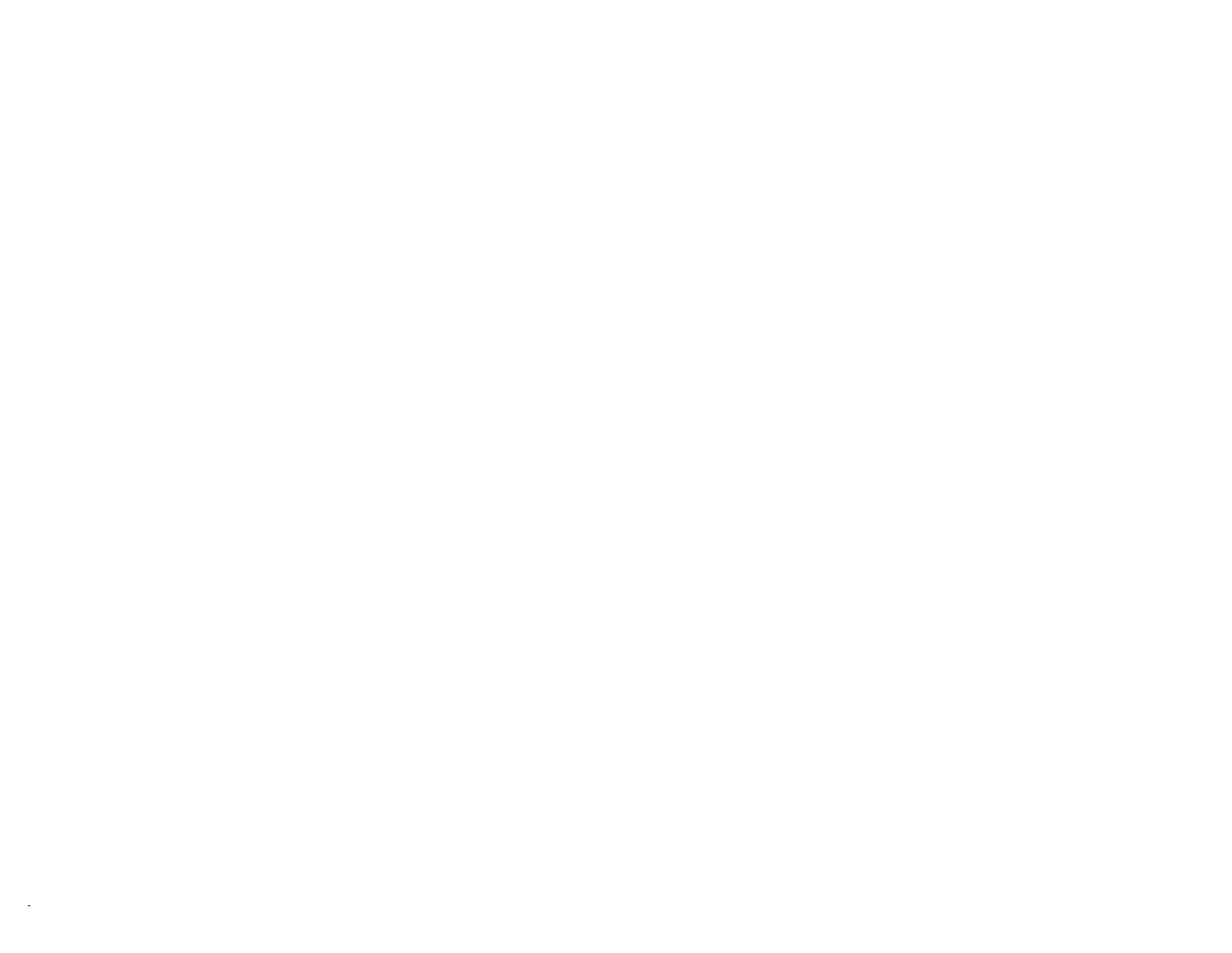|                    | <b>Licence Business Name</b>                             | <b>Address</b>                                                  | <b>Licence Type/Sub</b>                    |                                             | <b>Phone</b>     | Fax                                    |     |
|--------------------|----------------------------------------------------------|-----------------------------------------------------------------|--------------------------------------------|---------------------------------------------|------------------|----------------------------------------|-----|
|                    | 16 754825 Pin Kai So                                     | 8371 Browndale Rd Richmond BC V6X 1G5                           | <b>Inter-Municipal Business</b><br>Licence | <b>General Contractor</b>                   | (778) 389-7365   | Work                                   | Hom |
| 17 760062          | Maid for Vancouver                                       | 6311 Yeats Cr Richmond BC V7E 4E1                               | Service Use                                | Home Occupation                             | (778) 895-7800   | Work                                   | Hom |
| 16 754737          | Aberdeen Tax & Accounting<br>Services Inc                | 4000 No 3 Rd Unit 1180 Richmond BC V6X 0J8                      | Service Use                                |                                             | (604) 628-2306   | Work                                   | Hom |
| <b>Issue Date:</b> |                                                          | <b>January 12, 2017</b>                                         |                                            |                                             |                  |                                        |     |
| 16 750040          | <b>RBC Royal Bank</b>                                    | 4791 McClelland Rd Unit 1605 Richmond BC V6X 0M5                | Vending Machine Use                        | <b>Banking Machine</b>                      | (604) 234-1990   | Work (604) 665-0203 Fax                |     |
| 17 760040          | Unihealth Group                                          | 8888 Odlin Cr Unit 1280 Richmond BC V6X 3Z8                     | Service Use                                | Registered Massage<br><b>Therapy Clinic</b> | (604) 276-2777   | Work                                   | Hom |
| <b>Issue Date:</b> |                                                          | <b>January 13, 2017</b>                                         |                                            |                                             |                  |                                        |     |
| 17 760299          | <b>Industrial Pharm</b>                                  | 2691 Viscount Way Unit 104 Richmond BC V6V 2R5                  | Mercantile Use                             | <b>Wholesale Trading</b>                    | (604) 782-5139   | Work                                   | Hom |
| 16 728658          | Konic Development Ltd                                    | 11181 Voyageur Way Unit 230 Richmond BC V6X 3N9                 | Service Use                                |                                             | (604) 285-3700   | Work (604) 285-3702 Fax                |     |
| 16 745003          | Bowen International Education<br>Inc                     | 4000 No 3 Rd Unit 6055 Richmond BC V6X 0J8                      | Assembly Use Group 3                       | <b>Education Institution</b>                | (604) 710-0126   | Work                                   | Hom |
| 16 754561          | Hui Quan Consulting Inc                                  | 4000 No 3 Rd Unit 5010 Richmond BC V6X 0J8                      | Service Use                                |                                             | (604) 285-9288   | Work (604) 285-9288 Fax                |     |
| 17 760289          | <b>Butterfly Progressive Montessori</b><br>Preschool Ltd | 7360 Lombard Rd Richmond BC V7C 3N1                             | Assembly Use Group 3                       | <b>Education Institution</b>                | (604) 241-2511   | Work                                   | Hom |
| 17 760290          | <b>Butterfly Progressive Montessori</b><br>Preschool Ltd | 6800 Azure Rd Richmond BC V7C 2S8                               | Assembly Use Group 3                       | <b>Education Institution</b>                | $(604)$ 241-2511 | Work                                   | Hom |
| <b>Issue Date:</b> |                                                          | <b>January 16, 2017</b>                                         |                                            |                                             |                  |                                        |     |
| 17 760401          | Great Tang Development Inc                               | 100 LAVAL ST UNIT 180 COQUITLAM BC V3K 6N2                      | Service Use                                |                                             | (604) 339-3056   | Work                                   | Hom |
| 17 760568          | Bene (Oval) Development Ltd                              | 6700 No 3 Rd Unit 200 Richmond BC V6Y 2C3                       | Service Use                                |                                             | (604) 370-6700   | Work (604) 370-6700 Fax                |     |
| 17 760509          | A0 International Information<br>Service Ltd              | 4000 No 3 Rd Unit 1180 Richmond BC V6X 0J8                      | Service Use                                |                                             | (604) 828-2306   | Work                                   | Hom |
| 17 760546          | <b>Ultra Productions Inc</b>                             | BLG 9 555 BROOKSBANK AVE UNIT 330 NORTH<br>VANCOUVER BC V7J 3S5 | Service Use                                |                                             | $(604)$ 983-5111 | Work                                   | Hom |
| 17 760551          | Bene Capital (Group) Ltd                                 | 6700 No 3 Rd Unit 200 Richmond BC V6Y 2C3                       | Service Use                                |                                             | (604) 370-6700   | (604) 370-6700 Fax<br>Work             |     |
| 17 760567          | Bene (Richmond) Development<br>Ltd                       | 6700 No 3 Rd Unit 200 Richmond BC V6Y 2C3                       | Service Use                                |                                             | (604) 370-6700   | Work (604) 370-6700 Fax                |     |
| 17 760332          | Yeelin Health Products Center                            | 8700 McKim Way Unit 3108 Richmond BC V6X 4A5                    | Mercantile Use                             | <b>Wholesale Trading</b>                    | (604) 719-9111   | Work                                   | Hom |
| 17 760560          | Bene (No 4) Development Ltd                              | 6700 No 3 Rd Unit 200 Richmond BC V6Y 2C3                       | Service Use                                |                                             | (604) 370-6700   | Work (604) 370-6700 Fax                |     |
| 17 760151          | Lashes By Lisa                                           | 4380 No 3 Rd Unit 1277 Richmond BC V6X 3V7                      | Service Use                                |                                             | (778) 938-1324   | Work                                   | Hom |
| 16 752018          | <b>KL Kitchen Cabinets Ltd</b>                           | 12851 Bathgate Way Unit 8 Richmond BC V6V 1Y5                   | Mercantile Use                             | <b>Retail Trading</b>                       | (604) 992-1133   | Work                                   | Hom |
| 16 75 2016         | <b>KL Kitchen Cabinets Ltd</b>                           | 12851 Bathgate Way Unit 8 Richmond BC V6V 1Y5                   | Industrial/Manufacturing<br>Use            |                                             | (604) 992-1133   | Work                                   | Hom |
|                    | 16 750922 Sally Beauty                                   | 4777 McClelland Rd Unit 1525 Richmond BC V6X 0M5                | Mercantile Use                             | <b>Retail Trading</b>                       |                  | (954) 773-8040 Work (604) 276-2257 Fax |     |
| 16 747964          | Baby en Route                                            | 7800 Alderbridge Way Richmond BC V6X 2A5                        | Mercantile Use                             | <b>Retail Trading</b>                       | (778) 995-3199   | Work                                   | Hom |
| 17 760383          | In A Chord                                               | 9271 Arvida Dr Richmond BC V7A 4K5                              | Service Use                                | Home Occupation                             | (604) 614-8200   | Work                                   | Hom |
|                    | 17 760333 Yeelin Health Products Center                  | 8700 McKim Way Unit 3108 Richmond BC V6X 4A5                    | Mercantile Use                             | <b>Retail Trading</b>                       | (604) 719-9111   | Work                                   | Hom |
| <b>Issue Date:</b> |                                                          | <b>January 17, 2017</b>                                         |                                            |                                             |                  |                                        |     |
| 16 745588          | <b>UNIVRS</b>                                            | 8160 Park Rd Unit 105 Richmond BC V6Y 1T1                       | Mercantile Use                             | <b>Retail Trading</b>                       | (778) 990-8180   | Work (778) 839-5995 Cell               |     |
| 16 754589          | <b>RGN Management Limited</b><br>Partnership             | 5811 Cooney Rd Unit 305 Richmond BC V6X 3M1                     | Service Use                                |                                             | (604) 207-7770   | Work (604) 207-0565 Fax                |     |
| 16 748646          | Fortify Communications Inc                               | 11938 Bridgeport Rd Unit 260 Richmond BC V6X 1T2                | Service Use                                |                                             | $(604)$ 265-9001 | Work                                   | Hom |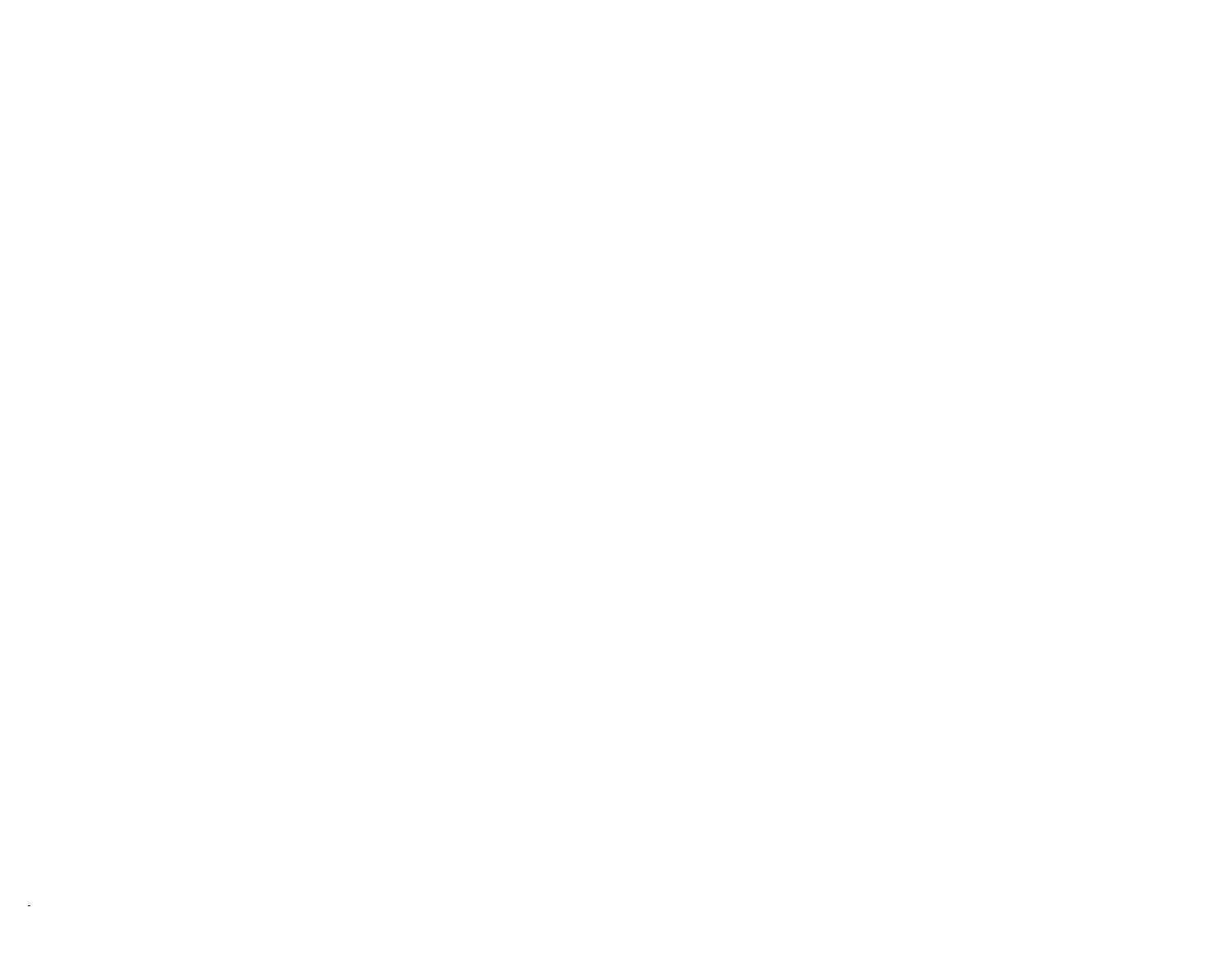|                    | Licence Business Name                                       | <b>Address</b>                                     | <b>Licence Type/Sub</b>         |                                             | <b>Phone</b>       |      | Fax                      |     |
|--------------------|-------------------------------------------------------------|----------------------------------------------------|---------------------------------|---------------------------------------------|--------------------|------|--------------------------|-----|
| 16 745587          | <b>UNIVRS</b>                                               | 8160 Park Rd Unit 105 Richmond BC V6Y 1T1          | Vending Machine Use             | <b>Amusement Centre</b>                     | (778) 990-8180     |      | Work (778) 839-5995 Cell |     |
| 16 753668          | Sulmida                                                     | 8211 Ackroyd Rd Unit 140 Richmond BC V6X 3K8       | Assembly Use Group 1            | Food Service<br>Establishment, Take-<br>Out | (604) 721-9688     | Work |                          | Hom |
| <b>Issue Date:</b> |                                                             | <b>January 18, 2017</b>                            |                                 |                                             |                    |      |                          |     |
| 17 760724          | <b>Pick Point Moving</b>                                    | 6491 Minoru Blvd Unit 106 Richmond BC V6Y 1Y8      | Service Use                     | Home Occupation                             | $(604) 600 - 6663$ | Work |                          | Hom |
| 16 754769          | Nectar Juicery                                              | 6551 No 3 Rd Richmond BC V6Y 2B6                   | Mercantile Use                  | <b>Retail Trading</b>                       | (604) 838-9021     | Work |                          | Hom |
| 17 760748          | 0994960 BC Ltd                                              | PO BOX 202 ALDERGROVE BC V4W 2T8                   | Service Use                     | <b>Plumbing Contractor</b>                  | $(604)$ 856-2685   |      | Work (604) 856-0750 Fax  |     |
| 17 760746          | Toetite 2000 Holdings Corp                                  | 12460 Vickers Way Richmond BC V6V 1H9              | Service Use                     |                                             | (604) 270-9499     | Work |                          | Hom |
| 17 760750          | Sino Futurity Consulting Inc                                | 6411 Buswell St Unit 301 Richmond BC V6Y 2G5       | Service Use                     |                                             | (778) 893-0913     | Work |                          | Hom |
| 17 760727          | Thesis Labs                                                 | 3531 TOLMIE AVE RICHMOND BC V7C 5P8                | Service Use                     |                                             | (604) 366-7728     | Work |                          | Hom |
| 17 760640          | Magitec Holding Ltd                                         | 11500 Bridgeport Rd Unit 103 Richmond BC V6X 1T2   | Mercantile Use                  | <b>Retail Trading</b>                       | (604) 285-8888     | Work |                          | Hom |
| 17 760620          | Ai Maple Smart Building<br>Construction                     | 6333 Alder St Unit 14 Richmond BC V6Y 0G4          | Service Use                     | Home Occupation                             | $(604)$ 551-7668   | Work |                          |     |
| 17 760540          | Canada Everblooming<br>Investment Ltd                       | 4000 No 3 Rd Unit 5225 Richmond BC V6X 0J8         | Service Use                     |                                             | (604) 285-2522     | Work |                          | Hom |
| 16 754553          | Midam Cafe Richmond Ltd                                     | 4651 Garden City Rd Unit 1110 Richmond BC V6X 4A9  | Assembly Use Group 1            | <b>Food Service</b><br>Establishment        | (604) 790-4989     | Work |                          | Hom |
| 17 760541          | <b>Quality Prints</b>                                       | 12571 Cambie Rd Unit 157 Richmond BC V6V 2A9       | Service Use                     | Home Occupation                             | (604) 551-4979     | Work |                          | Hom |
| <b>Issue Date:</b> |                                                             | <b>January 19, 2017</b>                            |                                 |                                             |                    |      |                          |     |
| 17 760534          | Pick-See Solutions Inc                                      | 11121 Horseshoe Way Unit 148 Richmond BC V7A 5G7   | Service Use                     |                                             | (877) 705-7425     |      | Work (877) 705-7425 Fax  |     |
| 17 760703          | Hua Shen International Holdings<br>Ltd                      | 4000 No 3 Rd Unit 1180 Richmond BC V6X 0J8         | Service Use                     |                                             | (604) 828-2306     | Work |                          | Hom |
| <b>Issue Date:</b> |                                                             | <b>January 20, 2017</b>                            |                                 |                                             |                    |      |                          |     |
| 17 760404          | <b>Anytime Fitness</b>                                      | 10880 No 5 Rd Unit 105 Richmond BC V6W 0B3         | Assembly Use Group 3            | <b>Health Studio</b>                        | (604) 284-2854     | Work |                          |     |
| 17 760522          | XYZ Immigration and Settlement<br>Limited                   | 3880 Westminster Hwy Unit 45 Richmond BC V7C 5S1   | Service Use                     | Home Occupation                             | (778) 891-8484     | Work |                          |     |
| 17 760730          | Miniso                                                      | 13600 Maycrest Way Richmond BC V6V 2W2             | Service Use                     |                                             | (604) 244-0061     |      | Work (604) 244-0654 Fax  |     |
| 17 760508          | <b>CVT Transportation Company</b>                           | 8180 Bennett Rd Unit 4 Richmond BC V6Y 1N5         | Service Use                     | Home Occupation                             | (604) 960-1553     | Work |                          |     |
| 16 748671          | <b>REACH Orton-Gillingham</b><br>Learning Centre - Richmond | 11331 Coppersmith Way Unit 115 Richmond BC V7A 5J9 | Assembly Use Group 3            |                                             | (604) 285-8587     | Work |                          | Hom |
| 16 748123          | <b>OSUM! - Vimuch Natural Foods</b>                         | 3531 Bayview St Unit 125 Richmond BC V7E 5W3       | Assembly Use Group 1            | Food Service<br>Establishment               | (778) 706-5655     |      | Work (778) 321-5610 Hom  |     |
| 16 741006          | Dijon Handmade Frozen<br>Dumpling Factory                   | 11782 Hammersmith Way Unit 127 Richmond BC V7A 5E2 | Industrial/Manufacturing<br>Use |                                             | (778) 683-9572     | Work |                          | Hom |
| 16 741007          | Dijon Handmade Frozen<br>Dumpling Factory                   | 8191 Saba Rd Unit 150 Richmond BC V6Y 4B4          | Mercantile Use                  | <b>Retail Trading</b>                       | (778) 683-9572     | Work |                          | Hom |
| 17 760751          | Laco International Trading Inc                              | 2971 Viking Way Unit 107 Richmond BC V6V 1Y1       | Service Use                     |                                             | (604) 231-9083     |      | Work (604) 688-8811 Wor  |     |
| 16 754 675         | Qualitour                                                   | 4000 No 3 Rd Unit 3285 Richmond BC V6X 0J8         | Service Use                     | <b>Travel Agency</b>                        | (778) 945-7000     | Work |                          | Hom |
| <b>Issue Date:</b> |                                                             | <b>January 30, 2017</b>                            |                                 |                                             |                    |      |                          |     |
| 16 748788          | Dermatique Laser Med Spa                                    | 8291 Ackroyd Rd Unit 135 Richmond BC V6X 3K5       | Service Use                     |                                             | (604) 270-3121     | Work |                          | Hom |
| 16 750985          | Keltic Development Ltd                                      | 4611 Viking Way Unit 150 Richmond BC V6V 2K9       | Service Use                     |                                             | (604) 210-5412     | Work |                          |     |
| 16 74 6120         | BreakoutVRVan Entertainment<br>Ltd                          | 4351 No 3 Rd Unit 160 Richmond BC V6X 3A7          | Vending Machine Use             | <b>Amusement Centre</b>                     | (604) 716-7511     | Work |                          | Hom |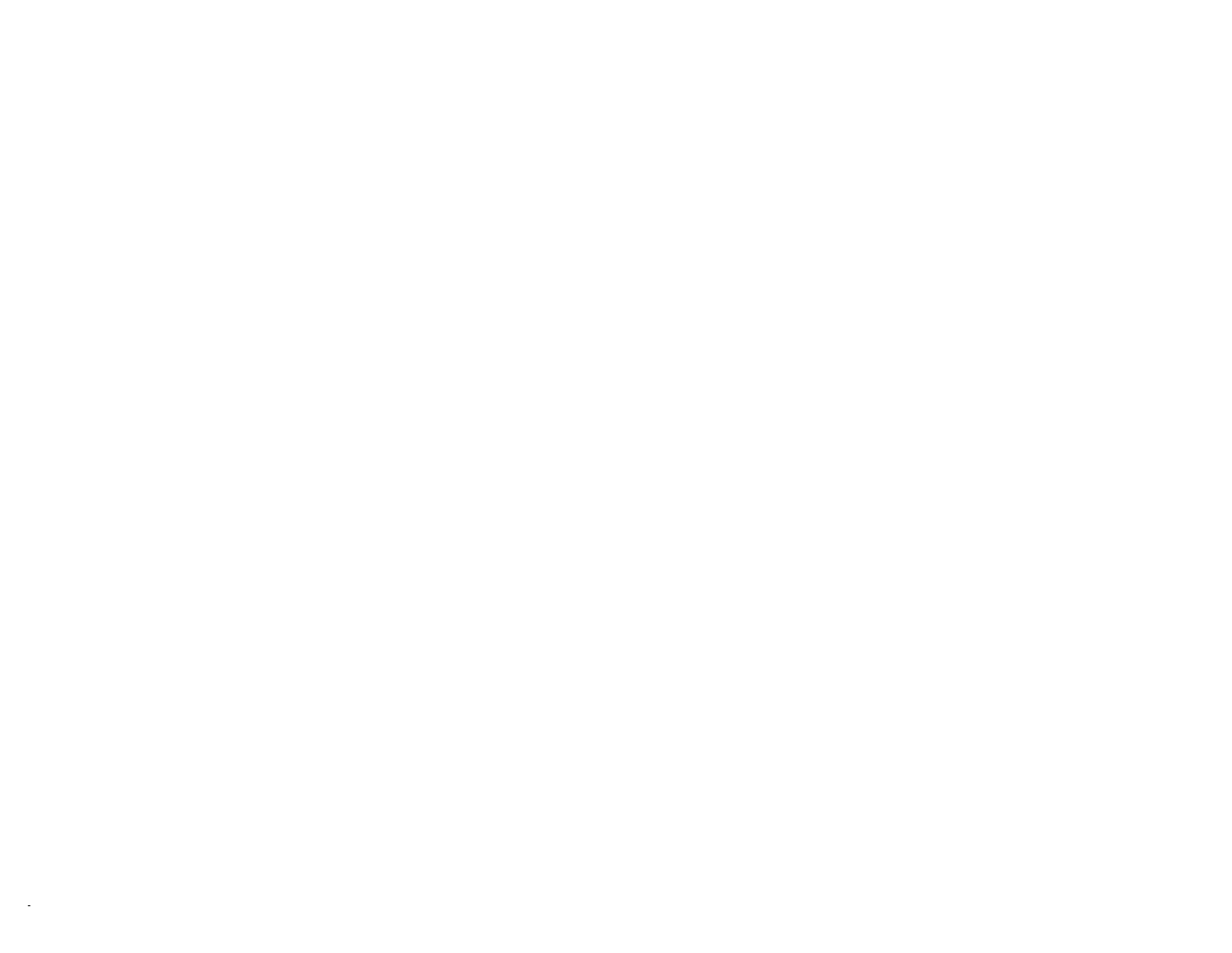|                    | Licence Business Name                                             | <b>Address</b>                                                                | <b>Licence Type/Sub</b>                    |                                                    | <b>Phone</b>   |      | Fax                     |     |
|--------------------|-------------------------------------------------------------------|-------------------------------------------------------------------------------|--------------------------------------------|----------------------------------------------------|----------------|------|-------------------------|-----|
| 16 73 6880         | Pretty Things Florist & Designer<br>Gifts                         | 3531 Bayview St Unit 110 Richmond BC V7E 5W3                                  | Assembly Use Group 1                       | <b>Food Service</b><br>Establishment, Take-<br>Out | (604) 569-9120 | Work |                         | Hom |
| <b>Issue Date:</b> |                                                                   | <b>January 31, 2017</b>                                                       |                                            |                                                    |                |      |                         |     |
| 16 743385          | Da Hua Tang Art Centre (Suntex<br>International Enterprises Inc)  | 13988 Maycrest Way Unit 190 Richmond BC V6V 3C3                               | Mercantile Use                             | <b>Wholesale Trading</b>                           | (604) 821-0358 | Work |                         |     |
| 16 738216          | <b>Future Furniture</b>                                           | 11600 Bridgeport Rd Unit 8 Richmond BC V6X 1T2                                | Mercantile Use                             | <b>Retail Trading</b>                              | (778) 710-5188 | Work |                         | Hom |
| <b>Issue Date:</b> |                                                                   | February 1, 2017                                                              |                                            |                                                    |                |      |                         |     |
| 17 760643          | <b>Chinda Construction</b>                                        | 11341 136TH ST SURREY BC V3R 6V4                                              | Service Use                                | <b>General Contractor</b>                          | (604) 838-3978 | Work |                         | Hom |
| 17 761244          | <b>BC Wide Home Services Ltd</b>                                  | 17 FAWCETT RD UNIT 117 COQUITLAM BC V3K 6V2                                   | Service Use                                | <b>Gas Contractor</b>                              | (604) 473-9690 |      | Work (604) 549-0596 Fax |     |
| 17 762240          | Green Escapes Landscaping                                         | 34248 KING RD UNIT 78 ABBOTSFORD BC V2S 0B1                                   | Service Use                                | <b>General Contractor</b>                          | (604) 308-8499 | Work |                         | Hom |
| 17 762142          | Eco Energy Home Services Inc                                      | 3761 VICTORIA PARK UNIT 10-11 TORONTO ON M1W<br>3S3                           | Service Use                                |                                                    | 9054756888300  |      | Work (905) 475-6588 Fax |     |
| 17 762130          | Pro-King Construction Ltd                                         | 42222 YALE RD W CHILLIWACK BC V2R 4J4                                         | Service Use                                | <b>General Contractor</b>                          | (604) 490-6671 | Work |                         | Hom |
| 17 761279          | <b>JPCA International Market Ltd</b>                              | 8191 Westminster Hwy Unit 120 Richmond BC V6X 1A7                             | Mercantile Use                             | <b>Retail Trading</b>                              | (604) 998-7189 |      | Work (604) 638-6075     | Fax |
| 17 761187          | <b>Heat-Rite Mechanical</b>                                       | 7737 16 AVE BURNABY BC V3N 1P8                                                | Service Use                                | <b>Gas Contractor</b>                              | (778) 980-5454 | Work |                         | Hom |
| 17 761080          | <b>Go2Girl Services</b>                                           | 10200 4th Ave Unit 22 Richmond BC V7E 1V3                                     | Service Use                                | Home Occupation                                    | (604) 446-8690 | Work |                         | Hom |
| 17 760705          |                                                                   | Earth Connection Import & Export 8511 Ackroyd Rd Unit 119 Richmond BC V6X 3E7 | Service Use                                | Home Occupation                                    | (604) 719-5257 | Work |                         | Hom |
| 16 747051          | Thai Son Restaurant                                               | 4791 McClelland Rd Unit 1615 Richmond BC V6X 0M5                              | Assembly Use Group 1                       | <b>Food Service</b><br>Establishment               | (604) 727-0649 | Work |                         | Hom |
| 17 761023          |                                                                   | Aqua King Seafood Company Ltd 12140 Cameron Dr Richmond BC V6V 2T3            | Service Use                                | Home Occupation                                    | (778) 861-4137 | Work |                         | Hom |
| <b>Issue Date:</b> |                                                                   | February 2, 2017                                                              |                                            |                                                    |                |      |                         |     |
| 17 761230          | JF Home Services                                                  | 11239 Daniels Rd Richmond BC V6X 1M5                                          | Service Use                                | <b>General Contractor</b>                          | (604) 278-3201 | Work |                         | Hom |
| 17 761231          | JF Home Services                                                  | 11239 Daniels Rd Richmond BC V6X 1M5                                          | <b>Inter-Municipal Business</b><br>Licence | <b>General Contractor</b>                          | (604) 278-3201 | Work |                         | Hom |
| 17 762150          | Asia and Canada International<br><b>Business Consultants Inc.</b> | 3240 Lamond Ave Richmond BC V7E 1C4                                           | Service Use                                |                                                    | (604) 727-2579 | Work |                         | Hom |
| 17 761343          | <b>MPC International Brokers Inc</b>                              | 10451 Canso Cr Richmond BC V7E 5B6                                            | Service Use                                |                                                    | (604) 231-5938 |      | Work (604) 231-5938 Fax |     |
| 17 761242          | <b>Total Reliance Development</b><br>Corporation                  | 10700 Housman St Richmond BC V7E 4A3                                          | Service Use                                | <b>General Contractor</b>                          | (236) 999-1798 | Work |                         | Hom |
| 16 742092          | 4D Expo Solutions                                                 | 11568 Eburne Way Unit 105 Richmond BC V6V 0A7                                 | Industrial/Manufacturing<br>Use            |                                                    | (604) 830-6468 | Work |                         | Hom |
| 17 761136          | <b>Target Tech Solutions Inc</b>                                  | 7366 Lucas Rd Richmond BC V6Y 1E9                                             | Service Use                                | Home Occupation                                    | (778) 384-8768 | Work |                         | Hom |
| 17 760331          | <b>Canadian Countertops</b>                                       | 11566 Eburne Way Unit 102 Richmond BC V6V 2G7                                 | Industrial/Manufacturing<br>Use            |                                                    | (778) 837-8834 | Work |                         | Hom |
| 16 754478          | Canada International Royal Arts<br>College                        | 5631 No 3 Rd Unit 100 Richmond BC V6X 2C7                                     | Assembly Use Group 3                       | <b>Education Institution</b>                       | (604) 200-8784 | Work |                         | Hom |
| 17 761301          | PWC Management Ltd                                                | 9566 Tomicki Ave Unit 74 Richmond BC V6X 0E6                                  | Service Use                                | Home Occupation                                    | (604) 808-3232 | Work |                         | Hom |
| 17 761178          | Youthwise Counselling and<br><b>Mental Health Services</b>        | 6233 Birch St Unit 16 Richmond BC V6Y 4H3                                     | Service Use                                | Home Occupation                                    | (778) 835-8955 | Work |                         | Hom |
| <b>Issue Date:</b> |                                                                   | February 3, 2017                                                              |                                            |                                                    |                |      |                         |     |
|                    | 17 762214 369 Innovations                                         | 7831 Garden City Rd Unit 54 Richmond BC V6Y 4A3                               | Service Use                                | Home Occupation                                    | (778) 952-1919 | Work |                         | Hom |
| 17 762620          | <b>Landtel Ground Experts</b>                                     | 21476 83 AVE LANGLEY BC V2Y 2C6                                               | Service Use                                | <b>General Contractor</b>                          | (604) 319-1420 |      | Work (604) 513-8341     | Fax |
| 17 762602          | Western Edifice Homes Inc                                         | 23980 Thompson Gate Richmond BC V6V 1C5                                       | Service Use                                | <b>General Contractor</b>                          | (604) 617-3030 | Work |                         | Hom |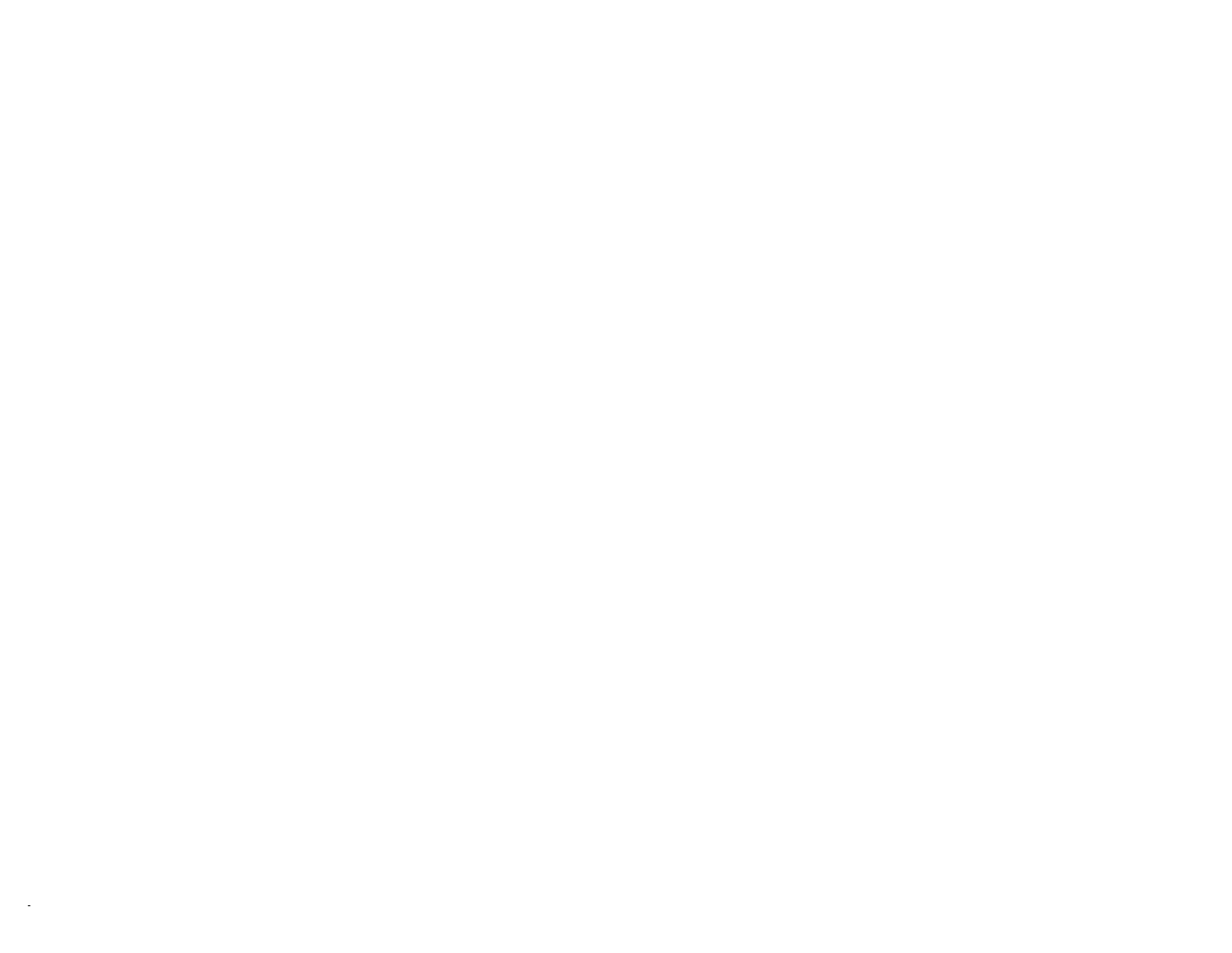| Licence            | <b>Business Name</b>                                 | <b>Address</b>                                                               | <b>Licence Type/Sub</b>                    |                           | <b>Phone</b>       | Fax                     |     |
|--------------------|------------------------------------------------------|------------------------------------------------------------------------------|--------------------------------------------|---------------------------|--------------------|-------------------------|-----|
| 17 762217          | Sunny Hair Salon                                     | 8100 Ackroyd Rd Unit 70 Richmond BC V6X 3K2                                  | Service Use                                |                           | (778) 829-2813     | Work                    | Hom |
| 17 762205          | <b>Hooks and Krooks</b>                              | 12411 Trites Rd Unit 24 Richmond BC V7E 6J7                                  | Service Use                                | Home Occupation           | (778) 865-1624     | Work                    | Hom |
| 17 762192          | Integrative Rehabiliation                            | 2153 CRAIGEN AVE COQUITLAM BC V3K 1W5                                        | Service Use                                |                           | (604) 808-2067     | (604) 939-0131<br>Work  | Fax |
| 17 762123          | <b>Lifespring Enterprises Ltd</b>                    | 8677 Capstan Way Unit 17 Richmond BC V6X 2H6                                 | Service Use                                | Home Occupation           | (604) 249-8838     | Work                    | Hom |
| 17 761120          | T P C Trading Ltd                                    | 4611 Viking Way Unit 270 Richmond BC V6V 2K9                                 | Service Use                                |                           | (778) 896-7332     | Work                    | Hom |
| 17 761004          | <b>Broadway Immigration Consulting</b>               | 6081 No 3 Rd Unit 603 Richmond BC V6Y 2B2                                    | Service Use                                |                           | (778) 788-6320     | Work                    | Hom |
| 17 760991          | <b>SmartREIT Property</b><br>Management (West) Inc   | 11120 Horseshoe Way Unit 220 Richmond BC V7A 5H7                             | Service Use                                |                           | (604) 448-9112     | Work (604) 448-9114 Fax |     |
| 17 005381          | <b>Higher Derivative Solutions Inc</b>               | 6886 Gibbons Dr Richmond BC V7C 2E1                                          | Service Use                                | Home Occupation           | (604) 716-1452     | Work                    | Hom |
| 16 743339          | Speech Meta Therapy Services<br>Inc                  | 11240 Bridgeport Rd Unit 207 Richmond BC V6X 1T2                             | Service Use                                |                           | $(604)$ 285-1010   | Work                    | Hom |
| 17 762549          | <b>SDT Civil Contracting Ltd</b>                     | PO BOX 712 STN A ABBOTSFORD BC V2T 6Z8                                       | Service Use                                | <b>General Contractor</b> | $(604) 614 - 7771$ | Work                    | Hom |
| 17 762186          | Altastra Office Systems Inc                          | 3691 Tinmore PI Richmond BC V7C 1R1                                          | Service Use                                | Home Occupation           | (778) 869-6883     | Work                    | Hom |
| <b>Issue Date:</b> |                                                      | February 6, 2017                                                             |                                            |                           |                    |                         |     |
| 17 762483          | <b>SOPUS Products</b>                                | PO BOX 4525 HOUSTON TX 77210-4525 USA                                        | Service Use                                | Peddlers                  | (713) 241-7625     | Work (713) 574-6393 Fax |     |
| 17 762484          | Royal Home Services Ltd                              | 7500 Granville Ave Unit 1407 Richmond BC V6Y 3Y6                             | Service Use                                | <b>General Contractor</b> | (778) 839-4253     | Work                    | Hom |
| 17 762482          | Green Demo Inc                                       | 24885 102 AVE MAPLE RIDGE BC V2W 1S7                                         | Service Use                                | <b>General Contractor</b> | (604) 475-0900     | Work                    | Hom |
| 17 762485          | Royal Home Services Ltd                              | 7500 Granville Ave Unit 1407 Richmond BC V6Y 3Y6                             | <b>Inter-Municipal Business</b><br>Licence | <b>General Contractor</b> | (778) 839-4253     | Work                    | Hom |
| <b>Issue Date:</b> |                                                      | February 7, 2017                                                             |                                            |                           |                    |                         |     |
|                    | 17 762267 Virdi Pacific Holdings Ltd                 | 16540 River Rd Richmond BC V6V 1L6                                           | Service Use                                |                           | (604) 276-8231     | Work (778) 997-1415 Hom |     |
| <b>Issue Date:</b> |                                                      | February 8, 2017                                                             |                                            |                           |                    |                         |     |
| 17 760704          | Purecare Home Support                                | 7811 Steveston Hwy Unit 3 Richmond BC V7A 1L9                                | Service Use                                |                           | (778) 995-2621     | Work                    | Hom |
| 17 760795          | VS Logistics                                         | 3700 No 3 Rd Unit 2255 Richmond BC V6X 3X2                                   | Service Use                                |                           | (778) 255-9888     | Work                    | Hom |
| 17 760971          | Yu De Xuan Fashion                                   | 4311 Hazelbridge Way Unit 1760 Richmond BC V6X 3L7                           | Mercantile Use                             | <b>Retail Trading</b>     | (778) 245-3288     | Work                    | Hom |
| 17 761128          | <b>Forever Bouquets</b>                              | 6551 No 3 Rd Richmond BC V6Y 2B6                                             | Mercantile Use                             | <b>Retail Trading</b>     | (778) 833-1108     | Work (778) 788-7883 Alt |     |
| <b>Issue Date:</b> |                                                      | February 9, 2017                                                             |                                            |                           |                    |                         |     |
| 17 762762          | <b>CXINO</b>                                         | 4151 Hazelbridge Way Richmond BC V6X 4J7                                     | Mercantile Use                             | <b>Retail Trading</b>     | (604) 278-4383     | Work                    | Hom |
| 16 735001          | <b>CEFA Crestwood Junior</b><br>Kindergarten         | 13775 Commerce Pkwy Unit 110 Richmond BC V6V 2V4                             | Assembly Use Group 3                       |                           | (604) 273-0118     | Work (604) 273-0116 Fax |     |
| 17 762964          | Technogate Automation &<br><b>Access Control Ltd</b> | 11960 Hammersmith Way Unit 165 Richmond BC V7A 5C9 Service Use               |                                            | <b>General Contractor</b> | (778) 885-9472     | Work                    |     |
| 17 762968          | Technogate Automation &<br><b>Access Control Ltd</b> | 11960 Hammersmith Way Unit 165 Richmond BC V7A 5C9 Inter-Municipal Business  | Licence                                    | <b>General Contractor</b> | (778) 885-9472     | Work                    |     |
| 17 762096          | Setpoint Heating and Air<br>Conditioning Inc         | 13988 Cambie Rd Unit 313 Richmond BC V6V 2K4                                 | Service Use                                | Gas Contractor            | (604) 222-1282     | Work                    | Hom |
| 17 761001          | Green Points Crafts & Floral<br>Supplies             | 3751 Jacombs Rd Unit 110 Richmond BC V6V 2R4                                 | Mercantile Use                             | <b>Wholesale Trading</b>  | (778) 680-1123     | Work                    | Hom |
| 17 762248          |                                                      | Enrich Building Developments Ltd 5811 Cooney Rd Unit 210 Richmond BC V6X 3M1 | Service Use                                | <b>General Contractor</b> | (604) 279-8808     | Work (604) 279-8879 Fax |     |
| 17 761381          | Setpoint Heating and Air<br>Conditioning Inc         | 13988 Cambie Rd Unit 313 Richmond BC V6V 2K4                                 | Service Use                                | <b>General Contractor</b> | (604) 222-1282     | Work                    | Hom |

*Issue Date: February 10, 2017*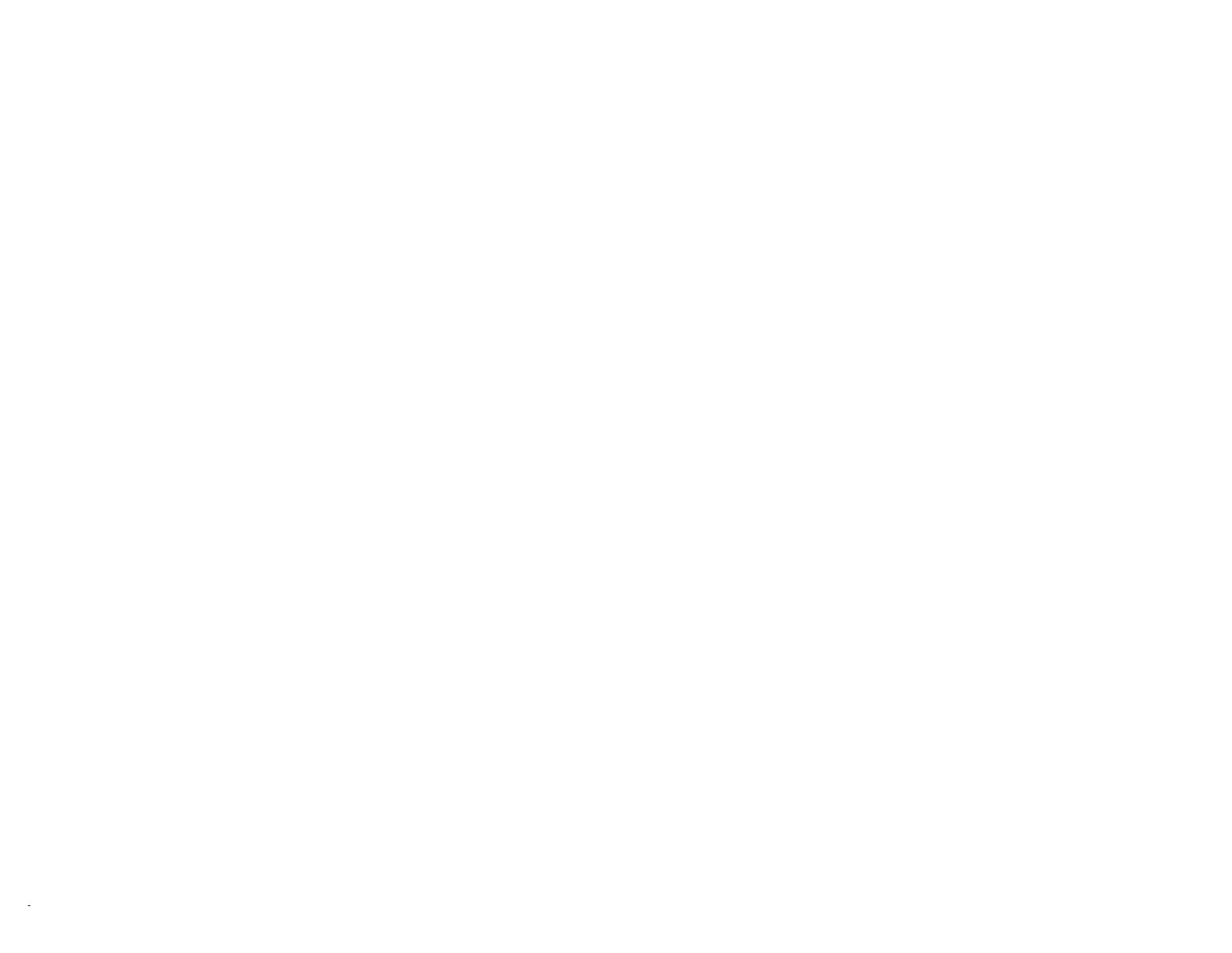|                           | Licence Business Name                                        | <b>Address</b>                                                  | <b>Licence Type/Sub</b>                    |                                        | <b>Phone</b>     | Fax                                    |     |
|---------------------------|--------------------------------------------------------------|-----------------------------------------------------------------|--------------------------------------------|----------------------------------------|------------------|----------------------------------------|-----|
| 16 737641                 | Honglitronic Canada Ltd                                      | 4311 Vanguard Rd Richmond BC V6X 2P5                            | Mercantile Use                             | <b>Wholesale Trading</b>               | (778) 389-3392   | Work                                   | Hom |
| 17 761225                 | Muse Autosport Storage                                       | 5531 Minoru Blvd Richmond BC V6X 2B1                            | Service Use                                |                                        | (778) 928-0725   | Work                                   | Hom |
| 17 761241                 | Ding Hua Construction Material<br>and Equipment Supplies Ltd | 3011 Viking Way Unit 100 Richmond BC V6V 1W1                    | Service Use                                |                                        | $(604)$ 628-6166 | Work                                   | Hom |
| 17 761322                 | <b>Whealthfields Fraser</b>                                  | 3851 Jacombs Rd Unit 120 Richmond BC V6V 2H7                    | Service Use                                |                                        | (604) 961-2733   | Work                                   | Hom |
| 17 761331                 | <b>Treliving Management Services</b><br>Ltd                  | 10760 Shellbridge Way Unit 100 Richmond BC V6X 3H1              | Service Use                                |                                        | $(604)$ 270-1108 | Work (604) 270-4168 Fax                |     |
| 17 761362                 | Livingart Cabinetry and Design<br>Ltd                        | 4311 Vanguard Rd Richmond BC V6X 2P5                            | Service Use                                |                                        | (604) 763-3742   | Work                                   | Hom |
| <i><b>Issue Date:</b></i> |                                                              | <b>February 14, 2017</b>                                        |                                            |                                        |                  |                                        |     |
|                           | 17 762832 K S Enterprises                                    | 8633 Capstan Way Unit 508 Richmond BC V6X 2H6                   | Service Use                                | Home Occupation                        | (604) 723-6728   | Work                                   | Hom |
| 17 762379                 | Alpine Tree Care                                             | 3191 Pleasant St Richmond BC V7E 2P1                            | Service Use                                | <b>General Contractor</b>              | (604) 834-7586   | Work                                   |     |
| 17 762380                 | F & E Succulent World                                        | 9288 Odlin Rd Unit 332 Richmond BC V6X 0C3                      | Service Use                                | Home Occupation                        | (778) 938-1899   | Work                                   | Hom |
| 17 762587                 | In It 4 Life                                                 | 11291 7th Ave Unit 11 Richmond BC V7E 4J3                       | Service Use                                | Home Occupation                        | (604) 649-7103   | Work                                   | Hom |
| 17 762640                 | <b>Optimal IT Consulting Corp</b>                            | 9099 Cook Rd Unit 1208 Richmond BC V6Y 0G5                      | Service Use                                | Home Occupation                        | (604) 807-7096   | Work                                   | Hom |
| 17 762643                 | U S Torres Design & Drafting                                 | 6800 Lynas Lane Unit 6 Richmond BC V7C 5E2                      | Service Use                                | <b>General Contractor</b>              | (604) 762-2425   | Work                                   | Hom |
| 17 762714                 | <b>Rashad Home Builders</b>                                  | 8580 Westminster Hwy Unit 7 Richmond BC V6X 1A8                 | Service Use                                | <b>General Contractor</b>              | (778) 892-4492   | Work                                   | Hom |
| 17 762825                 | JLY Consulting Inc                                           | 6511 No 1 Rd Unit 7 Richmond BC V7C 1T4                         | Service Use                                | Home Occupation                        | (604) 278-6076   | Work                                   | Hom |
| 17 762365                 | Rayda Tradings                                               | 6200 Kalamalka Cr Richmond BC V7C 2R6                           | Service Use                                | Home Occupation                        | (604) 396-5580   | Work                                   |     |
| 17 762829                 | Wiggles n Wags Dog Walking<br>Richmond                       | 5700 Andrews Rd Unit 134 Richmond BC V7E 6N7                    | Service Use                                |                                        | (604) 277-5044   | Work                                   | Hom |
| 17 762472                 | Elmo Baking Co                                               | 801 KLAHANIE DR UNIT 129 PORT MOODY BC V3H<br>5K4               | Service Use                                |                                        | (778) 938-9282   | Work                                   | Hom |
| 17 762903                 | <b>Rainbow Software Company</b>                              | 9680 Alexandra Rd Unit 88 Richmond BC V6X 1C5                   | Service Use                                | Home Occupation                        | (604) 722-1803   | Work                                   | Hom |
| 17 762828                 | 0955098 BC Ltd                                               | 10088 Williams Rd Richmond BC V7A 1H4                           | Service Use                                | Home Occupation                        | (604) 285-3553   | Work (604) 285-3553                    | Fax |
| 16 754251                 | <b>GD Landscapes</b>                                         | 1422 DUCHESS ST COQUITLAM BC V3E 3H2                            | Service Use                                | <b>General Contractor</b>              | (604) 499-2421   | Work                                   | Hom |
| 17 762629                 | Youth Organization Reward<br>Systems                         | 22166 Wilson Ave Richmond BC V6V 2P6                            | Service Use                                | Home Occupation                        | (604) 540-1233   | Work                                   | Hom |
| 17 762351                 | Dynamic Fixturing Inc                                        | 2665 MOUNTAIN HWY UNIT 522 NORTH VANCOUVER<br><b>BC V7J 0A8</b> | Service Use                                | <b>General Contractor</b>              | (778) 994-7873   | Work                                   | Hom |
| 16 731946                 | <b>GWireless Smart Homes Ltd</b>                             | 6580 Coltsfoot Dr Richmond BC V7C 2J4                           | <b>Inter-Municipal Business</b><br>Licence | <b>Electrical Contractor</b>           | (778) 288-0147   | Work                                   | Hom |
| 16 746081                 | Synergy Advanced Laser & Skin<br>Care                        | 4328 No 3 Rd Unit 200 Richmond BC V6X 2C2                       | Service Use                                | <b>Therapeutic Touch</b><br>Treatments | (604) 207-2192   | Work (604) 207-2195 Fax                |     |
| 16 750921                 | Escort Investment Co Ltd                                     | 8251 Bennett Rd Richmond BC V6Y 1N4                             | <b>Residential Use</b>                     | <b>Apartment Building</b>              | (604) 937-5427   | Work                                   | Hom |
| 17 761329                 | Lo Studio Architecture Inc                                   | 3751 Jacombs Rd Unit 205 Richmond BC V6V 2R4                    | Service Use                                |                                        | (604) 276-0114   | Work                                   | Hom |
|                           | 17 762118 Renhe Immigration & Education<br>Services Inc      | 5811 Cooney Rd Unit 305 Richmond BC V6X 3M1                     | Service Use                                |                                        |                  | (604) 365-2509 Work (604) 207-0565 Fax |     |
| 17 762126                 | Medicean Health Corp                                         | 3631 No 3 Rd Unit 250 Richmond BC V6X 2B9                       | Service Use                                |                                        | (604) 998-8513   | Work (778) 388-7266 Hom                |     |
| 17 762143                 | Alyson Far Infrared Healthcare<br>Ltd                        | 4380 No 3 Rd Unit 1230 Richmond BC V6X 3V7                      | Mercantile Use                             | <b>Retail Trading</b>                  | (604) 757-0216   | Work (604) 880-0262 Hom                |     |
| 17 762263                 | NobleProg                                                    | 11871 Horseshoe Way Unit 1103 Richmond BC V7A 5H5               | Service Use                                |                                        | (778) 654-3204   | Work                                   | Hom |
| 17 762306                 | Polytek Contracting Ltd                                      | 10140 No 2 Rd Richmond BC V7E 2E3                               | Service Use                                | <b>General Contractor</b>              | $(604)$ 767-0668 | Work                                   | Hom |
| 17 762345                 | Chor Yan Media Buying                                        | 8340 Fairdell Cr Richmond BC V7C 1W4                            | Service Use                                | Home Occupation                        | (778) 384-2384   | Work                                   | Hom |
| 17 762348                 | Stop a Cramp                                                 | 9651 Glendower Dr Unit 541 Richmond BC V7A 2Y6                  | Service Use                                | Home Occupation                        | (604) 274-3400   | Work                                   | Hom |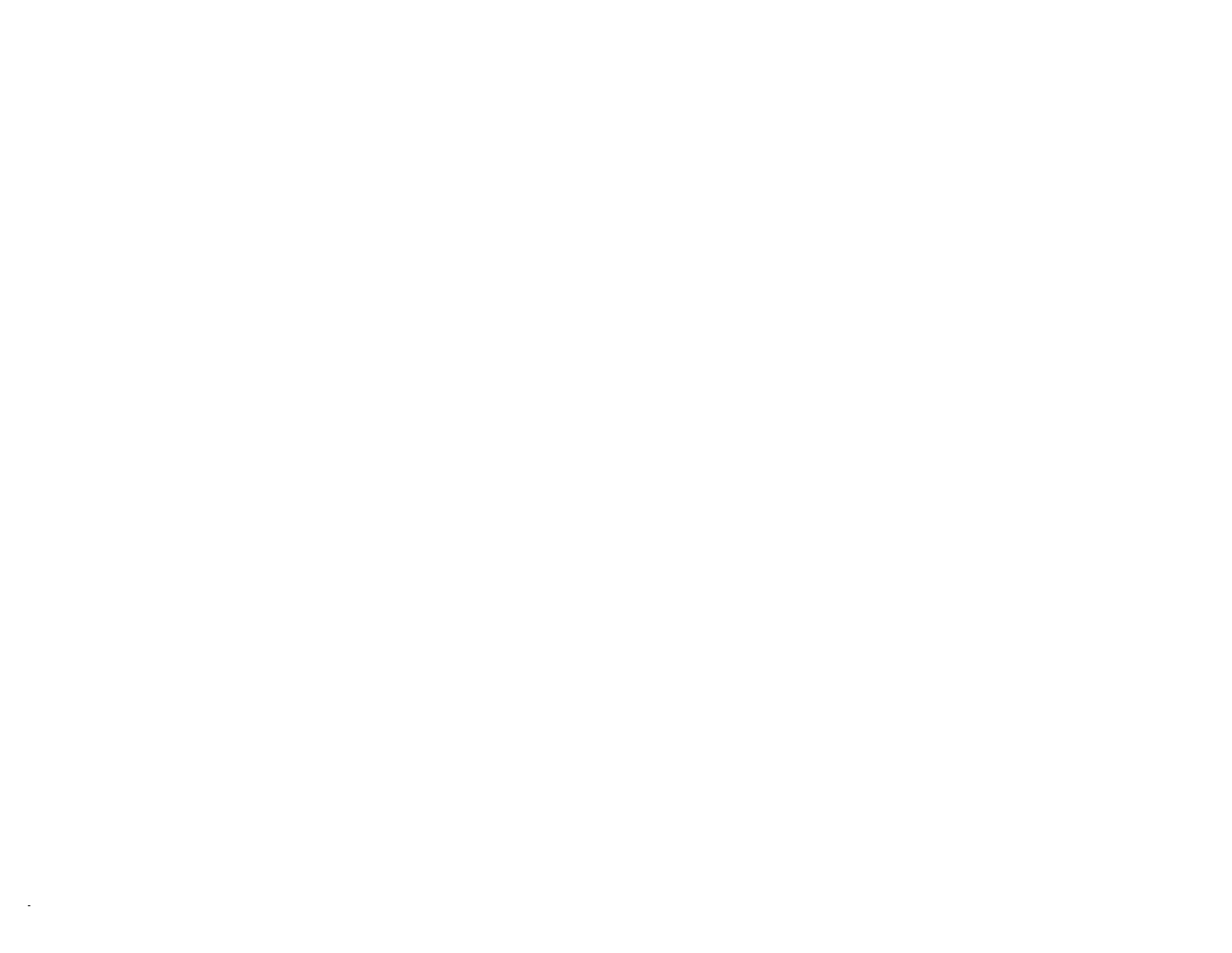|                    | Licence Business Name                                      | <b>Address</b>                                    | <b>Licence Type/Sub</b>         |                                                    | <b>Phone</b>     |      | Fax                      |     |
|--------------------|------------------------------------------------------------|---------------------------------------------------|---------------------------------|----------------------------------------------------|------------------|------|--------------------------|-----|
| 16 748364 Lamajoun |                                                            | 11782 River Rd Unit 128 Richmond BC V6X 127       | Assembly Use Group 1            | <b>Food Service</b><br>Establishment               | (778) 896-4200   | Work |                          |     |
| <b>Issue Date:</b> |                                                            | <b>February 15, 2017</b>                          |                                 |                                                    |                  |      |                          |     |
| 17 762664          | Riverside Recycling & Aggregate<br>Sales                   | 12680 Mitchell Rd Richmond BC                     | Industrial/Manufacturing<br>Use |                                                    | (604) 644-7653   | Work |                          | Hom |
| 17 763025          | Matcon Excavation & Storing Ltd                            | 2208 HARTLEY AVE COQUITLAM BC V3K 6X3             | Service Use                     | <b>General Contractor</b>                          | (604) 520-5909   |      | Work (604) 520-5957 Fax  |     |
| 17 763066          | Park Residences Tower A                                    | 7399 Murdoch Ave Richmond BC V6Y 0J8              | <b>Residential Use</b>          | <b>Apartment Building</b>                          | (604) 591-6060   | Work |                          | Hom |
| 17 763032          | Cheung Hing Gardening Ltd                                  | 6071 No 6 Rd Richmond BC V6W 1C7                  | Service Use                     | <b>General Contractor</b>                          | (778) 889-1269   | Work |                          | Hom |
| 17 763028          | Dr Mark Gatha Inc                                          | 7031 Westminster Hwy Unit 280 Richmond BC V6X 1A3 | Service Use                     |                                                    | (604) 207-9119   |      | Work (604) 207-9118 Fax  |     |
| 17 763024          | Caris International Trading<br>Services Ltd                | 4400 Hazelbridge Way Unit 610 Richmond BC V6X 3R8 | Service Use                     |                                                    | (604) 505-7886   | Work |                          | Hom |
| 17 762996          | <b>Taurus Cleaning Company</b>                             | 11824 98A AVE SURREY BC V3V 2L3                   | Service Use                     |                                                    | (778) 861-5189   | Work |                          | Hom |
| 17 762980          | Canada Shaw's Education and<br>Immigration Consulting Inc. | 4000 No 3 Rd Unit 2335 Richmond BC V6X 0J8        | Service Use                     |                                                    | (778) 889-6857   |      | Work (778) 863-8880 Alt  |     |
| 17 762907          | Adreama Innovations Inc                                    | 3850 Jacombs Rd Unit 104 Richmond BC V6V 1Y6      | Service Use                     |                                                    | (604) 231-9221   |      | Work (604) 231-9224 Fax  |     |
| 17 762908          | Xem Tek                                                    | 3850 Jacombs Rd Unit 104 Richmond BC V6V 1Y6      | Service Use                     |                                                    | (604) 231-9221   |      | Work (604) 231-9224 Fax  |     |
| <b>Issue Date:</b> |                                                            | <b>February 16, 2017</b>                          |                                 |                                                    |                  |      |                          |     |
| 16 74 1688         | Remedy Massage Therapy Inc                                 | 4771 McClelland Rd Unit 1420 Richmond BC V6X 0M5  | Service Use                     | <b>Registered Massage</b><br><b>Therapy Clinic</b> | (778) 846-5825   | Work |                          | Hom |
| 17 762378          | 1102805 BC Ltd                                             | 3820 Cessna Dr Unit 350 Richmond BC V7B 0A2       | Service Use                     |                                                    | (604) 454-8657   |      | Work (604) 273-4877 Fax  |     |
| 17 762582          | Juliana Fruhling Counselling                               | 11295 Mellis Dr Richmond BC V6X 1L8               | Service Use                     |                                                    | (866) 213-2241   | Work |                          | Hom |
| 17 762940          | <b>Ingrid Seel</b>                                         | 10255 McLeod Crt Richmond BC V6X 3L3              | <b>Residential Use</b>          | Bed & Breakfast                                    | (604) 728-7134   | Work |                          | Hom |
| 17 762962          | Violet Light Noble Education Ltd                           | 6760 No 3 Rd Unit 200 Richmond BC V6Y 2C2         | Assembly Use Group 3            | <b>Education Institution</b>                       | $(604)$ 518-3666 | Work |                          | Hom |
| 17 762978          | Arris Ridge Homes Ltd                                      | 13567 MARINE DR SURREY BC V4A 1G1                 | Service Use                     | <b>General Contractor</b>                          | (604) 764-1131   | Work |                          | Hom |
| <b>Issue Date:</b> |                                                            | <b>February 17, 2017</b>                          |                                 |                                                    |                  |      |                          |     |
| 17 762496          | Benjamin K Lau Law Corporation                             | 6081 No 3 Rd Unit 803 Richmond BC V6Y 2B2         | Service Use                     |                                                    | (778) 881-3281   |      | Work (604) 648-9177 Fax  |     |
| 17 762477          | One 2 Send Logistics And<br><b>Distribution Limited</b>    | 11471 Blacksmith PI Unit 101 Richmond BC V7A 4T7  | Service Use                     |                                                    | (888) 608-2458   | Work |                          | Hom |
| 17 762394          | <b>Blueberry Field Child Care Inc</b>                      | 3720 Broadway St Richmond BC V7E 4Y8              | Assembly Use Group 3            | <b>Education Institution</b>                       | (778) 708-1751   |      | Work (604) 879-5087 Fax  |     |
| 17 762400          | <b>ZZ Christmas Tree</b>                                   | 6980 Steveston Hwy Richmond BC V7E 2K8            | Mercantile Use                  | Roadside Stand                                     | (604) 230-9994   | Work |                          | Hom |
| 17 762501          | Tim Hortons                                                | 3880 Grant McConachie Way Richmond BC V7B 0A5     | Assembly Use Group 1            | <b>Food Service</b><br>Establishment, Take-<br>Out | (604) 303-3288   |      | Work (604) 303-8799 Fax  |     |
|                    | 17 762445  Tao Tao Le Trading                              | 10251 St Edwards Dr Richmond BC V6X 2M9           | Mercantile Use                  | <b>Retail Trading</b>                              | (604) 417-1317   | Work |                          | Hom |
| <b>Issue Date:</b> |                                                            | <b>February 21, 2017</b>                          |                                 |                                                    |                  |      |                          |     |
|                    | 17 763242 Englobe Corp                                     | 4495 WLLFRID-HAMEL BLVD QUEBEC CITY QC G1P<br>2J7 | Service Use                     |                                                    | (450) 641-2059   |      | Work (450) 449-0235 Fax  |     |
| 17 763536          | Verta Mechanical Plumbing and<br>Heating Inc               | 3476 RALEIGH ST PORT COQUITLAM BC V3B 4P8         | Service Use                     | <b>Gas Contractor</b>                              | (778) 240-7630   | Work |                          | Hom |
| 17 763531          | Deepwater Plumbing Heating &<br>Gas Services Ltd           | 646 E 60TH AVE VANCOUVER BC V5X 2A3               | Service Use                     | <b>Plumbing Contractor</b>                         | (604) 780-2313   | Work |                          | Hom |
| 17 763461          | Canada Kingsway Trading Ltd                                | 4880 BENNETT ST UNIT 503 BURNABY BC V5H 0C1       | Service Use                     |                                                    | (778) 682-3517   | Work |                          | Hom |
| 17 763457          | Wingsco Enterprises Inc                                    | 8068 Westminster Hwy Unit 701 Richmond BC V6X 0C6 | Service Use                     | Home Occupation                                    | (604) 889-9896   |      | Work (604) 889-9896 Cell |     |
| 17 763440          | <b>Techative Solutions Inc</b>                             | 6431 Cooney Rd Unit 2 Richmond BC V6Y 2J5         | Service Use                     | Home Occupation                                    | (604) 783-3379   | Work |                          | Hom |
| January 3, 2018    |                                                            |                                                   | Page 8 of 61                    |                                                    |                  |      |                          |     |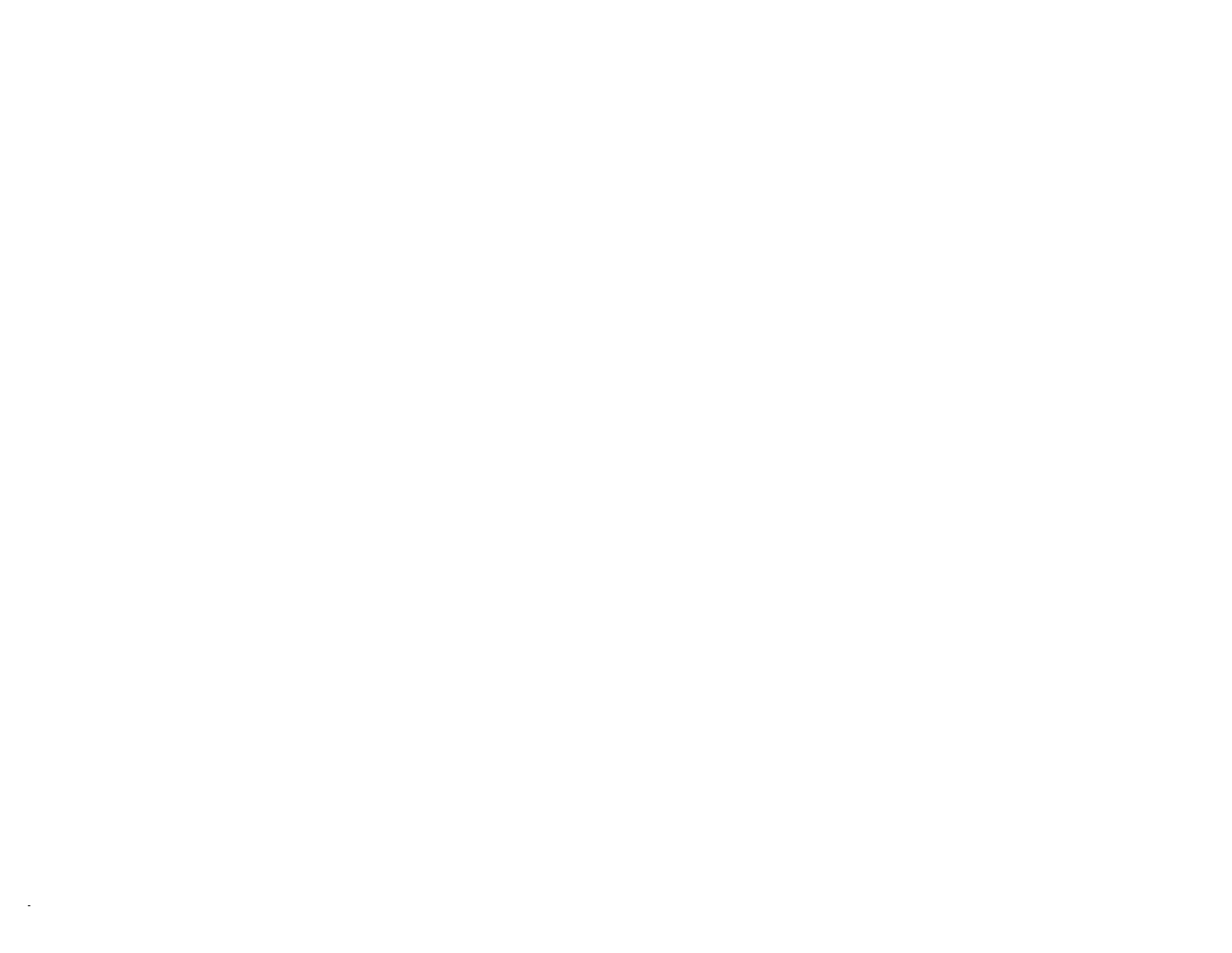|                    | <b>Licence Business Name</b>                              | <b>Address</b>                                    | <b>Licence Type/Sub</b>                    |                                                    | <b>Phone</b>     | Fax                      |     |
|--------------------|-----------------------------------------------------------|---------------------------------------------------|--------------------------------------------|----------------------------------------------------|------------------|--------------------------|-----|
| 17 763376          | <b>Justin Dhaliwal</b>                                    | 4093 Granville Ave Richmond BC V7C 1E1            | Service Use                                | <b>General Contractor</b>                          | $(604)$ 551-1905 | Work                     | Hom |
| 17 763328          | 0971763 B C Ltd                                           | 7705 JASPER CRES VANCOUVER BC V5P 3S8             | Service Use                                | <b>General Contractor</b>                          | (778) 891-7578   | Work (604) 442-4577      | Hom |
| 17 763321          | Daryl's Painting Ltd                                      | 4847 219 ST UNIT 39 LANGLEY BC V3A 8C1            | Service Use                                |                                                    | (604) 786-7491   | Work                     | Hom |
| 17 763302          | Rocky Point Engineering Ltd                               | 20171 92A AVE LANGLEY BC V1M 3A5                  | Service Use                                |                                                    | (604) 888-7779   | Work (604) 888-7719 Fax  |     |
| 17 763291          | Straightline Forming Ltd                                  | 6580 248TH ST LANGLEY BC V4W 1C1                  | Service Use                                | <b>General Contractor</b>                          | (604) 825-1279   | Work                     | Hom |
| 17 763260          | Feel Happy Always Co                                      | 3211 Springside PI Richmond BC V7E 1X3            | Service Use                                | Home Occupation                                    | (604) 313-0408   | Work                     | Hom |
| 17 763241          | Galeria Imports                                           | 5300 No 3 Rd Richmond BC V6X 2X9                  | Mercantile Use                             | <b>Retail Trading</b>                              | (289) 772-5591   | Work                     | Hom |
| 17 763200          | Mcling Building Services Ltd                              | 8751 Bennett Rd Unit 8 Richmond BC V6Y 3N5        | Service Use                                |                                                    | (604) 781-9058   | Work                     | Hom |
| 17 762886          | Wing Gardening and<br>Landscaping                         | 6431 Madrona Cr Richmond BC V7C 2T3               | <b>Inter-Municipal Business</b><br>Licence | <b>General Contractor</b>                          | (604) 889-0100   | Work (604) 430-9288 Fax  |     |
| 17 762885          | Wing Gardening and<br>Landscaping                         | 6431 Madrona Cr Richmond BC V7C 2T3               | Service Use                                | <b>General Contractor</b>                          | (604) 889-0100   | Work (604) 430-9288 Fax  |     |
| 17 760426          | Dazzling Cafe                                             | 7971 Alderbridge Way Unit 140 Richmond BC V6X 2A4 | Assembly Use Group 1                       | <b>Food Service</b><br>Establishment               | (604) 362-3599   | Work                     |     |
| 16 754381          | Fatburger                                                 | 4700 McClelland Rd Unit 1725 Richmond BC V6X 0M6  | Assembly Use Group 1                       | <b>Food Service</b><br>Establishment               | (778) 881-4334   | Work                     | Hom |
| 16 753185          | T-Go Tea Inc                                              | 4720 McClelland Rd Unit 1810 Richmond BC V6X 0M6  | Assembly Use Group 1                       | <b>Food Service</b><br>Establishment, Take-<br>Out | (604) 332-9111   | Work (604) 219-9918 Cell |     |
| 16 75 15 22        | CIBC (Canadian Imperial Bank of<br>Commerce)              | 9231 Alderbridge Way Richmond BC V6X 0N1          | Service Use                                |                                                    | (604) 207-2090   | Work (604) 207-2095 Fax  |     |
| 16 748107          | <b>Hot Pot Palace</b>                                     | 7911 Alderbridge Way Unit 168 Richmond BC V6X 2A4 | Assembly Use Group 1                       | <b>Food Service</b><br>Establishment               | (604) 207-1388   | Work (604) 270-1387 Fax  |     |
| 16 741742          | <b>Sunway Specialty Commodities</b><br>Inc                | 8740 Beckwith Rd Unit 110 Richmond BC V6X 1V5     | Industrial/Manufacturing<br>Use            |                                                    | $(604)$ 284-0308 | Work                     | Hom |
| 17 763265          | Home City Construction Group<br>Inc                       | 4567 LOUGHEED HWY UNIT 30636 BC V5C 6J5           | Service Use                                | <b>General Contractor</b>                          | (604) 320-0328   | Work                     | Hom |
| <b>Issue Date:</b> |                                                           | <b>February 22, 2017</b>                          |                                            |                                                    |                  |                          |     |
| 17 763324          | Chatime                                                   | 2971 Viking Way Unit 105 Richmond BC V6V 1Y1      | Mercantile Use                             | <b>Wholesale Trading</b>                           | (778) 227-2699   | Work                     | Hom |
| 17 763292          | Tony Hsu & Company                                        | 4940 No 3 Rd Unit 223 Richmond BC V6X 3A5         | Service Use                                |                                                    | (778) 855-8819   | Work                     | Hom |
| 17 763368          | Syncultures D&L Consulting<br>Services                    | 8700 McKim Way Unit 1091 Richmond BC V6X 4A5      | Service Use                                |                                                    | (604) 715-8247   | Work                     | Hom |
| 16 748235          | <b>China Center Enterprises</b><br>Corporation Ltd        | 12551 Vickers Way Unit 150 Richmond BC V6V 2N4    | Assembly Use Group 3                       | <b>Health Studio</b>                               | (778) 927-5589   | Work                     | Hom |
| 16 748237          | <b>China Center Enterprises</b><br><b>Corporation Ltd</b> | 12560 Bridgeport Rd Unit 150 Richmond BC V6V 2N5  | Assembly Use Group 3                       | <b>Health Studio</b>                               | (778) 927-5589   | Work                     | Hom |
| 17 763326          | <b>International Multicultural</b><br>Education Inc       | 8211 Ackroyd Rd Unit 270 Richmond BC V6X 3K8      | Service Use                                |                                                    | (604) 800-0129   | Work                     | Hom |
| <b>Issue Date:</b> |                                                           | <b>February 23, 2017</b>                          |                                            |                                                    |                  |                          |     |
|                    | 17 760555 DJ Kits Enterprises Ltd                         | 11788 River Rd Unit 134 Richmond BC V6X 1Z7       | Industrial/Manufacturing<br>Use            |                                                    | (604) 838-2218   | Work (604) 323-8883 Fax  |     |
|                    | 17 762312 Arc Medical Devices Inc                         | 3071 No 5 Rd Unit 8 Richmond BC V6X 2T4           | Industrial/Manufacturing<br>Use            |                                                    | (604) 222-9577   | Work (604) 222-9578 Fax  |     |
| 17 763420          | C & L Insurance Services Inc                              | 4000 No 3 Rd Unit 1090 Richmond BC V6X 0J8        | Service Use                                |                                                    | (778) 786-3328   | Work (778) 786-3307 Fax  |     |
| <b>Issue Date:</b> |                                                           | <b>February 24, 2017</b>                          |                                            |                                                    |                  |                          |     |
| 17 764643          | Panoramic Irrigation and<br>Landscape                     | 11240 Mellis Dr Unit 111 Richmond BC V6X 1L7      | <b>Inter-Municipal Business</b><br>Licence | <b>General Contractor</b>                          | (604) 354-2453   | Work                     | Hom |
| January 3, 2018    |                                                           |                                                   | Page 9 of 61                               |                                                    |                  |                          |     |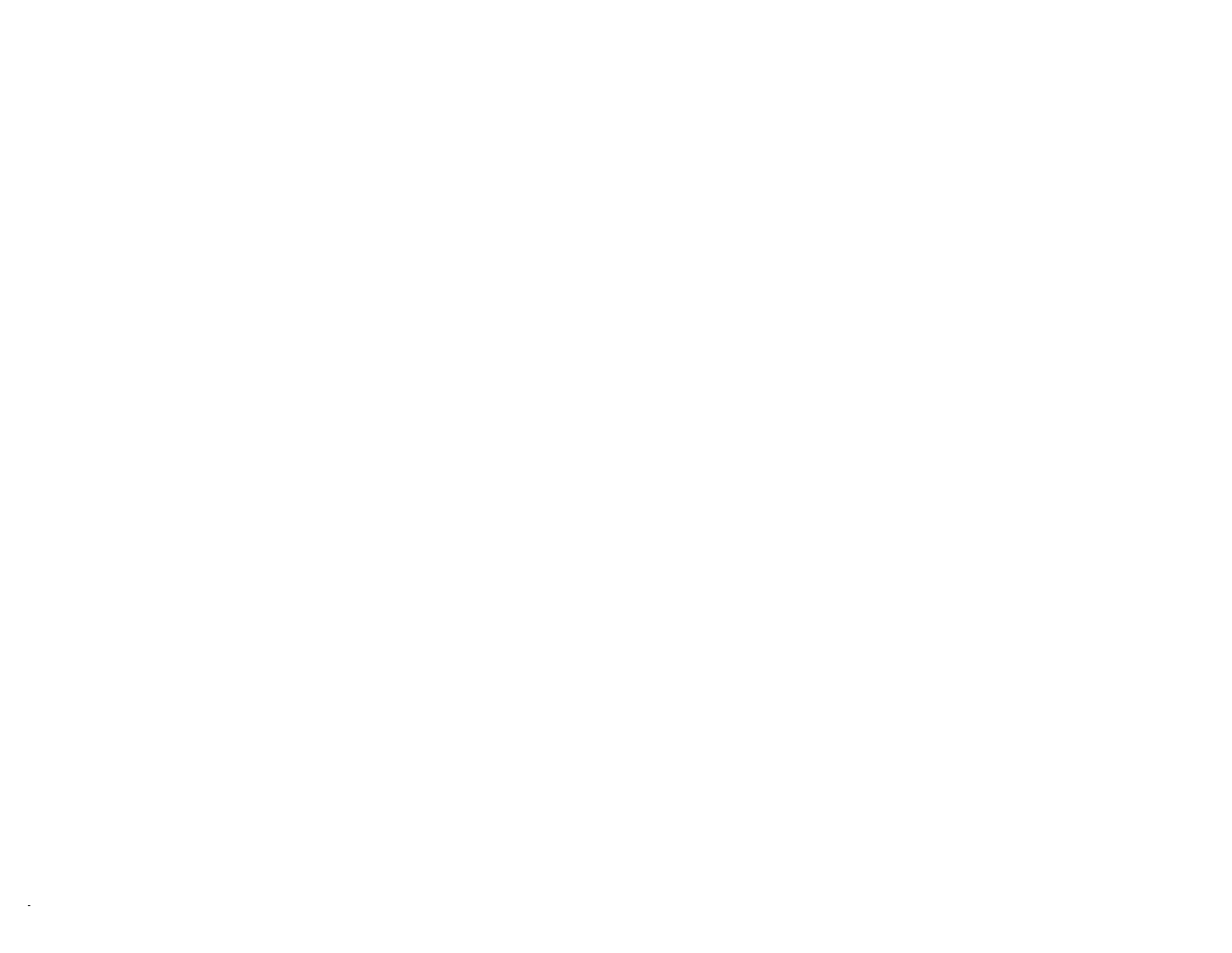| Licence            | <b>Business Name</b>                                       | <b>Address</b>                                                              | <b>Licence Type/Sub</b>                    |                                      | <b>Phone</b>     | Fax  |                         |
|--------------------|------------------------------------------------------------|-----------------------------------------------------------------------------|--------------------------------------------|--------------------------------------|------------------|------|-------------------------|
| 17 764670          | Govan Brown Ltd                                            | 306 WATER ST UNIT 1 VANCOUVER BC V6B 1B6                                    | Service Use                                | <b>General Contractor</b>            | (604) 559-3433   |      | Work (604) 559-3434 Fax |
| 17 764642          | Panoramic Irrigation and<br>Landscape                      | 11240 Mellis Dr Unit 111 Richmond BC V6X 1L7                                | Service Use                                | <b>General Contractor</b>            | (604) 354-2453   | Work | Hom                     |
| 17 763479          | Picture's Up Media Inc                                     | 11460 Voyageur Way Unit 6 Richmond BC V6X 3E1                               | Service Use                                |                                      | (604) 505-5185   | Work | Hom                     |
| 17 763471          | Boston Scientific Canada Ltd                               | 13700 Mayfield PI Unit 2135 Richmond BC V6V 2E4                             | Industrial/Manufacturing<br>Use            |                                      | (778) 998-7511   | Work | Hom                     |
| 17 762993          | Jade D'Art                                                 | 12231 1st Ave Unit 105 Richmond BC V7E 3M3                                  | Mercantile Use                             | Second-Hand Dealer                   | (604) 340-8829   | Work |                         |
| 17 762541          | <b>IREP Education - Richmond</b>                           | 5300 No 3 Rd Unit 412 Richmond BC V6X 2X9                                   | Assembly Use Group 3                       | <b>Education Institution</b>         | (778) 998-6005   | Work | Hom                     |
| 17 762526          | IAA Carmeli Cleaning Inc                                   | 7920 River Rd Unit 110 Richmond BC V6X 1X7                                  | Mercantile Use                             | <b>Wholesale Trading</b>             | (604) 657-1927   | Work | Hom                     |
| 16 747825          | <b>JS</b>                                                  | 4000 No 3 Rd Unit 1085 Richmond BC V6X 0J8                                  | Mercantile Use                             | <b>Retail Trading</b>                | (778) 938-1160   | Work | Hom                     |
| 17 763462          | Mono                                                       | 4000 No 3 Rd Unit 1070 Richmond BC V6X 0J8                                  | Mercantile Use                             | <b>Retail Trading</b>                | (604) 771-9518   | Work | Hom                     |
| <b>Issue Date:</b> |                                                            | <b>February 27, 2017</b>                                                    |                                            |                                      |                  |      |                         |
| 17 762723          |                                                            | Trustworthy Financial Corporation 6081 No 3 Rd Unit 602 Richmond BC V6Y 2B2 | Service Use                                |                                      | (778) 588-3636   |      | Work (778) 939-1168 Alt |
| 17 763181          | Nailz by Nancy                                             | 3800 Chatham St Unit 125 Richmond BC V7E 2Z3                                | Service Use                                |                                      | (604) 785-1476   | Work | Hom                     |
| 17 763148          | V Zone Furniture Co Ltd                                    | 11191 Horseshoe Way Unit 14 Richmond BC V7A 4S5                             | Mercantile Use                             | <b>Wholesale Trading</b>             | (604) 346-6617   | Work | Hom                     |
| 17 763146          | Canada Gold Alliance<br>International Holding Group Corp   | 13091 Vanier PI Unit 200 Richmond BC V6V 2J1                                | Service Use                                |                                      | (604) 282-3388   | Work | Hom                     |
| 17 763120          | Swing Sleuth Golf Labs                                     | 4880 No 6 Rd Richmond BC V6V 1P7                                            | Service Use                                |                                      | (604) 812-4545   | Work |                         |
| 17 762586          | Appotech Canada Inc                                        | 2088 No 5 Rd Unit 270 Richmond BC V6X 2T1                                   | Service Use                                |                                      | (778) 893-0567   | Work | Hom                     |
| 17 762724          | Sightline Technology Ltd                                   | 5900 No 6 Rd Unit 110 Richmond BC V6V 1T1                                   | <b>Inter-Municipal Business</b><br>Licence | <b>General Contractor</b>            | (778) 244-8444   | Work | Hom                     |
| 17 762719          | Sightline Technology Ltd                                   | 5900 No 6 Rd Unit 110 Richmond BC V6V 1T1                                   | Service Use                                | <b>General Contractor</b>            | (778) 244-8444   | Work | Hom                     |
| 17 762700          | Soupo Investments Ltd                                      | 4000 No 3 Rd Unit 5200 Richmond BC V6X 0J8                                  | Service Use                                |                                      | (778) 953-3588   | Work | Hom                     |
| 17 762810          | Ho Ho Skin Therapy Clinic                                  | 7031 Westminster Hwy Unit 309 Richmond BC V6X 1A3                           | Service Use                                |                                      | (604) 278-1187   |      | Work (604) 278-1340 Fax |
| <b>Issue Date:</b> |                                                            | <b>February 28, 2017</b>                                                    |                                            |                                      |                  |      |                         |
| 16 751000          | <b>Burger King</b>                                         | 4720 McClelland Rd Unit 1805 Richmond BC V6X 0M6                            | Assembly Use Group 1                       | <b>Food Service</b><br>Establishment | $(604)$ 277-1818 |      | Work (604) 277-1820 Fax |
| 17 764596          | Xian Sheng Chen                                            | 6612 BAKER RD DELTA BC V4E 2T9                                              | Service Use                                | <b>General Contractor</b>            | (778) 898-5818   | Work | Hom                     |
| 17 763700          | Chef's Playground Eatery                                   | 12420 No 1 Rd Unit 170 Richmond BC V7E 6N2                                  | Assembly Use Group 1                       | <b>Food Service</b><br>Establishment | (604) 285-8079   | Work | Hom                     |
| 17 763591          | PJL Transportation Corp                                    | 7280 River Rd Unit 130 Richmond BC V6X 1X5                                  | Service Use                                |                                      | (604) 270-4822   |      | Work (604) 214-8462 Fax |
| 16 751 192         | Presotea                                                   | 3671 Westminster Hwy Unit 115 Richmond BC V7C 5V2                           | Assembly Use Group 1                       | <b>Food Service</b><br>Establishment | (778) 862-0592   | Work | Hom                     |
| 16 752403          | Jas Trading Co Ltd                                         | 2633 Simpson Rd Unit 1010 Richmond BC V6X 0B9                               | Service Use                                |                                      | (604) 303-1987   |      | Work (604) 343-6023 Fax |
|                    | 17 763152 Hemlock Harling Distribution                     | 11388 No 5 Rd Unit 110 Richmond BC V7A 4E7                                  | Industrial/Manufacturing<br>Use            |                                      | (604) 279-8484   |      | Work (604) 279-8406 Fax |
| <b>Issue Date:</b> |                                                            | <b>March 1, 2017</b>                                                        |                                            |                                      |                  |      |                         |
| 17 764814          | Compass Group Canada Ltd                                   | 13353 Commerce Pkwy Unit 2353 Richmond BC V6V 3A1                           | Service Use                                |                                      | (604) 214-8535   | Work | Hom                     |
| 17 764912          | 2Home Concierge                                            | 8160 Lansdowne Rd Unit 705 Richmond BC V6X 0A1                              | <b>Inter-Municipal Business</b><br>Licence | Home Occupation                      | (604) 779-0075   | Work | Hom                     |
| 17 764911          | 2Home Concierge                                            | 8160 Lansdowne Rd Unit 705 Richmond BC V6X 0A1                              | Service Use                                | Home Occupation                      | (604) 779-0075   | Work | Hom                     |
| 17 764864          | The Plusix Group                                           | 3030 LINCOLN AVE UNIT 211 COQUITLAM BC V3B 6B4                              | Service Use                                | <b>General Contractor</b>            | (604) 251-4700   | Work | Hom                     |
| 17 764623          | Revolution Physiotherapy -<br>Richard Truong Physiotherapy | 9133 Sills Ave Unit 49 Richmond BC V6Y 4H6                                  | Service Use                                | Home Occupation                      | (604) 868-8310   | Work | Hom                     |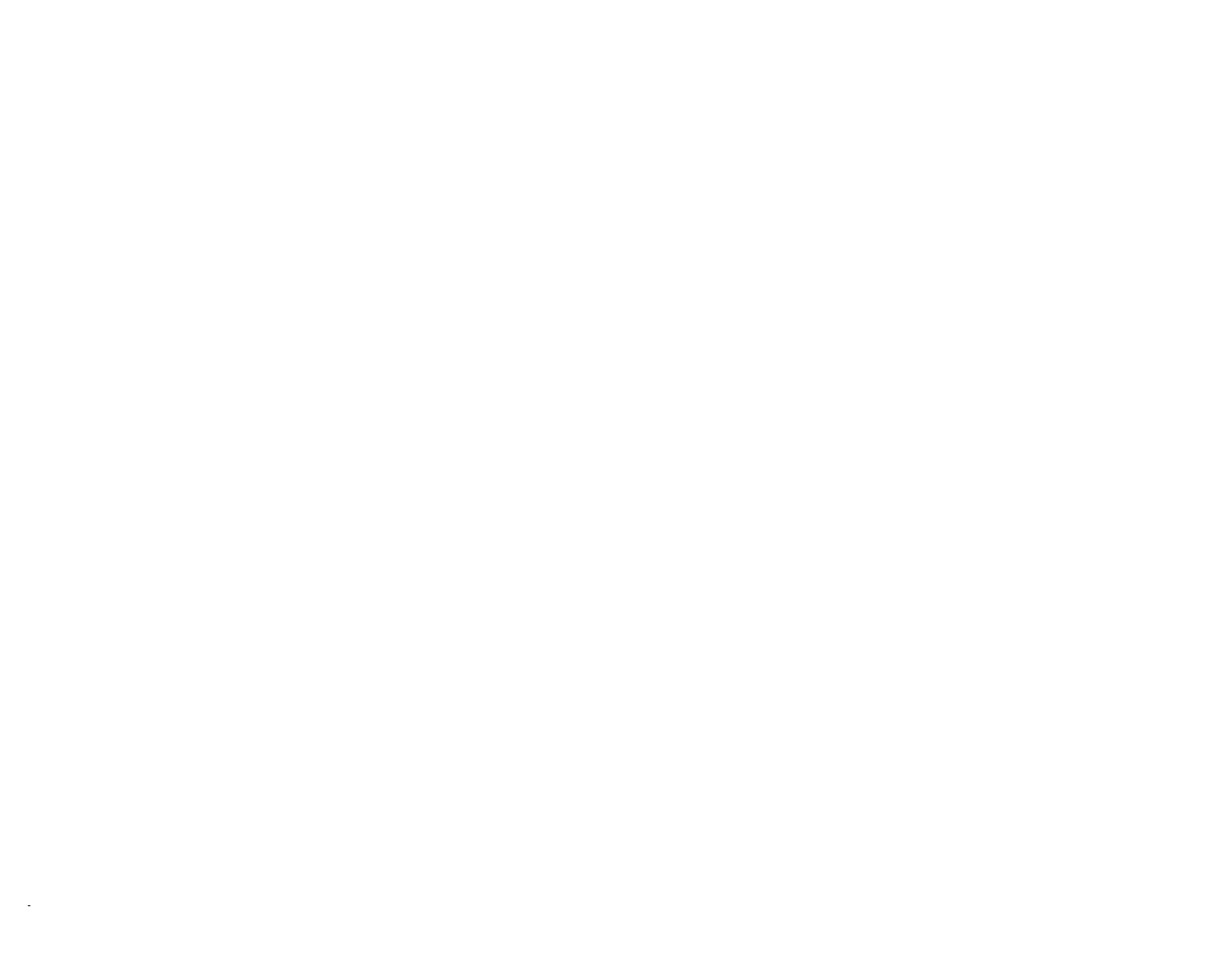|                    | Licence Business Name                                            | <b>Address</b>                                     | <b>Licence Type/Sub</b>                    |                              | Phone              |      | Fax                     |      |
|--------------------|------------------------------------------------------------------|----------------------------------------------------|--------------------------------------------|------------------------------|--------------------|------|-------------------------|------|
| 17 763781          | <b>Waterline Plumbing</b>                                        | 2511 BOSWELL AVE NORTH VANCOUVER BC V7H<br>1L8     | Service Use                                | <b>Plumbing Contractor</b>   | (778) 869-2902     | Work |                         | Hom  |
| 17 763762          | <b>Westrock Custom Breaking Ltd</b>                              | PO BOX 45008 12851 16TH AVE SURREY BC V4A 9L1      | Service Use                                | <b>General Contractor</b>    | (604) 612-2541     | Work |                         |      |
| 17 763723          | DB Monarch                                                       | 9566 Tomicki Ave Unit 44 Richmond BC V6X 0E6       | <b>Inter-Municipal Business</b><br>Licence | <b>General Contractor</b>    | (778) 321-8686     | Work |                         | Hom  |
| 17 763711          | Fleur D'Amour Vancouver Co                                       | 9373 Hemlock Dr Unit 105 Richmond BC V6Y 0A9       | Service Use                                | Home Occupation              | (778) 230-1160     | Work |                         | Hom  |
|                    | 17 763681 Synergy Performing Arts<br>Academy of Canada Ltd       | 11300 No 5 Rd Unit 120 Richmond BC V7A 5J7         | Service Use                                |                              | $(604)$ 368-1188   | Work |                         |      |
| 17 763602          | <b>Grant Berezan</b>                                             | 8311 Steveston Hwy Unit 15 Richmond BC V7A 1M4     | Service Use                                | <b>General Contractor</b>    | (604) 218-6114     | Work |                         | Hom  |
| 17 763597          | FH Travel                                                        | 8888 Odlin Cr Unit 1285 Richmond BC V6X 3Z8        | Service Use                                | <b>Travel Agency</b>         | (604) 284-2877     | Work |                         | Hom  |
| 16 755900          | EV Technologies Inc                                              | 4360 Agar Dr Richmond BC V7B 1A3                   | Service Use                                |                              | (604) 279-5595     |      | Work (604) 725-0699     | Cell |
| 17 763595          | Alena Harelik Notary Public                                      | 5951 Minoru Blvd Unit 135 Richmond BC V6X 4B1      | Service Use                                |                              | (604) 284-0220     |      | Work (604) 284-0221     | Fax  |
| 17 764866          | <b>GO-E Yoga Towels</b>                                          | 6551 No 3 Rd Richmond BC V6Y 2B6                   | Mercantile Use                             | <b>Retail Trading</b>        | (604) 821-0717     | Work |                         | Hom  |
| 17 763594          | <b>BCM Enterprises Inc</b>                                       | 10451 Shellbridge Way Unit 150 Richmond BC V6X 2W8 | Service Use                                |                              | (778) 829-5939     | Work |                         | Hom  |
| 17 763592          | <b>BCM Enterprises Inc</b>                                       | 10451 Shellbridge Way Unit 150 Richmond BC V6X 2W8 | Service Use                                |                              | (778) 829-5939     | Work |                         | Hom  |
| 17 763722          | DB Monarch                                                       | 9566 Tomicki Ave Unit 44 Richmond BC V6X 0E6       | Service Use                                | <b>General Contractor</b>    | (778) 321-8686     | Work |                         | Hom  |
| <b>Issue Date:</b> |                                                                  | <b>March 7, 2017</b>                               |                                            |                              |                    |      |                         |      |
| 17 762230          | Assa Industrial Ltd                                              | 3671 Viking Way Unit 8 Richmond BC V6V 2J5         | Mercantile Use                             | <b>Wholesale Trading</b>     | (604) 503-2281     |      | Work (604) 357-5229 Fax |      |
| 17 763674          | Ace Automotive & Refinishing                                     | 2860 Simpson Rd Unit 120 Richmond BC V6X 2P9       | Service Use                                |                              | (778) 855-8449     |      | Work (778) 855-8449     | Cell |
| 16 736683          | <b>Dresden Fashion</b>                                           | 8181 Park Rd Richmond BC V6Y 1S9                   | Mercantile Use                             | <b>Retail Trading</b>        | (604) 285-7787     | Work |                         | Hom  |
| <b>Issue Date:</b> |                                                                  | <b>March 9, 2017</b>                               |                                            |                              |                    |      |                         |      |
| 17 765015          | <b>ACM Education Services</b>                                    | 6931 Cooney Rd Unit 301 Richmond BC V6Y 2J9        | Service Use                                |                              | (778) 383-3353     | Work |                         | Hom  |
| 17 765163          | Pacific Garden Enterprise Ltd                                    | 4231 Baffin Dr Richmond BC V7C 5K6                 | Service Use                                | Home Occupation              | (778) 668-7686     | Work |                         | Hom  |
| 17 764669          | JW Gas and Plumbing Ltd                                          | 526 21ST ST W NORTH VANCOUVER BC V7M 1Z7           | Service Use                                | <b>Plumbing Contractor</b>   | (604) 401-5918     | Work |                         | Hom  |
| 17 765162          | <b>Gaoshang Construction Ltd</b>                                 | 15355 26 AVE UNIT 81 SURREY BC V4P 1C4             | Service Use                                | <b>General Contractor</b>    | (778) 316-1589     | Work |                         | Hom  |
| 17 765224          | <b>Terris Lightfoot Contracting Ltd</b>                          | 361 OXFORD DR PORT MOODY BC V3H 1T1                | Service Use                                | <b>General Contractor</b>    | (778) 355-8315     | Work |                         | Hom  |
| 17 765150          | The Traditional Russian School<br>of Piano Performance           | 17151 Westminster Hwy Richmond BC V6V 1A9          | Service Use                                | Home Occupation              | (778) 846-2710     | Work |                         | Hom  |
| 17 765109          | <b>Taritz Cleaning Services</b>                                  | 6051 Azure Rd Unit 309 Richmond BC V7C 2P6         | Service Use                                |                              | (604) 370-2599     | Work |                         | Hom  |
| 17 765064          | <b>Homeets Network Corporation</b>                               | 5311 Cedarbridge Way Unit 525 Richmond BC V6X 1Z9  | Service Use                                | Home Occupation              | (778) 297-6331     | Work |                         | Hom  |
| 17 765027          | Genki Lifestyle                                                  | 12295 Ewen Ave Richmond BC V7E 6S8                 | Service Use                                | Home Occupation              | (604) 603-5717     |      | Work (604) 603-5717     | Hom  |
| 17 765024          | Always Excavating Ltd                                            | 938 PACIFIC DR DELTA BC V4M 2K3                    | Service Use                                | <b>General Contractor</b>    | (604) 518-7980     | Work |                         | Hom  |
| 17 765222          | Canam Electric Ltd                                               | PO BOX 2545 ABBOTSFORD BC V2T 6R3                  | Service Use                                | <b>Electrical Contractor</b> | $(604) 866 - 7468$ |      | Work (604) 504-7468     | Fax  |
| 17 764636          | Chopsticks Meet Forks - Jae<br>International Inspiration Company | 8611 Ackroyd Rd Unit 260 Richmond BC V6X 3P4       | Service Use                                |                              | (778) 926-8198     | Work |                         | Hom  |
| 17 764684          | Sailok Homes Inc                                                 | 25816 60TH AVE LANGLEY BC V4W 1L1                  | Service Use                                | <b>General Contractor</b>    | (778) 552-1433     | Work |                         | Hom  |
| 17 760533          | Oxygen Yoga & Fitness                                            | 4771 McClelland Rd Unit 1445 Richmond BC V6X 0M5   | Assembly Use Group 3                       | <b>Health Studio</b>         | (778) 863-2175     | Work |                         | Hom  |
| 17 764944          | Sable Management Consulting<br>Services Inc                      | 11020 Williams Rd Unit 59 Richmond BC V7A 1J1      | Service Use                                | Home Occupation              | $(604) 562 - 2505$ | Work |                         | Hom  |
| 17 764673          | Vison Data                                                       | 4000 No 3 Rd Unit 3010 Richmond BC V6X 0J8         | Mercantile Use                             | <b>Retail Trading</b>        | (604) 370-3332     | Work |                         | Hom  |
| 17 764700          | Canada Gold Alliance<br>International Holding Group Corp         | 13091 Vanier PI Unit 200 Richmond BC V6V 2J1       | Service Use                                |                              | (604) 282-3388     | Work |                         | Hom  |
| 17 764701          | Canada Gold Alliance<br>International Holding Group Corp         | 13091 Vanier PI Unit 200 Richmond BC V6V 2J1       | Service Use                                | <b>General Contractor</b>    | (604) 282-3388     | Work |                         | Hom  |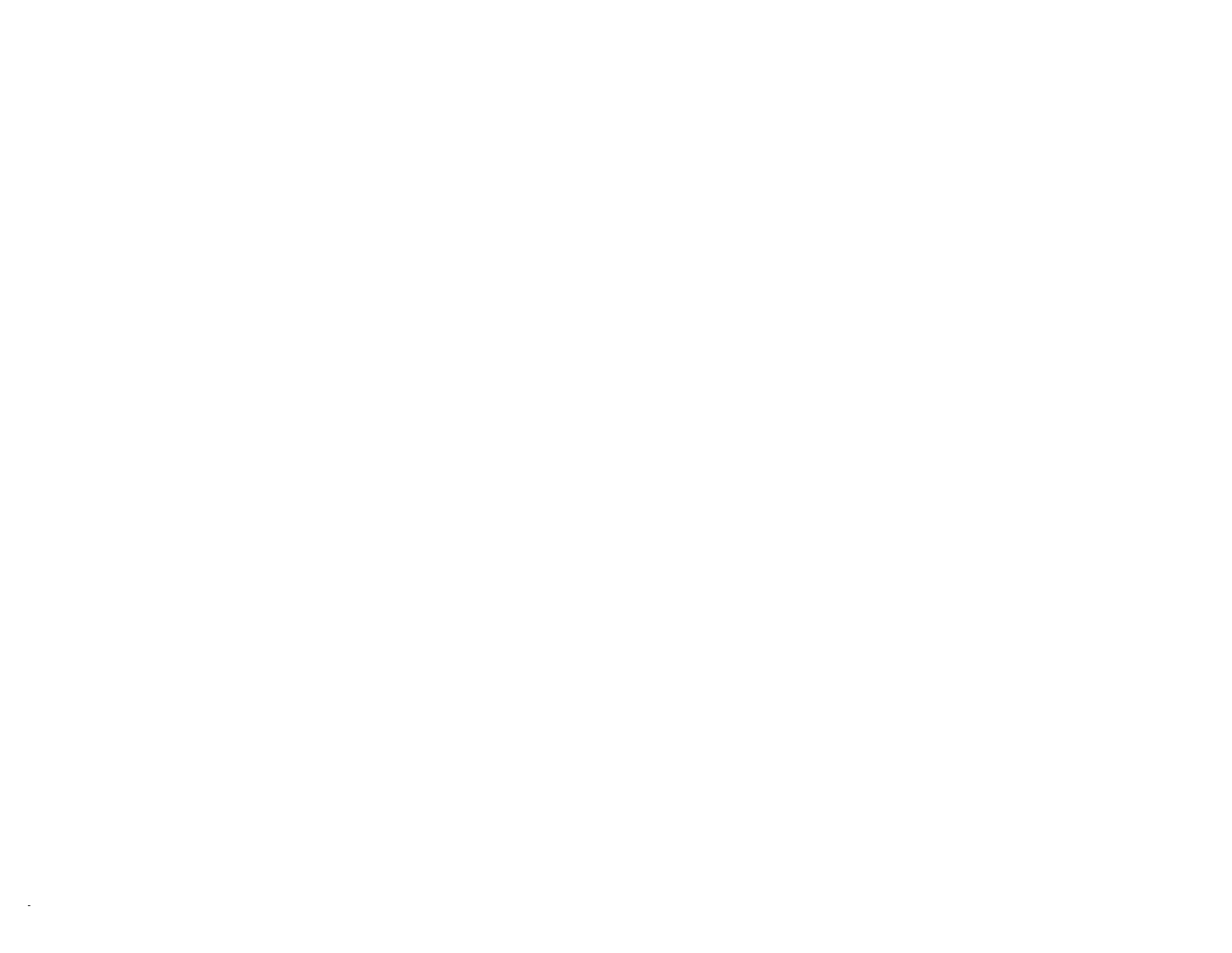|                    | <b>Licence Business Name</b>                             | <b>Address</b>                                                              | <b>Licence Type/Sub</b>                    |                                            | <b>Phone</b>       |      | Fax                     |            |
|--------------------|----------------------------------------------------------|-----------------------------------------------------------------------------|--------------------------------------------|--------------------------------------------|--------------------|------|-------------------------|------------|
| 17 764702          | Canada Gold Alliance<br>International Holding Group Corp | 13091 Vanier PI Unit 200 Richmond BC V6V 2J1                                | Service Use                                |                                            | (604) 282-3388     | Work |                         | <b>Hom</b> |
| 17 764745          | JP Consulting                                            | 10871 Dennis Cr Richmond BC V7A 3S2                                         | Service Use                                | <b>General Contractor</b>                  | (604) 783-4411     | Work |                         | Hom        |
| 17 764910          | <b>Catech Systems Ltd</b>                                | 91 GOLDEN DR UNIT 17 COQUITLAM BC V3K 6R2                                   | Service Use                                |                                            | (604) 803-3895     | Work |                         | Hom        |
| 17 764941          | <b>HTL Construction</b>                                  | 12860 Clarke PI Unit 170 Richmond BC V6V 2H1                                | Service Use                                | <b>General Contractor</b>                  | (778) 989-2545     | Work |                         | Hom        |
| <b>Issue Date:</b> |                                                          | March 10, 2017                                                              |                                            |                                            |                    |      |                         |            |
| 17 765569          | <b>CM Carpentry &amp; Renovation</b>                     | 753 LYNN VALLEY RD NORTH VANCOUVER BC V7J<br>1Z5                            | Service Use                                | <b>General Contractor</b>                  | (604) 838-0234     | Work |                         | Hom        |
| 17 765522          | Universal Space Craft Inc                                | 3031 Williams Rd Unit 154 Richmond BC V7E 4G1                               | <b>Inter-Municipal Business</b><br>Licence | <b>General Contractor</b>                  | (604) 928-9300     | Work |                         | Hom        |
| 17 765519          | Universal Space Craft Inc                                | 3031 Williams Rd Unit 154 Richmond BC V7E 4G1                               | Service Use                                | <b>General Contractor</b>                  | (604) 928-9300     | Work |                         | Hom        |
| 17 765517          | D & S Enterprises Ltd                                    | 6149 175B ST SURREY BC V3S 4C1                                              | Service Use                                | <b>General Contractor</b>                  | (778) 997-4352     | Work |                         | Hom        |
| 17 765515          | <b>Chncan UGolf</b>                                      | 7695 Lang PI Richmond BC V7C 5L1                                            | Service Use                                | Home Occupation                            | (604) 723-7523     | Work |                         | Hom        |
| 17 765646          | <b>BC Research Inc.</b>                                  | 12920 Mitchell Rd Richmond BC V6V 1M8                                       | Industrial/Manufacturing<br>Use            |                                            | (604) 415-3570     | Work |                         | Hom        |
| 17 765501          | Zhang's Cubic Estate Holdings<br>Ltd                     | 1525 W 8TH AVE SUITE 100 VANCOUVER BC V6J 1T5                               | Service Use                                | <b>General Contractor</b>                  | (778) 881-9778     | Work |                         | Hom        |
| 17 765389          | <b>Trusted Cabinets and Renovation</b>                   | 34126 GEORGE FERGUSON WAY ABBOTSFORD BC<br>V <sub>2</sub> S 2N <sub>5</sub> | Service Use                                | <b>General Contractor</b>                  | (778) 789-1074     | Work |                         | Hom        |
| 17 765141          | Rosy Trading Inc                                         | 4000 No 3 Rd Unit 2065 Richmond BC V6X 0J8                                  | Service Use                                |                                            | (604) 828-2306     | Work |                         | Hom        |
| 17 763141          | Pier 5 Trading Co Ltd                                    | 12871 Clarke PI Unit 120 Richmond BC V6V 2H9                                | Service Use                                |                                            | (778) 865-2679     | Work |                         | Hom        |
| 16 754262          | Quick Global Logistics Ltd                               | 3771 Jacombs Rd Unit 340 Richmond BC V6V 2L9                                | Service Use                                |                                            | $(604)$ 285-9662   | Work |                         | Hom        |
| 16 728650          | Labs-Mart Inc                                            | 3751 Jacombs Rd Unit 140 Richmond BC V6V 2R4                                | Service Use                                |                                            | (780) 469-9009     |      | Work (780) 469-9080     | Fax        |
| 15 705348          | Van Dimsum                                               | 4540 No 3 Rd Unit 1465 Richmond BC V6X 4E4                                  | Mercantile Use                             | <b>Retail Trading</b>                      | (604) 303-0658     | Work |                         | Hom        |
| 15 692259          | Liquidation Furniture & More                             | 2771 Simpson Rd Unit 103 Richmond BC V6X 3H6                                | Mercantile Use                             | <b>Retail Trading</b>                      | (604) 270-0880     | Work |                         | Hom        |
| 14 667742          | <b>Exotic International Market</b>                       | 11331 Coppersmith Way Unit 110 Richmond BC V7A 5J9                          | Mercantile Use                             | <b>Retail Trading</b>                      | (604) 303-9894     |      | Work (604) 275-9808 Fax |            |
| 17 765502          | Catch 153 Communications                                 | 9411 Glendower Dr Unit 341 Richmond BC V7A 2Y6                              | Service Use                                | Home Occupation                            | (778) 858-3388     | Work |                         | Hom        |
| 17 765172          | Milus Construction Ltd                                   | 6443 CYPRESS ST VANCOUVER BC V6M 3S4                                        | Service Use                                | <b>General Contractor</b>                  | (604) 618-8818     | Work |                         | Hom        |
| <b>Issue Date:</b> |                                                          | <b>March 11, 2017</b>                                                       |                                            |                                            |                    |      |                         |            |
| 17 765744          | Vian Consulting Ltd                                      | 9388 McKim Way Unit 137 Richmond BC V6X 0J7                                 | Service Use                                | Home Occupation                            | $(604)$ 256-0165   | Work |                         | Hom        |
| 17 765746          | Luk's PTG & Restoration                                  | 2588 152 ST UNIT 41 SURREY BC V4P 3H9                                       | Service Use                                | <b>General Contractor</b>                  | (604) 725-3127     | Work |                         | Hom        |
| 17 765704          | Kinetic Integrated Training<br>Systems                   | 8511 Dorval Rd Richmond BC V7C 3J3                                          | Service Use                                | Home Occupation                            | (604) 765-4148     | Work |                         | Hom        |
| 17 765626          | James Gardening & Landscaping                            | 5640 CLINTON ST BURNABY BC V5J 2M1                                          | Service Use                                | <b>General Contractor</b>                  | (604) 433-6028     | Work |                         | Hom        |
| 17 765265          | Van Huoyuanxiaoniu Investment<br>Ltd                     | 4380 No 3 Rd Unit 1440 Richmond BC V6X 3V7                                  | Mercantile Use                             | <b>Retail Trading</b>                      | (778) 865-2828     | Work |                         | Hom        |
| 16 750815          | Neurolab Technologies Corp                               | 12155 Riverside Way Richmond BC V6W 1K8                                     | Service Use                                |                                            | (604) 210-3382     | Work |                         | Hom        |
| 17 765075          | <b>VR Funtastic World</b>                                | 1212 HOWE ST UNIT 1605 VANCOUVER BC V6Z 2M9                                 | Service Use                                | Mobile Vendor -<br><b>Private Property</b> | (604) 500-6097     | Work |                         | Hom        |
|                    | 17 765273 Nu Auto Ltd                                    | 21320 Westminster Hwy Unit 2118 Richmond BC V6V 2X5                         | Mercantile Use                             | <b>Automobile Dealer</b>                   | (604) 910-5915     |      | Work (604) 288-5298 Fax |            |
| <b>Issue Date:</b> |                                                          | <b>March 13, 2017</b>                                                       |                                            |                                            |                    |      |                         |            |
|                    | 17 765158 Sunoil Ltd                                     | 13711 International PI Unit 110 Richmond BC V6V 2Z8                         | Service Use                                |                                            | $(604) 662 - 7833$ |      | Work (604) 662-7831 Fax |            |
| 17 765041          | Feida Express                                            | 8766 McKim Way Unit 1080 Richmond BC V6X 4G4                                | Service Use                                |                                            | (778) 952-8580     | Work |                         | Hom        |
| 17 765167          | <b>Harvest Education Inc</b>                             | 6700 No 3 Rd Unit 204 Richmond BC V6Y 2C3                                   | Service Use                                |                                            | (778) 833-0736     | Work |                         | Hom        |
| January 3, 2018    |                                                          |                                                                             | Page 12 of 61                              |                                            |                    |      |                         |            |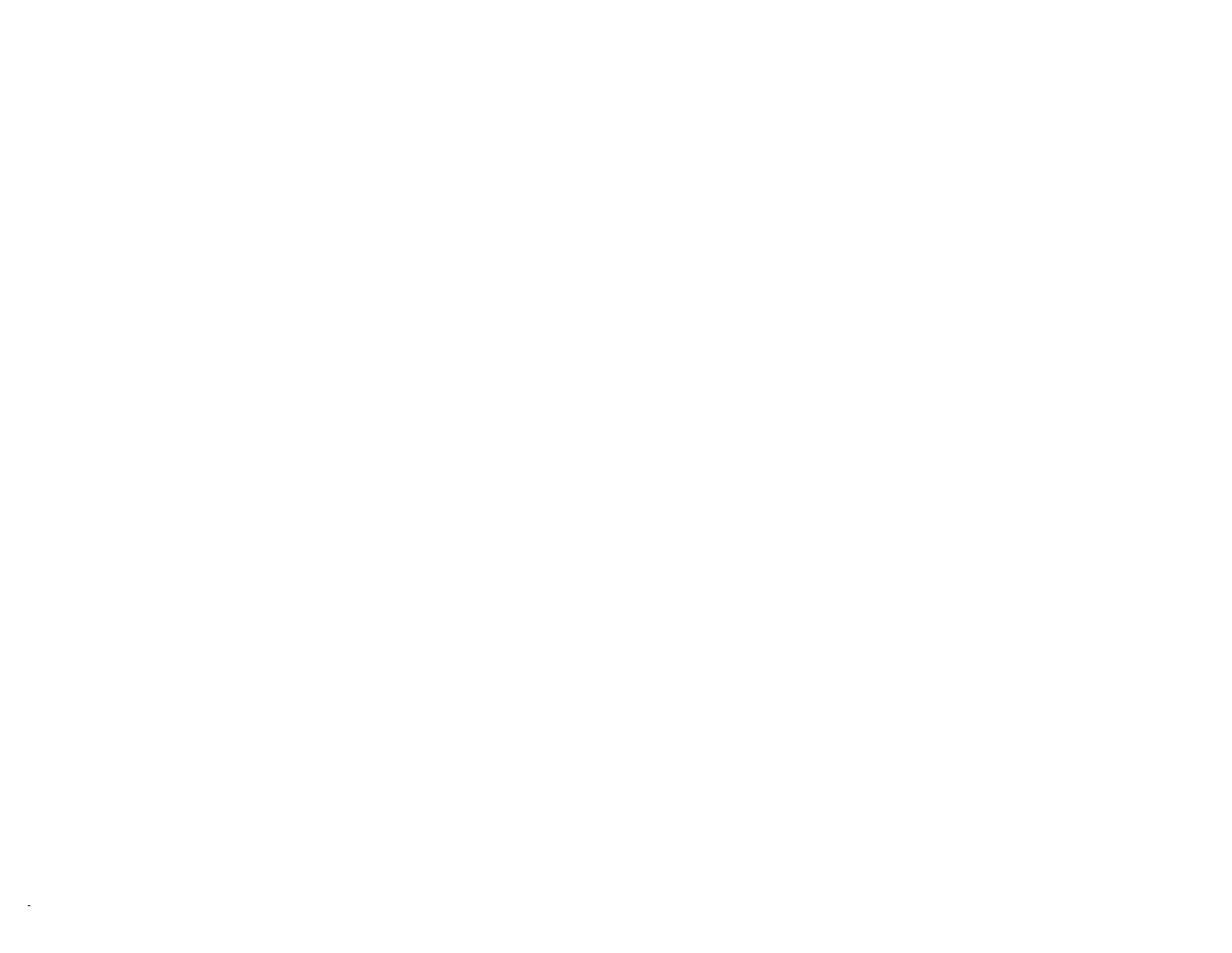|                    | Licence Business Name                                    | <b>Address</b>                                                                        | <b>Licence Type/Sub</b>                    |                                      | <b>Phone</b>   |      | Fax                      |     |
|--------------------|----------------------------------------------------------|---------------------------------------------------------------------------------------|--------------------------------------------|--------------------------------------|----------------|------|--------------------------|-----|
| 17 765076          | A0 Life Service Inc                                      | 4000 No 3 Rd Unit 1180 Richmond BC V6X 0J8                                            | Service Use                                |                                      | (604) 828-2306 | Work |                          | Hom |
| 17 765074          | Richmond Dog Boarding and Play 13800 No 3 Rd Richmond BC |                                                                                       | Service Use                                | Kennels                              | (604) 786-1087 | Work |                          | Hom |
| 17 765062          | <b>Belfast Construction Ltd</b>                          | 3757 Jacombs Rd Unit 155 Richmond BC V6V 2R3                                          | <b>Inter-Municipal Business</b><br>Licence | <b>General Contractor</b>            | (604) 285-9807 | Work |                          |     |
| 17 765061          | <b>Belfast Construction Ltd</b>                          | 3757 Jacombs Rd Unit 155 Richmond BC V6V 2R3                                          | Service Use                                | <b>General Contractor</b>            | (604) 285-9807 | Work |                          |     |
| 17 765571          | Sandhar Tax Services Inc                                 | 11751 Mellis Dr Richmond BC V6X 1L9                                                   | Service Use                                | Home Occupation                      | (604) 512-6854 | Work |                          | Hom |
| <b>Issue Date:</b> |                                                          | <b>March 14, 2017</b>                                                                 |                                            |                                      |                |      |                          |     |
| 17 765426          | Yen Farm                                                 | 9520 Steveston Hwy Richmond BC V7A 1M5                                                | Mercantile Use                             | Roadside Stand                       | (778) 868-9938 |      | Work (604) 928-2920 Cell |     |
| 17 760794          | Vanhome Properties Inc                                   | 5811 Cooney Rd Unit 433 Richmond BC V6X 3M1                                           | Service Use                                | <b>General Contractor</b>            | (778) 838-8666 | Work |                          | Hom |
| 17 765839          | Electra Meccanica Vehicles Corp                          | 4151 Hazelbridge Way Richmond BC V6X 4J7                                              | Service Use                                |                                      | (604) 616-5246 | Work |                          | Hom |
| 17 765614          | <b>Asset Appraisers &amp; Services</b>                   | 12811 Clarke PI Unit 170 Richmond BC V6V 2H9                                          | Service Use                                |                                      | (604) 868-2930 | Work |                          | Hom |
| 17 765474          | <b>ESA Real Estate Investments</b>                       | 8888 Odlin Cr Unit 1095 Richmond BC V6X 3Z8                                           | Service Use                                |                                      | (604) 338-8867 | Work |                          | Hom |
| 17 765468          | Jade d'Art Auction                                       | 12231 1st Ave Unit 105 Richmond BC V7E 3M3                                            | Service Use                                |                                      | (604) 340-8829 |      | Work (604) 356-2907 Alt  |     |
| 17 765467          | Vero & Co Studio Inc                                     | 9371 No 5 Rd Unit 5 Richmond BC V7A 4E1                                               | Service Use                                |                                      | (604) 780-7104 | Work |                          | Hom |
| 17 765433          | Joshua Clarke                                            | 11951 Mitchell Rd Unit 190 Richmond BC V6V 1T5                                        | Industrial/Manufacturing<br>Use            |                                      | (604) 762-1586 | Work |                          | Hom |
| 17 765370          | <b>Tophill Construction Ltd</b>                          | 11871 Horseshoe Way Unit 1117 Richmond BC V7A 5H5                                     | Service Use                                | <b>General Contractor</b>            | (778) 919-0521 | Work |                          | Hom |
| 17 763787          | Fraser Valley JS Produce Ltd                             | 11871 Horseshoe Way Unit 2127 Richmond BC V7A 5H5                                     | Mercantile Use                             | <b>Wholesale Trading</b>             | (778) 861-1812 |      | Work (604) 273-3709 Fax  |     |
| 17 763275          | Pacific West Coach Lines Ltd                             | 7080 River Rd Unit 210 Richmond BC V6X 1X5                                            | Vehicle for Hire                           | Class I - Charter<br>Minibus         | (604) 800-7786 | Work |                          |     |
| 17 006322          | <b>DSL Winery Supplies Services</b>                      | 1350 Valmont Way Unit 10 Richmond BC V6V 1Y4                                          | Mercantile Use                             | <b>Wholesale Trading</b>             | (604) 339-7769 | Work |                          | Hom |
| 17 762479          | <b>Peking Artifacts</b>                                  | 4540 No 3 Rd Unit 1135 Richmond BC V6X 4E4                                            | Mercantile Use                             | Second-Hand Dealer                   | (778) 928-9838 | Work |                          | Hom |
| 17 763273          | Pacific West Coach Lines Ltd                             | 7080 River Rd Unit 210 Richmond BC V6X 1X5                                            | Vehicle for Hire                           | Vehicle For Hire<br>Office           | (604) 800-7786 | Work |                          |     |
| 17 765375          | <b>Tophill Construction Ltd</b>                          | 11871 Horseshoe Way Unit 1117 Richmond BC V7A 5H5                                     | <b>Inter-Municipal Business</b><br>Licence | <b>General Contractor</b>            | (778) 919-0521 | Work |                          | Hom |
| <b>Issue Date:</b> |                                                          | <b>March 15, 2017</b>                                                                 |                                            |                                      |                |      |                          |     |
| 17 760528          | New 2000 Supermarket                                     | 4600 No 3 Rd Unit 111 Richmond BC V6X 2C2                                             | Mercantile Use                             | <b>Retail Trading</b>                | (604) 278-8890 |      | Work (604) 278-8597 Fax  |     |
| 17 766040          | Oakdale Plumbing & Heating Ltd                           | 612 KEMSLEY AVE COQUITLAM BC V3J 3Z2                                                  | Service Use                                | <b>Gas Contractor</b>                | (604) 936-9344 | Work |                          |     |
| 17 766037          | Oakdale Plumbing & Heating Ltd                           | 612 KEMSLEY AVE COQUITLAM BC V3J 3Z2                                                  | Service Use                                | <b>Plumbing Contractor</b>           | (604) 936-9344 | Work |                          |     |
| 17 765077          | Freedom Boat Club of British<br>Columbia Ltd             | 8211 River Rd Richmond BC V6X 1X8                                                     | Service Use                                |                                      | (778) 995-6550 | Work |                          | Hom |
| 16 752220          | <b>Britannia Steveston Local Craft</b><br>Beer and Food  | 12240 2nd Ave Unit 250 Richmond BC V7E 3L8                                            | Assembly Use Group 1                       | <b>Food Service</b><br>Establishment | (604) 715-2929 | Work |                          | Hom |
| 16 748166          |                                                          | SkinCeuticals by Project Skin MD 6551 No 3 Rd Unit 1662 Richmond BC V6Y 2B6           | Mercantile Use                             | <b>Retail Trading</b>                | (778) 772-8066 | Hom  |                          | Hom |
|                    |                                                          | 16 748165 SkinCeuticals by Project Skin MD 6551 No 3 Rd Unit 1662 Richmond BC V6Y 2B6 | Service Use                                | Therapeutic Touch<br>Treatments      | (778) 772-8066 | Hom  |                          | Hom |
| 17 765360          | Vancouver Scale Model Ltd                                | 11980 Hammersmith Way Unit 1145 Richmond BC V7A<br>0A4                                | Service Use                                |                                      | (604) 910-5925 | Work |                          | Hom |
| <b>Issue Date:</b> |                                                          | March 16, 2017                                                                        |                                            |                                      |                |      |                          |     |
| 16 726427          | <b>Coco Beauty Consulting</b>                            | 8088 Spires Gate Unit 14 Richmond BC V6Y 4J6                                          | Service Use                                | Home Occupation                      | (778) 710-1668 | Work |                          | Hom |
| 17 763297          | Strategic Metal Investments Ltd                          | 11568 Eburne Way Unit 143 Richmond BC V6V 0A7                                         | Mercantile Use                             | <b>Wholesale Trading</b>             | (604) 505-6138 | Work |                          | Hom |
| 17 765980          | The Mysterious Tomato                                    | 13160 Princess St Unit 2 Richmond BC V7E 3S2                                          | Service Use                                | Home Occupation                      | (604) 349-7112 | Work |                          | Hom |
| 17 766000          | True North Landscaping                                   | 1250 BARLYNN CR NORTH VANCOUVER BC V7J 1P6                                            | Service Use                                |                                      | (604) 362-4897 | Work |                          | Hom |
| January 3, 2018    |                                                          |                                                                                       | Page 13 of 61                              |                                      |                |      |                          |     |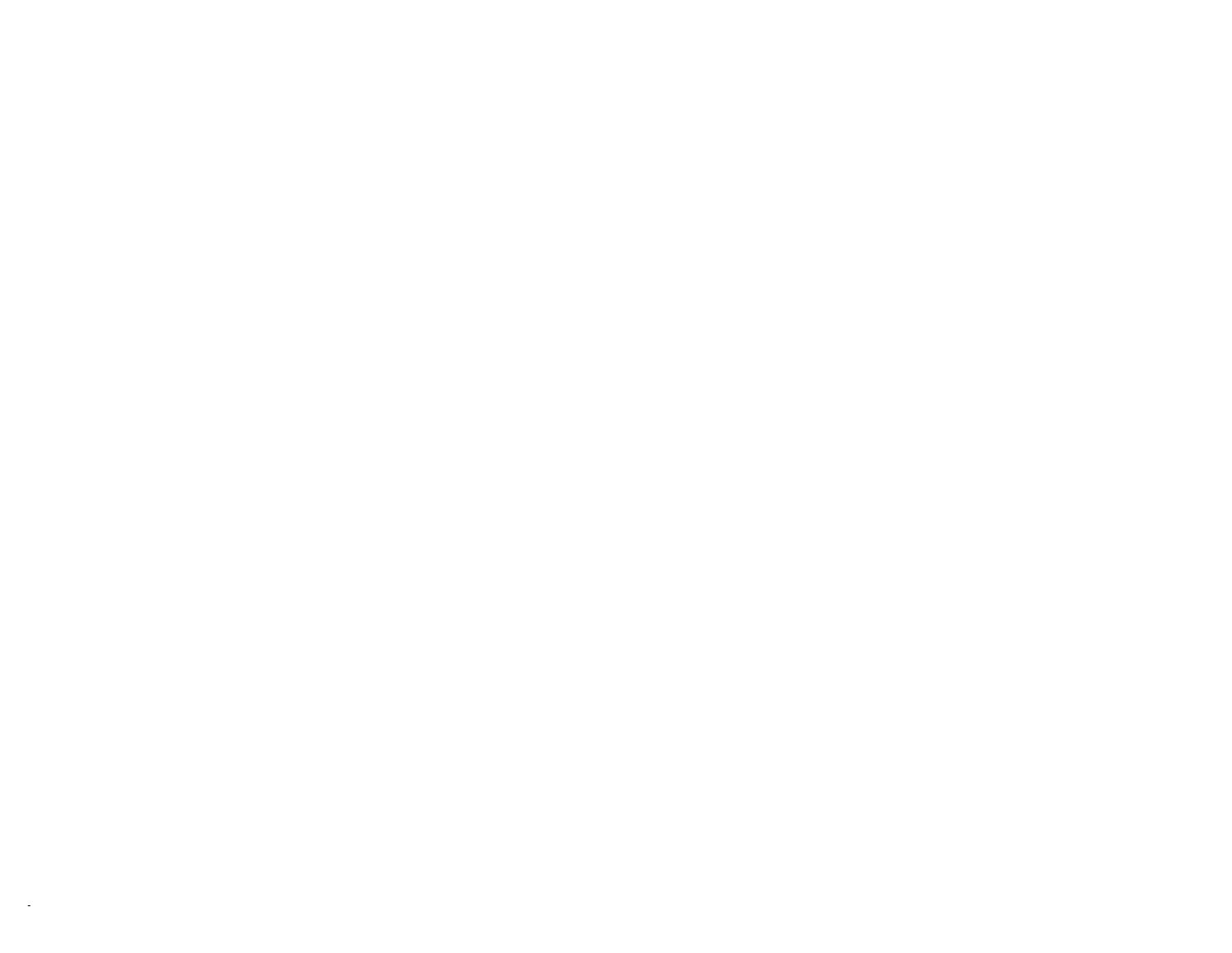|                    | Licence Business Name                             | <b>Address</b>                                     | <b>Licence Type/Sub</b>                    |                               | <b>Phone</b>     |      | Fax                      |     |
|--------------------|---------------------------------------------------|----------------------------------------------------|--------------------------------------------|-------------------------------|------------------|------|--------------------------|-----|
| <b>Issue Date:</b> |                                                   | <b>March 17, 2017</b>                              |                                            |                               |                  |      |                          |     |
|                    | 17 766183 Lunart Consulting                       | 6871 Francis Rd Unit 17 Richmond BC V7C 4S9        | Service Use                                | Home Occupation               | (778) 989-8844   | Work |                          | Hom |
| 17 766185          | Michael Mahnger                                   | 21 W 46 AVE VANCOUVER BC V5Y 2W8                   | Service Use                                | <b>General Contractor</b>     | (604) 551-8045   | Work |                          | Hom |
| 17 765205          | J-Home                                            | 8600 Kelmore Rd Richmond BC V7C 2B2                | <b>Residential Use</b>                     | Bed & Breakfast               | (778) 683-7887   | Work |                          | Hom |
| 17 763443          | $V + Club$                                        | 8171 Ackroyd Rd Unit 140 Richmond BC V6X 3K1       | Service Use                                |                               | (604) 285-7738   | Work |                          | Hom |
| 16 753568          | FG Beauty & Cosmetic Clinic                       | 4871 Shell Rd Unit 2260 Richmond BC V6X 3Z6        | Service Use                                |                               | (604) 518-3508   | Work |                          | Hom |
| 16 726824          | Rock & Water Development Ltd                      | 11760 Voyageur Way Unit 150 Richmond BC V6X 3G9    | Mercantile Use                             | <b>Retail Trading</b>         | (604) 285-9299   | Work |                          | Hom |
| 17 763444          | $V + Club$                                        | 8171 Ackroyd Rd Unit 140 Richmond BC V6X 3K1       | Assembly Use Group 1                       | Food Service<br>Establishment | (604) 285-7738   | Work |                          | Hom |
|                    | 17 766202 Vango Vapes                             | 11590 Cambie Rd Unit 230 Richmond BC V6X 3Z5       | Service Use                                |                               | (877) 988-2646   |      | Work (778) 688-3821 Cell |     |
| <b>Issue Date:</b> |                                                   | <b>March 21, 2017</b>                              |                                            |                               |                  |      |                          |     |
| 17 766163          | After Party Entertainment Ltd                     | 10451 Shellbridge Way Unit 150 Richmond BC V6X 2W8 | Service Use                                |                               | (604) 767-2689   | Work |                          | Hom |
| 17 766192          | Jack & Jill Weddings                              | 12520 Horseshoe Way Unit 138 Richmond BC V7A 5K3   | Service Use                                |                               | (778) 896-5551   | Work |                          | Hom |
| 17 766245          | <b>Standard Building Maintenance</b><br>(Ram) Ltd | 11540 King Rd Richmond BC V7A 3B6                  | Service Use                                | Home Occupation               | (604) 323-4724   | Work |                          | Hom |
| <b>Issue Date:</b> |                                                   | <b>March 22, 2017</b>                              |                                            |                               |                  |      |                          |     |
| 17 766035          | <b>Trans Canada Trenchless Ltd</b>                | 8840 210 ST UNIT 505 LANGLEY BC V1M 2Y2            | Service Use                                |                               | $(604)$ 888-1848 | Work |                          | Hom |
| 17 766246          | Canton Excavating Ltd                             | 4371 Dallyn Rd Richmond BC V6X 2S5                 | <b>Inter-Municipal Business</b><br>Licence | <b>General Contractor</b>     | (778) 881-6187   | Work |                          | Hom |
| 17 766244          | Canton Excavating Ltd                             | 4371 Dallyn Rd Richmond BC V6X 2S5                 | Service Use                                | <b>General Contractor</b>     | (778) 881-6187   | Work |                          | Hom |
| 17 766227          | <b>Concentus Entertainment</b><br>Services        | 5871 Francis Rd Richmond BC V7C 1K2                | Service Use                                | Home Occupation               | (604) 961-3525   | Work |                          | Hom |
| 17 766121          | CAP Signs and Graphics                            | 5360 Airport Rd Richmond BC V7B 1B4                | Service Use                                |                               | (604) 214-1450   |      | Work (604) 214-1460 Fax  |     |
| 17 766064          | Amrana Homes                                      | 11971 Montego St Richmond BC V6X 1H7               | Service Use                                | <b>General Contractor</b>     | (778) 891-5500   | Work |                          | Hom |
| 17 766031          | Dr Trinh T Le Optometric<br>Corporation           | 8120 No 2 Rd Unit 168 Richmond BC V7C 5J8          | Service Use                                |                               | (604) 204-2688   |      | Work (604) 271-6034 Fax  |     |
| 17 766027          | Safe and Sound Contracting Inc                    | 4497 46B ST DELTA BC V4K 2M8                       | Service Use                                | <b>General Contractor</b>     | (604) 725-7638   | Work |                          | Hom |
| 17 765973          | Foracare Technology Canada Inc                    | 11871 Horseshoe Way Unit 2103 Richmond BC V7A 5H5  | Mercantile Use                             | <b>Wholesale Trading</b>      | $(604)$ 358-5601 | Work |                          | Hom |
| 17 765849          | <b>Bawa Educational Consulting</b>                | 5420 McColl Cr Richmond BC V6V 2L6                 | Service Use                                | Home Occupation               | (604) 727-9272   | Work |                          | Hom |
| 17 765826          | <b>Rafah Decoration</b>                           | 4071 Amundsen PI Richmond BC V7C 4L9               | Service Use                                | Home Occupation               | (778) 318-2171   | Work |                          | Hom |
| 17 766080          | <b>Nardci Construction</b>                        | 13303 103A AVE UNIT 4 SURREY BC V3T 0K6            | Service Use                                | <b>General Contractor</b>     | (604) 518-9038   | Work |                          | Hom |
| <b>Issue Date:</b> |                                                   | <b>March 23, 2017</b>                              |                                            |                               |                  |      |                          |     |
| 17 766159          | Apogee Gold Corportion                            | 13091 Vanier PI Unit 200 Richmond BC V6V 2J1       | Service Use                                |                               | (604) 282-3388   | Work |                          | Hom |
| 17 766141          | IOT Pay Technologies Inc                          | 10451 Shellbridge Way Unit 150 Richmond BC V6X 2W8 | Service Use                                |                               | (250) 884-9911   | Work |                          | Hom |
| 17 766540          | Jessiglobal Information Inc                       | 10680 Aragon Rd Richmond BC V7A 3E9                | Service Use                                | Home Occupation               | (604) 655-3062   | Work |                          | Hom |
| 17 766362          | Vancouver Artisan Development<br>Ltd              | 9651 Alberta Rd Unit 10 Richmond BC V6Y 1T7        | Service Use                                | Home Occupation               | (778) 869-4249   | Work |                          | Hom |
| 17 766326          | <b>Canaan Travel Consultation</b>                 | 8220 Francis Rd Richmond BC V6Y 1A4                | Service Use                                | Home Occupation               | (778) 707-3333   | Work |                          | Hom |
| 17 766323          | Cresleigh Homes Ltd                               | 7831 Thormanby Cr Richmond BC V7C 4G4              | <b>Inter-Municipal Business</b><br>Licence | <b>General Contractor</b>     | (604) 328-5759   | Work |                          | Hom |
| 17 766243          | City Image Signs                                  | 9729 54 AVE NW EDMONTON AB T6E 5J4                 | Service Use                                |                               | (780) 438-0605   | Work |                          | Hom |
| 17 766542          | Vancouver Better Office                           | 3080 HEATHER ST UNIT 11 VANCOUVER BC V52 3K3       | Service Use                                | <b>General Contractor</b>     | $(604)$ 836-7000 | Work |                          | Hom |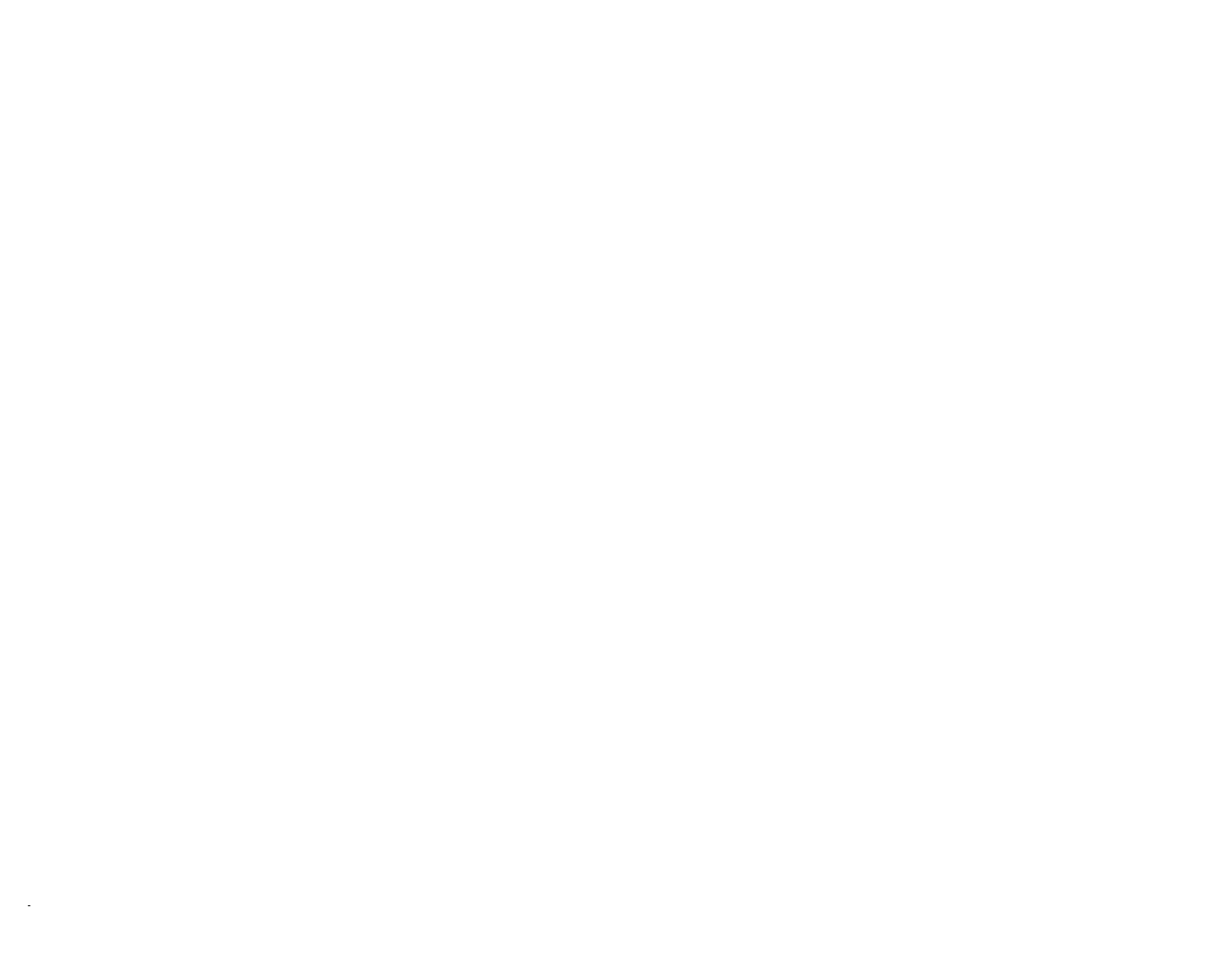|                    | Licence Business Name                                       | <b>Address</b>                                             | <b>Licence Type/Sub</b>                    |                               | <b>Phone</b>        |      | Fax                        |
|--------------------|-------------------------------------------------------------|------------------------------------------------------------|--------------------------------------------|-------------------------------|---------------------|------|----------------------------|
| 17 765979          | Kasa Supply Ltd                                             | 12680 Mitchell Rd Richmond BC                              | Mercantile Use                             | <b>Wholesale Trading</b>      | (604) 581-5815      |      | Work (604) 637-2999 Fax    |
| 17 765892          | <b>Richmond Sentinel News Inc.</b>                          | 6751 Westminster Hwy Unit 200 Richmond BC V7C 4V4          | Service Use                                |                               | (778) 297-5005      |      | Work (778) 297-7109 Fax    |
| 17 760589          | Adorable Pet Services Ltd                                   | 4000 No 3 Rd Unit 3225 Richmond BC V6X 0J8                 | Mercantile Use                             | <b>Retail Trading</b>         | (250) 816-7098      | Work | Hom                        |
| 16 754 683         | Oasis Travel Group Inc                                      | 10451 Shellbridge Way Unit 150 Richmond BC V6X 2W8         | Service Use                                |                               | (604) 249-2894      | Work | Hom                        |
| 16 750623          | Pacific Gateway Holding Inc                                 | 2633 Simpson Rd Unit 1005 Richmond BC V6X 0B9              | Service Use                                |                               | (604) 303-1987      |      | Work (604) 343-6023 Fax    |
| 16 737764          | Luminex LED Lighting<br>International Ltd                   | 5910 No 6 Rd Unit 110 Richmond BC V6V 1Z1                  | Mercantile Use                             | <b>Wholesale Trading</b>      | (604) 285-5910      |      | Work (604) 618-0001 Cell   |
| 16 737762          | Luminex LED Lighting<br>International Ltd                   | 5910 No 6 Rd Unit 110 Richmond BC V6V 1Z1                  | Service Use                                |                               | $(604)$ 285-5910    |      | Work (604) 618-0001 Cell   |
| 17 766322          | Cresleigh Homes Ltd                                         | 7831 Thormanby Cr Richmond BC V7C 4G4                      | Service Use                                | <b>General Contractor</b>     | (604) 328-5759      | Work | Hom                        |
| 17 766125          | Reliable Immigration and<br><b>Education Consulting Ltd</b> | 6081 No 3 Rd Unit 722 Richmond BC V6Y 2B2                  | Service Use                                |                               | (778) 317-2930      | Work | Hom                        |
| <b>Issue Date:</b> |                                                             | <b>March 24, 2017</b>                                      |                                            |                               |                     |      |                            |
| 17 766692          | <b>INTUS Integrated Utility Services</b><br>Inc             | 6205 10 ST SE CALGARY AB T2H 2Z9                           | Service Use                                |                               | (403) 263-6470      | Work |                            |
| 17 766701          | <b>Westmont Projects Ltd</b>                                | 922 FINLAY ST WHITE ROCK BC V4B 4K4                        | Service Use                                | <b>General Contractor</b>     | (604) 839-9438      | Work | Hom                        |
| 17 766625          | Cozy Living Suites Inc.                                     | 6171 Martyniuk PI Richmond BC V7E 6K1                      | Service Use                                | Home Occupation               | (604) 518-0959      | Work | Hom                        |
| 17 766582          | <b>TCB Landscaping</b>                                      | 6340 Buswell St Unit 110 Richmond BC V6Y 2G1               | Service Use                                | <b>General Contractor</b>     | (604) 700-1339      | Work | Hom                        |
| 17 76 64 61        | <b>Protec Constructors</b>                                  | 1395 STEVENS RD WEST KELOWNA BC V1Z 2S9                    | Service Use                                |                               | (604) 882-4992      |      | Work (604) 475-4702<br>Fax |
| 17 766423          | <b>HiFi Renovations</b>                                     | 4940 Princeton Ave Richmond BC V7E 4P2                     | Service Use                                | <b>General Contractor</b>     | (604) 723-8039      | Work | Hom                        |
| 17 766130          | Travelers - Season 2                                        | PO BOX 2295, VANCOUVER MAIN VANCOUVER BC<br><b>V6B 2R4</b> | Service Use                                |                               | (604) 343-7900      | Work | Hom                        |
| 17 766709          | MC High Performance Training                                | 9971 Ashwood Dr Richmond BC V6Y 2Z4                        | Service Use                                | Home Occupation               | (778) 709-7018      | Work | Hom                        |
| 17 766500          | Palm Leaves Handicrafts                                     | 9420 Ferndale Rd Unit 18 Richmond BC V6Y 0A7               | Service Use                                | Home Occupation               | (604) 505-3187      | Work | Hom                        |
| <b>Issue Date:</b> |                                                             | <b>March 27, 2017</b>                                      |                                            |                               |                     |      |                            |
| 17 765526          | Hing Fung Enterprise Ltd                                    | 10137 Carter Crt Richmond BC V6X 3V2                       | <b>Inter-Municipal Business</b><br>Licence | <b>General Contractor</b>     | (604) 278-8336      | Work | Hom                        |
| 17 76 6877         | Rasmi Natural Skin Care                                     | 12091 Bath Rd Unit 19 Richmond BC V6V 2B5                  | Service Use                                | Home Occupation               | (604) 370-4881      | Work | Hom                        |
| 17 76 6871         | <b>G Wilson Electric</b>                                    | 4138 YALE ST BURNABY BC V5C 1R3                            | Service Use                                | <b>Electrical Contractor</b>  | (604) 710-2970      | Work | Hom                        |
| 17 76 6689         | Constellation Technologies Ltd                              | 5811 Cooney Rd Unit 305 Richmond BC V6X 3M1                | Service Use                                |                               | (604) 207-7770      | Work | Hom                        |
| 17 765889          | Pet Square                                                  | 4000 No 3 Rd Unit 2025 Richmond BC V6X 0J8                 | Mercantile Use                             | <b>Retail Trading</b>         | (778) 926-8759      | Work | Hom                        |
| 17 765525          | Hing Fung Enterprise Ltd                                    | 10137 Carter Crt Richmond BC V6X 3V2                       | Service Use                                | <b>General Contractor</b>     | (604) 278-8336      | Work | Hom                        |
| 17 765342          | Red Kiss Artistry Beauty Lounge                             | 4011 No 5 Rd Unit 130 Richmond BC V6X 2T9                  | Service Use                                |                               | (778) 908-7353      | Work | Hom                        |
| 17 765151          | Glo Yoga Studio                                             | 3700 No 3 Rd Unit 2230 Richmond BC V6X 3X2                 | Assembly Use Group 3                       | <b>Health Studio</b>          | $(604)$ 561-6461    | Work | Hom                        |
|                    | 17 763482 Paper Planes Cafe                                 | 3688 Cessna Dr Richmond BC V7B 1C3                         | Assembly Use Group 1                       | Food Service<br>Establishment | (604) 207-1980      | Work | Hom                        |
|                    | 17 766120 Safe Bag Canada Inc                               | 3211 Grant McConachie Way Richmond BC                      | Service Use                                |                               | (416) 213-2600 Work |      | Hom                        |
| <b>Issue Date:</b> |                                                             | <b>March 28, 2017</b>                                      |                                            |                               |                     |      |                            |
|                    | 17 766844 Oasis Irrigation                                  | 5880 Dover Cr Unit 318 Richmond BC V7C 5P5                 | <b>Inter-Municipal Business</b><br>Licence | <b>General Contractor</b>     | (778) 239-8808      | Work | Hom                        |
| 17 766843          | Oasis Irrigation                                            | 5880 Dover Cr Unit 318 Richmond BC V7C 5P5                 | Service Use                                | Home Occupation               | (778) 239-8808      | Work | Hom                        |
| 17 766426          | Airland Enterprise Co (Canada)<br>Ltd                       | 6080 Russ Baker Way Unit 110 Richmond BC V7B 1B4           | Mercantile Use                             | <b>Wholesale Trading</b>      | (604) 247-1888      | Work | Hom                        |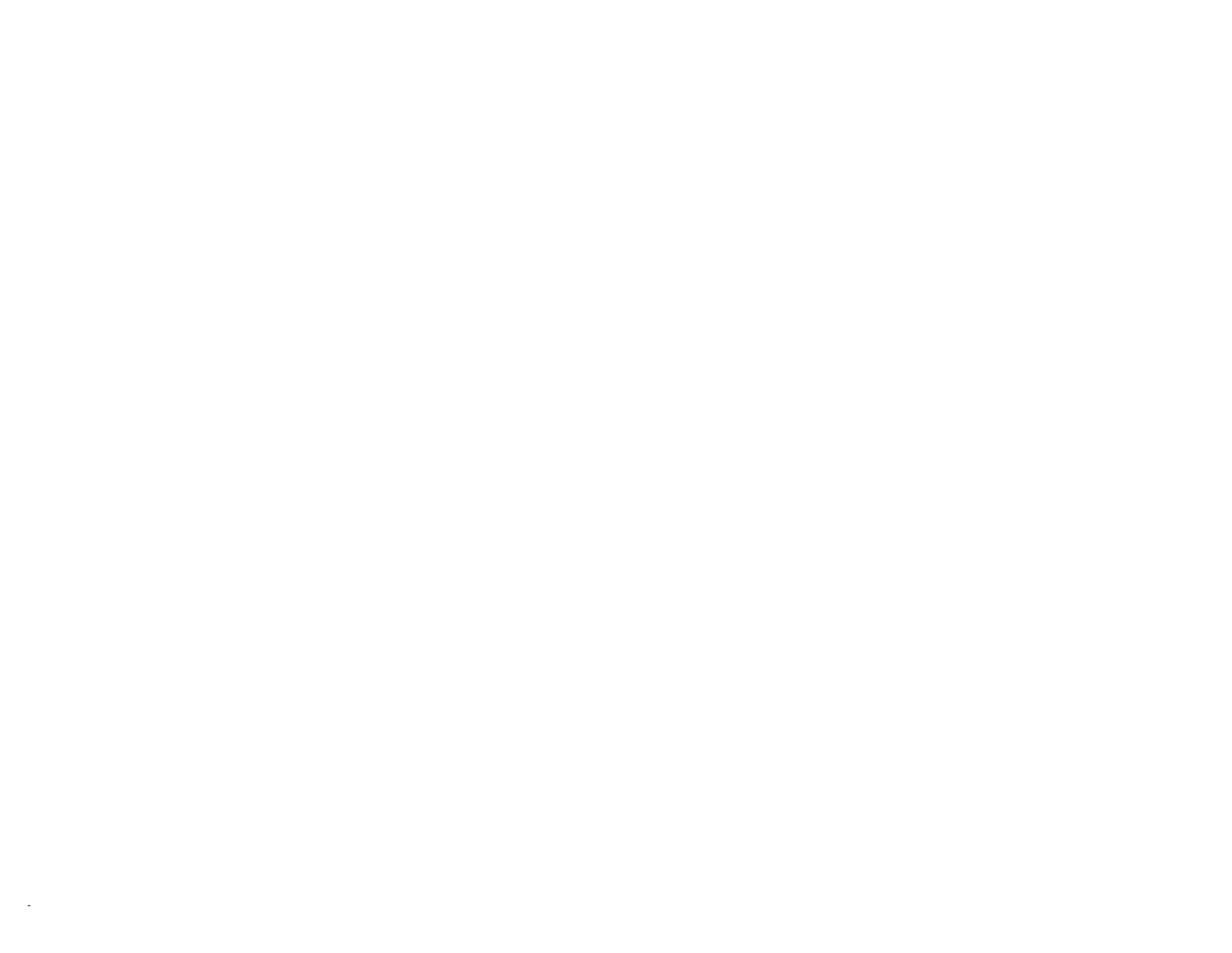|                    | Licence Business Name                                   | <b>Address</b>                                                   | <b>Licence Type/Sub</b>                    |                              | Phone            |      | Fax                      |     |
|--------------------|---------------------------------------------------------|------------------------------------------------------------------|--------------------------------------------|------------------------------|------------------|------|--------------------------|-----|
| 17 76 6685         | AVA Systems Ltd                                         | 7451 Minoru Blvd Unit 127 Richmond BC V6Y 1Z3                    | <b>Inter-Municipal Business</b><br>Licence | <b>General Contractor</b>    | (604) 837-9138   | Work |                          | Hom |
| 17 76 6683         | <b>AVA Systems Ltd</b>                                  | 7451 Minoru Blvd Unit 127 Richmond BC V6Y 1Z3                    | Service Use                                | <b>Electrical Contractor</b> | (604) 837-9138   | Work |                          | Hom |
| 17 766368          | <b>TKH Investments Ltd</b>                              | 4388 STILL CREEK DR UNIT 200 BURNABY BC V5C<br>6C6               | Service Use                                | <b>General Contractor</b>    | (604) 888-5228   | Work |                          | Hom |
| 17 766363          | <b>Camion Airtrans Ltd</b>                              | 7080 River Rd Unit 219 Richmond BC V6X 1X5                       | Service Use                                |                              | (604) 279-0676   |      | Work (604) 279-0618 Fax  |     |
| 17 766307          | Royal Jubilee                                           | 4000 No 3 Rd Unit 2395 Richmond BC V6X 0J8                       | Mercantile Use                             | <b>Retail Trading</b>        | (416) 802-0187   | Work |                          | Hom |
| 16 726251          | Coreskills Education Canada Inc                         | 11180 Coppersmith PI Unit 118 Richmond BC V7A 5G8                | Assembly Use Group 3                       | <b>Education Institution</b> | (778) 319-2584   | Work |                          | Hom |
| 17 766066          | Western Coast Green Health<br>Corp                      | 4871 Shell Rd Unit 2250 Richmond BC V6X 3Z6                      | Service Use                                |                              | (604) 370-5315   |      | Work (604) 370-5310 Fax  |     |
| 17 766425          | Airland Enterprise Co (Canada)<br>Ltd                   | 6080 Russ Baker Way Unit 110 Richmond BC V7B 1B4                 | Mercantile Use                             | <b>Retail Trading</b>        | (604) 247-1888   | Work |                          | Hom |
| <b>Issue Date:</b> |                                                         | <b>March 29, 2017</b>                                            |                                            |                              |                  |      |                          |     |
| 17 766381          | Vericlaim Canada                                        | 10271 Shellbridge Way Richmond BC V6X 2W8                        | Service Use                                |                              | (604) 619-2872   | Work |                          | Hom |
| 17 767012          | EasyCan Consulting and<br><b>Management Corp</b>        | 4920 Westminster Hwy Richmond BC V7C 1B8                         | Service Use                                | Home Occupation              | (778) 788-6100   | Work |                          | Hom |
| 17 76 6981         | <b>Burr Electric</b>                                    | 371 ST JAMES CR WEST VANCOUVER BC V7S 1J9                        | Service Use                                | <b>Electrical Contractor</b> | (604) 319-2267   | Work |                          | Hom |
| 17 766967          | Han Jie Cleaning Services Ltd                           | 8231 Spires Rd Richmond BC V6Y 1W1                               | Service Use                                | Home Occupation              | (604) 367-7169   |      | Work (778) 708-7555 Cell |     |
| 17 766845          | <b>CAMZMAKEUP</b>                                       | 3088 Airey Dr Unit 39 Richmond BC V6X 4A3                        | Service Use                                | Home Occupation              | (778) 858-0862   | Work |                          | Hom |
| 15 722448          | Canstar Building Make-Up<br>Services Inc                | 4871 Shell Rd Unit 2220 Richmond BC V6X 3Z6                      | Service Use                                |                              | (778) 345-9319   | Work |                          | Hom |
| 17 766864          | Easyway Lending Group Inc                               | 11971 Montego St Richmond BC V6X 1H7                             | Service Use                                | Home Occupation              | (604) 779-1113   | Work |                          | Hom |
| <b>Issue Date:</b> |                                                         | <b>March 30, 2017</b>                                            |                                            |                              |                  |      |                          |     |
| 17 765361          | <b>Bryson Home</b>                                      | 4180 Bryson Crt Richmond BC V6X 3S5                              | <b>Residential Use</b>                     | Bed & Breakfast              | (604) 332-8873   | Work |                          | Hom |
| 15 715616          | Rob Houlding Golf Inc                                   | 21000 Westminster Hwy Unit 1000 Richmond BC V6V 2S9              | Assembly Use Group 3                       | <b>Health Studio</b>         | (778) 241-3672   | Work |                          | Hom |
| 17 767960          | Tri-New Electric & Telecom<br><b>Technology Company</b> | 10971 Mortfield Rd Unit 305 Richmond BC V7A 2W5                  | Service Use                                | Home Occupation              | (778) 929-1767   | Work |                          | Hom |
| 17 767020          | Shalom Painting & Decorating                            | 5911 Lancing Rd Richmond BC V7C 3A7                              | Service Use                                |                              | (778) 952-3623   | Work |                          | Hom |
| 17 763448          | Pro-Fit Insultation Ltd                                 | SUITE 103 32465 SOUTH FRASER WAY UNIT 4<br>ABBOTSFORD BC V2T 0C7 | Service Use                                | <b>General Contractor</b>    | (604) 835-2900   | Work |                          | Hom |
| 17 760649          | Lulu Island Guestrooms                                  | 10291 Bridgeport Rd Richmond BC V6X 1S8                          | <b>Residential Use</b>                     | Bed & Breakfast              | (778) 887-5858   | Work |                          | Hom |
| 17 762291          | Vancouver Luxury Homestay                               | 5320 Colbeck Rd Richmond BC V7C 3E5                              | <b>Residential Use</b>                     | Bed & Breakfast              | (778) 861-5809   | Work |                          | Hom |
| <b>Issue Date:</b> |                                                         | <b>March 31, 2017</b>                                            |                                            |                              |                  |      |                          |     |
| 16 738482          | <b>DSI Contracting Inc</b>                              | 1411 Valmont Way Unit 4 Richmond BC V6V 1Y3                      | Industrial/Manufacturing<br>Use            |                              | $(604)$ 285-8528 |      | Work (604) 285-8525 Fax  |     |
|                    | 16 741833 H8 Aerospace & Technology<br>Solutions Inc    | 2288 No 5 Rd Unit 140 Richmond BC V6X 2T1                        | Industrial/Manufacturing<br>Use            |                              | (778) 834-1966   | Work |                          | Hom |
| 17 766883          | Bear 51 Education Services Inc.                         | 4000 No 3 Rd Unit 1275 Richmond BC V6X 0J8                       | Service Use                                |                              | (778) 885-6206   |      | Work (604) 285-6335 Fax  |     |
| <b>Issue Date:</b> |                                                         | April 3, 2017                                                    |                                            |                              |                  |      |                          |     |
|                    | 17 762398 Ray One Mortgages                             | 4380 Agar Dr Richmond V7B 1A3                                    | Service Use                                |                              | (604) 229-6161   |      | Work (844) 729-1329 Fax  |     |
| <b>Issue Date:</b> |                                                         | <b>April 5, 2017</b>                                             |                                            |                              |                  |      |                          |     |
|                    | 17 768323 Doremi Express Ltd                            | 639 E 58TH AVE VANCOUVER BC V5X 1W1                              | Service Use                                | <b>Delivery Services</b>     | (778) 387-8373   | Work |                          | Hom |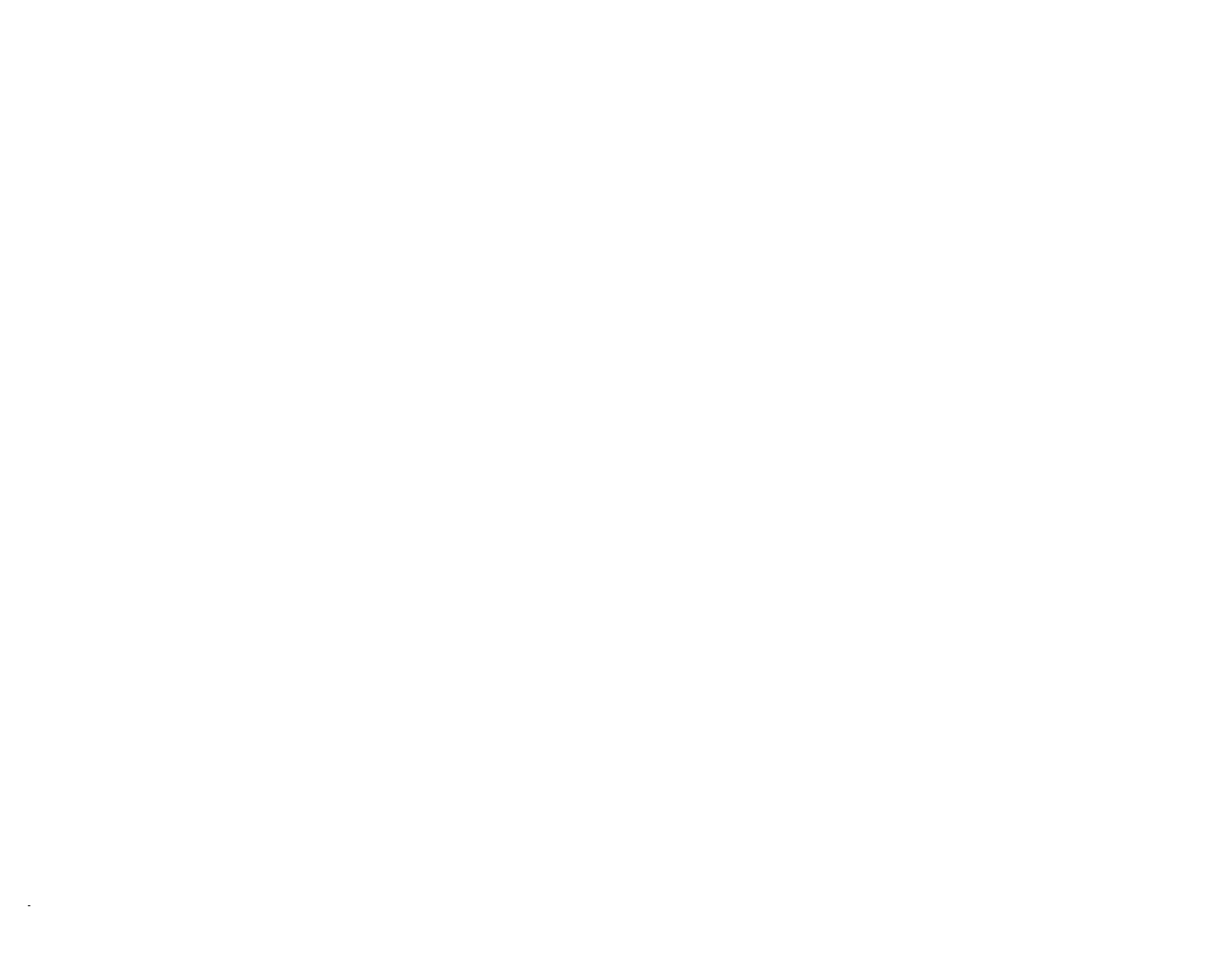|                    | Licence Business Name                         | <b>Address</b>                                            | <b>Licence Type/Sub</b>                    |                                                    | <b>Phone</b>        | Fax                     |     |
|--------------------|-----------------------------------------------|-----------------------------------------------------------|--------------------------------------------|----------------------------------------------------|---------------------|-------------------------|-----|
| 17 768324          | AIE Resources Inc                             | 11551 Lapwing Cr Richmond BC V7E 4E8                      | Service Use                                | Home Occupation                                    | (604) 516-9280      | Work                    | Hom |
| 17 768517          | NewChina Group Holdings Inc                   | 5151 Brighouse Way Unit 801 Richmond V7C 0A6              | Service Use                                | Home Occupation                                    | (778) 668-8969      | Work                    | Hom |
| 17 768328          | <b>ZW Talents Service Company</b>             | 8333 Jones Rd Unit 373 Richmond BC V6Y 3W9                | Service Use                                | Home Occupation                                    | (778) 869-5773      | Work                    | Hom |
| 17 763508          | <b>ANAR Persian Cuisine Inc.</b>              | 8181 Cambie Rd Unit 2260 Richmond BC V6X 3X9              | Assembly Use Group 1                       | <b>Food Service</b><br>Establishment, Take-<br>Out | (778) 834-1707      | Work                    | Hom |
| 17 768130          | Patrick Garden                                | 10548 Truro Dr Richmond BC V7E 5B4                        | Service Use                                | Home Occupation                                    | $(604)$ 271-1486    | Work                    | Hom |
| 17 768441          | All Star Stucco Ltd                           | 7025 140A ST SURREY BC V3W 5L4                            | Service Use                                |                                                    | (604) 783-2067      | Work                    | Hom |
| 17 768122          | PP & D Services Corporation                   | 20431 122ND AVE MAPLE RIDGE BC V2X 3W2                    | Service Use                                | <b>Gas Contractor</b>                              | (604) 341-0041      | Work (604) 465-8604     | Fax |
| 17 768139          | Indigo Appraisal Ltd                          | 4200 Baffin Dr Richmond BC V7C 5K5                        | Service Use                                | Home Occupation                                    | (604) 339-9203      | Work                    | Hom |
| <b>Issue Date:</b> |                                               | April 6, 2017                                             |                                            |                                                    |                     |                         |     |
| 16 724386          | Urban Jamaica Restaurant                      | 12240 2nd Ave Unit 230 Richmond BC V7E 3L8                | Assembly Use Group 1                       | <b>Food Service</b><br>Establishment               | (604) 704-6737      | Work                    | Hom |
|                    | 17 766600 VIP Health                          | 2800 Smith St Richmond BC V6X 2J2                         | Mercantile Use                             | <b>Wholesale Trading</b>                           | (778) 889-7699      | Work                    | Hom |
| <b>Issue Date:</b> |                                               | April 7, 2017                                             |                                            |                                                    |                     |                         |     |
| 17 766954          | Sunbeam Homes Inc                             | 7988 Ackroyd Rd Unit 9 Richmond BC V6X 0K6                | Service Use                                | Home Occupation                                    | (604) 728-1886      | Work                    | Hom |
| 17 768644          | Kingston Flooring Broker Ltd                  | 30694 SIMPSON RD UNIT A ABBOTSFORD BC V2T<br>6C7          | Service Use                                | <b>General Contractor</b>                          | (604) 852-0951      | Work (604) 852-0941     | Fax |
| 17 768163          | Solis Properties Inc                          | 10237 133RD ST UNIT 410 SURREY BC V3T 0C6                 | Service Use                                | <b>General Contractor</b>                          | (778) 227-3999      | Work                    | Hom |
| 17 767997          | Mike Sanne                                    | 5491 Warbler Ave Richmond BC V7E 4W1                      | Service Use                                | Home Occupation                                    | (778) 994-3215      | Work                    | Hom |
| 17 766955          | Sunbeam Homes Inc                             | 7988 Ackroyd Rd Unit 9 Richmond BC V6X 0K6                | <b>Inter-Municipal Business</b><br>Licence | Home Occupation                                    | (604) 728-1886      | Work                    | Hom |
| 17 762552          | Hi-Tech Fasteners of Canada Inc               | 3260 Viking Way Unit 4 Richmond BC V6V 1N6                | Mercantile Use                             | <b>Wholesale Trading</b>                           | (604) 273-0599      | Work (604) 273-1090     | Fax |
| 17 767968          | MUIR Technology Services and<br>Solutions     | 9333 Alberta Rd Unit 403 Richmond BC V6Y 4E4              | Service Use                                | Home Occupation                                    | (604) 250-8263      | Work                    | Hom |
| <b>Issue Date:</b> |                                               | April 10, 2017                                            |                                            |                                                    |                     |                         |     |
| 17 766858          | <b>NYS Construction Management</b><br>Co      | 12191 Vulcan Way Richmond BC V6V 1J7                      | Industrial/Manufacturing<br>Use            |                                                    | (604) 370-7167      | Work                    | Hom |
| <b>Issue Date:</b> |                                               | April 11, 2017                                            |                                            |                                                    |                     |                         |     |
| 17 768844          | <b>Centurion Contracting Ltd</b>              | 10442 MCEACHERN ST MAPLE RIDGE BC V2W 0B2                 | Service Use                                | <b>General Contractor</b>                          | (604) 299-3930      | Work (604) 474-0145 Fax |     |
| 17 766707          | <b>Ecloudshops Electronic</b><br>Commerce Ltd | 15100 Knox Way Unit 180 Richmond BC V6V 3A6               | Mercantile Use                             | <b>Wholesale Trading</b>                           | (604) 279-0355      | Work                    | Hom |
| 17 768926          | Paragon Truck & Trailer Repair                | 10911 Anglesea Dr Richmond BC V7A 3B7                     | Service Use                                | Home Occupation                                    | (604) 551-5964      | Work                    | Hom |
| 17 768930          | Huasin Construction Ltd                       | 10751 Southdale Rd Richmond BC V7A 2X1                    | Service Use                                | General Contractor                                 | (778) 919-8958      | Work                    | Hom |
| 17 768614 EMC      |                                               | 708 W 61ST AVE VANCOUVER BC V6P 2B5                       | Service Use                                |                                                    | (604) 322-1662 Work |                         | Hom |
|                    | 17 766868 Tian Yu Zhang                       | 5731 Forsyth Cr Richmond BC V7C 2C2                       | Service Use                                | <b>General Contractor</b>                          | (778) 986-8885      | Work                    | Hom |
|                    | 17 768540 Fangxin Plumbing Ltd                | 9420 Ferndale Rd Unit 17 Richmond BC V6Y 0A7              | Service Use                                | <b>Plumbing Contractor</b>                         | (604) 721-8629      | Work                    | Hom |
| <b>Issue Date:</b> |                                               | April 12, 2017                                            |                                            |                                                    |                     |                         |     |
| 17 768842          | Invan International Investment<br>Group Ltd   | 10451 Shellbridge Way Unit 200 Richmond BC V6X 2W8        | Service Use                                |                                                    | (604) 317-9088      | Work                    | Hom |
| 17 766429          | Shiamak Davar Internation<br>(Canada) Inc     | 2106 ST ANDREWS (LOWER) AVE NORTH<br>VANCOUVER BC V7L 3M5 | Service Use                                |                                                    | (604) 924-9104      | Work (604) 980-0195 Fax |     |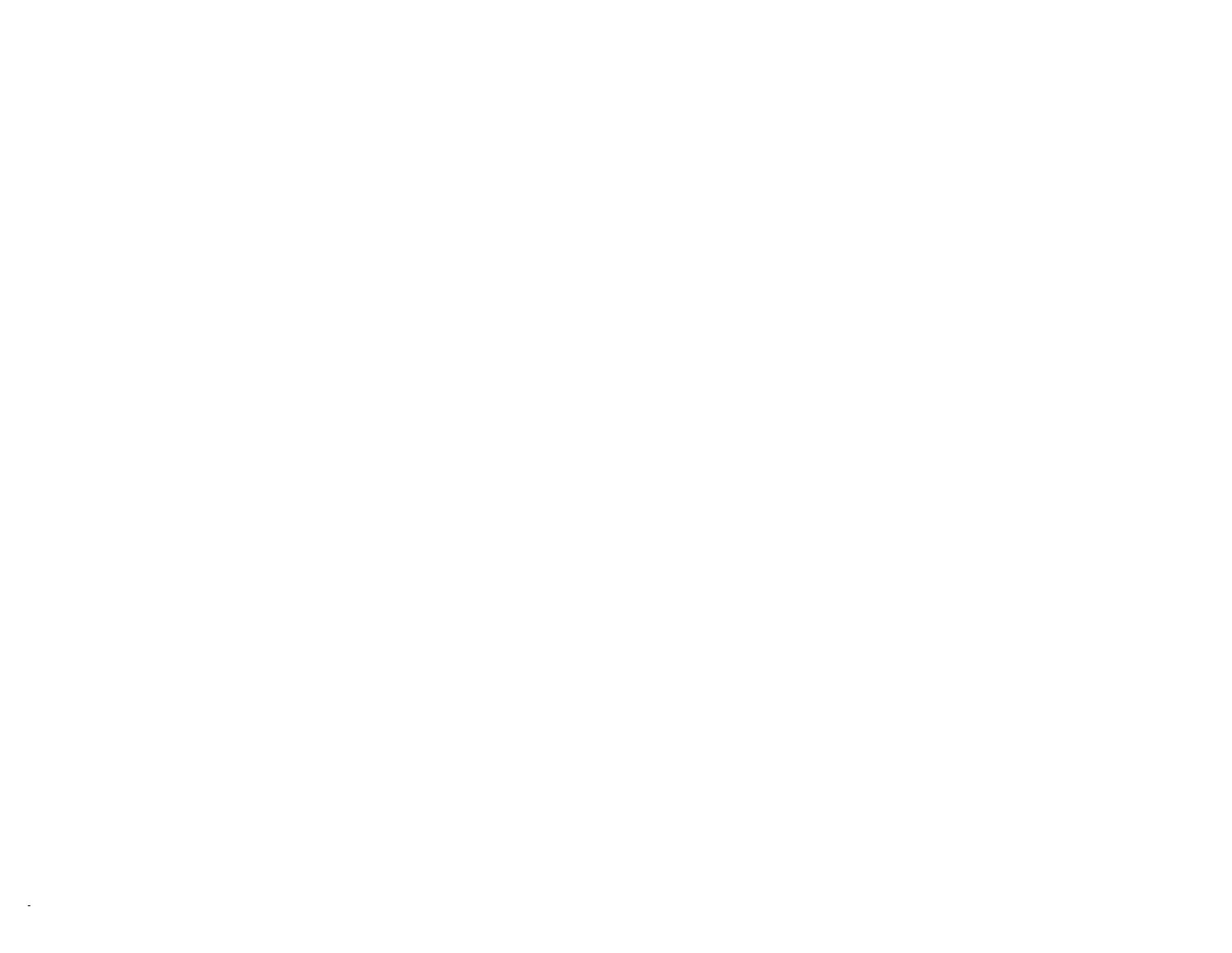|                    | <b>Licence Business Name</b>                                                 | <b>Address</b>                                                     | <b>Licence Type/Sub</b>                    |                              | <b>Phone</b>        | Fax                     |     |
|--------------------|------------------------------------------------------------------------------|--------------------------------------------------------------------|--------------------------------------------|------------------------------|---------------------|-------------------------|-----|
| 17 769224          | <b>Landmark Flooring</b>                                                     | 24758 MCCLURE DR MAPLE RIDGE BC V2W 0A5                            | Service Use                                | <b>General Contractor</b>    | (604) 349-5865      | Work                    | Hom |
| 17 769201          | <b>Easy Success Education</b><br>Consulting Inc                              | 8460 Granville Ave Unit 1101 Richmond BC V6Y 4E7                   | Service Use                                | Home Occupation              | (604) 561-2035      | Work                    | Hom |
| 17 769143          | <b>Spotless Clean Services</b>                                               | 10280 Ainsworth Cr Richmond BC V7A 3V4                             | Service Use                                |                              | (236) 888-5819      | Work                    | Hom |
| 17 769114          | Shelter Homes Inc                                                            | 3899 Moresby Dr Richmond BC                                        | Service Use                                | <b>General Contractor</b>    | (604) 537-8161      | Work                    | Hom |
| 17 769052          | <b>TC Courtco Signature</b><br>Contracting Inc                               | 318 PEMBINA ST NEW WESTMINSTER BC V3M 5J6                          | Service Use                                | <b>General Contractor</b>    | (604) 808-8874      | Work                    | Hom |
| 17 769050          | Dryer Vent Wizard of Vancouver                                               | 10275 Williams Rd Richmond BC V7A 1H5                              | Service Use                                | Home Occupation              | (604) 283-8533      | Work                    | Hom |
| 17 769009          | <b>Tristar Roofing &amp; Gutters</b>                                         | 22995 64 AVE LANGLEY BC V2Y 2L2                                    | Service Use                                | <b>General Contractor</b>    | (604) 533-0500      | Work (604) 533-3552 Fax |     |
| 17 769008          | Army of Two Contracting                                                      | 3320 HYDE PARK PL COQUITLAM BC V3E 3G4                             | Service Use                                | <b>Plumbing Contractor</b>   | (604) 518-9272      | Work                    |     |
| 15 714929          | Omni Display Inc                                                             | 2351 No 6 Rd Unit 110 Richmond BC V6V 1P3                          | Service Use                                |                              | (604) 767-5429      | Work                    | Hom |
| 17 766925          | Canada West Education<br>Services Group Ltd                                  | 7900 Westminster Hwy Unit 110 Richmond BC V6X 1A5                  | Assembly Use Group 3                       | <b>Education Institution</b> | (778) 869-6760      | Work                    | Hom |
| 17 768774          | North American Chinese Guo<br>Seven-Star Family & Property<br>Consulting Inc | 6061 No 3 Rd Unit 200 Richmond BC V6Y 2B2                          | Service Use                                |                              | 7782976560388 Work  |                         | Hom |
| 17 762229          | Allgreen Additive Technologies<br>Inc                                        | 12811 Rowan PI Unit 1118 Richmond BC V6V 2S6                       | Industrial/Manufacturing<br>Use            |                              | (604) 273-9969      | Work (604) 273-9969 Fax |     |
| 16 738488          | Chit Chats Express British<br>Columbia                                       | 21331 Gordon Way Unit 2125 Richmond BC V6W 1J9                     | Service Use                                |                              | (604) 285-3607      | Work                    | Hom |
| 16 729106          | Smart Choice Transport Ltd                                                   | 6260 Graybar Rd Unit 165 Richmond BC V6W 1H6                       | Service Use                                |                              | (604) 838-5927      | Work                    | Hom |
| 16 722356          | YAYA Beauty Inc                                                              | 20800 Westminster Hwy Unit 3133 Richmond BC V6V 2W3 Mercantile Use |                                            | <b>Wholesale Trading</b>     | (604) 285-3775      | Work                    | Hom |
| 16 721252          | <b>HPBEE Production</b>                                                      | 11780 River Rd Unit 160 Richmond BC V6X 1Z7                        | Service Use                                |                              | (778) 892-3920      | Work                    | Hom |
| 17 768773          | GenomeMe Lab Inc                                                             | 3691 Viking Way Unit 1 Richmond BC V6V 2J6                         | Industrial/Manufacturing<br>Use            |                              | (604) 244-9962      | Work (604) 247-2414 Fax |     |
| <b>Issue Date:</b> |                                                                              | April 13, 2017                                                     |                                            |                              |                     |                         |     |
| 17 769254          | Prestige Cleaning Ltd                                                        | 5900 Muir Dr Unit 45 Richmond BC V6V 2Y8                           | Service Use                                | Home Occupation              | (604) 916-6014      | Work                    | Hom |
| 17 769400          | Chuanzhong Lin                                                               | 12760 Carncross Ave Richmond BC V6V 2W4                            | Service Use                                | <b>General Contractor</b>    | (604) 753-8808      | Work                    | Hom |
| 17 769392          | Thesis Creative Development Inc                                              | 3531 TOLMIE AVE RICHMOND BC V7C 5P8                                | Service Use                                |                              | (604) 366-7728      | Work                    | Hom |
| 17 769382          | <b>Russell Hendrix Foodservice</b><br>Equipment                              | 1255 VENABLES ST VANCOUVER BC V6A 3X6                              | Service Use                                |                              | (613) 656-3054      | Work (613) 342-1921 Fax |     |
| 17 769362          | <b>BTI Projects</b>                                                          | 1822 FRANKLIN ST VANCOUVER BC V5L 1P8                              | Service Use                                | <b>General Contractor</b>    | (604) 568-3657      | Work (604) 568-3967 Fax |     |
| 17 769310          | <b>Honest Young Construction</b><br>Company                                  | 2322 E 38TH AVE VANCOUVER BC V5R 2T7                               | Service Use                                | <b>General Contractor</b>    | (778) 668-2318      | Work                    | Hom |
| 17 769255          | Prestige Cleaning Ltd                                                        | 5900 Muir Dr Unit 45 Richmond BC V6V 2Y8                           | <b>Inter-Municipal Business</b><br>Licence | Home Occupation              | (604) 916-6014      | Work                    | Hom |
|                    | 17 769112 Transformed Painting                                               | 3031 200 ST UNIT 23 LANGLEY BC                                     | Service Use                                |                              | (778) 885-9993      | Work                    | Hom |
| 17 769006          | Amiante Environmental<br>Consulting                                          | 337 E 16TH AVE NORTH VANCOUVER BC V7L 2T3                          | Service Use                                |                              | (604) 379-5588 Work |                         | Hom |
| 17 769302          | King Decoration Company                                                      | 8651 Westminster Hwy Unit 323 Richmond BC V6X 3E3                  | Service Use                                | Home Occupation              | (604) 441-0250      | Work                    | Hom |
| <b>Issue Date:</b> |                                                                              | April 16, 2017                                                     |                                            |                              |                     |                         |     |
| 17 768493          | Cross Canada Auto Repair Ltd                                                 | 7280 River Rd Unit 110 Richmond BC V6X 1X5                         | Service Use                                |                              | (604) 773-1388      | Work                    | Hom |
| 17 768543          | Ohmore Media Inc                                                             | 4611 Viking Way Unit 250 Richmond BC V6V 2K9                       | Service Use                                |                              | (604) 288-3211      | Work                    | Hom |
| 17 768943          | <b>UGG</b>                                                                   | 7899 Templeton Station Rd Unit 1074 Richmond V7B 0B7               | Mercantile Use                             | <b>Retail Trading</b>        | (778) 317-9312      | Work                    | Hom |
| 17 768771          | Saba Realty Ltd                                                              | 8888 Odlin Cr Unit 3175 Richmond BC V6X 3Z8                        | Service Use                                |                              | (604) 354-1288      | Work                    | Hom |
|                    |                                                                              |                                                                    |                                            |                              |                     |                         |     |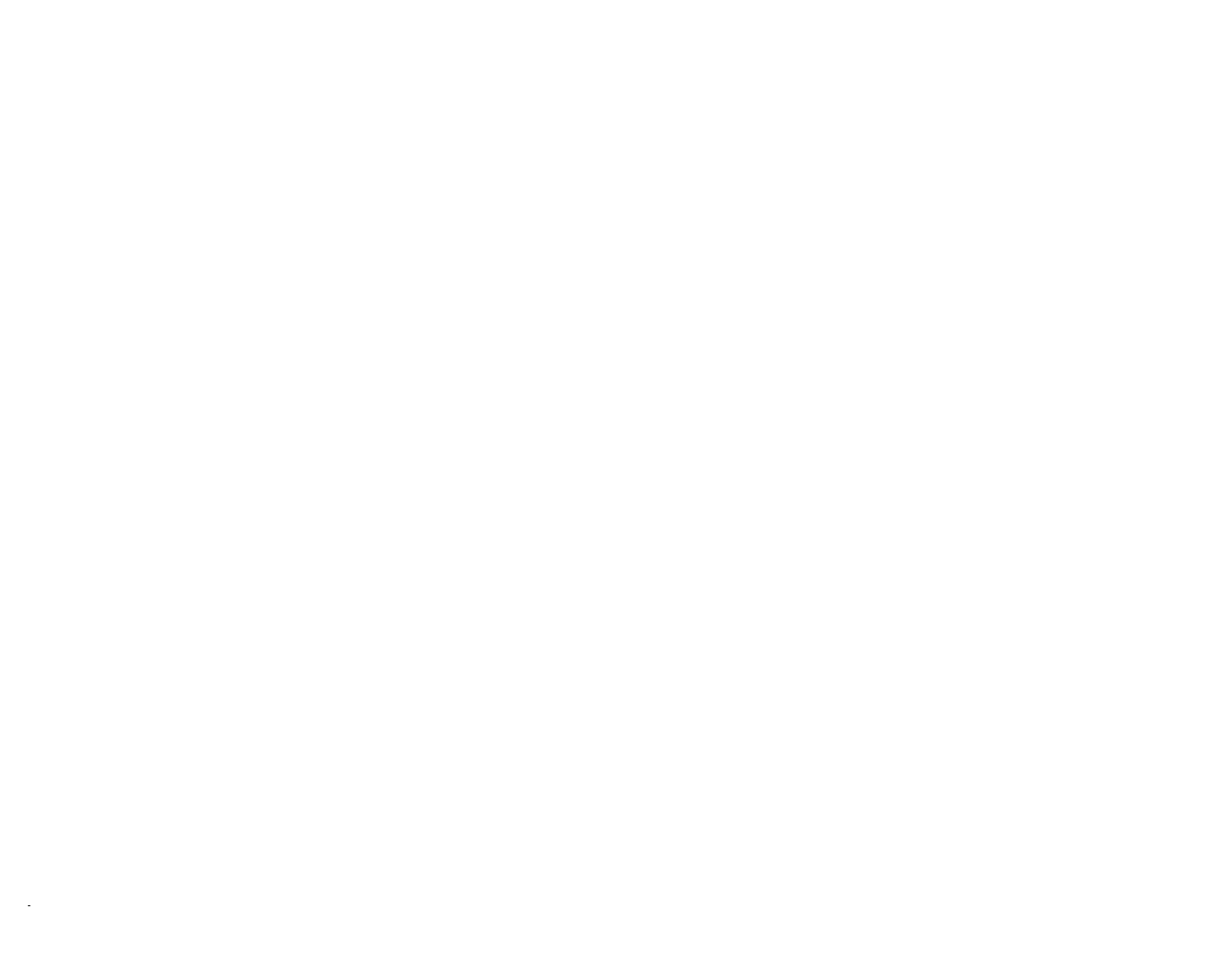|                    | <b>Licence Business Name</b>                  | <b>Address</b>                                     | <b>Licence Type/Sub</b>         |                                             | <b>Phone</b>     |      | Fax                      |     |
|--------------------|-----------------------------------------------|----------------------------------------------------|---------------------------------|---------------------------------------------|------------------|------|--------------------------|-----|
| 17 769047          | Vintech Drafting Inc                          | 21331 Gordon Way Unit 3280 Richmond BC V6W 1J9     | Service Use                     |                                             | (604) 523-6493   |      | Work (604) 523-6457 Fax  |     |
| 17 768168          | Change of Phase Consulting<br>Group Ltd       | 6081 No 3 Rd Unit 625 Richmond BC V6Y 2B2          | Service Use                     |                                             | (604) 370-2123   | Work |                          | Hom |
| 17 768167          | Leap International                            | 3820 Cessna Dr Unit 250 Richmond BC V7B 0A2        | Service Use                     |                                             | (604) 801-9889   |      | Work (778) 986-5122 Cell |     |
| 17 768162          | Good Luck I&E Trading Inc                     | 8700 McKim Way Unit 1081 Richmond BC V6X 4A5       | Service Use                     |                                             | (604) 998-8758   | Work |                          | Hom |
| 17 768141          | Garsoni Trade Service Co Ltd                  | 5811 Cooney Rd Unit 305 Richmond BC V6X 3M1        | Service Use                     |                                             | $(604)$ 635-1096 | Work |                          | Hom |
| 17 767011          | Happy Collection Ltd                          | 12080 Bridgeport Rd Richmond BC V6V 1J3            | Mercantile Use                  | <b>Retail Trading</b>                       | (778) 316-3399   | Work |                          | Hom |
| 17 768942          | Union Cargo Services Inc                      | 3771 Jacombs Rd Unit 320 Richmond BC V6V 2L9       | Service Use                     |                                             | (778) 859-6183   | Work |                          | Hom |
| 17 768173          | Shpeter Holdings Ltd                          | 10451 Shellbridge Way Unit 150 Richmond BC V6X 2W8 | Service Use                     |                                             | (604) 446-9230   | Work |                          | Hom |
| <b>Issue Date:</b> |                                               | April 17, 2017                                     |                                 |                                             |                  |      |                          |     |
| 17 769197          | Meritrust Insurance Agency Inc                | 10271 Shellbridge Way Unit 218 Richmond BC V6X 2W8 | Service Use                     |                                             | (604) 639-6078   |      | Work (905) 307-8899 Fax  |     |
| 17 769395          | Canaan Canada Immigration BC<br>Branch Inc    | 6081 No 3 Rd Unit 809 Richmond BC V6Y 2B2          | Service Use                     |                                             | $(236)$ 868-5888 | Work |                          | Hom |
| 17 769358          | <b>Affinity Financial Service Inc</b>         | 10271 Shellbridge Way Unit 218 Richmond BC V6X 2W8 | Service Use                     |                                             | (604) 285-7175   |      | Work (604) 285-7176 Fax  |     |
| 17 769243          | Proxy Clothing Ltd.                           | 4000 No 3 Rd Unit 2230 Richmond BC V6X 0J8         | Mercantile Use                  | <b>Retail Trading</b>                       | (604) 618-1177   | Work |                          | Hom |
| 17 769199          | Alibaba Financial Services Corp               | 8351 Alexandra Rd Unit 230 Richmond BC V6X 3P3     | Service Use                     |                                             | (778) 865-3152   | Work |                          | Fax |
| 17 769121          | Everybody's Pilates                           | 12639 No 2 Rd Unit 219 Richmond BC V7E 6N6         | Service Use                     | Home Occupation                             | (604) 992-7720   | Work |                          | Hom |
| 17 768251          | Jun Bao Acupuncture & Herb<br>Medicine Clinic | 8140 Cook Rd Unit 103 Richmond BC V6Y 1V1          | Service Use                     | Therapeutic Touch<br>Treatments             | (604) 276-8888   | Work |                          | Hom |
| 17 766623          | House Of Yee Fine Foods Ltd                   | 11782 Hammersmith Way Unit 127 Richmond BC V7A 5E2 | Industrial/Manufacturing<br>Use |                                             | (778) 229-9112   | Work |                          | Hom |
| 16 743169          | Pacific Rim Mushrooms                         | 12951 Blundell Rd Richmond BC V6W 1B4              | Mercantile Use                  | Roadside Stand                              | (778) 847-1666   |      | Work (604) 971-2716 Fax  |     |
| 16 731195          | Zen Living                                    | 8791 Beckwith Rd Richmond BC V6X 1V4               | Service Use                     | <b>General Contractor</b>                   | (403) 720-1928   |      | Work (403) 720-1929 Fax  |     |
| 16 731193          | Zen Living                                    | 8791 Beckwith Rd Richmond BC V6X 1V4               | Mercantile Use                  | <b>Wholesale Trading</b>                    | (403) 720-1928   |      | Work (403) 720-1929 Fax  |     |
| 17 769226          | Reena Lata Singh Counselling<br>Services      | 11331 Coppersmith Way Unit 150 Richmond BC V7A 5J9 | Service Use                     |                                             | (604) 720-2995   | Work |                          | Hom |
| 17 768901          | <b>Eclectic Trading Corp</b>                  | 4000 No 3 Rd Unit 2020 Richmond BC V6X 0J8         | Mercantile Use                  | Retail Trading                              | (778) 885-4921   | Work |                          | Hom |
| <b>Issue Date:</b> |                                               | April 19, 2017                                     |                                 |                                             |                  |      |                          |     |
| 17 762991          | DP Tile and Stone Co Ltd                      | 3691 Viking Way Unit 11 Richmond BC V6V 2J6        | Mercantile Use                  | <b>Wholesale Trading</b>                    | (604) 285-9326   |      | Work (604) 285-9327 Fax  |     |
| 17 769521          | <b>Beauty First</b>                           | 270 CAMATA ST NEW WESTMINSTER BC V3M 0H8           | Service Use                     |                                             | (604) 328-1488   | Work |                          | Hom |
| 17 766339          | I Kim Vietnamese Cuisine Ltd                  | 8700 McKim Way Unit 2093 Richmond BC V6X 4A5       | Assembly Use Group 1            | Food Service<br>Establishment, Take-<br>Out | (778) 706-9229   | Work |                          | Hom |
| 16 72 6514         | Pacific Spill Supply Inc                      | 12320 Vulcan Way Unit 135 Richmond BC V6V 1J8      | Mercantile Use                  | Wholesale Trading                           | (604) 244-7745   |      | Work (604) 247-2298 Fax  |     |
| 17 769041          | 0838074 BC Ltd                                | 7900 Westminster Hwy Unit 133 Richmond BC V6X 1A5  | Service Use                     |                                             | (604) 729-8333   | Work |                          | Hom |
| <b>Issue Date:</b> |                                               | April 20, 2017                                     |                                 |                                             |                  |      |                          |     |
| 17 765986          | Aritzia                                       | 6551 No 3 Rd Unit 1640 Richmond BC V6Y 2B6         | Mercantile Use                  | <b>Retail Trading</b>                       | (604) 251-3132   | Work |                          | Hom |
| 17 769692          | OpenRoad Toyota Richmond                      | 16540 River Rd Richmond BC V6V 1L6                 | Service Use                     |                                             | (604) 273-3766   | Work |                          | Hom |
| 17 769623          | Sawchuk Developments Co Ltd                   | 486 ADAMS RD KELOWNA BC V1X 7S1                    | Service Use                     | <b>General Contractor</b>                   | (250) 765-3838   | Work |                          | Hom |
| 17 769520          | One Man Auto Body                             | 9288 Keefer Ave Unit 10 Richmond BC V6Y 4K9        | Service Use                     | Home Occupation                             | (604) 401-0196   | Work |                          | Hom |
| 17 769588          | Smith Electrical Systems Ltd                  | 22164 79TH AVE LANGLEY BC V2Y 2S9                  | Service Use                     | <b>Electrical Contractor</b>                | (604) 883-4495   | Work |                          |     |
| 17 769526          | <b>CX Mechanical Service Ltd</b>              | 3239 E 24TH AVE VANCOUVER BC V5R 1G1               | Service Use                     |                                             | (604) 779-1978   | Work |                          | Hom |
| 17 769502          | <b>MVP Demolition</b>                         | 16187 94A AVE SURREY BC V4N 3A2                    | Service Use                     | <b>General Contractor</b>                   | (604) 729-9916   | Work |                          | Hom |
| January 3, 2018    |                                               |                                                    | Page 19 of 61                   |                                             |                  |      |                          |     |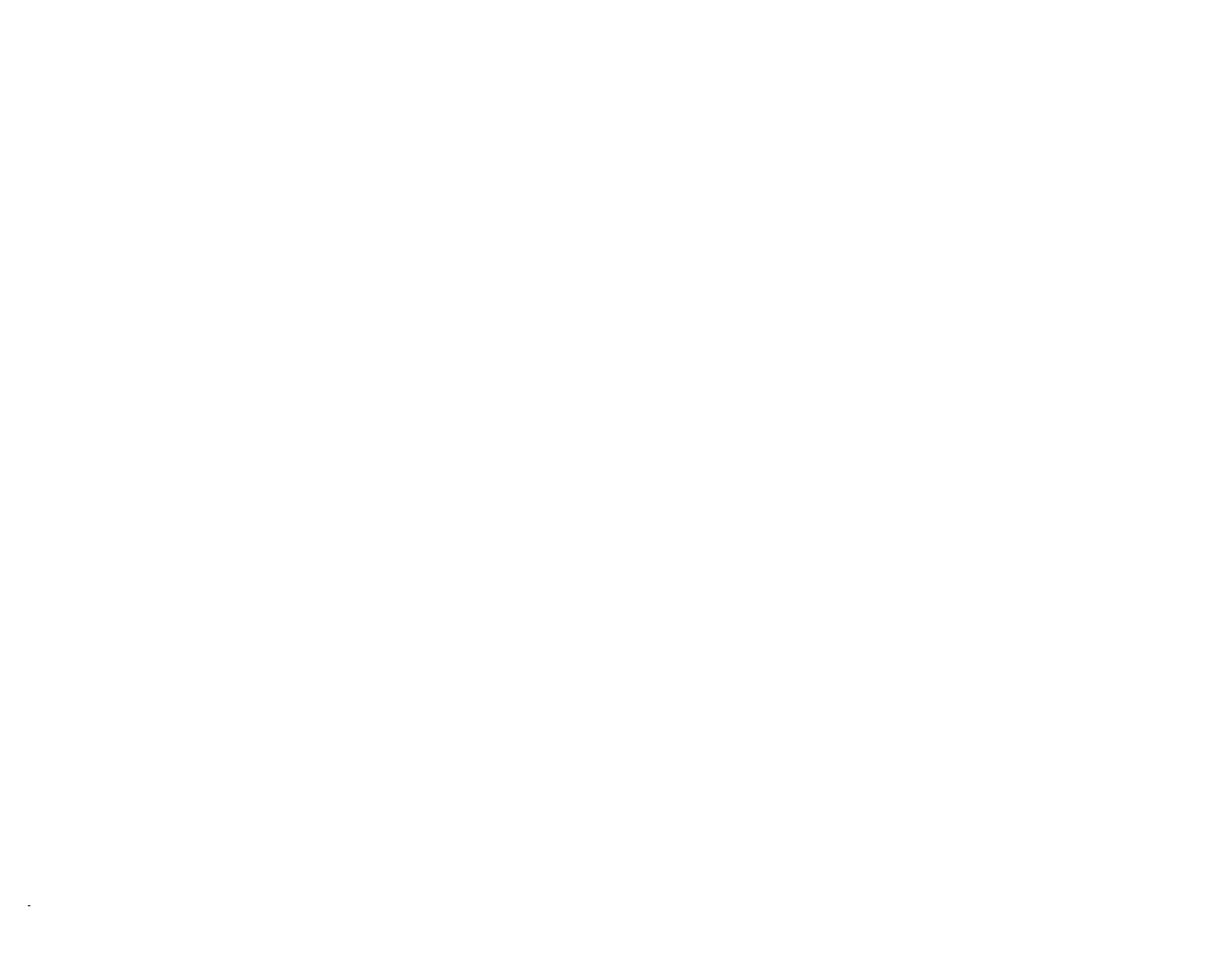| Licence            | <b>Business Name</b>                                   | <b>Address</b>                                                                        | <b>Licence Type/Sub</b>                    |                                        | <b>Phone</b>                           |      | Fax                     |     |
|--------------------|--------------------------------------------------------|---------------------------------------------------------------------------------------|--------------------------------------------|----------------------------------------|----------------------------------------|------|-------------------------|-----|
| 17 769487          | I H Contracting                                        | 933 MELBOURNE AVE NORTH VANCOUVER BC V7R<br>1N <sub>8</sub>                           | Service Use                                | <b>General Contractor</b>              | (604) 790-3194                         | Work |                         | Hom |
| 17 769447          | Convex Development Inc                                 | PO BOX 60647 GRANVILLE PARK VANCOUVER BC<br>V6H 4B9                                   | Service Use                                | <b>General Contractor</b>              | (778) 829-0927                         | Work |                         | Hom |
| 17 769115          | HardPowder Canada Inc                                  | 3500 CORNETT RD BLDG K VANCOUVER BC V5M 2H5                                           | Service Use                                |                                        | (604) 453-4970                         |      | Work (604) 453-4971     | Fax |
| 17 769357          | Design U Dream                                         | 6091 Canim PI Richmond BC V7C 3Z9                                                     | Service Use                                |                                        | (778) 229-6632                         | Work |                         | Hom |
| 17 769504          | Swiftyz                                                | 7831 Garden City Rd Unit 72 Richmond BC V6Y 4A3                                       | Service Use                                | Home Occupation                        | (778) 387-7190                         | Work |                         | Hom |
| <b>Issue Date:</b> |                                                        | April 21, 2017                                                                        |                                            |                                        |                                        |      |                         |     |
| 17 769658          | <b>EV Rentals</b>                                      | 21000 Westminster Hwy Unit 2105 Richmond BC V6V 2S9                                   | Vehicle for Hire                           | Class J - Rental<br>Vehicle Group 2    | (604) 473-3637                         | Work |                         | Hom |
| 17 766712          | Perch House                                            | 5651 Williams Rd Richmond BC V7E 1K2                                                  | <b>Residential Use</b>                     | Bed & Breakfast                        | (604) 277-2097                         | Work |                         | Hom |
| 17 768544          | <b>Stratified Automotive Controls</b>                  | 8580 River Rd Richmond BC V6X 1Y4                                                     | Service Use                                |                                        | (604) 285-9940                         | Work |                         | Hom |
| 17 768696          | Happy Immigration &<br><b>Consultation Service Inc</b> | 4940 No 3 Rd Unit 116 Richmond BC V6X 3A5                                             | Service Use                                |                                        | (778) 956-9418                         | Work |                         | Hom |
| 17 769221          | <b>EV Rentals</b>                                      | 21000 Westminster Hwy Unit 2105 Richmond BC V6V 2S9                                   | Vehicle for Hire                           | Vehicle For Hire<br>Office             | (604) 473-3637                         | Work |                         | Hom |
| <b>Issue Date:</b> |                                                        | April 24, 2017                                                                        |                                            |                                        |                                        |      |                         |     |
| 17 769823          | <b>Billim Consultation and Solutions</b>               | 9339 Alberta Rd Unit 38 Richmond BC V6Y 4E3                                           | Service Use                                | Home Occupation                        | (604) 724-7207                         | Work |                         | Hom |
| 17 769691          | <b>Risen Immigration &amp; Business</b>                | 7800 St Albans Rd Unit 313 Richmond BC V6Y 3Y5                                        | Service Use                                | Home Occupation                        | (778) 855-7118                         | Work |                         |     |
| 17 769532          | Global Valet Parking & Concierge                       | 13977 LAUREL DR SURREY BC V3T 1A8                                                     | Service Use                                |                                        | (604) 303-3465                         |      | Work (604) 303-3464 Fax |     |
| 17 769484          | <b>Fast Action Roofing</b>                             | 12055 Greenland Dr Unit 16 Richmond BC V6V 2C7                                        | <b>Inter-Municipal Business</b><br>Licence | <b>General Contractor</b>              | (778) 989-6324                         | Work |                         | Hom |
| 16 753703          | Bosley's by Pet Valu                                   | 4731 McClelland Rd Unit 1120 Richmond BC V6X 0M5                                      | Mercantile Use                             | <b>Retail Trading</b>                  | (604) 214-9937                         | Work |                         | Hom |
| 17 769483          | <b>Fast Action Roofing</b>                             | 12055 Greenland Dr Unit 16 Richmond BC V6V 2C7                                        | Service Use                                | <b>General Contractor</b>              | (778) 989-6324                         | Work |                         | Hom |
| <b>Issue Date:</b> |                                                        | April 26, 2017                                                                        |                                            |                                        |                                        |      |                         |     |
| 17 769864          | <b>LKL Construction</b>                                | 23451 Westminster Hwy Richmond BC V6V 1C3                                             | Service Use                                | <b>General Contractor</b>              | (604) 618-3203                         | Work |                         | Hom |
| 17 769871          | <b>LKL Construction</b>                                | 23451 Westminster Hwy Richmond BC V6V 1C3                                             | <b>Inter-Municipal Business</b><br>Licence | <b>General Contractor</b>              | (604) 618-3203                         | Work |                         | Hom |
| 17 770763          | Speed Projects Laboratory Ltd                          | 5930 No 6 Rd Unit 316 Richmond BC V6V 1Z1                                             | Service Use                                |                                        | (604) 370-3218                         | Work |                         | Hom |
| 17 769905          | <b>West Coast Mechanics</b>                            | 2651 No 3 Rd Unit 1 Richmond BC V6X 2B2                                               | Service Use                                |                                        | (604) 689-1231                         |      | Work (604) 689-1235 Fax |     |
| 17 769893          | <b>Blue Waves Driving School</b>                       | 12420 Barnes Dr Richmond BC V6V 1H8                                                   | Vehicle for Hire                           | Vehicle For Hire<br>Office             | (604) 321-9049                         | Work |                         | Hom |
| 16 754645          | ACE Productions (2008) Ltd                             | 11568 Eburne Way Unit 109 Richmond BC V6V 0A7                                         | Service Use                                |                                        | (604) 876-8846                         | Work |                         | Hom |
| 17 769261          | Play Heads Fashion Ltd                                 | 3671 Viking Way Unit 7 Richmond BC V6V 2J5                                            | Service Use                                |                                        | (604) 285-8850                         | Work |                         | Hom |
|                    |                                                        | 17 769100 JT Travel Canada Enterprises Inc 3671 Viking Way Unit 7 Richmond BC V6V 2J5 | Service Use                                | <b>Travel Agency</b>                   | (888) 331-8033                         | Work |                         | Hom |
|                    | 17 768014 Mapletree Nutrition Canada                   | 2631 Viking Way Unit 113 Richmond BC V6V 3B5                                          | Industrial/Manufacturing<br>Use            |                                        | (604) 207-0493 Work (604) 207-0713 Fax |      |                         |     |
| 17 769897          | <b>Blue Waves Driving School</b>                       | 12420 Barnes Dr Richmond BC V6V 1H8                                                   | Vehicle for Hire                           | Class K -<br>DriverTraining<br>Vehicle | (604) 321-9049                         | Work |                         | Hom |
|                    | 17 769831 KC Translation                               | 3311 Regent St Richmond BC V7E 2M8                                                    | Service Use                                | Home Occupation                        | (604) 277-1823 Work                    |      |                         |     |
| <b>Issue Date:</b> |                                                        | <b>April 27, 2017</b>                                                                 |                                            |                                        |                                        |      |                         |     |
|                    | 17 769011 Kooops Edu                                   | 6910 No 3 Rd Unit 8 Richmond BC V6Y 2C5                                               | Assembly Use Group 3                       | <b>Education Institution</b>           | (778) 840-9329                         | Work |                         | Hom |
|                    | 17 770862 Stamplus Rewards Inc                         | 8680 Cambie Rd Unit 101 Richmond BC V6X 4K1                                           | Service Use                                |                                        | (778) 381-6188                         | Work |                         |     |
| January 3, 2018    |                                                        |                                                                                       | Page 20 of 61                              |                                        |                                        |      |                         |     |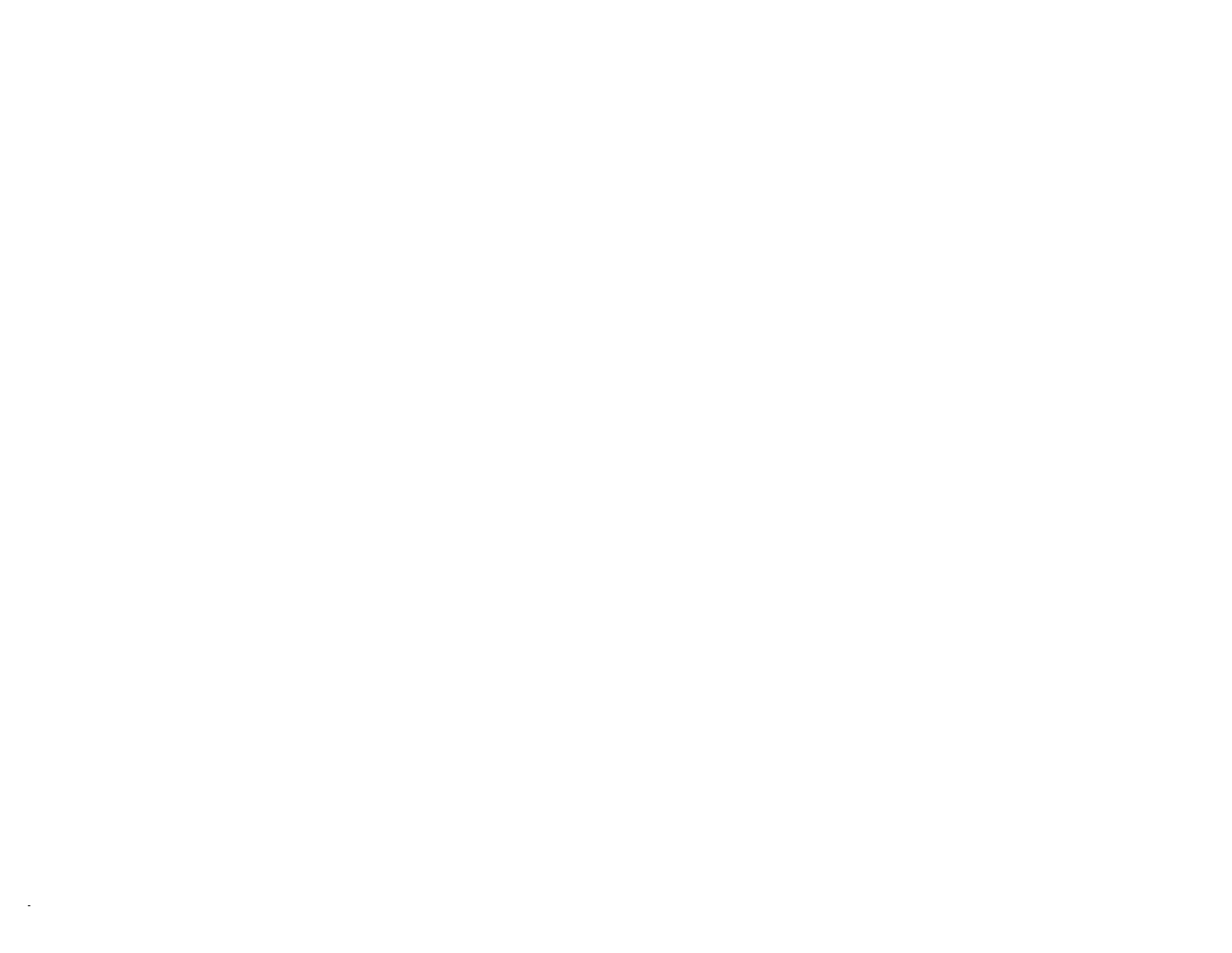|                    | <b>Licence Business Name</b>                                             | <b>Address</b>                                     | <b>Licence Type/Sub</b> |                                                    | Phone               | Fax                      |     |
|--------------------|--------------------------------------------------------------------------|----------------------------------------------------|-------------------------|----------------------------------------------------|---------------------|--------------------------|-----|
| 17 770798          | POP King Boutique Inc                                                    | 4151 Hazelbridge Way Unit 2700 Richmond BC V6X 4J7 | Mercantile Use          | <b>Retail Trading</b>                              | $(604)$ 256-0108    | Work                     | Hom |
| 17 769786          | Racinne                                                                  | 6551 No 3 Rd Space 1637 Richmond BC V6Y 2B6        | Mercantile Use          | <b>Retail Trading</b>                              | (604) 277-8100      | Work (640) 277-4288 Fax  |     |
| 17 769772          | <b>Envirotech Procucts</b><br>Development & Marketing                    | 11720 Bird Rd Richmond BC V6X 1N9                  | Service Use             | Home Occupation                                    | (886) 690-5558      | Work                     | Hom |
| 17 769066          | Una Inn                                                                  | 10100 Francis Rd Richmond BC V6Y 3Z9               | <b>Residential Use</b>  | Bed & Breakfast                                    | (778) 861-5966      | Work                     | Hom |
| 17 768646          | Teresa's B & B                                                           | 7031 Buttermere PI Richmond BC V7A 5B9             | <b>Residential Use</b>  | Bed & Breakfast                                    | (778) 384-2826      | Work                     | Hom |
| 17 76 6483         | New Balance                                                              | 4771 McClelland Rd Unit 1410 Richmond BC V6X 0M5   | Mercantile Use          | <b>Retail Trading</b>                              | (604) 218-1105      | Work                     | Hom |
| 17 766149          | Moca Beauty Salon Ltd                                                    | 4000 No 3 Rd Unit 3235 Richmond BC V6X 0J8         | Service Use             |                                                    | (236) 868-9233      | Work                     | Hom |
| 17 765511          | Hua Ting Bed & Breakfast                                                 | 9851 Bakerview Dr Richmond BC V7A 2A3              | <b>Residential Use</b>  | Bed & Breakfast                                    | (778) 861-3959      | Work                     | Hom |
| 17 762151          | Castle Living Bed & Breakfast                                            | 7120 No 5 Rd Richmond BC V6Y 2V2                   | <b>Residential Use</b>  | Bed & Breakfast                                    | (778) 682-6862      | Hom                      | Hom |
| 16 727130          | 604 Wholesale                                                            | 1991 Savage Rd Unit 135 Richmond BC V6V 0A4        | Mercantile Use          | <b>Wholesale Trading</b>                           | (604) 340-4029      | Work                     | Hom |
| 17 769391          | Casamia                                                                  | 3680 Granville Ave Richmond BC V7C 1C9             | <b>Residential Use</b>  | Bed & Breakfast                                    | (604) 277-6195      | Work                     | Hom |
| <b>Issue Date:</b> |                                                                          | April 28, 2017                                     |                         |                                                    |                     |                          |     |
| 17 768181          | Anna International Professional<br>Esthetics (Aberdeen Square)<br>Centre | 4000 No 3 Rd Unit 3040 Richmond BC V6X 0J8         | Service Use             |                                                    | (778) 297-6916      | Work                     | Hom |
| 17 770965          | Kagaya International Trading Inc                                         | 4000 No 3 Rd Unit 3250 Richmond BC V6X 0J8         | Mercantile Use          | <b>Retail Trading</b>                              | (604) 828-2306      | Work                     | Hom |
| <b>Issue Date:</b> |                                                                          | April 29, 2017                                     |                         |                                                    |                     |                          |     |
| 17 771060          | <b>Brave Construction Ltd</b>                                            | 13500 Maycrest Way Unit 160 Richmond BC V6V 2N8    | Service Use             | <b>General Contractor</b>                          | (604) 270-9387      | Work (604) 207-9973 Fax  |     |
| 17 771104          | Lei Bin Ltd                                                              | 3011 Viking Way Unit 100 Richmond BC V6V 1W1       | Service Use             |                                                    | (778) 786-0980      | Work                     | Hom |
| 17 771108          | Strong Power Machinery Inc                                               | 3011 Viking Way Unit 100 Richmond BC V6V 1W1       | Service Use             |                                                    | (604) 247-9275      | Work                     | Hom |
| <b>Issue Date:</b> |                                                                          | May 1, 2017                                        |                         |                                                    |                     |                          |     |
| 17 770970          | Crawford Irrigation & Rainwater<br>Systems                               | 2055 YORK AVE UNIT 117 VANCOUVER BC V6S 1E5        | Service Use             |                                                    | (778) 689-0161      | Work                     | Hom |
| 17 771114          | Marlene's Hair Salon                                                     | 12500 McNeely Dr Unit 9 Richmond BC V6V 2S4        | Service Use             |                                                    | (604) 908-1198      | Work                     | Hom |
| 17 771013          | <b>Tesseract Life Homes Ltd</b>                                          | 925 W GEORGIA ST UNIT 1600 VANCOUVER BC V6L<br>3L2 | Service Use             | <b>General Contractor</b>                          | (604) 685-3456      | Work                     | Hom |
| 17 770898          | Min Min Trading                                                          | 6111 No 1 Rd Unit 3 Richmond BC V7C 1T4            | Service Use             | Home Occupation                                    | (778) 953-0813      | Work                     | Hom |
| 17 770891          | <b>Willow Creek Designs</b>                                              | 6798 LONDON DR DELTA BC V4K 4W8                    | Service Use             | <b>General Contractor</b>                          | (604) 940-8681      | Work                     | Hom |
| 17 770865          | The Tri Guys                                                             | 7333 Murdoch Ave Unit 708 Richmond BC V6Y 0J8      | Service Use             | Home Occupation                                    | (778) 829-0869      | Work                     | Hom |
| 17 770967          | <b>Shrader and Martinez</b><br>Construction Inc                          | 160 DRY CREEK RD SEDONA AZ 86336 USA               | Service Use             | <b>General Contractor</b>                          | (928) 282-7554      | Work                     | Hom |
| <b>Issue Date:</b> |                                                                          | May 2, 2017                                        |                         |                                                    |                     |                          |     |
|                    | 17 771174 Lamps Consulting Inc                                           | 4099 No 4 Rd Unit 6 Richmond BC V6X 2M2            | Service Use             | Home Occupation                                    | (604) 285-5437 Work |                          | Hom |
| <b>Issue Date:</b> |                                                                          | May 4, 2017                                        |                         |                                                    |                     |                          |     |
|                    | 17 764813 UCS Courier Service Inc                                        | 4871 Miller Rd Unit 1130 Richmond BC V7B 1K8       | Service Use             |                                                    | (604) 821-0809      | Work (778) 846-6102 Cell |     |
| 17 771441          | Ford Concessions Inc.                                                    | 592 CHAPMAN AVE COQUITLAM BC V3J 4A3               | Assembly Use Group 1    | Mobile Food Vendor                                 | (604) 374-1234      | Work                     | Hom |
| 17 771429          | Next Gen Concessions Inc                                                 | 16860 24TH AVE SURREY BC V3Z 9Z1                   | Assembly Use Group 1    | <b>Food Service</b><br>Establishment, Take-<br>Out | (604) 339-8367      | Work                     | Hom |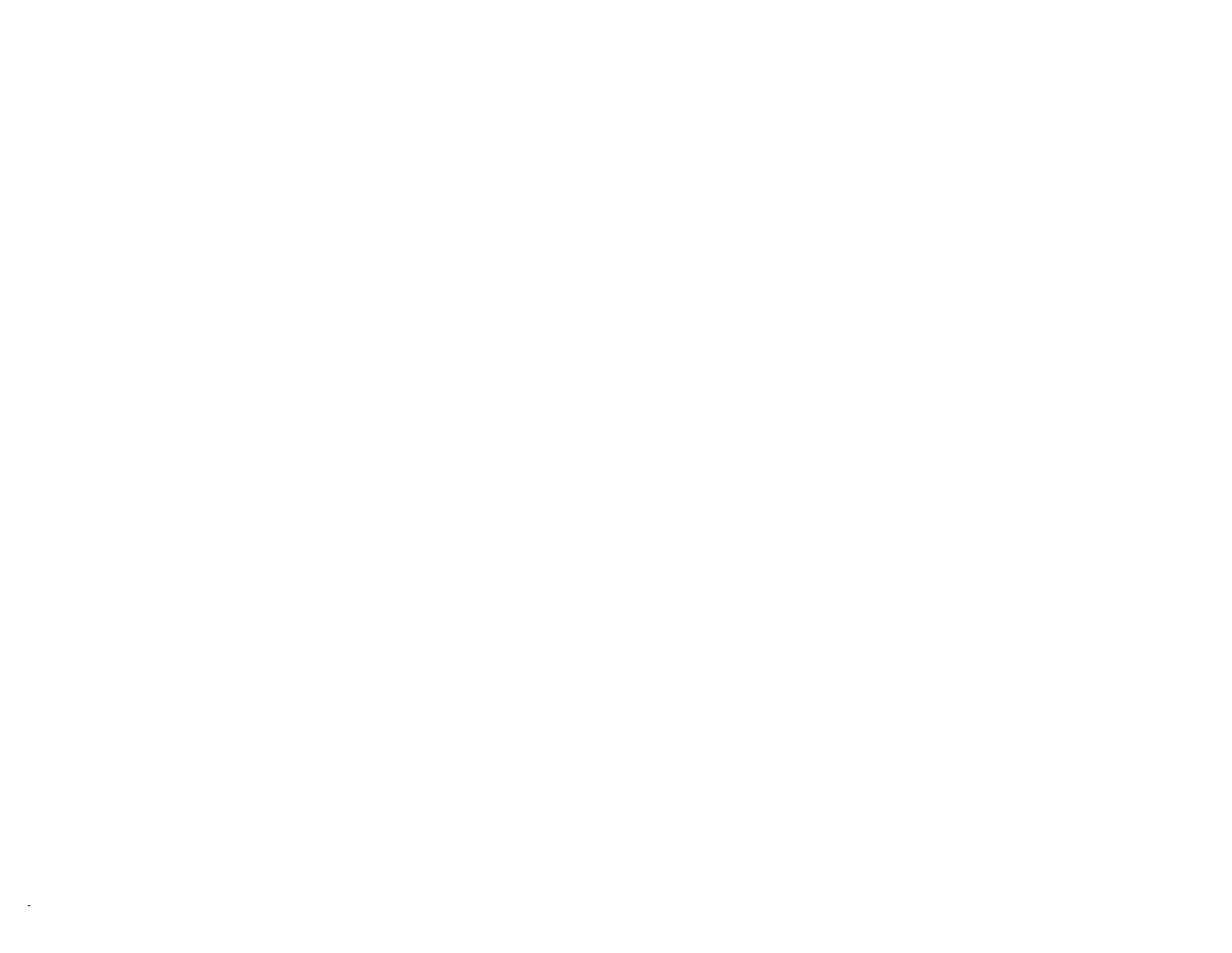| Licence            | <b>Business Name</b>                           | <b>Address</b>                                                 | <b>Licence Type/Sub</b>                    |                                                    | <b>Phone</b>     |      | Fax                     |     |
|--------------------|------------------------------------------------|----------------------------------------------------------------|--------------------------------------------|----------------------------------------------------|------------------|------|-------------------------|-----|
| 17 771396          | <b>Niknat Concessions Ltd</b>                  | 48704 ELK VIEW RD CHILLIWALK BC V4Z 1G9                        | Assembly Use Group 1                       | <b>Food Service</b><br>Establishment, Take-<br>Out | (604) 847-3235   |      | Work (604) 847-3235 Fax |     |
| 17 771074          | Unitek Investment Ltd                          | 5900 No 3 Rd Unit 860 Richmond BC V6X 3P7                      | Service Use                                |                                                    | (778) 772-8505   | Work |                         | Hom |
| 17 767963          | Pinky Floy                                     | 4000 No 3 Rd Unit 2410 Richmond BC V6X 0J8                     | Mercantile Use                             | <b>Retail Trading</b>                              | (604) 499-0275   | Work |                         | Hom |
| 17 765067          | Annico Transport Ltd                           | 10651 Odlin Rd Unit 11 Richmond BC V6X 1E3                     | Service Use                                | Home Occupation                                    | (778) 688-0119   | Work |                         | Hom |
| 17 765022          | Hi-Lite Canada ULC                             | 735 ARLINGTON PARK PL UNIT B KINGSTON ON K7M<br>6E5            | Service Use                                |                                                    | (613) 547-2831   | Work |                         | Hom |
| 17 764909          | <b>Monkey Army Fitness Corp</b>                | 4000 No 3 Rd Unit 5025 Richmond BC V6X 0J8                     | Service Use                                |                                                    | (778) 833-0360   | Work |                         | Hom |
| 17 763806          | The Banh Shop                                  | 3880 Grant McConachie Way Richmond BC V7B 0A5                  | Assembly Use Group 1                       | <b>Food Service</b><br>Establishment               | (604) 278-2755   |      | Work (604) 278-2745 Fax |     |
| 17 763802          | Freshii                                        | 3880 Grant McConachie Way Richmond BC V7B 0A5                  | Assembly Use Group 1                       | <b>Food Service</b><br>Establishment               | (604) 278-2755   |      | Work (604) 278-2745 Fax |     |
| 17 763202          | Prime Steakhouse Japonais                      | 8111 Anderson Rd Unit 110 Richmond BC V6Y 3Z8                  | Assembly Use Group 1                       | <b>Food Service</b><br>Establishment               | (604) 338-8867   | Work |                         | Hom |
| 17 762627          | Akam Const Co Ltd                              | 2366 McKessock Ave Richmond BC V6X 2N9                         | Service Use                                | <b>General Contractor</b>                          | (778) 865-6754   | Work |                         | Hom |
| 17 762432          | <b>JC.MM Consulting</b>                        | 5811 Cooney Rd Unit 305 Richmond BC V6X 3M1                    | Service Use                                |                                                    | (778) 892-6629   | Work |                         | Hom |
| 17 762141          | <b>Real Balance Accounting</b><br>Services Ltd | 12460 Vickers Way Richmond BC V6V 1H9                          | Service Use                                |                                                    | (778) 885-8500   | Work |                         | Hom |
| 17 765006          | MA Motors Inc                                  | 2700 Simpson Rd Unit 105 Richmond BC V6X 2P9                   | Service Use                                |                                                    | (604) 779-5401   | Work |                         | Hom |
| <b>Issue Date:</b> |                                                | May 5, 2017                                                    |                                            |                                                    |                  |      |                         |     |
| 17 771320          | New Look Developments Ltd                      | 280 E 59TH AVE VANCOUVER BC V5X 1X9                            | Service Use                                |                                                    | (604) 327-9427   | Work |                         | Hom |
| 17 771436          | Glass Canada                                   | 1810 KYLE CRT UNIT F1 WEST KELOWNA BC V1Z 3Z4                  | Service Use                                | <b>General Contractor</b>                          | (250) 454-9923   | Work |                         | Hom |
| 17 771 662         | Midland Techno Ltd                             | 9791 Pigott Rd Richmond BC V7A 2C1                             | Service Use                                | Home Occupation                                    | (604) 834-7387   | Work |                         | Hom |
| 17 771430          | Unispace                                       | 701 5TH AVE UNIT 6730 SEATTLE WA 98104 USA                     | Service Use                                | <b>General Contractor</b>                          | (604) 259-7226   | Work |                         | Hom |
| 17 770969          | <b>Ethical Waste Services Ltd</b>              | 2930 HECKBERT PL COQUITLAM BC V3C 5B2                          | Service Use                                |                                                    | (604) 552-4035   | Work |                         | Hom |
| 17 770775          | Tridecca Project Management Inc                | 207 W HASTINGS ST UNIT 301 VANCOUVER BC V4N<br>5G8             | Service Use                                | <b>General Contractor</b>                          | (604) 568-2265   | Work |                         | Hom |
| 17 765820          | Winnie Ko Etiquette and Music                  | 8788 McKim Way Unit 2260 Richmond BC V6X 4E2                   | Assembly Use Group 3                       | <b>Education Institution</b>                       | (604) 808-8338   | Work |                         | Hom |
| 17 771665          | <b>Worldview Strategies</b>                    | 11718 Kingsbridge Dr Richmond BC V7A 4S1                       | Service Use                                | Home Occupation                                    | (604) 879-2402   | Work |                         | Hom |
| 17 771071          | Wen Lian Aquaculture Co Ltd                    | 13982 Cambie Rd Unit 133 Richmond BC V6V 2K2                   | Mercantile Use                             | <b>Wholesale Trading</b>                           | $(604)$ 285-4868 | Work |                         | Hom |
| <b>Issue Date:</b> |                                                | May 6, 2017                                                    |                                            |                                                    |                  |      |                         |     |
| 17 771681          | Coto Construction &<br>Management Ltd          | 288 CAMATA ST UNIT 3 NEW WESTMINSTER BC V3M<br>0H <sub>8</sub> | Service Use                                | <b>General Contractor</b>                          | (778) 987-5188   | Work |                         | Hom |
| 17 771703          | <b>CLM Lift Services</b>                       | 22220 McLean Ave Richmond BC V6V 2P3                           | Service Use                                | <b>General Contractor</b>                          | (604) 721-6696   | Work |                         | Hom |
| 17 771704          | <b>CLM Lift Services</b>                       | 22220 McLean Ave Richmond BC V6V 2P3                           | <b>Inter-Municipal Business</b><br>Licence | <b>General Contractor</b>                          | (604) 721-6696   | Work |                         | Hom |
| <b>Issue Date:</b> |                                                | May 8, 2017                                                    |                                            |                                                    |                  |      |                         |     |
| 17 769368          | <b>GEG Travel</b>                              | 3700 No 3 Rd Unit 2420 Richmond BC V6X 3X2                     | Service Use                                | <b>Travel Agency</b>                               | (604) 370-3337   | Work |                         | Hom |
| 17 769376          | Archway                                        | 16111 Blundell Rd Unit 118 Richmond BC V6W 0A3                 | Service Use                                |                                                    | (403) 333-3184   | Work |                         | Hom |
| 17 769425          | Can-Leading Consulting Inc                     | 5900 No 3 Rd Unit 860 Richmond BC V6X 3P7                      | Service Use                                |                                                    | (604) 716-6888   | Work |                         | Hom |
| 17 771366          | Kangsheng Business Consulting<br>Inc           | 8877 Odlin Cr Unit 120 Richmond BC V6X 3Z7                     | Service Use                                |                                                    | (778) 866-0918   | Work |                         | Hom |
| <b>Issue Date:</b> |                                                | May 9, 2017                                                    |                                            |                                                    |                  |      |                         |     |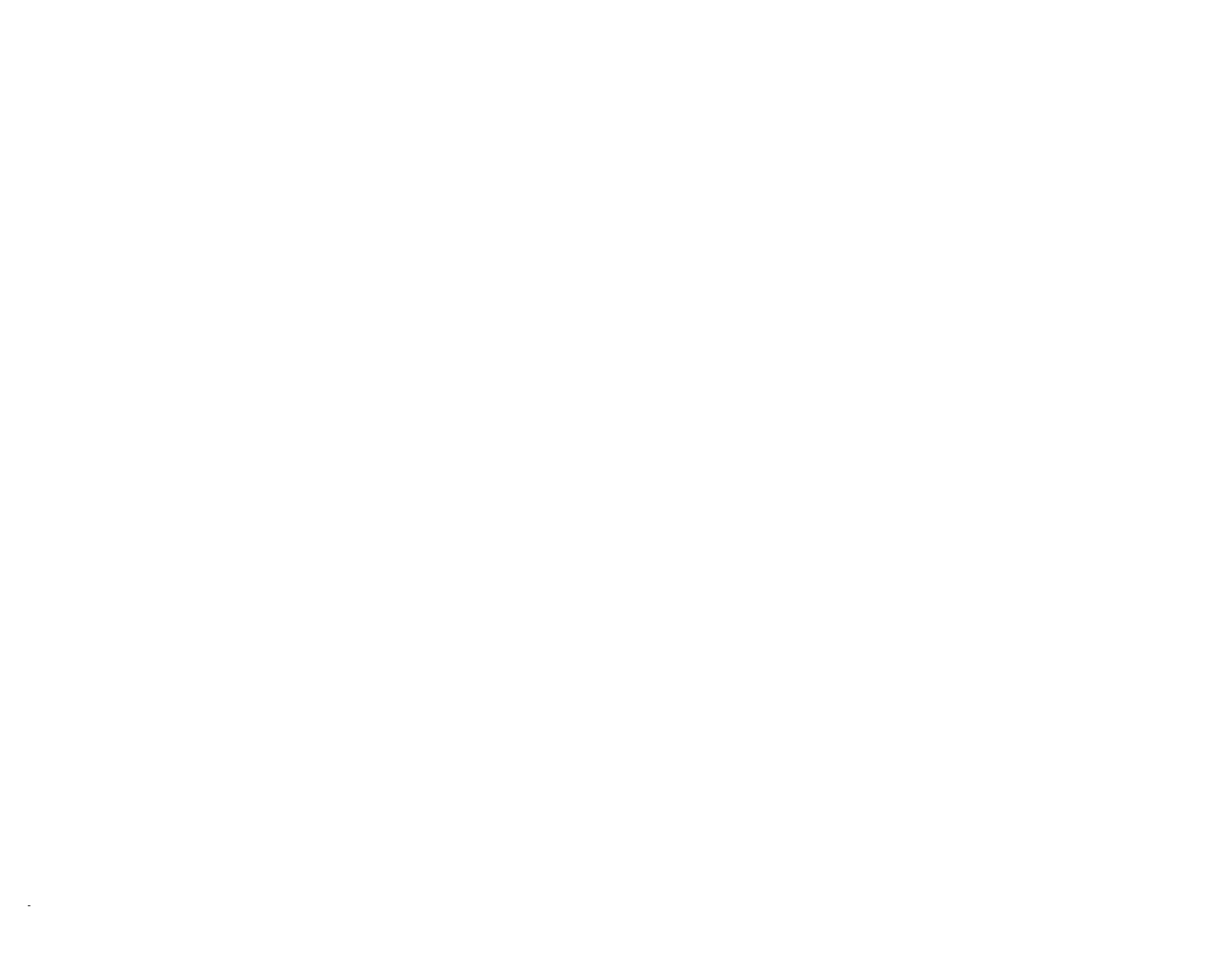|                    | Licence Business Name                                        | <b>Address</b>                                                     | <b>Licence Type/Sub</b>                    |                              | <b>Phone</b>     |      | Fax                     |     |
|--------------------|--------------------------------------------------------------|--------------------------------------------------------------------|--------------------------------------------|------------------------------|------------------|------|-------------------------|-----|
| 17 771208          | Homey Home                                                   | 12500 Horseshoe Way Unit 160 Richmond BC V7A 5K2                   | Service Use                                |                              | (604) 274-0703   | Work |                         | Hom |
| 17 771559          | Agelong Industry Corporation                                 | 5551 No 3 Rd Richmond BC V6X 2C7                                   | Service Use                                |                              | (778) 999-0901   | Work |                         | Hom |
| 17 771558          | 0998056 BC Ltd                                               | 5551 No 3 Rd Richmond BC V6X 2C7                                   | Service Use                                |                              | (778) 999-0901   | Work |                         | Hom |
| 17 771141          | James Lee Criminal Law                                       | 7340 Westminster Hwy Unit 210 Richmond BC V6X 1A1                  | Service Use                                |                              | (778) 668-5917   |      | Work (779) 508-9923 Fax |     |
| 16 757140          | Bradley M McFadden Barrister &<br>Solicitor                  | 11180 Coppersmith PI Unit 208 Richmond BC V7A 5G8                  | Service Use                                |                              | (604) 307-4047   |      | Work (778) 297-3131 Fax |     |
| 17 771553          | 0998058 BC Ltd                                               | 5551 No 3 Rd Richmond BC V6X 2C7                                   | Mercantile Use                             | <b>Retail Trading</b>        | $(604)$ 369-0901 | Work |                         | Hom |
| 17 771556          | 0998058 BC Ltd                                               | 5551 No 3 Rd Richmond BC V6X 2C7                                   | Mercantile Use                             | <b>Wholesale Trading</b>     | $(604)$ 369-0901 | Work |                         | Hom |
| <b>Issue Date:</b> |                                                              | May 10, 2017                                                       |                                            |                              |                  |      |                         |     |
| 17 769727          | Peter Luu                                                    | 6071 Granville Cr Richmond BC V7C 2V3                              | <b>Residential Use</b>                     | Bed & Breakfast              | (604) 785-3981   | Work |                         | Hom |
| 17 770778          | Home of Glory                                                | 7788 Montana Rd Richmond BC V7C 2K8                                | <b>Residential Use</b>                     | <b>Bed &amp; Breakfast</b>   | $(604)$ 285-6758 | Work |                         |     |
| 17 771130          | Jessicahouse Ltd B&B                                         | 3240 Lamond Ave Richmond BC V7E 1C4                                | <b>Residential Use</b>                     | Bed & Breakfast              | (604) 781-7817   | Work |                         | Hom |
| <b>Issue Date:</b> |                                                              | May 11, 2017                                                       |                                            |                              |                  |      |                         |     |
|                    | 17 772062 Uncle's Lviing Support &<br><b>Electricity Ltd</b> | 12331 McNeely Dr Unit 6 Richmond BC V6V 2S3                        | <b>Inter-Municipal Business</b><br>Licence | <b>Electrical Contractor</b> | $(604)$ 363-5789 | Work |                         |     |
| 17 771948          |                                                              | Trimac Welding & Fabricating Ltd 1789 FOY ST ABBOTSFORD BC V2T 6B1 | Service Use                                | <b>General Contractor</b>    | $(604)$ 855-4538 | Work |                         | Hom |
| 17 772080          | Panda Logistics                                              | 2188 No 5 Rd Unit 140 Richmond BC V6X 2T1                          | Service Use                                |                              | (604) 370-0055   |      | Work (604) 370-0051 Fax |     |
| 17 771983          | Eksotika Design                                              | 10760 Rochdale Dr Richmond BC V7A 3N6                              | Service Use                                | Home Occupation              | (604) 230-8195   | Work |                         | Hom |
| 17 771984          | <b>Quick Link Financial Services Inc.</b>                    | 12728 104A ST SURREY BC V3V 6C1                                    | Vending Machine Use                        | <b>Banking Machine</b>       | (778) 241-7262   |      | Work (604) 589-7260 Fax |     |
| 17 772052          | <b>World Duty Free Group</b><br>Vancouver Shop No 12 A & B   | 3211 Grant McConachie Way Richmond BC                              | Mercantile Use                             | Retail Trading               | (604) 273-1708   |      | Work (604) 273-1752 Fax |     |
| 17 772061          | Uncle's Lviing Support &<br><b>Electricity Ltd</b>           | 12331 McNeely Dr Unit 6 Richmond BC V6V 2S3                        | Service Use                                | <b>Electrical Contractor</b> | $(604)$ 363-5789 | Work |                         |     |
| 17 771945          | Form to Finish Construction                                  | 2211 Stirling Ave Richmond BC V7B 1J6                              | <b>Inter-Municipal Business</b><br>Licence | <b>General Contractor</b>    | (778) 233-2759   | Work |                         | Hom |
| 17 772053          | Rapid Masonry Ltd                                            | 34333 WHITE AVE MISSION BC V2V 0B4                                 | Service Use                                | <b>General Contractor</b>    | (604) 323-6343   |      | Work (604) 814-4282 Fax |     |
| 17 771918          | Handsome Pet Co                                              | 9388 McKim Way Unit 429 Richmond BC V6X 0J7                        | Service Use                                | Home Occupation              | (778) 883-9021   | Work |                         | Hom |
| 17 771916          | Ciantar Cabinetry/Carpentry                                  | 5421 10TH AVE UNIT 141 DELTA BC V4M 3T9                            | Service Use                                | <b>General Contractor</b>    | (604) 836-7554   | Work |                         | Hom |
| 17 771891          | Clearpath Site Services Ltd                                  | 4515 Fraserbank PI Richmond BC V6V 2L8                             | Service Use                                | Home Occupation              | (604) 719-7484   | Work |                         | Hom |
| 17 771882          | J & C General Cleaning Services                              | 8200 Jones Rd Unit 104 Richmond BC V6Y 3Z2                         | Service Use                                | Home Occupation              | (604) 370-4482   | Work |                         | Hom |
| 17 771799          | <b>Trueline Contractors</b>                                  | 5566 SPRUCE ST BURNABY BC V5G 1Y6                                  | Service Use                                | <b>General Contractor</b>    | (778) 989-5525   | Work |                         | Hom |
| 17 771787          | <b>Gator Excavating Ltd</b>                                  | 9423 163 ST SURREY BC V4N 3C5                                      | Service Use                                | <b>General Contractor</b>    | (778) 863-9525   | Work |                         | Hom |
| 17 771781          | Jameson Environmental Energy<br>Ltd                          | 3353 Trutch Ave Richmond BC V7C 5W8                                | Service Use                                | Home Occupation              | (604) 782-5228   | Work |                         | Hom |
|                    | 17 769552 Shan Dong Ren Jia                                  | 7500 Petts Rd Richmond BC V7A 1J7                                  | Residential Use                            | Bed & Breakfast              | (604) 500-9699   |      | Work (778) 955-7758 Alt |     |
| 17 769109          | Lecan Travel Inc                                             | 9099 Cook Rd Unit 1007 Richmond BC V6Y 0G5                         | Service Use                                | Home Occupation              | (778) 893-3211   | Work |                         | Hom |
| 17 771943          | Form to Finish Construction                                  | 2211 Stirling Ave Richmond BC V7B 1J6                              | Service Use                                | <b>General Contractor</b>    | (778) 233-2759   | Work |                         | Hom |
|                    | 17 771977 PTL Lighting Ltd                                   | 3640 Regent St Richmond BC V7E 2N4                                 | Service Use                                | Home Occupation              | (778) 998-8308   | Work |                         | Hom |
| <b>Issue Date:</b> |                                                              | May 12, 2017                                                       |                                            |                              |                  |      |                         |     |
| 17 772202          | <b>Empire Asphalt Paving Inc</b>                             | 4470 224 ST LANGLEY BC V2Z 1M1                                     | Service Use                                | <b>General Contractor</b>    | (778) 574-7283   |      | Work (604) 534-2181 Fax |     |
| 17 772222          | Henry Aquaculture Consult Inc                                | 4860 Larkspur Ave Richmond BC V7C 2J3                              | Service Use                                | Home Occupation              | (604) 989-3558   | Work |                         | Hom |
| 17 768124          | Golden Lady Photography                                      | 4200 No 3 Rd Unit 135 Richmond BC V6X 2C2                          | Service Use                                |                              | (778) 325-1926   | Work |                         | Hom |
|                    |                                                              |                                                                    |                                            |                              |                  |      |                         |     |

 $\overline{\phantom{0}}$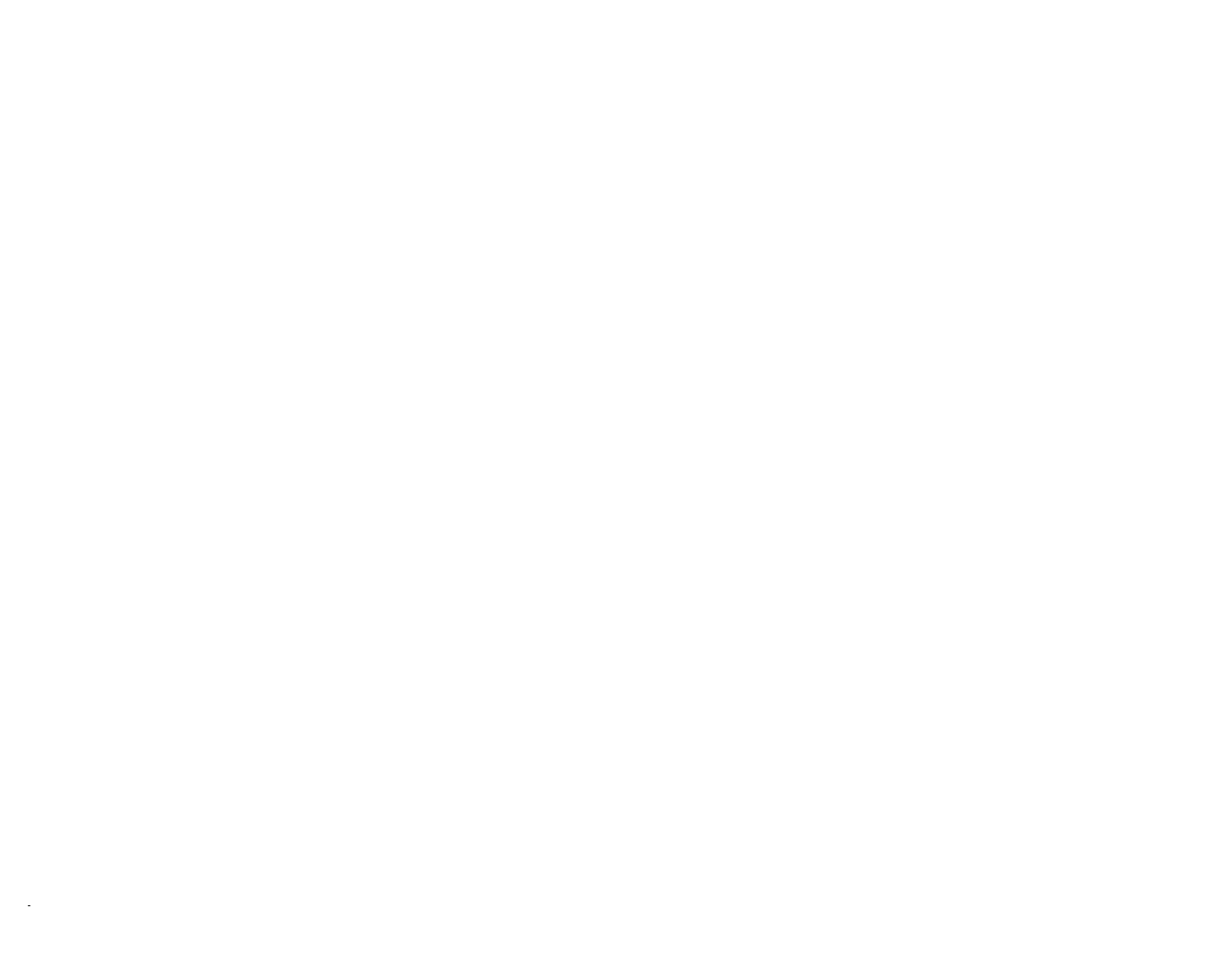|                    | Licence Business Name                           | <b>Address</b>                                                         | <b>Licence Type/Sub</b>                    |                                             | <b>Phone</b>     |      | Fax                     |     |
|--------------------|-------------------------------------------------|------------------------------------------------------------------------|--------------------------------------------|---------------------------------------------|------------------|------|-------------------------|-----|
| <b>Issue Date:</b> |                                                 | May 15, 2017                                                           |                                            |                                             |                  |      |                         |     |
| 17 769361          | Maple Hill School Inc                           | 8131 Westminster Hwy Unit 268 Richmond BC V6X 1A7                      | Assembly Use Group 3                       | <b>Education Institution</b>                | $(604)$ 285-9665 | Work |                         | Hom |
| 17 769672          | Hesca Naturopathic Clinic                       | 13988 Maycrest Way Unit 130 Richmond BC V6V 3C3                        | Service Use                                |                                             | (604) 285-0805   | Work |                         |     |
| 17 771621          | W & W Food Ltd                                  | 21331 Gordon Way Unit 3150 Richmond BC V6W 1J9                         | Industrial/Manufacturing<br>Use            |                                             | (778) 788-6328   |      | Work (604) 321-8894 Fax |     |
| 16 750325          | Park Road Social House                          | 8191 Park Rd Richmond BC V6Y 1S9                                       | Assembly Use Group 1                       | <b>Food Service</b><br>Establishment        | (604) 720-9457   | Work |                         | Hom |
| <b>Issue Date:</b> |                                                 | May 16, 2017                                                           |                                            |                                             |                  |      |                         |     |
|                    | 17 772433 Gorilla Property Services<br>Richmond | 10033 River Dr Unit 202 Richmond BC V6X 1Z2                            | Service Use                                | Home Occupation                             | (778) 989-4877   | Work |                         |     |
| 17 769700          | Aecolux Lighting Technology Ltd                 | 13431 Maycrest Way Unit 120 Richmond BC V6V 2M3                        | Mercantile Use                             | <b>Wholesale Trading</b>                    | $(604)$ 370-1060 |      | Work (604) 370-1062 Fax |     |
| 17 771910          | Executive Air Ambulance Ltd                     | 5911 Airport Rd Richmond BC V7B 1B5                                    | Service Use                                |                                             | (604) 244-9451   | Work |                         | Hom |
| 17 771970          | Cladco Limited                                  | 2270 INDUSTRIAL ST BURLINGTON ON L7P 1A1                               | Service Use                                | <b>General Contractor</b>                   | $(905)$ 336-1219 |      | Work (905) 336-1205 Fax |     |
| 17 772260          | Kevin Lannard                                   | 9280 Glenallan Dr Unit 17 Richmond BC V7A 2S8                          | Service Use                                | <b>General Contractor</b>                   | (604) 275-7837   | Work |                         | Hom |
| 17 772362          | Metaland Envelopes Products &<br>Services       | 3694 ETON ST VANCOUVER BC V5K 1K9                                      | Service Use                                |                                             | (604) 618-3981   |      | Work (604) 291-2206 Fax |     |
| <b>Issue Date:</b> |                                                 | May 17, 2017                                                           |                                            |                                             |                  |      |                         |     |
| 17 772440          | Complete Power Systems Ltd                      | 8250 209B ST UNIT 3 LANGLEY BC V2Y 0J7                                 | Service Use                                | <b>Electrical Contractor</b>                | (604) 762-8917   | Work |                         | Hom |
| 17 771804          | Happy Buy Mechandise Inc                        | 4000 No 3 Rd Unit 2235 Richmond BC V6X 0J8                             | Mercantile Use                             | <b>Retail Trading</b>                       | (778) 384-1983   | Work |                         | Hom |
| 17 770791          | Xin Xin Bed and Breakfast                       | 7691 Acheson Rd Richmond BC V6Y 1N1                                    | <b>Residential Use</b>                     | Bed & Breakfast                             | (778) 955-5013   | Work |                         | Hom |
| 17 770784          | <b>Bao Bar Sweets</b>                           | 8491 NO 2 RD RICHMOND BC V7C 3M4                                       | Assembly Use Group 1                       | Food Service<br>Establishment, Take-<br>Out | (778) 288-7711   | Work |                         |     |
| <b>Issue Date:</b> |                                                 | May 18, 2017                                                           |                                            |                                             |                  |      |                         |     |
| 17 769615          | <b>RTS Logistic Ltd</b>                         | 11191 Horseshoe Way Unit 3 Richmond BC V7A 4S5                         | Service Use                                | <b>Delivery Services</b>                    | (604) 715-6161   | Work |                         | Hom |
| 17 771015          | H Y Groups                                      | 3860 Jacombs Rd Unit 108 Richmond BC V6V 1Y6                           | Service Use                                |                                             | (778) 969-2222   |      | Work (778) 886-6667 Fax |     |
| 17 772468          | <b>CLM Lift Services</b>                        | 22220 McLean Ave Richmond BC V6V 2P3                                   | Service Use                                |                                             | (604) 721-6696   | Work |                         | Hom |
| 17 768924          | Avalon Trading (Canada) Ltd                     | 11771 Horseshoe Way Unit 1 Richmond BC V7A 4V4                         | Mercantile Use                             | <b>Wholesale Trading</b>                    | (778) 318-3180   | Work |                         | Hom |
| 17 768649          | The Canadian Brewhouse & Grill                  | 4755 McClelland Rd Richmond BC V6X 0M5                                 | Assembly Use Group 1                       | <b>Food Service</b><br>Establishment        | (778) 732-0766   | Work |                         |     |
| 17 766168          | D-Home Express                                  | 3031 Beckman PI Unit 100 Richmond BC V6X 3R2                           | Service Use                                | <b>Delivery Services</b>                    | (778) 838-0904   | Work |                         | Hom |
| 17 761134          | Cyantech Media Inc                              | 4351 No 3 Rd Unit 105 Richmond BC V6X 3A7                              | Service Use                                |                                             | (604) 285-3719   | Work |                         | Hom |
| 16 753062          | Maple Wellness Foods Corp                       | 11300 No 5 Rd Unit 135 Richmond BC V7A 5J7                             | Industrial/Manufacturing<br>Use            |                                             | (604) 715-9219   | Work |                         | Hom |
|                    | 17 771742 Canada Chinese Fraternity             | 8171 Park Rd Unit 205 Richmond BC V6Y 1S9                              | Service Use                                |                                             | (778) 321-0978   | Work |                         | Hom |
| <b>Issue Date:</b> |                                                 | May 19, 2017                                                           |                                            |                                             |                  |      |                         |     |
| 17 772296          | CJF Marketing Inc                               | 3033 Shell Rd Richmond BC V6X 2P3                                      | Service Use                                | Home Occupation                             | (778) 833-0151   | Work |                         | Hom |
| 17 772533          | Maple Brothers Painting &<br>Renovation         | 8888 Cook Cr Richmond BC V6Y 1X2                                       | Service Use                                | <b>General Contractor</b>                   | (778) 872-7524   | Work |                         | Hom |
| 17 772534          | Maple Brothers Painting &<br>Renovation         | 8888 Cook Cr Richmond BC V6Y 1X2                                       | <b>Inter-Municipal Business</b><br>Licence | <b>General Contractor</b>                   | (778) 872-7524   | Work |                         | Hom |
| 17 772529 Filld    |                                                 | C/O Borden Ladner Gervais LLP 1200 WATERFRONT<br>CENTRE 200 BURRARD ST | Service Use                                |                                             | (650) 450-8115   | Work |                         |     |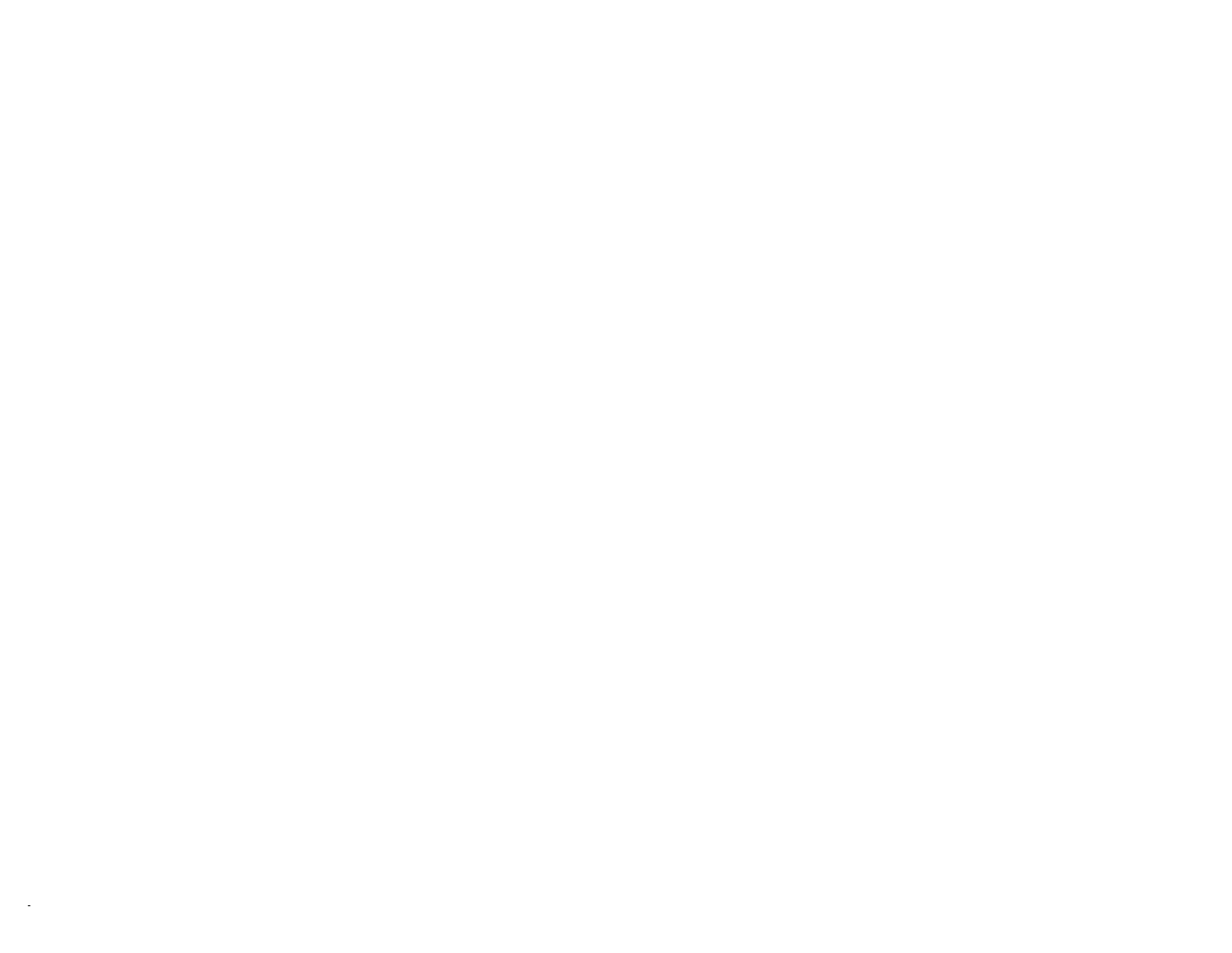|                    | Licence Business Name                        | <b>Address</b>                                       | <b>Licence Type/Sub</b>                    |                                                    | <b>Phone</b>                           |      | Fax                      |     |
|--------------------|----------------------------------------------|------------------------------------------------------|--------------------------------------------|----------------------------------------------------|----------------------------------------|------|--------------------------|-----|
| 17 772445          | Vitago                                       | 10451 Shellbridge Way Unit 150 Richmond BC V6X 2W8   | Service Use                                |                                                    | (604) 363-0376                         | Work |                          | Hom |
| 17 772037          | D2K Kitchen Cabinets Ltd                     | 6351 ARBROATH ST BURNABY BC V5E 1C3                  | Service Use                                | <b>General Contractor</b>                          | (604) 430-6636                         |      | Work (778) 371-7473      | Fax |
| 17 771825          | <b>Enjoy Journey Resort Villa</b>            | 7311 Belair Dr Richmond BC V7A 1B4                   | <b>Residential Use</b>                     | Bed & Breakfast                                    | (604) 360-4333                         | Work |                          | Hom |
| 17 771768          | HT Industrial Robots Inc                     | 4871 Shell Rd Unit 2110 Richmond BC V6X 3Z6          | Industrial/Manufacturing<br>Use            |                                                    | (604) 332-0646                         |      | Work (604) 779-7586 Cell |     |
| 17 771265          | Rubinstein Financial Mgmt                    | 3671 Chatham St Unit 110 Richmond BC V7E 2Z1         | Service Use                                |                                                    | (604) 583-5813                         |      | Work (604) 583-5812 Fax  |     |
| 16 751340          | <b>TD Canada Trust</b>                       | 7488 Lansdowne Rd Unit 140 Richmond BC               | Service Use                                |                                                    | (888) 363-0019                         | Work |                          | Hom |
| 17 772560          | H & H Insulation Ltd                         | 160 3RD ST UNIT 601 NORTH VANCOUVER BC V7M<br>109    | Service Use                                |                                                    | (604) 616-0644                         |      | Work (604) 971-0086 Fax  |     |
| 17 769508          | La Tarantella Import Export                  | 415 E 21ST AVE BSMT VANCOUVER BC V5V 1R3             | Service Use                                | Mobile Vendor -<br><b>Private Property</b>         | (604) 445-4796                         | Work |                          | Hom |
| <b>Issue Date:</b> |                                              | May 23, 2017                                         |                                            |                                                    |                                        |      |                          |     |
| 17 769640          | E-Square Autoworks Ltd                       | 2860 Simpson Rd Unit 4 Richmond BC V6X 2P9           | Mercantile Use                             | <b>Wholesale Trading</b>                           | (604) 783-7511                         | Work |                          |     |
| 17 769731          | 604 Dental                                   | 6011 No 1 Rd Unit 120 Richmond BC V7C 1T4            | Service Use                                |                                                    | (604) 603-6338                         | Work |                          |     |
| <b>Issue Date:</b> |                                              | May 24, 2017                                         |                                            |                                                    |                                        |      |                          |     |
|                    | 17 772692 Lidu Investment Corp               | 10451 Shellbridge Way Unit 146 Richmond BC V6X 2W8   | Service Use                                |                                                    | (778) 889-5298                         | Work |                          | Hom |
| 17 772693          | Canada Longton Lumber Co Ltd                 | 10600 Seaway Rd Richmond BC V7A 4C4                  | Service Use                                | Home Occupation                                    | (604) 249-8577                         | Work |                          | Hom |
| 17 772720          | <b>Fighter Construction</b>                  | 225 WARRICK ST COQUITLAM BC V3K 6C1                  | Service Use                                | <b>General Contractor</b>                          | (778) 898-6974                         | Work |                          | Hom |
| 17 773662          | <b>Gorilla Property Services</b><br>Richmond | 10033 River Dr Unit 202 Richmond BC V6X 1Z2          | <b>Inter-Municipal Business</b><br>Licence | Home Occupation                                    | (778) 989-4877                         | Work |                          |     |
| 17 773676          | E & J Design and Floors Ltd                  | 7783 GOODLAD ST BURNABY BC V5E 2H7                   | Service Use                                |                                                    | (604) 524-9754                         | Work |                          |     |
| <b>Issue Date:</b> |                                              | May 25, 2017                                         |                                            |                                                    |                                        |      |                          |     |
| 17 773673          | Suncouver Developments Ltd                   | 7971 Eperson Rd Richmond BC V7C 2K5                  | Service Use                                | <b>General Contractor</b>                          | (604) 760-7733                         | Work |                          | Hom |
| 17 773760          | JR DMR and Construction Ltd                  | 12811 Clarke PI Unit 150 Richmond BC V6V 2H9         | Service Use                                | <b>General Contractor</b>                          | (604) 266-3002                         |      | Work (604) 278-7748 Fax  |     |
| 17 773751          | <b>Maven Consulting Limited</b>              | PO BOX 52229 LYNNMOUR NORTH VANCOUVER BC<br>V7J 3V5  | Service Use                                | <b>General Contractor</b>                          | (604) 628-7418                         |      | Work (604) 259-0318 Fax  |     |
| 17 773721          | Ofstie Carpentry and Contracting<br>Ltd      | 33 CARIBOU CRES RED DEER AB T4P 0N9                  | Service Use                                | <b>General Contractor</b>                          | (403) 396-4537                         | Work |                          | Hom |
| 17 773716          | <b>Bordignon Construction Inc</b>            | 5810 CURTIS ST BURNABY BC V5B 2A3                    | Service Use                                | <b>General Contractor</b>                          | (604) 809-4840                         |      | Work (604) 299-4840      | Fax |
| 17 773681          | Allegiance Construction Ltd                  | 22716 DEWDNEY TRUNK RD MAPLE RIDGE BC                | Service Use                                | <b>General Contractor</b>                          | (604) 418-9497                         | Work |                          | Hom |
| 17 772689          | Qoola Fresh                                  | 7899 Templeton Station Rd Unit 1067 Richmond V7B 0B7 | Assembly Use Group 1                       | <b>Food Service</b><br>Establishment, Take-<br>Out | (604) 273-2007                         | Work |                          | Hom |
|                    | 17 772009 CTour Holiday (Canada) Ltd         | 10451 Shellbridge Way Unit 125 Richmond BC V6X 2W8   | Service Use                                | <b>Travel Agency</b>                               | (604) 285-8900 Work (604) 285-8905 Fax |      |                          |     |
|                    | 17 771905 GTN Business Solution Ltd          | 4631 Shell Rd Unit 180 Richmond BC V6X 3M4           | Mercantile Use                             | <b>Retail Trading</b>                              | (604) 270-2242 Work (604) 438-1810 Fax |      |                          |     |
| 17 768464          | Sun Ming Enterprises Ltd                     | 6651 Elmbridge Way Unit 150 Richmond BC V7C 5C2      | Mercantile Use                             | <b>Wholesale Trading</b>                           | $(604)$ 370-0090                       |      | Work (604) 370-0091 Fax  |     |
| 16 731487          | <b>H&amp;H Fitness</b>                       | 4000 No 3 Rd Unit 1295 Richmond BC V6X 0J8           | Mercantile Use                             | <b>Retail Trading</b>                              | (604) 512-0856                         | Work |                          | Hom |
| 17 773688          | <b>Altium Building Corporation</b>           | 19110 24 AVE UNIT 103 SURREY BC V3Z 3S9              | Service Use                                | <b>General Contractor</b>                          | (604) 574-1233                         | Work |                          | Hom |
| <b>Issue Date:</b> |                                              | May 26, 2017                                         |                                            |                                                    |                                        |      |                          |     |
| 17 769830          | West Coast Retina Consultants                | 5900 No 3 Rd Unit 678 Richmond BC V6X 3P7            | Service Use                                |                                                    | $(604)$ 875-1661                       |      | Work (604) 626-2524 Fax  |     |
| 17 772325          | Honour II Enterprises Inc                    | 12351 Bridgeport Rd Unit 9 Richmond BC V6V 1J4       | Service Use                                |                                                    | (604) 270-6266                         |      | Work (604) 270-6639 Fax  |     |
| 17 773894          | Sonic Logistics Company                      | 6071 Azure Rd Unit 15 Richmond BC V7C 2P3            | Service Use                                | Home Occupation                                    | (778) 882-3659                         |      | Work (778) 882-3659 Cell |     |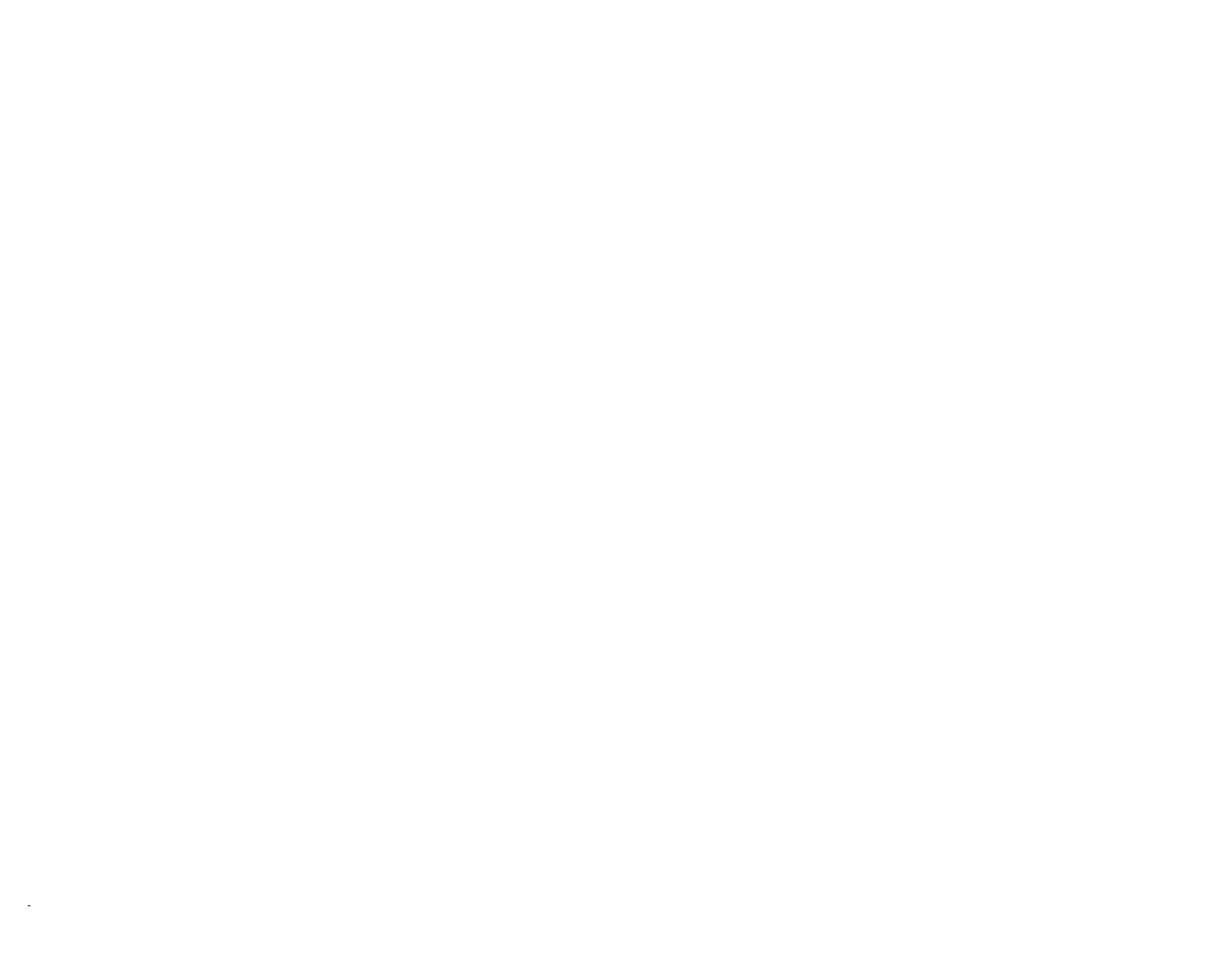| <b>Licence Business Name</b>                         | <b>Address</b>                                         | <b>Licence Type/Sub</b>                    |                                                    | <b>Phone</b>     |      | Fax                     |     |
|------------------------------------------------------|--------------------------------------------------------|--------------------------------------------|----------------------------------------------------|------------------|------|-------------------------|-----|
| <b>Issue Date:</b>                                   | May 29, 2017                                           |                                            |                                                    |                  |      |                         |     |
| Fortune Pepper Lunch Ltd<br>17 767022                | 4791 McClelland Rd Unit 1625 Richmond BC V6X 0M5       | Assembly Use Group 1                       | <b>Food Service</b><br>Establishment               | (604) 808-2581   | Work |                         | Hom |
| Pajo's Fish & Chips<br>17 768341                     | 3211 Grant McConachie Way Richmond BC                  | Assembly Use Group 1                       | <b>Food Service</b><br>Establishment, Take-<br>Out | (250) 203-3571   | Work |                         | Hom |
| <b>Issue Date:</b>                                   | May 30, 2017                                           |                                            |                                                    |                  |      |                         |     |
| 17 773735<br>Hydrodig - BC Lower Mainland            | 267A COLUMBIA ST ABBOTSFORD BC V2T 5X7                 | Service Use                                | <b>General Contractor</b>                          | (604) 226-2496   | Work |                         | Hom |
| 17 774041<br>Cheng Zhu Investments Ltd               | 9777 Saunders Rd Richmond BC V7A 2B5                   | <b>Inter-Municipal Business</b><br>Licence | <b>General Contractor</b>                          | (778) 986-7538   | Work |                         | Hom |
| 17 774040<br>Cheng Zhu Investments Ltd               | 9777 Saunders Rd Richmond BC V7A 2B5                   | Service Use                                | <b>General Contractor</b>                          | (778) 986-7538   | Work |                         | Hom |
| <b>Gaoyun Demolition Ltd</b><br>17 774008            | 3500 Cunningham Dr Unit 16 Richmond BC V6X 3T3         | Service Use                                | Home Occupation                                    | (604) 839-7781   | Work |                         | Hom |
| Winsky Investment Co Ltd<br>17 774026                | 7691 Gilbert Rd Richmond BC V7C 3W6                    | Service Use                                | Home Occupation                                    | (778) 987-0860   | Work |                         | Hom |
| 17 774025<br>Winsky Investment Co Ltd                | 7691 Gilbert Rd Richmond BC V7C 3W6                    | Service Use                                |                                                    | (778) 987-0860   | Work |                         | Hom |
| <b>Issue Date:</b>                                   | June 1, 2017                                           |                                            |                                                    |                  |      |                         |     |
| 16 739041<br>Canada Berries Enterprises Ltd          | 12791 Blundell Rd Richmond BC V6W 1B4                  | Mercantile Use                             | Roadside Stand                                     | (604) 303-0379   | Work |                         | Hom |
| <b>Issue Date:</b>                                   | <b>June 2, 2017</b>                                    |                                            |                                                    |                  |      |                         |     |
| 17 766260 V + Club                                   | 8171 Ackroyd Rd Unit 140 Richmond BC V6X 3K1           | Assembly Use Group 2                       | Other                                              | (604) 285-7738   | Work |                         | Hom |
| Vickie's Bed & Breakfast<br>17 772430                | 8320 Sierpina PI Richmond BC V7A 4N8                   | <b>Residential Use</b>                     | Bed & Breakfast                                    | (604) 273-9892   | Work |                         | Hom |
| 17 772584<br>Abercrombie House B&B                   | 13333 Princess St Richmond BC V7E 3S1                  | <b>Residential Use</b>                     | Bed & Breakfast                                    | (604) 275-2421   | Work |                         | Hom |
| <b>Issue Date:</b>                                   | June 5, 2017                                           |                                            |                                                    |                  |      |                         |     |
| Win Win Mobile Relaxing Service<br>17 774560         | 11176 GILKER HILL RD UNIT 29 MAPLE RIDGE BC<br>V2W 0G5 | Service Use                                |                                                    | (604) 729-6989   | Work |                         | Hom |
| <b>STEMCELLS Clothing</b><br>17 773960               | 8291 Bennett Rd Unit 202 Richmond BC V6Y 1N4           | Service Use                                | Home Occupation                                    | (778) 898-1816   | Work |                         | Hom |
| 17 774001<br><b>UME Academy Ltd</b>                  | 1803 MCSPADDEN AVE VANCOUVER BC V5N 1L3                | Service Use                                |                                                    | (604) 569-4000   | Work |                         | Hom |
| 17 774181<br><b>Kronic Construction</b>              | 8580 Spires Rd Richmond BC V6Y 1W2                     | Service Use                                | <b>General Contractor</b>                          | (778) 893-6363   | Work |                         | Hom |
| 17 774220<br><b>GUD Group</b>                        | 838 W HASTINGS ST UNIT 800 VANCOUVER BC V6C<br>0A6     | Service Use                                |                                                    | (604) 806-0268   |      | Work (604) 806-0260 Fax |     |
| 17 774360<br>Quorum Construction (BC) Ltd            | 5350 272ND ST LANGLEY BC V4W 1S3                       | Service Use                                | <b>General Contractor</b>                          | (604) 607-8888   |      | Work (604) 607-8874 Fax |     |
| 17 774363<br>Bacabon Landscape Ltd                   | 1006 E 18TH AVE VANCOUVER BC V5V 1H1                   | Service Use                                | <b>General Contractor</b>                          | (604) 671-1812   | Work |                         | Hom |
| 17 774388<br><b>DBD Westcoast Construction Ltd</b>   | 1750 HARLEY AVE UNIT 104 COQUITLAM BC V3K 7A1          | Service Use                                | <b>General Contractor</b>                          | (604) 783-0155   | Work |                         | Hom |
| 17 774404<br>Graficitee                              | 5559 Hankin Dr Richmond BC V7C 5N2                     | Service Use                                | Home Occupation                                    | (778) 785-4654   | Work |                         | Hom |
| 17 774443 Teragon Developments &<br>Construction Inc | 20610 44A AVE LANGLEY BC V3A 3E9                       | Service Use                                | <b>General Contractor</b>                          | $(604)$ 539-1630 |      | Work (604) 539-1631 Fax |     |
| Gaoyun Demolition Ltd<br>17 774507                   | 3500 Cunningham Dr Unit 16 Richmond BC V6X 3T3         | <b>Inter-Municipal Business</b><br>Licence | <b>General Contractor</b>                          | (604) 839-7781   | Work |                         | Hom |
| Century Cloud Homes Inc<br>17 774540                 | 7373 Turnill St Unit 17 Richmond BC                    | <b>Inter-Municipal Business</b><br>Licence | <b>General Contractor</b>                          | (604) 700-5879   | Work |                         | Hom |
| Century Cloud Homes Inc<br>17 774528                 | 7373 Turnill St Unit 17 Richmond BC                    | Service Use                                | <b>General Contractor</b>                          | (604) 700-5879   | Work |                         | Hom |
| <b>Blue World Painting Ltd</b><br>17 774557          | 3840 HAMILTON ST PORT COQUITLAM BC V3B 3A5             | Service Use                                | <b>General Contractor</b>                          | (604) 803-8277   | Work |                         | Hom |
| 17 773921<br>Design Junction                         | 5900 Muir Dr Unit 17 Richmond BC V6V 2Y8               | Service Use                                | Home Occupation                                    | (778) 385-8072   | Work |                         | Hom |
| Dangerous Goods Solutions<br>17 774481               | 7700 Gilbert Rd Unit 108 Richmond BC V7C 3W2           | Service Use                                | Home Occupation                                    | (604) 812-3252   | Work |                         | Hom |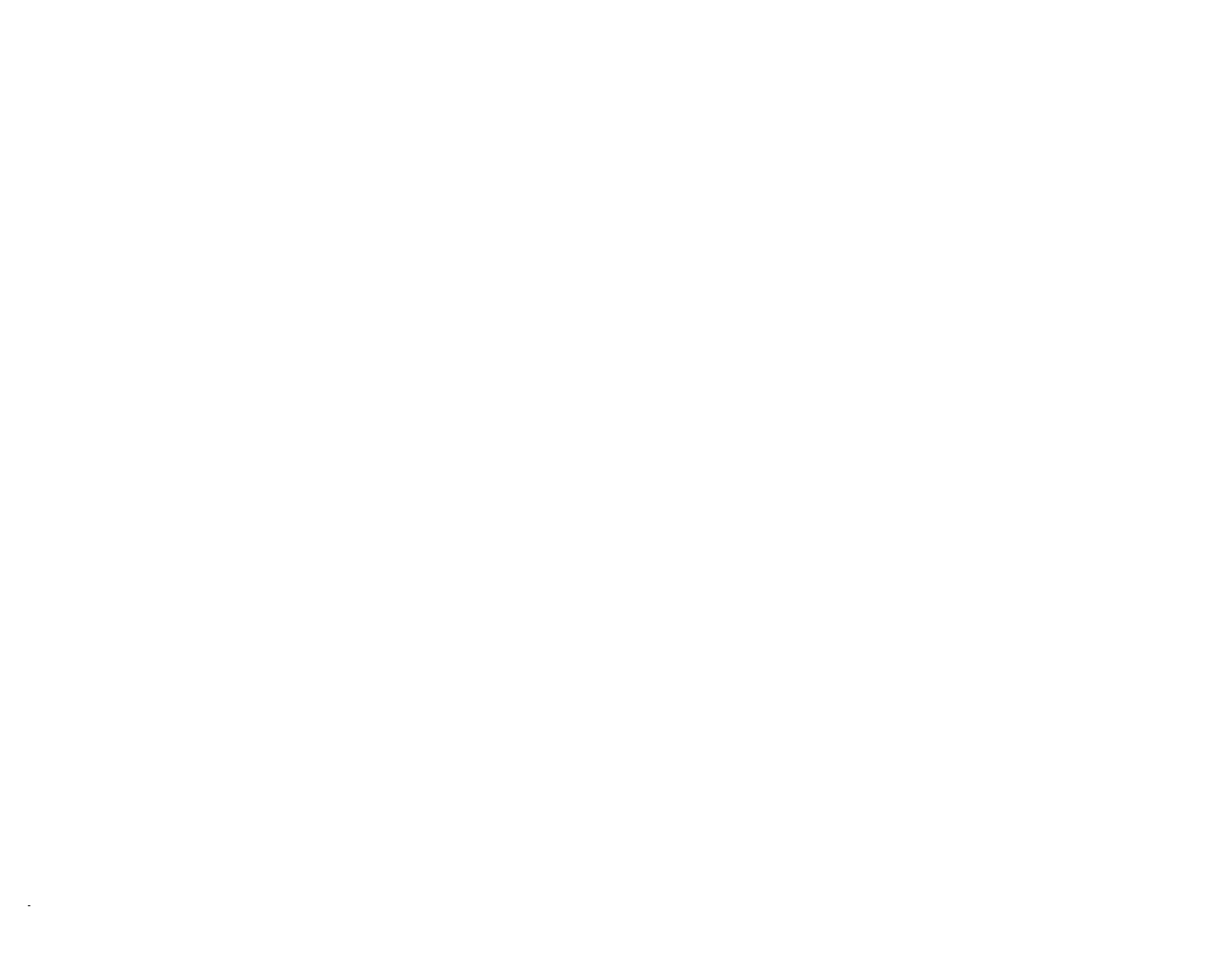|                    | Licence Business Name                              | <b>Address</b>                                                               | <b>Licence Type/Sub</b>         |                                      | <b>Phone</b>     |      | Fax                     |      |
|--------------------|----------------------------------------------------|------------------------------------------------------------------------------|---------------------------------|--------------------------------------|------------------|------|-------------------------|------|
| 17 772708          | After Party Entertainment Ltd                      | 10451 Shellbridge Way Unit 150 Richmond BC V6X 2W8                           | Service Use                     |                                      | (604) 767-2689   | Work |                         | Hom  |
| 17 773901          | Favorite Enterprises Co Ltd                        | 7345 RIDGE DR BURNABY BC V5A 1B4                                             | Service Use                     | <b>General Contractor</b>            | (604) 436-3896   | Work |                         | Hom  |
| 17 774554          | Jin Shiatsu                                        | 3737 W 18TH AVE VANCOUVER BC V6S 1B3                                         | Service Use                     | Home Occupation                      | (778) 882-6506   | Work |                         | Hom  |
| 17 760154          | My Pro Studio                                      | 8788 McKim Way Unit 2120 Richmond BC V6X 4E2                                 | Service Use                     |                                      | (778) 788-3691   | Work |                         | Hom  |
| 17 772063          | 1095834 BC Ltd                                     | 4380 No 3 Rd Unit 1285 Richmond BC V6X 3V7                                   | Mercantile Use                  | <b>Retail Trading</b>                | (778) 239-1586   | Work |                         | Hom  |
| 17 772722          | Daisy Fitness Dance                                | 8171 Park Rd Unit 201 Richmond BC V6Y 1S9                                    | Assembly Use Group 3            | <b>Health Studio</b>                 | (604) 802-0366   | Work |                         | Hom  |
| 17 773750          | Kansen Group Holdings Inc                          | 11620 Kestrel Dr Richmond BC V7E 4E4                                         | Service Use                     | Home Occupation                      | (604) 275-6974   |      | Work (604) 690-4985     | Cell |
| 17 773769          | <b>HLMM International Holdings Ltd</b>             | 9411 Williams Rd Richmond BC V7A 1G8                                         | Service Use                     | <b>General Contractor</b>            | (778) 865-1266   | Work |                         | Hom  |
| 17 773897          | <b>Creekside Custom Finishing</b><br>Carpentry Ltd | 15736 MOUNTAIN VIEW DR SURREY BC                                             | Service Use                     | <b>General Contractor</b>            | (604) 780-6132   | Work |                         | Hom  |
| 17 773794          | Big Panda Media Inc                                | 6473 Blundell Rd Richmond BC V7C 1H7                                         | Service Use                     | Home Occupation                      | (778) 772-8970   | Work |                         | Hom  |
| 17 773840          | Alpha Printing & Signs Ltd                         | 4933 Fisher Dr Unit 8 Richmond BC V6X 3Z2                                    | Service Use                     | Home Occupation                      | (604) 805-9861   | Work |                         | Hom  |
| 17 773865          | Pure Luxe Group                                    | 3880 Westminster Hwy Unit 144 Richmond BC V7C 5S1                            | Service Use                     | Home Occupation                      | (778) 316-9989   | Work |                         | Hom  |
| 17 773899          | Triple M Modular Ltd                               | 20091 91 A AVE 100 LANGLEY BC V1M 3A2                                        | Service Use                     | <b>General Contractor</b>            | $(604)$ 455-8000 | Work |                         | Hom  |
| 17 773886          | Sandro Vecchiato                                   | 3954 201 ST LANGLEY BC V3A 1P2                                               | Service Use                     | <b>General Contractor</b>            | (604) 754-5025   | Work |                         | Hom  |
| 17 769489          | Purpose Smoothie Co                                | 3900 Bayview St Unit 115 Richmond BC V7E 4R7                                 | Assembly Use Group 1            | <b>Food Service</b><br>Establishment | (604) 379-6686   | Work |                         | Hom  |
| 17 773887          | Linfan College Inc                                 | 7788 Ackroyd Rd Unit 1009 Richmond BC V6X 0M8                                | Service Use                     | Home Occupation                      | (778) 868-3399   | Work |                         | Hom  |
| 17 773793          | Warrior Beard Care Inc                             | 2351 McLennan Ave Richmond BC V6X 2N6                                        | Service Use                     | Home Occupation                      | (604) 306-3174   | Work |                         | Hom  |
| <b>Issue Date:</b> |                                                    | June 6, 2017                                                                 |                                 |                                      |                  |      |                         |      |
| 17 771700          | Lower Mainland Holdings Ltd                        | 5116 ABERDEEN ST VANCOUVER BC V5R 4M3                                        | Vehicle for Hire                | Class B - Limousine                  | (604) 945-4605   |      | Work (604) 909-4770     | Fax  |
| 17 771842          | Starcrest Auto Club Ltd                            | 11460 Voyageur Way Unit 6 Richmond BC V6X 3E1                                | Service Use                     |                                      | (604) 396-3166   | Work |                         | Hom  |
| <b>Issue Date:</b> |                                                    | <b>June 7, 2017</b>                                                          |                                 |                                      |                  |      |                         |      |
| 13 634045          | Coca-Cola Refreshments<br>Canada Company           | 7200 Nelson Rd Richmond BC V6W 1G4                                           | Mercantile Use                  | <b>Wholesale Trading</b>             | (604) 248-8474   |      | Work (604) 276-2589 Fax |      |
| 16 754403          | Conforma Architectural Cladding<br>Ltd             | 11566 Eburne Way Unit 140 Richmond BC V6V 2G7                                | Industrial/Manufacturing<br>Use |                                      | (604) 354-8987   | Work |                         | Hom  |
| 17 771393          | Costco Pharmacy #1240                              | 7435 Nelson Rd Unit 103 Richmond BC V6W 1G3                                  | Mercantile Use                  | <b>Wholesale Trading</b>             | (778) 732-1456   |      | Work (604) 303-5764 Fax |      |
| <b>Issue Date:</b> |                                                    | <b>June 8, 2017</b>                                                          |                                 |                                      |                  |      |                         |      |
|                    | 17 772447 0977441 BC Ltd                           | 9040 Ash St Richmond BC V7A 2T6                                              | Service Use                     | <b>General Contractor</b>            | (778) 999-7008   | Work |                         | Hom  |
| <b>Issue Date:</b> |                                                    | June 9, 2017                                                                 |                                 |                                      |                  |      |                         |      |
| 17 773965 SSEI     |                                                    | 21000 Westminster Hwy Unit 2115 Richmond BC V6V 2S9 Inter-Municipal Business | Licence                         | <b>General Contractor</b>            | (604) 285-3200   |      | Work (604) 285-3202 Fax |      |
| 17 774887          | ACD Systems International Inc                      | 5811 Cooney Rd Unit 305 Richmond BC V6X 3M1                                  | Service Use                     |                                      | 7788171168700    |      | Work (778) 402-8305 Fax |      |
| 17 774992          | Anderson First-Rate Contracting<br>Inc             | 20110 STEWART CR UNIT 21 MAPLE RIDGE BC V2X<br>OT <sub>4</sub>               | Service Use                     | <b>General Contractor</b>            | $(604)$ 460-2851 |      | Work (604) 460-2852 Fax |      |
| 17 774066          | Defco Financial Inc                                | 3740 Chatham St Unit 200 Richmond BC V7E 2Z3                                 | Service Use                     |                                      | (604) 728-1629   |      | Work (604) 484-5568 Fax |      |
| 17 773938          | Leo Academy                                        | 10811 No 4 Rd Unit 120 Richmond BC V7A 2Z5                                   | Assembly Use Group 3            | <b>Education Institution</b>         | (778) 991-5536   | Work |                         | Hom  |
| 17 773860          | Venetian Flooring                                  | 2633 Simpson Rd Unit 1020 Richmond BC V6X 0B9                                | Mercantile Use                  | <b>Wholesale Trading</b>             | (604) 288-5755   |      | Work (604) 288-5700 Fax |      |
| 17 773746          | Shipco Transport                                   | 6900 Graybar Rd Unit 2125 Richmond BC V6W 0A5                                | Service Use                     |                                      | (604) 676-7143   |      | Work (604) 676-7144 Fax |      |
| 17 762709          | Actin Physiotherapy and<br>Wellness                | 6611 No 2 Rd Richmond BC V7C 3L5                                             | Service Use                     |                                      | (604) 284-3771   |      | Work (778) 748-0779 Fax |      |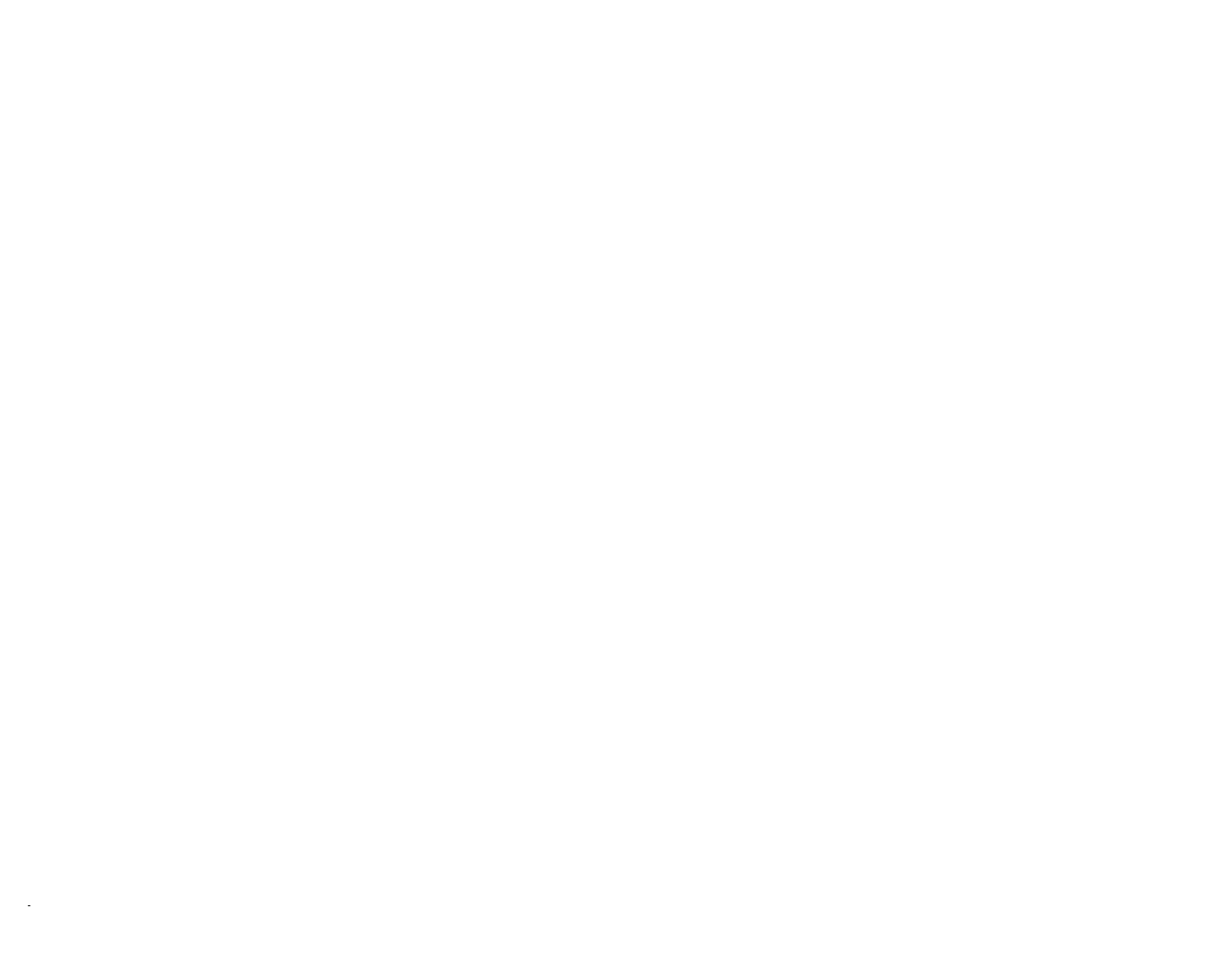|                           | Licence Business Name                                  | <b>Address</b>                                      | <b>Licence Type/Sub</b>                    |                                               | <b>Phone</b>       |      | Fax                     |     |
|---------------------------|--------------------------------------------------------|-----------------------------------------------------|--------------------------------------------|-----------------------------------------------|--------------------|------|-------------------------|-----|
| 17 773963 SSEI            |                                                        | 21000 Westminster Hwy Unit 2115 Richmond BC V6V 2S9 | Service Use                                | <b>General Contractor</b>                     | (604) 285-3200     |      | Work (604) 285-3202 Fax |     |
| <i><b>Issue Date:</b></i> |                                                        | June 10, 2017                                       |                                            |                                               |                    |      |                         |     |
| 17 774903                 | New Century Law                                        | 5811 Cooney Rd Unit 305 Richmond BC V6X 3M1         | Assembly Use Group 3                       | <b>Education Institution</b>                  | (778) 883-1828     | Work |                         | Hom |
| 17 774755                 | Jimenez Computers & Cellphone<br>Repairs               | 10440 Algonquin Dr Richmond BC V7A 3A4              | Service Use                                | Home Occupation                               | (236) 888-7825     | Work |                         | Hom |
| 11 582290                 | O'Deon Fine Furniture Co Ltd                           | 11191 Horseshoe Way Unit 5 Richmond BC V7A 4S5      | Mercantile Use                             | <b>Wholesale Trading</b>                      | (604) 249-0090     |      | Work (604) 249-0099 Fax |     |
| 17 774776                 | Vancouver Prostyle Contractors<br>Ltd                  | 19950 88 AVE UNIT 150 LANGLEY BC V1M 0A5            | Service Use                                |                                               | (778) 389-6506     | Work |                         | Hom |
| 17 774843                 | Ning Holding Ltd                                       | 8600 No 2 Rd Unit 2 Richmond BC V7C 3M5             | Service Use                                | Home Occupation                               | (604) 358-0911     | Work |                         | Hom |
| 17 774848                 | Matt's Fishing Adventures                              | 9880 Parsons Rd Unit 13 Richmond BC V7E 1K9         | Service Use                                |                                               | (604) 278-7842     |      | Work (604) 241-0032 Fax |     |
| 17 774884                 | Rosewood Construction Co                               | 4811 Wintergreen Ave Richmond BC V7C 1L4            | Service Use                                | <b>General Contractor</b>                     | (778) 628-0699     | Work |                         | Hom |
| 17 774902                 | Stapleton Electric Inc                                 | 3940 NAPIER ST BURNABY BC V5C 3E9                   | Service Use                                | <b>Electrical Contractor</b>                  | (778) 985-9395     | Work |                         | Hom |
| 17 774748                 | <b>B200 Detailing Services</b>                         | 1737 57TH AVE VANCOUVER BC V5P 2B4                  | Service Use                                |                                               | (778) 323-0903     | Work |                         | Hom |
| 17 775022                 | Easyan Technologies Ltd                                | 4500 Williams Rd Richmond BC V7E 1J9                | Service Use                                | <b>Electrical Contractor</b>                  | (778) 628-7806     | Work |                         | Hom |
| 17 775024                 | Invicta Development Group Inc                          | 4400 Wyne Cr Richmond BC V6V 2T2                    | Service Use                                | Home Occupation                               | (778) 881-9031     | Work |                         | Hom |
| 17 774888                 | Happy Care                                             | 890 W PENDER ST UNIT 600 VANCOUVER BC V6C 1J8       | Service Use                                |                                               | (844) 690-2525     | Work |                         | Hom |
| 17 765801                 | Freshii                                                | 8751 No 1 Rd Unit 5 Richmond BC V7C 1V2             | Assembly Use Group 1                       | <b>Food Service</b><br>Establishment          | (604) 505-6476     | Work |                         | Hom |
| 17 77 4771                | Reddington and Son Painting                            | 6915 BEHARRELL RD ABBOTSFORD BC V3G 1P1             | Service Use                                | <b>General Contractor</b>                     | (250) 706-7332     | Work |                         | Hom |
| 16 748101                 | VCV Yuean Hai International<br><b>Auction Ltd</b>      | 11180 Coppersmith PI Unit 138 Richmond BC V7A 5G8   | Mercantile Use                             | <b>Retail Trading</b>                         | (604) 275-7182     |      | Work (604) 272-9456 Hom |     |
| 17 774653                 | <b>CBVS International Management</b><br>Consulting Co. | 6211 Gilbert Rd Unit 306 Richmond BC V7C 3V6        | Service Use                                | Home Occupation                               | (604) 600-4895     | Work |                         | Hom |
| 17 771066                 | <b>Beauty Within</b>                                   | 12220 2nd Ave Unit 200 Richmond BC V7E 3L8          | Service Use                                | <b>Therapeutic Touch</b><br>Treatments        | (778) 885-5218     | Work |                         | Hom |
| 17 771811                 | Win Sum Produce Corp                                   | 21331 Gordon Way Unit 3150 Richmond BC V6W 1J9      | Industrial/Manufacturing<br>Use            |                                               | $(604)$ 285-0578   | Work |                         | Hom |
| 17 772204                 | <b>Bona Development Ltd</b>                            | 8171 Cook Rd Unit 212 Richmond BC V6Y 3T8           | Service Use                                | <b>General Contractor</b>                     | (604) 285-9397     | Work |                         |     |
| 17 772205                 | Bona Development Ltd                                   | 8171 Cook Rd Unit 212 Richmond BC V6Y 3T8           | <b>Inter-Municipal Business</b><br>Licence | <b>General Contractor</b>                     | (604) 285-9397     | Work |                         |     |
| 17 772611                 | Market126 Technology Inc                               | 21320 Gordon Way Unit 130 Richmond BC V6W 1J8       | Mercantile Use                             | <b>Wholesale Trading</b>                      | (604) 781-1506     | Work |                         | Hom |
| 17 774626                 | <b>Attitude Driving School</b>                         | 8700 McKim Way Unit 2013 Richmond BC V6X 4A5        | Vehicle for Hire                           | Class K -<br><b>DriverTraining</b><br>Vehicle | (604) 763-8369     | Work |                         | Hom |
| 17 774627                 | <b>Attitude Driving School</b>                         | 8700 McKim Way Unit 2013 Richmond BC V6X 4A5        | Vehicle for Hire                           | Vehicle For Hire<br>Office                    | (604) 763-8369     | Work |                         | Hom |
| 14 674618                 | <b>SCI Logistics Ltd</b>                               | 12291 Riverside Way Richmond BC V6W 1K8             | Service Use                                |                                               | 6049462233450 Work |      |                         | Hom |
| <b>Issue Date:</b>        |                                                        | June 13, 2017                                       |                                            |                                               |                    |      |                         |     |
| 17 769325                 | DWS Logistics Inc                                      | 9300 Van Horne Way Richmond BC V6X 1W3              | Service Use                                |                                               | (905) 677-3337     |      | Work (905) 677-8081 Fax |     |
| 17 775225                 | <b>AMK Electrical Services Ltd</b>                     | 9320 Parksville Dr Unit 410 Richmond BC V7E 4W2     | Service Use                                | <b>Electrical Contractor</b>                  | $(604) 868 - 0918$ | Work |                         | Hom |
| 17 775227                 | <b>AMK Electrical Services Ltd</b>                     | 9320 Parksville Dr Unit 410 Richmond BC V7E 4W2     | <b>Inter-Municipal Business</b><br>Licence | <b>Electrical Contractor</b>                  | $(604) 868 - 0918$ | Work |                         | Hom |
| <b>Issue Date:</b>        |                                                        | June 14, 2017                                       |                                            |                                               |                    |      |                         |     |
|                           | 17 774446 Smash Therapy                                | 6851 Elmbridge Way Unit 140 Richmond BC V7C 4N1     | Assembly Use Group 3                       | Commercial<br>Entertainment                   | (778) 385-8085     | Work |                         | Hom |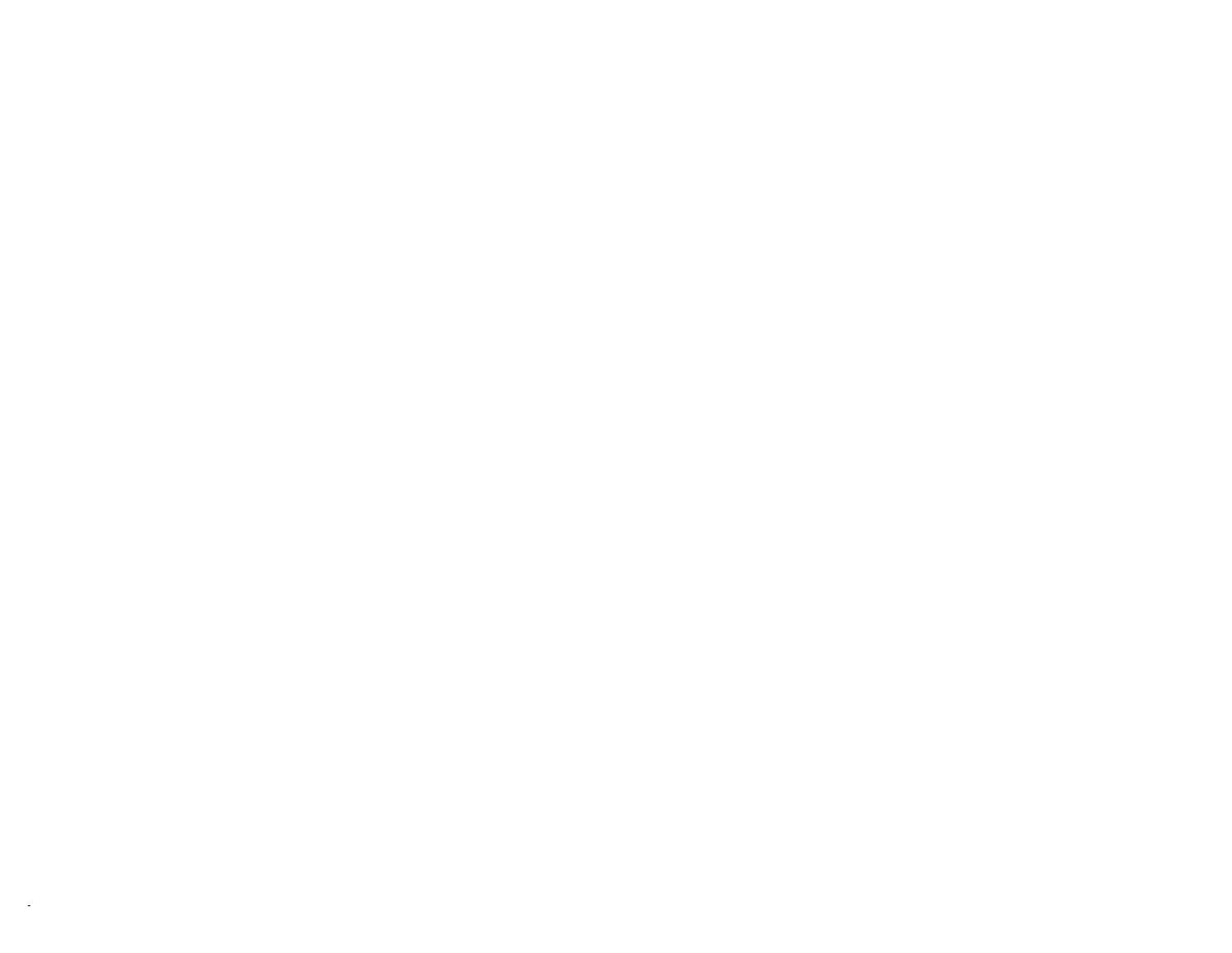|                    | Licence Business Name                                  | <b>Address</b>                                                         | <b>Licence Type/Sub</b>                    |                                                    | <b>Phone</b>        | Fax                     |     |
|--------------------|--------------------------------------------------------|------------------------------------------------------------------------|--------------------------------------------|----------------------------------------------------|---------------------|-------------------------|-----|
| 17 774805          | <b>MB Educational Initiatives</b>                      | 5420 McColl Cr Richmond BC V6V 2L6                                     | Service Use                                | Home Occupation                                    | (604) 724-6635      | Work                    | Hom |
| 17 775371          | <b>HLMM International Holdings Ltd</b>                 | 9411 Williams Rd Richmond BC V7A 1G8                                   | <b>Inter-Municipal Business</b><br>Licence | <b>General Contractor</b>                          | (778) 865-1266      | Work                    | Hom |
| 17 774550          | Pacific 6MR Yachts Inc                                 | 6911 Graybar Rd Richmond BC V6W 1H3                                    | Service Use                                |                                                    | (604) 408-5811      | Work (604) 669-5813 Fax |     |
| 17 774386          | Solomusic                                              | 6910 No 3 Rd Unit 5 Richmond BC V6Y 2C5                                | Assembly Use Group 3                       | <b>Education Institution</b>                       | (778) 862-4105      | Work                    | Hom |
| 17 774374          | Viewsig Inc                                            | 10551 Shellbridge Way Unit 40 Richmond BC V6X 2W9                      | Service Use                                |                                                    | (855) 847-7226      | Work                    |     |
| 17 774800          | Can Section Technology Inc                             | 10451 Shellbridge Way Unit 150 Richmond BC V6X 2W8                     | Service Use                                |                                                    | (778) 823-6666      | Work                    | Hom |
| 17 774403          | <b>Rundle Education Immigration</b><br>Consulting Ltd. | 4000 No 3 Rd Unit 2040 Richmond BC V6X 0J8                             | Service Use                                |                                                    | $(604)$ 285-3588    | Work (604) 285-3588 Fax |     |
| <b>Issue Date:</b> |                                                        | <b>June 15, 2017</b>                                                   |                                            |                                                    |                     |                         |     |
| 17 775397          | Think Academy                                          | 4560 Cabot Dr Richmond BC V7C 4T6                                      | Service Use                                | Home Occupation                                    | (778) 683-3586      | Work                    | Hom |
| 17 775662          | <b>Aulakh Electrical Corporation</b>                   | 11571 Thorpe Rd Unit 21 Richmond BC V6X 1J5                            | <b>Inter-Municipal Business</b><br>Licence | <b>Electrical Contractor</b>                       | (604) 345-2955      | Work                    | Hom |
| 17 775661          | <b>Aulakh Electrical Corporation</b>                   | 11571 Thorpe Rd Unit 21 Richmond BC V6X 1J5                            | Service Use                                | <b>Electrical Contractor</b>                       | $(604)$ 345-2955    | Work                    | Hom |
| 17 775503          | West Sunshine Construction Ltd                         | 13226 70B SURREY BC V3W 8N1                                            | Service Use                                | <b>General Contractor</b>                          | (778) 549-9198      | Work                    | Hom |
| 17 775473          | Apex Siteworks Ltd                                     | PO BOX # 659 333 BROOKSBANK AVE UNIT 718<br>NORTH VANCOUVER BC V7J 3V8 | Service Use                                | <b>General Contractor</b>                          | (778) 322-2229      | Work                    | Hom |
| 17 775470          | <b>Promina Construction Ltd</b>                        | 8320 Fairfax PI Richmond BC V7C 3Z1                                    | Service Use                                | <b>General Contractor</b>                          | (604) 340-1841      | Work                    | Hom |
| 17 775378          | Van Custom Plumbing                                    | 355 E 15TH AVE UNIT 213 VANCOUVER BC V5T 2R2                           | Service Use                                | <b>Plumbing Contractor</b>                         | (604) 644-2436      | Work                    | Hom |
| 17 775360          | Rockridge Plumbing & Heating<br>Inc                    | 24219 MCCLURE DR MAPLE RIDGE BC V2W 2B8                                | Service Use                                |                                                    | (778) 558-4255      | Work                    | Hom |
| 17 770979          | Allset Learning Ltd                                    | 8181 Cambie Rd Unit 3300 Richmond BC V6X 3X9                           | Assembly Use Group 3                       | <b>Education Institution</b>                       | (604) 370-0230      | Work                    | Hom |
| 17 775130          | Perfect Skin                                           | 8666 Bowcock Rd Richmond BC V6Y 1C4                                    | Service Use                                |                                                    | (778) 688-3726      | Work                    | Hom |
| 17 775105          | Leisure Nature Travel                                  | 8888 Odlin Cr Unit 2025 Richmond BC V6X 3Z8                            | Service Use                                | <b>Travel Agency</b>                               | (604) 370-7009      | Work                    | Hom |
| 17 775060          | Scout and Co.                                          | 3651 Moncton St Unit 130 Richmond BC V7E 3A5                           | Mercantile Use                             | <b>Retail Trading</b>                              | (778) 388-1819      | Work (604) 285-0111 Alt |     |
| 17 774961          | Tim Hortons                                            | 3880 Grant McConachie Way Richmond BC V7B 0A5                          | Assembly Use Group 1                       | <b>Food Service</b><br>Establishment, Take-<br>Out | (604) 303-3367      | Work                    | Hom |
| 17 774775          | Alps Education                                         | 7900 Westminster Hwy Unit 111 Richmond BC V6X 1A5                      | Service Use                                |                                                    | (778) 237-8100      | Work                    | Hom |
| 17 774704          | Canbridge Business Group Ltd                           | 4000 No 3 Rd Unit 2250 Richmond BC V6X 0J8                             | Service Use                                |                                                    | (604) 757-4321      | Work                    | Hom |
| 17 775284          | 1118148 BC Ltd                                         | 7480 Westminster Hwy Unit 100 Richmond BC V6X 1A1                      | Service Use                                | Registered Massage<br><b>Therapy Clinic</b>        | (604) 303-8889      | Work                    | Hom |
| 17 775471          | <b>Promina Construction Ltd</b>                        | 8320 Fairfax PI Richmond BC V7C 3Z1                                    | <b>Inter-Municipal Business</b><br>Licence | <b>General Contractor</b>                          | (604) 340-1841      | Work                    | Hom |
| <b>Issue Date:</b> |                                                        | June 16, 2017                                                          |                                            |                                                    |                     |                         |     |
|                    | 17 773926 Leisure Nature Travel Ltd                    | 8211 Ackroyd Rd Unit 152 Richmond BC V6X 3K8                           | Vehicle for Hire                           | Vehicle For Hire<br>Office                         | (778) 918-9718 Work |                         | Hom |
| 17 775742          | 3H PD Enterprises Ltd                                  | 3011 Viking Way Unit 140 Richmond BC V6V 1W1                           | Service Use                                |                                                    | (778) 999-3173      | Work                    | Hom |
| 17 775384          | <b>Fujibc Trading Ltd</b>                              | 3700 No 3 Rd Unit 2015 Richmond BC V6X 3X2                             | Mercantile Use                             | <b>Retail Trading</b>                              | (604) 272-5525      | Work                    |     |
| 17 775541          | Kate Spade New York #3195                              | 6551 No 3 Rd Unit 1537 Richmond BC V6Y 2B6                             | Mercantile Use                             | <b>Retail Trading</b>                              | (604) 247-1303      | Work                    | Hom |
| 17 775560          | Splendido Flooring & Renovation<br>Ltd                 | 9533 Granville Ave Unit 29 Richmond BC V6Y 1P9                         | Service Use                                | <b>General Contractor</b>                          | (778) 885-7623      | Work                    | Hom |
| 17 775625          | <b>Topas Driving School</b>                            | 2190 FIR ST UNIT 202 VANCOUVER BC V6J 3B5                              | Vehicle for Hire                           | Class K -<br>DriverTraining<br>Vehicle             | (604) 565-8484      | Work                    | Hom |
|                    | 17 775674 Trend Mechanical Services Ltd                | 14482 90 AVE SURREY BC V3R 7J3                                         | Service Use                                | <b>Plumbing Contractor</b>                         | (604) 368-1248      | Work                    | Hom |
| January 3, 2018    |                                                        |                                                                        | Page 29 of 61                              |                                                    |                     |                         |     |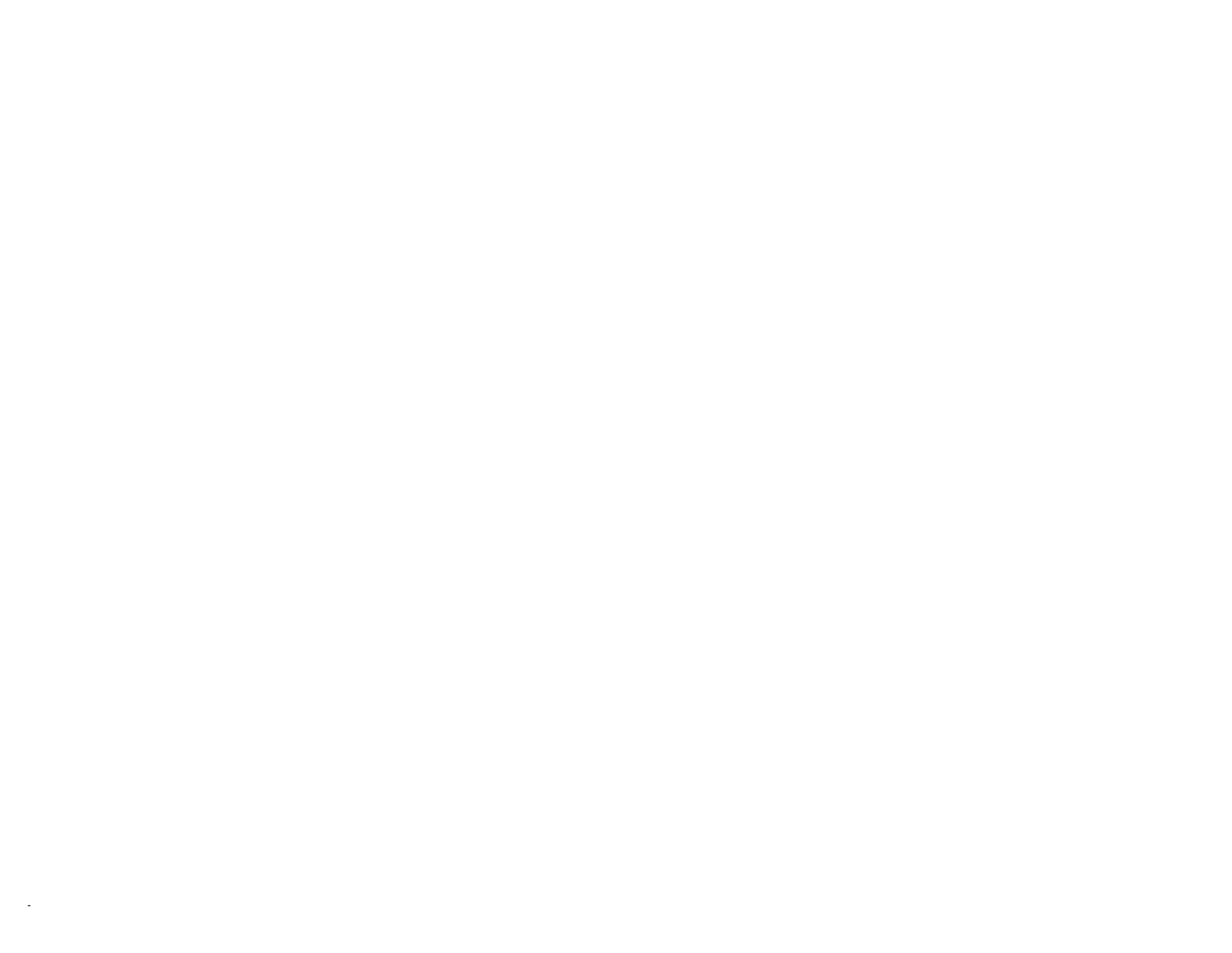|                    | Licence Business Name                           | <b>Address</b>                                                   | <b>Licence Type/Sub</b> |                                      | Phone            |      | Fax                     |     |
|--------------------|-------------------------------------------------|------------------------------------------------------------------|-------------------------|--------------------------------------|------------------|------|-------------------------|-----|
| 17 772639          | <b>AME/AME Global</b>                           | 6551 Westminster Hwy Unit 201 Richmond BC V7C 4V4                | Mercantile Use          | <b>Wholesale Trading</b>             | (604) 378-0028   |      | Work (604) 398-2596 Fax |     |
| 17 775671          | Leisure Nature Travel Ltd                       | 8211 Ackroyd Rd Unit 152 Richmond BC V6X 3K8                     | Vehicle for Hire        | Class J - Rental<br>Vehicle Group 2  | (778) 918-9718   | Work |                         | Hom |
| 17 763470          | <b>Big Feet</b>                                 | 8888 Odlin Cr Unit 1300 Richmond BC V6X 3Z8                      | Service Use             |                                      | $(778)$ 388-0066 | Work |                         | Hom |
| 17 775330          | Golden Diamonds Consulting Ltd                  | 4800 No 3 Rd Unit 213 Richmond BC V6X 3A6                        | Service Use             |                                      | (778) 855-9233   | Work |                         | Hom |
| 17 772536          | Qing Lan Education Ltd                          | 8181 Cambie Rd Unit 6615 Richmond BC V6X 3X9                     | Assembly Use Group 3    | <b>Education Institution</b>         | (604) 285-1233   | Work |                         | Hom |
| 17 760786          | Starbucks Coffee #47572                         | 4720 McClelland Rd Unit 1845 Richmond BC V6X 0M6                 | Assembly Use Group 1    | Food Service<br>Establishment        | (206) 318-4994   |      | Work (206) 318-0109 Fax |     |
| 17 765063          | DHI Holdings Inc                                | 9260 Bridgeport Rd Richmond BC V6X 1S1                           | Service Use             |                                      | (604) 244-0026   |      | Work (604) 447-7576 Fax |     |
| 17 765156          | <b>Youneed Enterprises Limited</b>              | 4720 McClelland Rd Unit 1830 Richmond BC V6X 0M6                 | Mercantile Use          | <b>Retail Trading</b>                | (604) 233-1896   | Work |                         | Hom |
| 17 766972          | Trust Link Education and<br>Immigration Ltd     | 8091 Westminster Hwy Unit 110 Richmond BC V6X 1A7                | Service Use             |                                      | (778) 952-0217   | Work |                         | Hom |
| 17 769278          | <b>BST Development</b>                          | 4540 No 3 Rd Unit 1120 Richmond BC V6X 4E4                       | Service Use             | <b>General Contractor</b>            | (778) 997-0891   | Work |                         | Hom |
| 17 771132          | <b>CEFA Richmond South</b>                      | 10811 No 4 Rd Unit 160 Richmond BC V7A 2Z5                       | Assembly Use Group 3    | <b>Education Institution</b>         | (604) 275-2332   |      | Work (604) 288-5065 Fax |     |
| 17 771133          | <b>CEFA Richmond South</b>                      | 10811 No 4 Rd Unit 100 Richmond BC V7A 2Z5                       | Assembly Use Group 3    | <b>Education Institution</b>         | (604) 275-2332   |      | Work (604) 288-5065 Fax |     |
| <b>Issue Date:</b> |                                                 | June 19, 2017                                                    |                         |                                      |                  |      |                         |     |
| 17 769083          | Susan's B & B                                   | 4260 Blundell Rd Richmond BC V7C 1G8                             | <b>Residential Use</b>  | Bed & Breakfast                      | (604) 781-5222   | Work |                         | Hom |
| 17 772046          | Fraser River Richmond Bed &<br><b>Breakfast</b> | 5831 Forsyth Cr Richmond BC V7C 2C2                              | <b>Residential Use</b>  | Bed & Breakfast                      | (778) 999-3639   | Work |                         | Hom |
|                    | 17 772372 Irene Sweet Inn                       | 7211 Gilbert Rd Richmond BC V7C 3W3                              | <b>Residential Use</b>  | Bed & Breakfast                      | (778) 889-0525   | Work |                         | Hom |
| <b>Issue Date:</b> |                                                 | <b>June 20, 2017</b>                                             |                         |                                      |                  |      |                         |     |
| 17 769690          | H & H Fitness Meal Delivery                     | 6211 Buswell St Unit 140 Richmond BC V6Y 4C3                     | Assembly Use Group 1    | <b>Food Service</b><br>Establishment | (778) 990-8671   | Work |                         | Hom |
| 17 775767          | <b>GPG Construction</b>                         | 5 RUE HUBERT-GRATTON BLAINVILLE QC J7B 1V2                       | Service Use             | <b>General Contractor</b>            | (514) 570-7148   | Work |                         | Hom |
| 17 775803          | Vanoon Bath Supplies                            | 2900 Simpson Rd Unit 1 Richmond BC V6X 2P9                       | Mercantile Use          | <b>Retail Trading</b>                | (604) 370-1868   | Work |                         |     |
| 16 73 6418         | GrandTea Town Inc                               | 6111 London Rd Unit 100 Richmond BC V7E 3S3                      | Mercantile Use          | <b>Retail Trading</b>                | (778) 788-5170   |      | Work (778) 788-5170     | Fax |
| 17 766262          | Alibaba's House                                 | 5291 Francis Rd Richmond BC V7C 1K2                              | <b>Residential Use</b>  | Bed & Breakfast                      | (778) 929-0287   | Work |                         | Hom |
| 17 775778          | <b>Emporio Development Ltd</b>                  | 4411 Dallyn Rd Richmond BC V6X 2S5                               | Service Use             | Home Occupation                      | (604) 722-0896   | Work |                         | Hom |
| <b>Issue Date:</b> |                                                 | <b>June 23, 2017</b>                                             |                         |                                      |                  |      |                         |     |
| 16 753904          | Jenson Immigration Consulting<br>Ltd            | 8171 Ackroyd Rd Unit 3000 Richmond BC V6X 3K1                    | Service Use             |                                      | $(604)$ 653-8201 |      | Work (778) 855-8117 Hom |     |
| 17 775984          | <b>Quma Construction Inc.</b>                   | 1124 LONSDALE AVE UNIT 101B NORTH VANCOUVER<br><b>BC V7M 2H1</b> | Service Use             | <b>General Contractor</b>            | (604) 922-7862   | Work |                         | Hom |
| <b>Issue Date:</b> |                                                 | <b>June 27, 2017</b>                                             |                         |                                      |                  |      |                         |     |
|                    | 17 775793 Performance Contracting Ltd           | 12360 Trites Rd Richmond BC V7E 3R7                              | Service Use             |                                      | (604) 242-6655   | Work |                         | Hom |
|                    | 17 776047 Able Tours                            | 8731 Scotchbrook Rd Richmond BC V6V 2M2                          | Vehicle for Hire        | Class I - Charter<br>Minibus         | (604) 618-8095   | Work |                         | Hom |
| 17 776046          | Able Tours                                      | 8731 Scotchbrook Rd Richmond BC V6V 2M2                          | Vehicle for Hire        | Vehicle For Hire<br>Office           | (604) 618-8095   | Work |                         | Hom |
| 17 776040          | Vanguard Mechanical Ltd                         | 20285 STEWART CR UNIT 104 MAPLE RIDGE BC V2X<br>8G1              | Service Use             | <b>Plumbing Contractor</b>           | (604) 465-0132   |      | Work (604) 465-0133 Fax |     |
| 17 775991          | Vandelay Ventures Ltd                           | 769 FOSTER AVE COQUITLAM BC V3J 2L8                              | Service Use             | <b>General Contractor</b>            | (604) 773-9092   | Work |                         | Hom |
| 17 775990          | Go Pro Mobile Car Detailing                     | 8391 Bennett Rd Unit 104 Richmond BC V6Y 1N4                     | Service Use             | Home Occupation                      | (778) 388-9694   | Work |                         | Hom |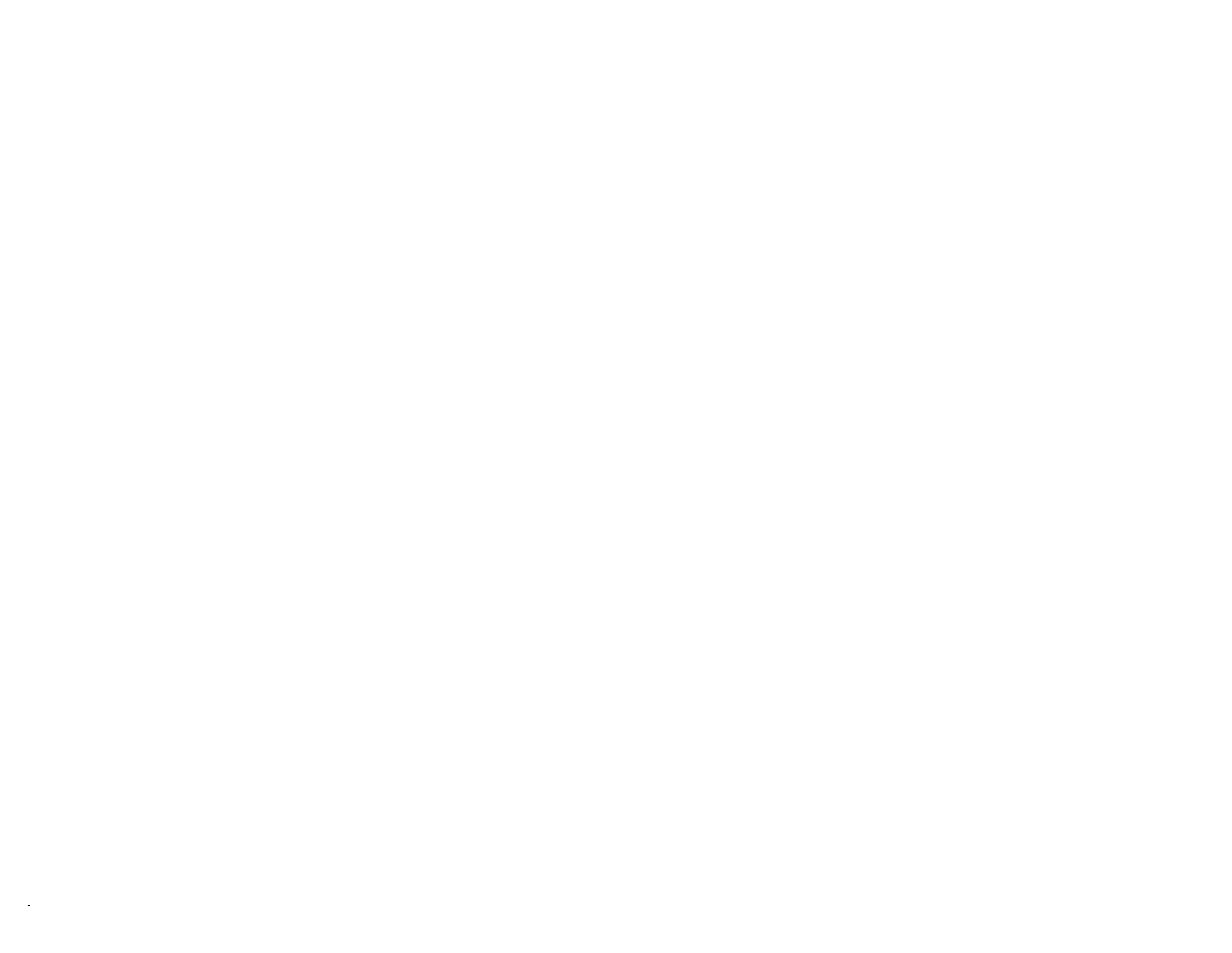|                    | Licence Business Name                                  | <b>Address</b>                                                | <b>Licence Type/Sub</b>                    |                              | <b>Phone</b>     |      | Fax                      |     |
|--------------------|--------------------------------------------------------|---------------------------------------------------------------|--------------------------------------------|------------------------------|------------------|------|--------------------------|-----|
| 17 775931          | <b>Eddie Tang</b>                                      | 585 E 55 AVE VANCOUVER BC V5X 1N6                             | Service Use                                | <b>General Contractor</b>    | (604) 763-1573   | Work |                          | Hom |
| 17 775894          | Stones 4 U Masonry                                     | 11740 King Rd Richmond BC V7A 3B6                             | Service Use                                | <b>General Contractor</b>    | (604) 349-4031   | Work |                          | Hom |
| 17 775212          | <b>Common Sense Construction Ltd</b>                   | 31265 WHEEL AVE UNIT 105 ABBOTSFORD BC V2T<br>6H <sub>2</sub> | Service Use                                | <b>General Contractor</b>    | (604) 852-1222   |      | Work (604) 852-1551 Fax  |     |
| 17 774680          | Vancouver Cozy Home                                    | 7411 Sunnymede Cr Richmond BC V6Y 1H3                         | <b>Residential Use</b>                     | Bed & Breakfast              | (778) 998-8097   | Work |                          | Hom |
| 17 776132          | <b>Fishertec Electric Ltd</b>                          | 3320 PEDERSON ST TERRACE BC V8G 0A3                           | Service Use                                | <b>Electrical Contractor</b> | (250) 638-7024   | Work |                          | Hom |
| 17 775895          | Stones 4 U Masonry                                     | 11740 King Rd Richmond BC V7A 3B6                             | <b>Inter-Municipal Business</b><br>Licence | <b>General Contractor</b>    | (604) 349-4031   | Work |                          | Hom |
| 17 776089          | <b>Cloverdale Carpet Brokers</b>                       | 19897 56 AVE UNIT 102 LANGLEY BC V3A 3Y1                      | Service Use                                | <b>General Contractor</b>    | (604) 240-5922   |      | Work (604) 532-8011 Fax  |     |
| 17 776098          | A-Z Pro Carpentry Ltd                                  | 25085 124 AVE MAPLE RIDGE BC V4R 1T6                          | Service Use                                | <b>General Contractor</b>    | $(604)$ 356-6080 | Work |                          | Hom |
| <b>Issue Date:</b> |                                                        | June 28, 2017                                                 |                                            |                              |                  |      |                          |     |
| 16 727065          | The New Zealand and Australian<br>Lamb Company Limited | 3231 No 6 Rd Richmond BC V6V 1P6                              | Mercantile Use                             | <b>Retail Trading</b>        | (604) 278-4517   |      | Work (604) 278-0376 Fax  |     |
| 16 735219          | <b>Blue Coast Seafood Ltd</b>                          | 13911 Maycrest Way Unit 110 Richmond BC V6V 2J4               | Mercantile Use                             | <b>Wholesale Trading</b>     | $(604)$ 248-6683 |      | Work (604) 248-6683 Fax  |     |
|                    | 17 764913 Sinfully The Best                            | 3531 Bayview St Unit 115 Richmond BC V7E 5W3                  | Mercantile Use                             | <b>Retail Trading</b>        | (604) 272-2655   | Work |                          | Hom |
| <b>Issue Date:</b> |                                                        | June 29, 2017                                                 |                                            |                              |                  |      |                          |     |
| 17 77 6329         | <b>Vogel Construction Ltd</b>                          | 62 FAWCETTE RD UNIT 8 COQUITLAM BC V3K 6V5                    | Service Use                                | <b>General Contractor</b>    | (604) 540-4407   | Work |                          | Hom |
| 17 776372          | Hua Mei Construction Services<br>Ltd                   | 8691 Ashbrook Crt Richmond BC V6Y 2Z7                         | Service Use                                | <b>General Contractor</b>    | (604) 721-9377   |      | Work (604) 277-0093 Fax  |     |
| 17 776342          | Hiline Stucco Ltd                                      | 10605 128 ST SURREY BC V3T 2Z9                                | Service Use                                | <b>General Contractor</b>    | (604) 724-6640   | Work |                          | Hom |
| 17 77 6325         | <b>Bromac Mechanical Ltd</b>                           | 3781 202 ST LANGLEY BC V3A 1R9                                | Service Use                                | <b>Plumbing Contractor</b>   | (604) 360-2710   | Work |                          | Hom |
| 17 774661          | <b>Mosaic Maple Consulting</b><br>Corporation          | 6311 Madrona Cr Richmond BC V7C 2T3                           | Service Use                                | Home Occupation              | (778) 798-3815   |      | Work (778) 798-3815 Cell |     |
| 17 771077          | Yi Jia International Group<br>(Canada) Limited         | 4600 Jacombs Rd Unit 220 Richmond BC V6V 2A2                  | Service Use                                |                              | (778) 379-0118   | Work |                          | Hom |
| 17 776367          | <b>IFHT Films Inc</b>                                  | 8811 Heather St Richmond BC V6Y 1C5                           | Service Use                                | Home Occupation              | (778) 385-2524   | Work |                          | Hom |
| <b>Issue Date:</b> |                                                        | June 30, 2017                                                 |                                            |                              |                  |      |                          |     |
| 17 776280          | Xiao Hu Za Plumbing                                    | 5955 YEW ST UNIT 103 VANCOUVER BC V6M 3Y7                     | Service Use                                | <b>Plumbing Contractor</b>   | (604) 621-1719   | Work |                          | Hom |
| 17 77 6677         | Aproduct                                               | 7360 Minoru Blvd Unit 4 Richmond BC V6Y 3L3                   | Service Use                                | Home Occupation              | (778) 858-0054   | Work |                          | Hom |
| 17 777621          | Polis Development Co Ltd                               | 2983 W 41ST AVE VANCOUVER BC V6N 3C8                          | Service Use                                | <b>General Contractor</b>    | $(604)$ 559-8566 |      | Work (604) 559-8577 Fax  |     |
| 17 777620          | <b>Salish Wind Ventures</b>                            | 9791 Seaton Crt Richmond BC V7A 4B7                           | Service Use                                | Home Occupation              | (778) 239-2884   | Work |                          | Hom |
| 17 777603          | <b>BJH Mechanical</b>                                  | 1828 DORSET AVE PORT COQUITLAM BC V3B 2A2                     | Service Use                                | <b>Plumbing Contractor</b>   | (604) 314-6244   | Work |                          | Hom |
| 17 777572          | <b>Irresistible Cleaning Services</b>                  | 4060 Williams Rd Richmond BC V7E 1J8                          | Service Use                                | Home Occupation              | (604) 716-8693   | Work |                          | Hom |
| 17 777569          | Ash Grove Tree Solutions Inc                           | 8625 FRENCH ST UNIT 201 VANCOUVER BC V6P 4W4                  | Service Use                                |                              | (604) 313-3218   | Work |                          | Hom |
| 17 775181          | Skywell Renovations Inc                                | 3399 Regina Ave Richmond BC V6X 0A3                           | Service Use                                | Home Occupation              | (778) 866-8898   | Work |                          | Hom |
| 17 776231          | Go Public Social Co                                    | 10851 Roseland Gate Richmond BC V7A 2R1                       | Service Use                                | Home Occupation              | (604) 619-8194   | Work |                          | Hom |
| 17 776200          | DF Architecture Inc                                    | 6188 No 3 Rd Unit 909 Richmond BC V6Y 0J3                     | Service Use                                | <b>General Contractor</b>    | (604) 284-5194   |      | Work (604) 284-5131 Fax  |     |
| 17 776195          | DSR Tool and Equipment Repair                          | 10580 Southdale Rd Richmond BC V7A 2W7                        | Service Use                                | Home Occupation              | (604) 271-5725   | Work |                          | Hom |
| 17 776187          | Good Works Global Trading Inc                          | 3852 Richmond St Richmond BC V7E 2W6                          | Service Use                                | Home Occupation              | (778) 989-0288   | Work |                          | Hom |
| 17 776186          | SDS Enterprises Ltd.                                   | 7884 126A ST SURREY BC V3W 7M2                                | Service Use                                | <b>General Contractor</b>    | $(604)$ 537-1800 | Work |                          | Hom |
| 17 776415          | Sergiy Lyubchenko                                      | 5500 Cooney Rd Unit 307 Richmond BC V6X 3E5                   | Service Use                                | Home Occupation              | (604) 231-8734   | Work |                          | Hom |
| 17 776660          | Eastern Home Construction &<br>Development Ltd         | 11780 Montego St Richmond BC V6X 1H4                          | Service Use                                | <b>General Contractor</b>    | (778) 708-2335   | Work |                          | Hom |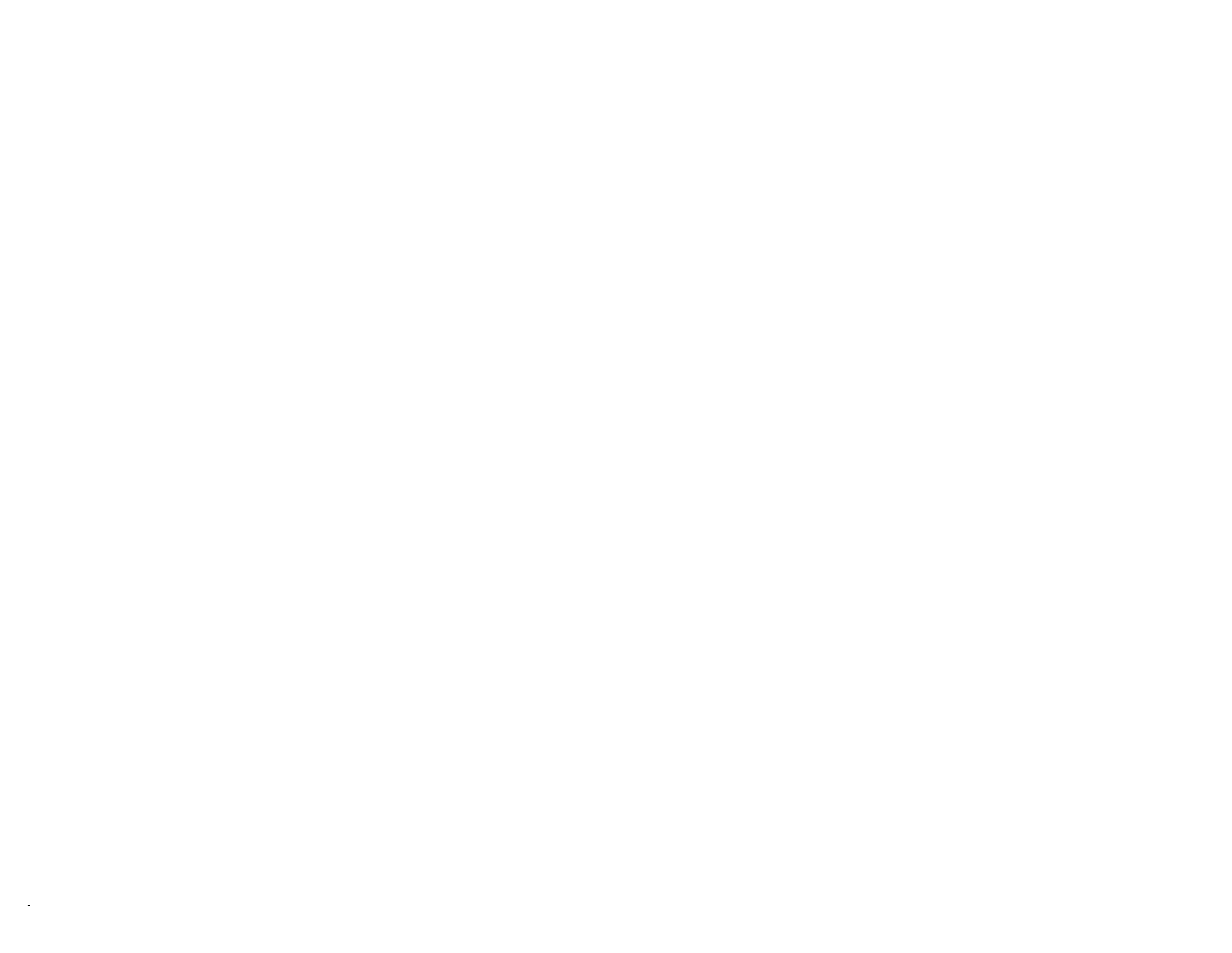|                    | Licence Business Name                                                    | <b>Address</b>                                                    | <b>Licence Type/Sub</b>                    |                                      | <b>Phone</b>     |      | Fax                      |     |
|--------------------|--------------------------------------------------------------------------|-------------------------------------------------------------------|--------------------------------------------|--------------------------------------|------------------|------|--------------------------|-----|
| <b>Issue Date:</b> |                                                                          | <b>July 4, 2017</b>                                               |                                            |                                      |                  |      |                          |     |
| 17 769555          | Silver River Design Build<br>Solutions Inc.                              | 11780 River Rd Unit 160 Richmond BC V6X 127                       | Mercantile Use                             | <b>Wholesale Trading</b>             | (604) 270-6668   | Work |                          | Hom |
| 17 77 64 92        | Teriyaki Express                                                         | 1240 KNIGHTS CRT PORT COQUITLAM BC V3C 5N3                        | Assembly Use Group 1                       | Mobile Food Vendor                   | (778) 881-3784   | Work |                          | Hom |
| 17 776096          | Praguery Food Ltd                                                        | 3724 BANTING PL BURNABY BC V5G 3A1                                | Assembly Use Group 1                       | Mobile Food Vendor                   | (604) 367-6126   | Work |                          | Hom |
| 17 774134          | Avery Cakes and Tea House                                                | 4751 Garden City Rd Unit 112 Richmond BC V6X 3M7                  | Assembly Use Group 1                       | <b>Food Service</b><br>Establishment | (604) 285-7771   | Work |                          |     |
| 17 769525          | Silver River Design Build<br>Solutions Inc                               | 11780 River Rd Unit 160 Richmond BC V6X 127                       | Service Use                                | <b>General Contractor</b>            | (604) 270-6668   | Work |                          | Hom |
| 17 775764          | <b>Roasted Revolution</b>                                                | 18303 64TH AVE SURREY BC V3S 0M3                                  | Assembly Use Group 1                       | Mobile Food Vendor                   | (604) 721-4060   | Work |                          | Hom |
| <b>Issue Date:</b> |                                                                          | <b>July 5, 2017</b>                                               |                                            |                                      |                  |      |                          |     |
| 17 776081          | Carter's Oshkosh                                                         | 7899 Templeton Station Rd Unit 1021 Richmond V7B 0B7              | Mercantile Use                             | <b>Retail Trading</b>                | (604) 276-1640   | Work |                          | Hom |
| 17 77 6489         | <b>JRL Building Materials Inc.</b>                                       | 1231 Burdette St Unit 135 Richmond BC V6V 2Z2                     | Mercantile Use                             | <b>Retail Trading</b>                | (604) 500-7382   | Work |                          | Hom |
| 17 77 6673         | Yumo Enterprise Ltd                                                      | 2560 Shell Rd Unit 1053 Richmond BC V6X 0B8                       | Mercantile Use                             | <b>Wholesale Trading</b>             | (604) 445-0825   | Work |                          | Hom |
| 17 77 6580         | <b>IFortune Development Inc</b>                                          | 5811 Cooney Rd Unit 415 Richmond BC V6X 3M1                       | Service Use                                | <b>General Contractor</b>            | (604) 285-5298   |      | Work (604) 285-5297      | Fax |
| 17 77 64 98        | <b>Hennry Bear</b>                                                       | 4000 No 3 Rd Unit 2120 Richmond BC V6X 0J8                        | Mercantile Use                             | <b>Retail Trading</b>                | (778) 889-5156   | Work |                          | Hom |
| 17 77 6490         | <b>JRL Building Materials Inc.</b>                                       | 1231 Burdette St Unit 135 Richmond BC V6V 2Z2                     | Service Use                                | <b>General Contractor</b>            | (604) 500-7382   | Work |                          | Hom |
| 17 775933          | <b>Western Rental Property</b><br>Management                             | 3631 No 3 Rd Unit 200 Richmond BC V6X 2B9                         | Service Use                                |                                      | (604) 303-5880   | Work |                          | Hom |
| 17 77 6244         | <b>Granted Sweater Company</b>                                           | 11181 Voyageur Way Unit 130 Richmond BC V6X 3N9                   | Industrial/Manufacturing<br>Use            |                                      | (604) 207-9392   |      | Work (604) 270-9522 Fax  |     |
| 17 776094          | <b>Branding Consulting Services</b>                                      | 13071 Vanier PI Unit 250 Richmond BC V6V 2J1                      | Service Use                                |                                      | (604) 243-7355   |      | Work (604) 243-7356 Fax  |     |
| 17 77 6460         | <b>Cypermotive Mobile</b><br>Technologies Ltd.                           | 4451 No 3 Rd Unit 211 Richmond BC V6X 2C3                         | Service Use                                |                                      | (778) 322-3555   | Work |                          | Hom |
| 17 776020          | Dream Space Decoration Inc.                                              | 5431 Minoru Blvd Richmond BC V6X 2B1                              | Mercantile Use                             | <b>Retail Trading</b>                | (778) 861-3068   | Work |                          | Hom |
| <b>Issue Date:</b> |                                                                          | <b>July 6, 2017</b>                                               |                                            |                                      |                  |      |                          |     |
| 17 77 6667         | Schroeder Rashid LLP                                                     | 13777 Commerce Pkwy Unit 350 Richmond BC V6V 2X3                  | Service Use                                |                                      | (604) 267-7200   |      | Work (604) 267-7262 Fax  |     |
| 17 775988          | <b>EMTEC Environmental Health &amp;</b><br><b>Safety Consulting Inc.</b> | 8680 Cambie Rd Unit 121 Richmond BC V6X 4K1                       | Service Use                                |                                      | (604) 232-3365   | Work |                          | Hom |
| 17 775926          | Aimforce Development Group Ltd                                           | 13091 Vanier PI Unit 311 Richmond BC V6V 2J1                      | Service Use                                |                                      | (604) 368-9999   |      | Work (604) 232-1660 Fax  |     |
| 17 775893          | Top Line Travel Service Ltd.                                             | 3871 No 3 Rd Unit 210 Richmond BC V6X 2B8                         | Service Use                                | <b>Travel Agency</b>                 | (604) 285-7991   | Work |                          | Hom |
| 17 775816          | <b>Richcan Industrial Products Corp</b>                                  | 11860 Hammersmith Way Unit 163 Richmond BC V7A 5G1 Mercantile Use |                                            | <b>Wholesale Trading</b>             | (604) 271-8606   |      | Work (604) 271-8218 Fax  |     |
| <b>Issue Date:</b> |                                                                          | <b>July 7, 2017</b>                                               |                                            |                                      |                  |      |                          |     |
| 17 777951          | Landa Construction Ltd                                                   | 200 BURRARD ST UNIT 1550 VANCOUVER BC V6C<br>3L6                  | Service Use                                | <b>General Contractor</b>            | (604) 738-0988   |      | Work (604) 889-4688 Cell |     |
| 17 777727          | <b>Top Line Renovation</b>                                               | 2220 NANAIMO ST VANCOUVER BC V5N 5C9                              | Service Use                                | <b>General Contractor</b>            | (604) 230-6278   | Work |                          | Hom |
| 17 776670          | Yaships Lighting Canada Inc                                              | 3851 Jacombs Rd Unit 190 Richmond BC V6V 2H7                      | Mercantile Use                             | <b>Wholesale Trading</b>             | (778) 926-6650   | Work |                          | Hom |
| 17 777649          | <b>Pendrell Electric Contractors</b>                                     | 9080 Rideau Gate Richmond BC V7A 5K1                              | Service Use                                | <b>Electrical Contractor</b>         | (604) 728-1688   | Work |                          | Hom |
| 17 777650          | <b>Pendrell Electric Contractors</b>                                     | 9080 Rideau Gate Richmond BC V7A 5K1                              | <b>Inter-Municipal Business</b><br>Licence | <b>Electrical Contractor</b>         | $(604)$ 728-1688 | Work |                          | Hom |
| 17 775667          | Booster Juice                                                            | 6069 170TH ST SURREY BC V3S 3Y7                                   | Assembly Use Group 1                       | Mobile Food Vendor                   | (604) 862-4033   | Work |                          | Hom |
| 17 777652          | Bacchus Enterprises Inc                                                  | 4000 No 3 Rd Unit 5085 Richmond BC V6X 0J8                        | Service Use                                |                                      | (604) 285-2859   |      | Work (604) 285-1859      | Fax |
| 17 775520          | C C C International Trade Ltd                                            | 5940 No 2 Rd Unit 160 Richmond BC V7C 4R9                         | Mercantile Use                             | <b>Wholesale Trading</b>             | (778) 998-8341   | Work |                          | Hom |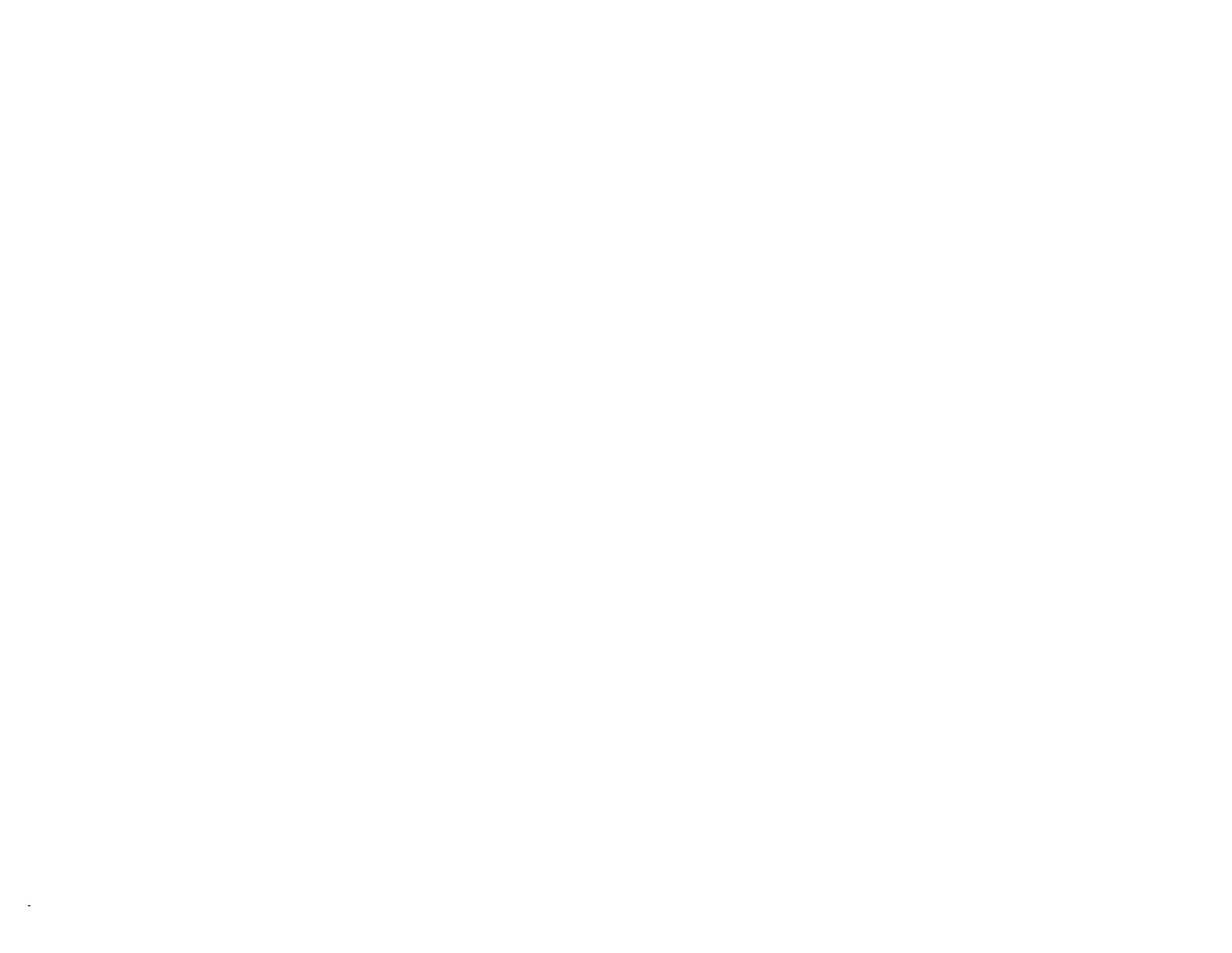|            | Licence Business Name                        | <b>Address</b>                                       | <b>Licence Type/Sub</b>                    |                                                    | <b>Phone</b>     | Fax                      |      |
|------------|----------------------------------------------|------------------------------------------------------|--------------------------------------------|----------------------------------------------------|------------------|--------------------------|------|
| 17 777662  | Turf'd Out Synthetic Grass Inc               | 23177 Willett Ave Richmond BC V6V 3C6                | Service Use                                | <b>General Contractor</b>                          | (604) 842-2555   | Work (604) 336-4987 Fax  |      |
| 17 777665  | Turf'd Out Synthetic Grass Inc               | 23177 Willett Ave Richmond BC V6V 3C6                | <b>Inter-Municipal Business</b><br>Licence | <b>General Contractor</b>                          | (604) 842-2555   | Work (604) 336-4987 Fax  |      |
| 17 776348  | Parc Riviera Project                         | 10013 River Dr Unit 1020 Richmond BC                 | Service Use                                |                                                    | (604) 231-5900   | Work                     | Hom  |
| 17 777741  | A T A Plumbing Ltd                           | 2939 CORD AVE COQUITLAM BC V3B 6X5                   | Service Use                                | <b>Plumbing Contractor</b>                         | (604) 992-2662   | Work                     | Hom  |
| 17 777824  | TD Mann Landscaping Ltd                      | 11251 Kingsbridge Dr Richmond BC V7A 4T2             | Service Use                                | <b>General Contractor</b>                          | (778) 316-3013   | Work                     | Hom  |
| 17 777829  | Garden Puppy Dog Walking                     | 5488 Arcadia Rd Unit 101 Richmond BC V6X 2G9         | Service Use                                |                                                    | (604) 842-8791   | Work                     | Hom  |
| 17 777933  | JC Painting                                  | 10291 Steveston Hwy Unit 22 Richmond BC V7A 1N2      | Service Use                                | <b>General Contractor</b>                          | (778) 788-6447   | Work                     | Hom  |
| 17 777948  | Sajoig Investments Ltd                       | 6660 Sidaway Rd Richmond BC V6W 1H1                  | Service Use                                | <b>General Contractor</b>                          | (604) 724-9734   | Work                     | Hom  |
| 17 777956  | Paramjeet Johal                              | 10160 Amethyst Ave Richmond BC V7A 3A7               | Service Use                                | <b>General Contractor</b>                          | (604) 780-8010   | Work (604) 780-8010      | Cell |
| 17 777957  | <b>Titan Premium Homes Ltd</b>               | 6771 Mayflower Dr Richmond BC V7C 2K1                | Service Use                                | <b>General Contractor</b>                          | (604) 276-6876   | Work                     | Hom  |
| 17 777959  | <b>Titan Premium Homes Ltd</b>               | 6771 Mayflower Dr Richmond BC V7C 2K1                | <b>Inter-Municipal Business</b><br>Licence | <b>General Contractor</b>                          | (604) 276-6876   | Work                     | Hom  |
| 17 778052  | Modern Design Stucco                         | 9280 Gormond Rd Richmond BC V7E 1N5                  | Service Use                                | <b>General Contractor</b>                          | (778) 321-1367   | Work                     | Hom  |
| 17 765073  | Cino Food Distributors Ltd                   | 13500 Maycrest Way Unit 130 Richmond BC V6V 2N8      | Mercantile Use                             | <b>Wholesale Trading</b>                           | (778) 838-0295   | Work                     | Hom  |
| 17 774778  | Optimum International Education<br>Group Ltd | 4400 Hazelbridge Way Unit 370 Richmond BC V6X 3R8    | Assembly Use Group 3                       | <b>Education Institution</b>                       | (778) 858-9618   | Work                     | Hom  |
| 17 777947  | L & W Venture Capital Corp                   | 7500 Afton Dr Richmond BC V7A 1A3                    | Service Use                                | <b>General Contractor</b>                          | (778) 668-8138   | Work                     | Hom  |
| 16 734861  | <b>Escents Aromachology</b>                  | 7899 Templeton Station Rd Unit 1035 Richmond V7B 0B7 | Mercantile Use                             | <b>Retail Trading</b>                              | (604) 298-9298   | Work                     | Hom  |
| 16 724053  | Tri - R Screenprint Ltd                      | 20800 Westminster Hwy Unit 2143 Richmond BC V6V 2W3  | Industrial/Manufacturing<br>Use            |                                                    | (604) 533-3116   | Work                     | Hom  |
| 17 766548  | Hojang Barbeque Restaurant                   | 8391 Alexandra Rd Unit 2160 Richmond BC V6X 3W5      | Assembly Use Group 1                       | <b>Food Service</b><br>Establishment               | (778) 899-8099   | Work                     | Hom  |
| 16 725738  | <b>Brainstorm</b>                            | 4000 No 3 Rd Unit 3090 Richmond BC V6X 0J8           | Assembly Use Group 3                       | <b>Education Institution</b>                       | (778) 345-6602   | Work                     | Hom  |
| 17 774652  | <b>NU-WEST Construction Products</b>         | 6260 Graybar Rd Unit 190 Richmond BC V6W 1H6         | Mercantile Use                             | <b>Wholesale Trading</b>                           | (604) 288-7382   | Work (604) 288-7383      | Fax  |
| 16 734983  | <b>Escents Aromachology</b>                  | 7899 Templeton Station Rd Unit 1035 Richmond V7B 0B7 | Assembly Use Group 1                       | Food Service<br>Establishment, Take-<br>Out        | (604) 298-9298   | Work                     | Hom  |
| 17 761 161 | H D Sculpting Ltd                            | 11951 Mitchell Rd Unit 135 Richmond BC V6V 1T5       | Service Use                                |                                                    | (778) 389-2477   | Work                     | Hom  |
| 17 763142  | <b>Teatations Tea Corporation</b>            | 13500 Maycrest Way Unit 230 Richmond BC V6V 2N8      | Industrial/Manufacturing<br>Use            |                                                    | (778) 323-7002   | Work                     | Hom  |
| 17 765880  | Alliance Mobility Solutions Ltd              | 12211 Vulcan Way Unit 110 Richmond BC V6V 1J7        | Industrial/Manufacturing<br>Use            |                                                    | (604) 327-7004   | Work                     |      |
| 17 769384  | Tim Hortons                                  | 3880 Grant McConachie Way Richmond BC V7B 0A5        | Assembly Use Group 1                       | <b>Food Service</b><br>Establishment, Take-<br>Out | $(604)$ 303-3367 | Work (604) 303-8799 Fax  |      |
| 17 771501  | <b>BC Blueberry Biotechnology Co</b><br>Ltd  | 6660 Graybar Rd Unit 180 Richmond BC V6W 1H9         | Service Use                                |                                                    | (778) 873-2222   | Work                     | Hom  |
| 17 771691  | CKHI-Glass Ltd                               | 7920 River Rd Unit 2 Richmond BC V6X 1X7             | Service Use                                | <b>General Contractor</b>                          | (778) 861-8322   | Work                     | Hom  |
|            | 17 771694 CKHI-Glass Ltd                     | 7920 River Rd Unit 2 Richmond BC V6X 1X7             | <b>Inter-Municipal Business</b><br>Licence | <b>General Contractor</b>                          | (778) 861-8322   | Work                     | Hom  |
| 17 774596  | Panda Go Travel Ltd                          | 8360 Bridgeport Rd Unit 202 Richmond BC V6X 3C7      | Service Use                                | <b>Travel Agency</b>                               | (604) 370-6999   | Work                     |      |
| 17 772280  | E & F Natural Products                       | 8260 Westminster Hwy Unit 1690 Richmond BC V6X 3Y2   | Mercantile Use                             | <b>Retail Trading</b>                              | (604) 207-8930   | Work (604) 207-8931 Fax  |      |
| 16 725737  | <b>Brainstorm</b>                            | 4000 No 3 Rd Unit 3090 Richmond BC V6X 0J8           | Service Use                                |                                                    | (778) 345-6602   | Work                     | Hom  |
| 17 772606  | Kirin Fine Foods Ltd                         | 1991 Savage Rd Unit 170 Richmond BC V6V 0A4          | Mercantile Use                             | <b>Wholesale Trading</b>                           | (604) 207-8833   | Work (604) 207-6878 Fax  |      |
| 17 772632  | <b>IES Ventures Inc</b>                      | 2351 No 6 Rd Unit 110 Richmond BC V6V 1P3            | Service Use                                |                                                    | (778) 839-0314   | Work                     | Hom  |
| 17 772633  | <b>RCI Solutions</b>                         | 2351 No 6 Rd Unit 110 Richmond BC V6V 1P3            | Mercantile Use                             | <b>Wholesale Trading</b>                           | (778) 839-0314   | Work (604) 787-9743 Cell |      |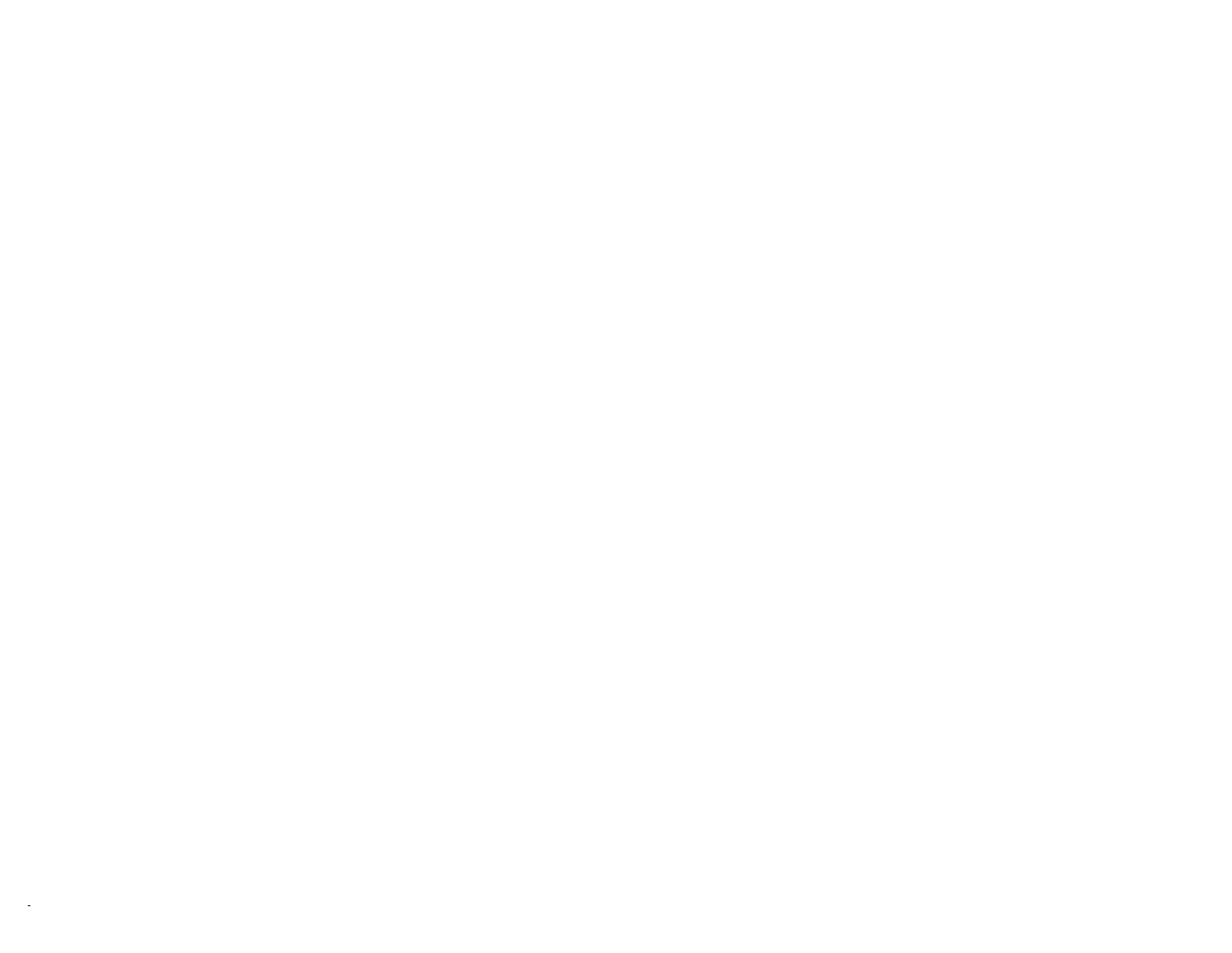|                    | Licence Business Name                                  | <b>Address</b>                                                             | <b>Licence Type/Sub</b> |                                                    | <b>Phone</b>        |      | Fax                        |
|--------------------|--------------------------------------------------------|----------------------------------------------------------------------------|-------------------------|----------------------------------------------------|---------------------|------|----------------------------|
| 17 774101          | <b>Global Dental Direct Inc.</b>                       | 13091 Vanier PI Unit 225 Richmond BC V6V 2J1                               | Service Use             |                                                    | $(604)$ 557-1150    | Work | Hom                        |
| 17 774138          | Lucky Star Homes                                       | 8500 Odlin Cr Richmond BC V6X 1E8                                          | <b>Residential Use</b>  | Bed & Breakfast                                    | (778) 881-6339      | Work | Hom                        |
| 17 774362          | JK Courier Ltd                                         | 5940 No 2 Rd Unit 160 Richmond BC V7C 4R9                                  | Service Use             |                                                    | (604) 861-6838      |      | Work (604) 821-1079<br>Fax |
| 17 771606          | JR Pro Shop                                            | 14200 Entertainment Blvd Richmond BC V6W 1K3                               | Mercantile Use          | <b>Retail Trading</b>                              | (604) 765-2687      | Work | Hom                        |
| <b>Issue Date:</b> |                                                        | <b>July 10, 2017</b>                                                       |                         |                                                    |                     |      |                            |
| 17 778060          | Setrans Logistics Ltd                                  | 10691 Shellbridge Way Unit 130 Richmond BC V6X 2W8                         | Service Use             |                                                    | (604) 248-1172      | Work | Hom                        |
| 17 778118          | <b>Eternity Electric Inc</b>                           | 22891 Westminster Hwy Richmond BC V6V 1B6                                  | Service Use             | <b>Electrical Contractor</b>                       | (604) 765-9685      | Work | Hom                        |
| 17 766943          | <b>Richland Agriculture Group Corp</b>                 | 5940 No 2 Rd Unit 160 Richmond BC V7C 4R9                                  | Mercantile Use          | <b>Wholesale Trading</b>                           | (236) 777-8707      | Work | Hom                        |
| 17 760753          | Casa Llena Furniture Ltd                               | 6888 River Rd Unit 160 Richmond BC V7C 4N3                                 | Mercantile Use          | <b>Retail Trading</b>                              | (778) 822-9024      | Work | Hom                        |
| 17 773687          | JT Concept                                             | 5940 No 2 Rd Unit 160 Richmond BC V7C 4R9                                  | Mercantile Use          | <b>Wholesale Trading</b>                           | (604) 244-0321      | Work | Hom                        |
| <b>Issue Date:</b> |                                                        | <b>July 11, 2017</b>                                                       |                         |                                                    |                     |      |                            |
| 17 773810          | Mad Love Beauty Studio                                 | 4000 No 3 Rd Unit 2080 Richmond BC V6X 0J8                                 | Service Use             |                                                    | (778) 989-8828      | Work | Hom                        |
| 17 777860          | Sarah Zhang Personal Real<br><b>Estate Corporation</b> | 6086 Russ Baker Way Unit 110 Richmond BC V7B 1B4                           | Service Use             |                                                    | (604) 273-2828      |      | Work (604) 279-8002 Fax    |
| 17 778115          | SJB Lawn Care                                          | 9071 No 5 Rd Unit 307 Richmond BC V7A 4E1                                  | Service Use             | <b>General Contractor</b>                          | (604) 812-2471      | Work | Hom                        |
| 17 778119          | Meraki Design Corp                                     | 6888 Cooney Rd Unit 608 Richmond BC V6Y 2J8                                | Service Use             |                                                    | (778) 882-2591      | Work | Hom                        |
| 17 778145          | Joe Lebert Plumbing                                    | 1324 LINCOLN DR PORT COQUITLAM BC V5B 7G7                                  | Service Use             | <b>Plumbing Contractor</b>                         | (604) 728-6292      | Work | Hom                        |
| <b>Issue Date:</b> |                                                        | <b>July 13, 2017</b>                                                       |                         |                                                    |                     |      |                            |
| 17 765736          | The Best Shop                                          | 5300 No 3 Rd Unit 958 Richmond BC V6X 2X9                                  | Mercantile Use          | <b>Retail Trading</b>                              | (905) 946-1169      |      | Work (905) 946-8936 Fax    |
| 17 767983          | Canada Binjiya Arts Centre Inc                         | 11180 Coppersmith PI Unit 203 Richmond BC V7A 5G8                          | Assembly Use Group 3    | <b>Health Studio</b>                               | (778) 898-0428      | Work | Hom                        |
| <b>Issue Date:</b> |                                                        | <b>July 14, 2017</b>                                                       |                         |                                                    |                     |      |                            |
| 17 778416          | Comho Developments Ltd                                 | 9600 No 3 Rd Unit 7 Richmond BC V7A 1W3                                    | Service Use             | <b>General Contractor</b>                          | $(604)$ 272-8066    | Work | Hom                        |
| 17 778262          | <b>BC Best Painting and</b><br><b>Restoration Ltd</b>  | 11111 CALADONIA DR SURREY BC V3R 3N4                                       | Service Use             | <b>General Contractor</b>                          | (604) 580-1323      |      | Work (604) 580-1323<br>Fax |
| 17 778303          | <b>Clean Slate Masonry</b>                             | 1831 BOWMAN AVE COQUITLAM BC V3S 6E1                                       | Service Use             | <b>General Contractor</b>                          | (604) 812-9511      | Work | Hom                        |
| 17 778320          | Radical I/O                                            | 788 BEATTY ST UNIT 201 VANCOUVER BC V6B 2M1                                | Service Use             |                                                    | (778) 724-4150      | Work | Hom                        |
| 17 778375          | Yours Truly Gift Co Inc                                | 5311 Cedarbridge Way Unit 526 Richmond BC V6X 1Z9                          | Service Use             |                                                    | (778) 822-8871      | Work | Hom                        |
| 13 655440          | Ally Emergency Management Inc                          | 4111 Garry St Unit 10 Richmond BC V7E 2T9                                  | Service Use             |                                                    | (604) 816-3944      | Work | Hom                        |
| <b>Issue Date:</b> |                                                        | <b>July 18, 2017</b>                                                       |                         |                                                    |                     |      |                            |
| 17 778369          |                                                        | West Coast Elevator Services Ltd 1131 W 14TH ST NORTH VANCOUVER BC V7P 1J9 | Service Use             |                                                    | (604) 980-0364      |      | Work (604) 985-4765 Fax    |
|                    | 17 778400 K L R Enterprises Ltd                        | 8751 General Currie Rd Unit 214 Richmond BC V6Y 1M3                        | Service Use             |                                                    | (604) 644-3906      | Work | Hom                        |
|                    | 17 778185 Creatively Crafted Childcare                 | 3760 Moresby Dr Richmond BC V7C 4G6                                        | Assembly Use Group 3    |                                                    | (604) 728-0570      | Work | Hom                        |
|                    | 17 778365 AB & Friends Cleaning Ltd                    | 12400 Greenland PI Richmond BC V6V 2B2                                     | Service Use             | Home Occupation                                    | (778) 997-7070      | Work | Hom                        |
| <b>Issue Date:</b> |                                                        | <b>July 20, 2017</b>                                                       |                         |                                                    |                     |      |                            |
| 17 776088 Presotea |                                                        | 4000 No 3 Rd Unit 1050 Richmond BC V6X 0J8                                 | Assembly Use Group 1    | <b>Food Service</b><br>Establishment, Take-<br>Out | (778) 999-2887 Work |      | Hom                        |
| <b>Issue Date:</b> |                                                        | <b>July 25, 2017</b>                                                       |                         |                                                    |                     |      |                            |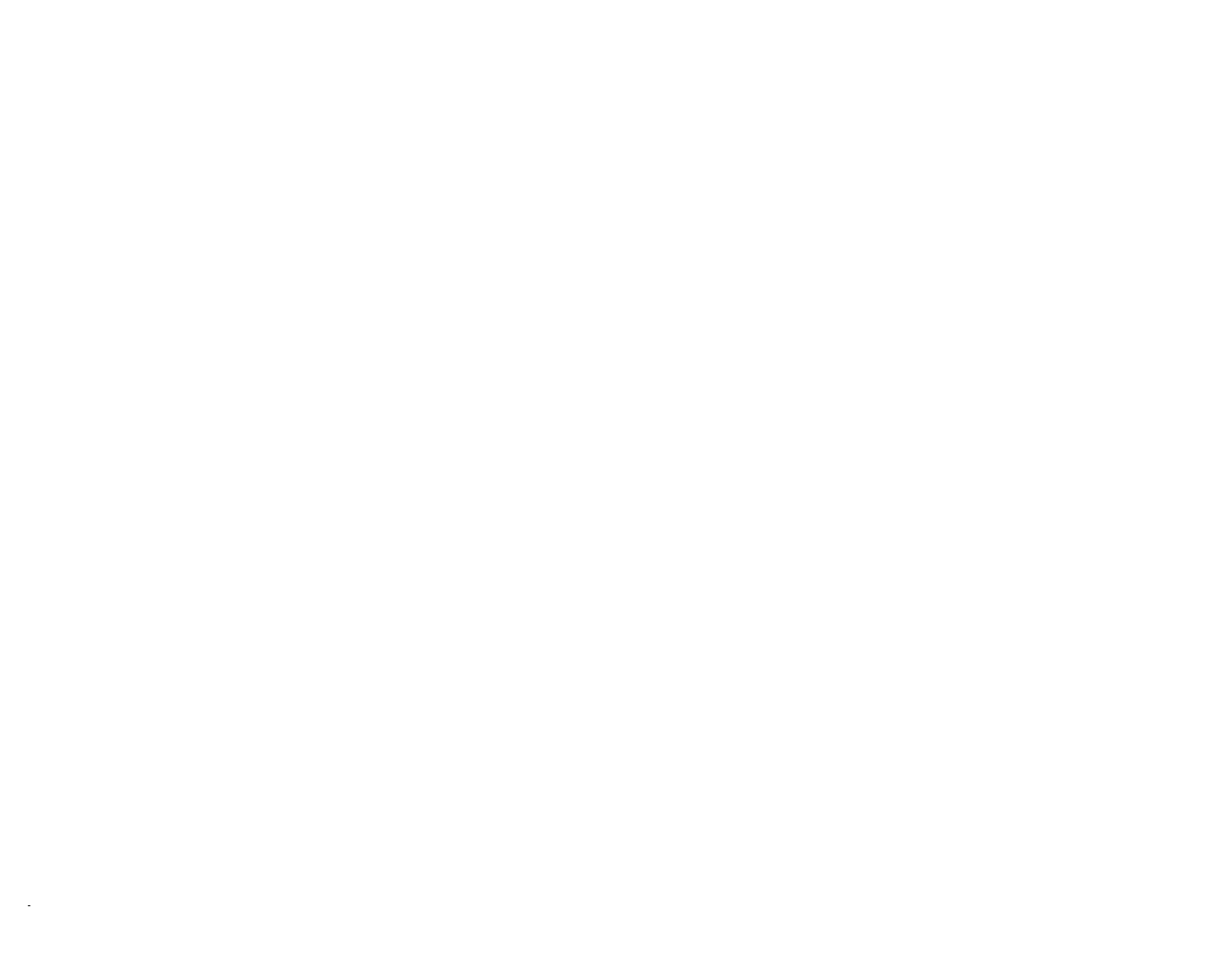|                    | Licence Business Name                         | <b>Address</b>                                     | <b>Licence Type/Sub</b>         |                                                    | <b>Phone</b>       |      | Fax                      |            |
|--------------------|-----------------------------------------------|----------------------------------------------------|---------------------------------|----------------------------------------------------|--------------------|------|--------------------------|------------|
| 17 774801          | Hot Topic #2532                               | 6551 No 3 Rd Unit 1424 Richmond BC V6Y 2B6         | Mercantile Use                  | <b>Retail Trading</b>                              | (626) 839-4681     | Work |                          | Hom        |
| 17 77 6683         | <b>Grand Performance Auto Centre</b>          | 12091 Vulcan Way Richmond BC V6V 1J7               | Service Use                     |                                                    | $(604)$ 232-4666   |      | Work (604) 232-4664 Fax  |            |
| 17 778102          | Sutton Group Vancouver First<br>Realty        | 8300 Capstan Way Unit 1066 Richmond BC V6X 4B7     | Service Use                     |                                                    | (604) 370-6301     |      | Work (604) 370-6302 Fax  |            |
| <b>Issue Date:</b> |                                               | <b>July 26, 2017</b>                               |                                 |                                                    |                    |      |                          |            |
| 17 775081          | Lucid Vision Labs, Inc.                       | 13200 Delf PI Unit 130 Richmond BC V6V 2A2         | Service Use                     |                                                    | $(604)$ 210-4698   | Work |                          | Hom        |
| 17 776494          | <b>Mosaic Maple Consulting</b><br>Corporation | 6311 Madrona Cr Richmond BC V7C 2T3                | Vehicle for Hire                | Class I - Charter<br><b>Minibus</b>                | (778) 798-3815     |      | Work (778) 798-3815 Cell |            |
| 17 776493          | <b>Mosaic Maple Consulting</b><br>Corporation | 6311 Madrona Cr Richmond BC V7C 2T3                | Vehicle for Hire                | Vehicle For Hire<br>Office                         | (778) 798-3815     |      | Work (778) 798-3815 Cell |            |
| 17 775964          | Winning Cargo International<br>Logistics Inc  | 6900 Graybar Rd Unit 2325 Richmond BC V6W 0A5      | Service Use                     |                                                    | (604) 285-8637     | Work |                          | Hom        |
| 17 775860          | Alpha D Hair Salon                            | 8010 Saba Rd Unit 125 Richmond BC V6Y 4B2          | Service Use                     |                                                    | (604) 233-8181     |      | Work (604) 719-8719 Hom  |            |
| 17 775083          | Lucid Vision Labs, Inc                        | 13200 Delf PI Unit 130 Richmond BC V6V 2A2         | Industrial/Manufacturing<br>Use |                                                    | (604) 210-4698     | Work |                          | Hom        |
| 17 776721          | Happy Farm B&B                                | 7471 No 6 Rd Richmond BC V6W 1C9                   | Mercantile Use                  | Roadside Stand                                     | (778) 995-5188     | Work |                          | Hom        |
| 17 768880          | Ava's Nail Design                             | 9371 No 5 Rd Unit 5 Richmond BC V7A 4E1            | Service Use                     |                                                    | (604) 202-6859     | Work |                          | Hom        |
| 17 766314          | Ember Indian Kitchen Ltd                      | 6168 London Rd Unit 135 Richmond BC V7E 0C1        | Assembly Use Group 1            | <b>Food Service</b><br>Establishment               | (604) 285-7544     | Work |                          | Hom        |
|                    | 17 775205 Zenstone Coffee Ltd                 | 8328 Capstan Way Unit 1131 Richmond BC V6X 4B6     | Assembly Use Group 1            | <b>Food Service</b><br>Establishment, Take-<br>Out | (778) 938-1332     | Work |                          | Hom        |
| <b>Issue Date:</b> |                                               | <b>July 27, 2017</b>                               |                                 |                                                    |                    |      |                          |            |
| 17 774551          | La Belle Vie Canada                           | 2471 Simpson Rd Unit 160 Richmond BC V6X 2R2       | Service Use                     |                                                    | (604) 961-6231     | Work |                          | Hom        |
| 17 779512          | <b>Sunfire Protection</b>                     | 608 MADORE AVE COQUITLAM BC V3K 3A9                | Service Use                     |                                                    | (604) 790-7716     | Work |                          | <b>Hom</b> |
| 17 777903          | Wing Wing Garments Ltd                        | 13211 Delf PI Unit 610 Richmond BC V6V 2A2         | Industrial/Manufacturing<br>Use |                                                    | (604) 879-8801     |      | Work (604) 879-0890 Fax  |            |
| 17 774270          | <b>Drive Motorsports</b>                      | 4451 No 3 Rd Unit 217 Richmond BC V6X 2C3          | Mercantile Use                  | Automobile Dealer                                  | (604) 900-3388     |      | Work (604) 900-3399 Fax  |            |
| 17 772707          | World Link Technology Inc                     | 11371 Coppersmith Way Unit 110 Richmond BC V7A 5E8 | Service Use                     |                                                    | (604) 657-9588     | Work |                          | Hom        |
| 16 742229          | Air Express                                   | 4551 No 3 Rd Unit 160 Richmond BC V6X 2C3          | Service Use                     |                                                    | (778) 680-0758     | Work |                          | Hom        |
| 17 771440          | <b>INVIVA</b>                                 | 6051 Gilbert Rd Unit 317 Richmond BC V7C 3V3       | Service Use                     |                                                    | $(604)$ 276-2508   |      | Work (204) 276-2512 Fax  |            |
| <b>Issue Date:</b> |                                               | <b>July 28, 2017</b>                               |                                 |                                                    |                    |      |                          |            |
| 17 779160          | Hayk Karapetyan                               | 6580 Camsell Cr Richmond BC V7C 2M7                | Service Use                     |                                                    | $(604)$ 305-3751   | Work |                          | Hom        |
| 17 762906          | Vue Eyeware Boutique                          | 8368 Capstan Way Unit 1338 Richmond BC V6X 4B4     | Mercantile Use                  | <b>Retail Trading</b>                              | (604) 284-1334     |      | Work (604) 284-2247      | Fax        |
| 17 779441          | JY Custom Home & Interior<br>Design           | 10486 Canso Cr Richmond BC V7E 5B9                 | Service Use                     |                                                    | (778) 990-3027     | Work |                          | Hom        |
| 17 779440          | JY Custom Home & Interior<br>Design           | 10486 Canso Cr Richmond BC V7E 5B9                 | Service Use                     | <b>General Contractor</b>                          | (778) 990-3027     | Work |                          | Hom        |
| 17 779383          | CDK Plumbing and Drainage                     | 264 APRIL RD PORT MOODY BC V3H 3W1                 | Service Use                     | <b>Plumbing Contractor</b>                         | (604) 492-3622     | Work |                          | Hom        |
| 17 779381          | <b>Ekklesia Developments</b>                  | 10591 No 4 Rd Richmond BC V7A 2Z5                  | Service Use                     | <b>General Contractor</b>                          | (778) 989-7859     | Work |                          | Hom        |
| 17 779380          | Caddis Homes Ltd                              | 931 163 ST SURREY BC V4A 9T8                       | Service Use                     | <b>General Contractor</b>                          | (604) 385-3357     | Work |                          | Hom        |
| 17 779255          | <b>Mint Exteriors</b>                         | 1228 HAMILTON ST UNIT 303 VANCOUVER BC V6B<br>6L2  | Service Use                     | <b>General Contractor</b>                          | $(604) 866 - 3061$ | Work |                          | Hom        |
| 17 779197          | <b>SLAVAG Productions Ltd</b>                 | 8671 Wagner Dr Richmond BC V7A 4N2                 | Service Use                     | Home Occupation                                    | (604) 272-3315     | Work |                          | Hom        |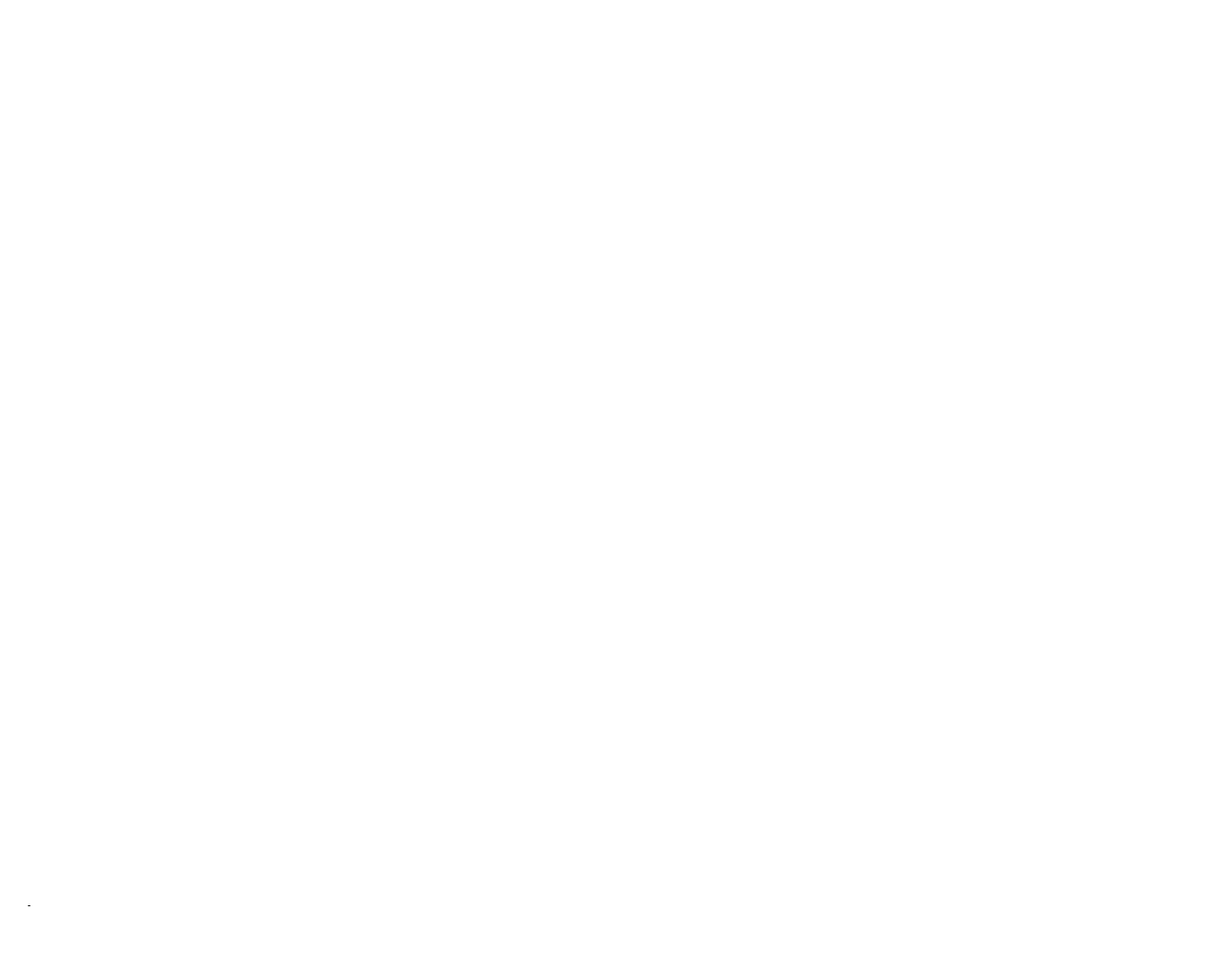|                    | Licence Business Name                  | <b>Address</b>                                             | <b>Licence Type/Sub</b>                    |                                                    | <b>Phone</b>     |      | Fax                     |            |
|--------------------|----------------------------------------|------------------------------------------------------------|--------------------------------------------|----------------------------------------------------|------------------|------|-------------------------|------------|
| 17 774239          | Qoola Fresh (Central) Ltd              | 4771 McClelland Rd Unit 1440 Richmond BC V6X 0M5           | Assembly Use Group 1                       | <b>Food Service</b><br>Establishment, Take-<br>Out | (604) 506-0987   | Work |                         | <b>Hom</b> |
| 17 779081          | Designkon Graphics                     | 1665 CHICKADEE PL COQUITLAM BC V3E 3C5                     | Service Use                                | <b>General Contractor</b>                          | (604) 353-4426   | Work |                         | Hom        |
| 17 779065          | Taste of Cloud Workshop                | 7459 Moffatt Rd Unit 208 Richmond BC V6Y 1X9               | Service Use                                |                                                    | (604) 716-1369   | Work |                         | Hom        |
| 17 779012          | May 221 Cleaning Services              | 6660 Buswell St Unit 202 Richmond BC V6Y 2G8               | Service Use                                |                                                    | (604) 209-3258   | Work |                         | Hom        |
| 17 779007          | Syngue                                 | 6125 PALOMINO CRES SURREY BC V3S 5B5                       | Service Use                                | <b>General Contractor</b>                          | (778) 862-8577   | Work |                         | Hom        |
| 17 778961          | <b>SEO Construction</b>                | 3009 156TH ST UNIT 73 SURREY BC                            | Service Use                                | <b>General Contractor</b>                          | (604) 355-2898   | Work |                         | Hom        |
| 17 779121          | Clay Construction Inc                  | 26055 5A AVE LANGLEY BC V4W 2K6                            | Service Use                                | <b>General Contractor</b>                          | (604) 767-8584   | Work |                         | Hom        |
| 17 775006          | Fresh Elements Bubble Tea and<br>Jice  | 5300 No 3 Rd Unit 1005 Richmond BC V6X 2X9                 | Assembly Use Group 1                       | <b>Food Service</b><br>Establishment               | (604) 284-5382   | Work |                         | Hom        |
| <b>Issue Date:</b> |                                        | <b>July 31, 2017</b>                                       |                                            |                                                    |                  |      |                         |            |
| 17 779064          | Anna Cleaning Service Inc              | 10591 No 4 Rd Richmond BC V7A 2Z5                          | Service Use                                | Home Occupation                                    | (604) 600-9806   | Work |                         | Hom        |
| 17 779263          | Henry Foundation Drilling Inc          | 23717 72 AVE LANGLEY BC V1M 3K9                            | Service Use                                | <b>General Contractor</b>                          | $(604)$ 888-0306 |      | Work (604) 888-0935 Fax |            |
| 17 779271          | The Tussa Holdings Ltd                 | 11871 Aztec St Richmond BC V6X 1H9                         | Service Use                                | <b>General Contractor</b>                          | (778) 885-6513   |      | Work (604) 227-3913 Fax |            |
| 17 779301          | <b>Buvers Choice Store</b>             | 8291 Bennett Rd Unit 202 Richmond BC V6Y 1N4               | Service Use                                | Home Occupation                                    | (778) 898-1816   | Work |                         | Hom        |
| 17 779470          | All Kinds Renovation Ltd               | 8031 Rosewell Ave Richmond BC V7A 2J3                      | <b>Inter-Municipal Business</b><br>Licence | <b>General Contractor</b>                          | (778) 231-5368   | Work |                         | Hom        |
| 17 779501          | I Randuawa Indy Trucking               | 10700 Seaward Crt Richmond BC V7A 3Z3                      | Service Use                                | Home Occupation                                    | (604) 940-1441   | Work |                         | Hom        |
| 17 778960          | <b>VTF Cleaning</b>                    | 10771 Auburn Dr Unit 28 Richmond BC V7A 4X7                | Service Use                                | Home Occupation                                    | (604) 618-7355   | Work |                         | Hom        |
| 17 779468          | All Kinds Renovation Ltd               | 8031 Rosewell Ave Richmond BC V7A 2J3                      | Service Use                                | <b>General Contractor</b>                          | (778) 231-5368   | Work |                         | Hom        |
| 17 778645          | <b>Riot Theory</b>                     | 7471 Bassett PI Richmond BC V7C 4A8                        | Service Use                                | Home Occupation                                    | (778) 878-0747   | Work |                         | Hom        |
| 17 779490          | ePayment Solutions Inc                 | 9388 Odlin Rd Unit 103 Richmond BC V6X 0L5                 | Service Use                                | Home Occupation                                    | (800) 775-3729   | Work |                         | Hom        |
| 17 778829          | Caspian Mechanical Ltd                 | 2956 CONNAUGHT AVE NORTH VANCOUVER BC V7K<br>1Y2           | Service Use                                | <b>Plumbing Contractor</b>                         | (778) 688-7924   | Work |                         | Hom        |
| 17 778576          | Landcorp Development Inc               | 16368 27B AVE SURREY BC V3Z 0E4                            | Service Use                                | <b>General Contractor</b>                          | (604) 783-4279   | Work |                         | Hom        |
| 17 778728          | Queenie Wang Interior Design<br>Studio | 9188 Cook Rd Unit 2 Richmond BC V6Y 4M1                    | Service Use                                | Home Occupation                                    | (778) 710-6664   | Work |                         | Hom        |
| 17 77 8754         | 9717544 Canada Ltd                     | 3851 Blundell Rd Unit 58 Richmond BC V7C 4P7               | Service Use                                | <b>General Contractor</b>                          | (604) 537-3721   | Work |                         | Hom        |
| 17 778760          | 9717544 Canada Ltd                     | 3851 Blundell Rd Unit 58 Richmond BC V7C 4P7               | <b>Inter-Municipal Business</b><br>Licence | <b>General Contractor</b>                          | (604) 537-3721   | Work |                         | Hom        |
| 17 778827          | Bassi Landscaping Ltd                  | 11331 Seaport Ave Richmond BC V7A 3E2                      | Service Use                                | <b>General Contractor</b>                          | (604) 518-5212   | Work |                         | Hom        |
| 17 778828          | Bassi Landscaping Ltd                  | 11331 Seaport Ave Richmond BC V7A 3E2                      | <b>Inter-Municipal Business</b><br>Licence | <b>General Contractor</b>                          | (604) 518-5212   | Work |                         | Hom        |
| 17 775004          | Dream Education Inc.                   | 4400 Hazelbridge Way Unit 740 Richmond BC V6X 3R8          | Assembly Use Group 3                       | <b>Education Institution</b>                       | $(604)$ 889-6806 | Work |                         |            |
| <b>Issue Date:</b> |                                        | <b>August 1, 2017</b>                                      |                                            |                                                    |                  |      |                         |            |
|                    | 17 780536 Aim-T Management Inc         | 9804 Seaton PI Richmond BC V7A 3Y2                         | Service Use                                | Home Occupation                                    | $(604)$ 265-0997 | Work |                         | Hom        |
| 17 780784          | J S Sanghera Trucking                  | 9820 Seavale Rd Richmond BC V7A 4B5                        | Service Use                                | <b>General Contractor</b>                          | (604) 649-8176   |      | Work (604) 295-5942 Fax |            |
| 17 780544          | X3 Constructors Inc                    | 998 HARBOURSIDE AVE UNIT 125 NORTH<br>VANCOUVER BC V7P 3T2 | Service Use                                | <b>General Contractor</b>                          | (604) 990-9075   | Work |                         | Hom        |
| 17 780555          | <b>Fontaine Contracting</b>            | 4635 PROSPECT RD NORTH VANCOUVER BC V7N<br>3M1             | Service Use                                | <b>General Contractor</b>                          | (778) 387-8251   | Work |                         |            |
| 17 780556          | <b>EJM Construction Northwest Ltd</b>  | 18428 53RD AVE UNIT 202 SURREY BC V3S 7A4                  | Service Use                                | <b>General Contractor</b>                          | (604) 575-7780   |      | Work (604) 575-7790 Fax |            |
| 17 780600          | Alpine Tree Care                       | 3191 Pleasant St Richmond BC V7E 2P1                       | <b>Inter-Municipal Business</b><br>Licence | <b>General Contractor</b>                          | (604) 834-7586   | Work |                         |            |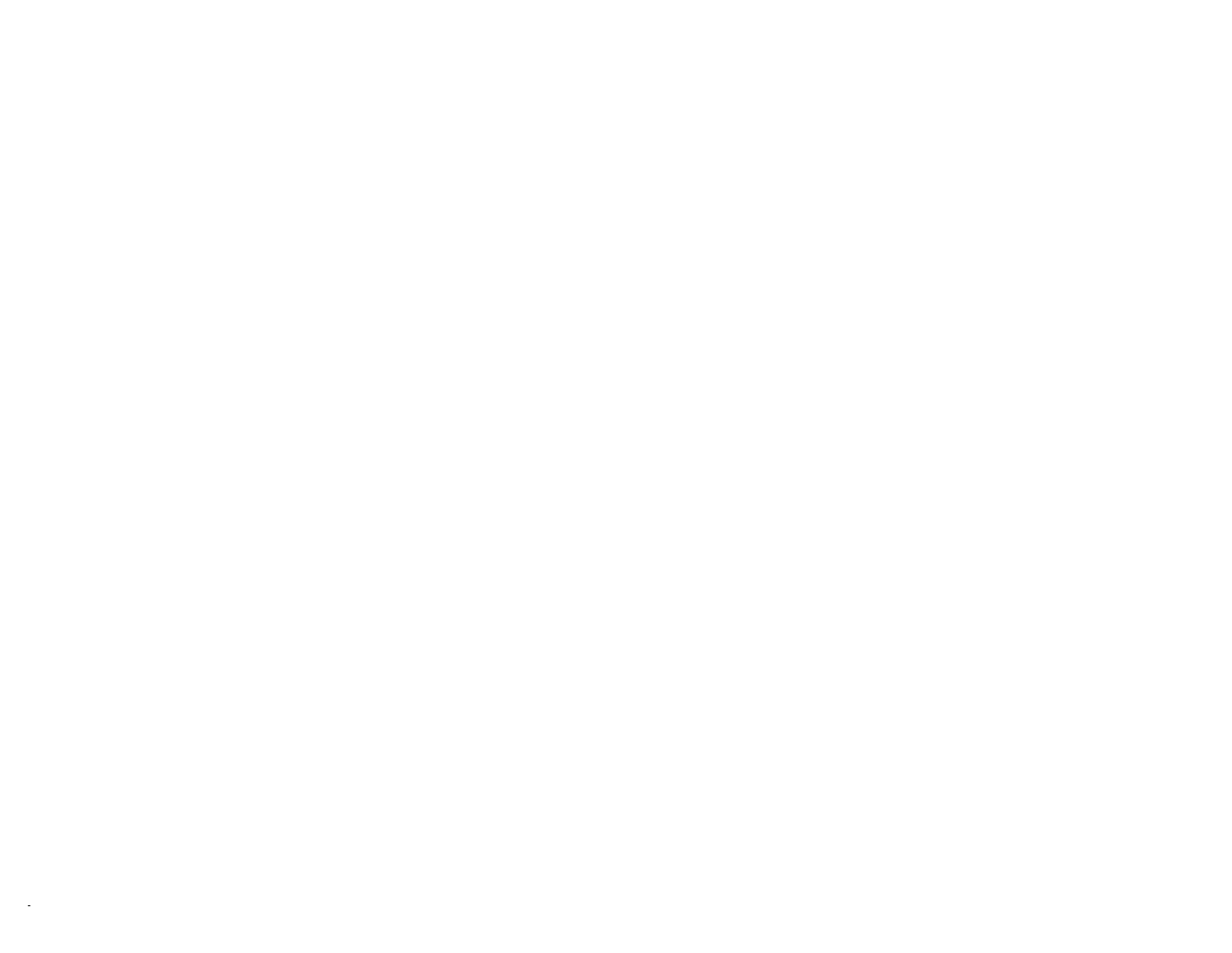|                    | Licence Business Name                                | <b>Address</b>                                                 | <b>Licence Type/Sub</b> |                                               | <b>Phone</b>     |      | Fax                     |     |
|--------------------|------------------------------------------------------|----------------------------------------------------------------|-------------------------|-----------------------------------------------|------------------|------|-------------------------|-----|
| 17 780665          | <b>Brighouse Driving School</b>                      | 9260 Boyd Crt Richmond BC V6Y 3N9                              | Vehicle for Hire        | Vehicle For Hire<br>Office                    | (604) 767-7017   | Work |                         | Hom |
| 17 780725          | Deepwater Plumbing Heating &<br>Gas Services Ltd     | 646 E 60TH AVE VANCOUVER BC V5X 2A3                            | Service Use             | <b>Gas Contractor</b>                         | (604) 780-2313   | Work |                         | Hom |
| 17 780492          | <b>Watchtower Security Solutions</b><br>Ltd          | 7086 SUSSEX AVE BURNABY BC V5J 3V3                             | Service Use             |                                               | (604) 369-4256   | Work |                         | Hom |
| 17 780746          | Alba Plumbing and Heating                            | 1155 DUFFERIN ST UNIT 302 COQUITLAM BC V3B 7K2                 | Service Use             | <b>Plumbing Contractor</b>                    | (604) 942-4510   | Work |                         | Hom |
| 17 780601          | Seafair Quality Engineering                          | 3740 Vinmore Ave Richmond BC V7C 1S5                           | Service Use             | Home Occupation                               | (604) 396-3417   | Work |                         | Hom |
| 17 780861          | Cascadia Concrete Civil Works<br>Ltd                 | 4388 STILL CREEK DR UNIT 205 BURNABY BC V5C<br>6C6             | Service Use             | <b>General Contractor</b>                     | (604) 209-9843   | Work |                         | Hom |
| 17 780744          | Anne Sheane Law Corporation                          | 9133 Hemlock Dr Unit 1805 Richmond BC V6Y 4J9                  | Service Use             | Home Occupation                               | (250) 896-2663   | Work |                         | Hom |
| 17 778146          | Bestone Business Service Co Ltd                      | 8111 Anderson Rd Unit 660 Richmond BC V6Y 3Z8                  | Service Use             |                                               | (778) 681-9088   | Work |                         | Hom |
| 17 780666          | <b>Brighouse Driving School</b>                      | 9260 Boyd Crt Richmond BC V6Y 3N9                              | Vehicle for Hire        | Class K -<br><b>DriverTraining</b><br>Vehicle | (604) 767-7017   | Work |                         | Hom |
| 17 780480          | A Little Cart                                        | 9351 Patterson Rd Richmond BC V6X 1P8                          | Service Use             | Home Occupation                               | (778) 883-3016   | Work |                         | Hom |
| 17 769614          | Jenibi Wholesale                                     | 6231 Madrona Cr Richmond BC V7C 2T3                            | Service Use             | Home Occupation                               | (604) 764-2580   | Work |                         | Hom |
| 17 77 6720         | Happy Farm B&B                                       | 7471 No 6 Rd Richmond BC V6W 1C9                               | <b>Residential Use</b>  | Bed & Breakfast                               | (778) 995-5188   | Work |                         | Hom |
| 17 778507          | <b>Bolylin Auction House Ltd</b>                     | 8260 Westminster Hwy Unit 2230 Richmond BC V6X 3Y2             | Mercantile Use          | Second-Hand Dealer                            | (778) 855-9895   |      | Work (778) 297-5151 Fax |     |
| 17 778529          | <b>Tenkk Financial Consulting Ltd</b>                | 8171 Ackroyd Rd Unit 4080 Richmond BC V6X 3K1                  | Service Use             |                                               | (604) 275-2744   | Work |                         | Hom |
| 17 778863          | Panex Courier and Branding Ltd                       | 5811 Cedarbridge Way Unit 140 Richmond BC V6X 2A8              | Service Use             |                                               | (604) 278-7757   |      | Work (604) 278-7774 Fax |     |
| 17 778964          | EV Seafood Ltd                                       | 3420 Moncton St Unit 100 Richmond BC V7E 3A2                   | Mercantile Use          | <b>Retail Trading</b>                         | (778) 317-6836   | Work |                         | Hom |
| 17 780453          | RMT Sarah (XiaoYu) Xu                                | 6233 Birch St Unit 58 Richmond BC V6Y 4H3                      | Service Use             | Home Occupation                               | (604) 704-9189   | Work |                         | Hom |
| 17 778983          | Tooth King Dental Studio Ltd                         | 8888 Odlin Cr Unit 3160 Richmond BC V6X 3Z8                    | Service Use             |                                               | (778) 985-8321   | Work |                         | Hom |
| 17 780430          | Jon Dolphin Photography Inc                          | 6200 Garnet Dr Richmond BC V7C 5B5                             | Service Use             | Home Occupation                               | (604) 603-4930   | Work |                         | Hom |
| 17 780412          | <b>SmartChoice Construction &amp;</b><br>Maintenance | 12248 224TH ST SUITE 230 MAPLE RIDGE BC V2X<br>8W6             | Service Use             | <b>General Contractor</b>                     | (778) 321-1571   | Work |                         | Hom |
| 17 778821          | Hello Health (Canada)<br>Enterprises Inc.            | 10451 Shellbridge Way Unit 150 Richmond BC V6X 2W8             | Service Use             |                                               | (778) 316-7001   | Work |                         | Hom |
| 17 769669          | JT Concept Furniture Inc                             | 3820 Cessna Dr Unit 400 Richmond BC V7B 0A2                    | Mercantile Use          | <b>Wholesale Trading</b>                      | $(604)$ 244-0321 | Work |                         |     |
| <b>Issue Date:</b> |                                                      | <b>August 2, 2017</b>                                          |                         |                                               |                  |      |                         |     |
| 17 779374          | Volta Air Technology Inc                             | 21000 Westminster Hwy Unit 2150 Richmond BC V6V 2S9            | Mercantile Use          | <b>Wholesale Trading</b>                      | (855) 210-3839   | Work |                         | Hom |
| 17 780971          | <b>Greentech Trading Inc</b>                         | 9366 Tomicki Ave Unit 309 Richmond BC                          | Service Use             | Home Occupation                               | (604) 278-9538   |      | Work (604) 278-9538 Fax |     |
| 17 779417          | Canada B&R Food Trading<br>Company Ltd               | 11880 Hammersmith Way Unit 170 Richmond BC V7A 5C8 Service Use |                         |                                               | (604) 271-8618   |      | Work (604) 271-8218 Fax |     |
| <b>Issue Date:</b> |                                                      | <b>August 3, 2017</b>                                          |                         |                                               |                  |      |                         |     |
|                    | 17 777813 Ya Bao Arts and Crafts<br>Corporation      | 8171 Ackroyd Rd Unit 120 Richmond BC V6X 3K1                   | Mercantile Use          | <b>Retail Trading</b>                         | (778) 829-1608   | Work |                         | Hom |
|                    | 17 778158 A1 Auto Max Service Center Ltd             | 12211 Vulcan Way Unit 180 Richmond BC V6V 1J7                  | Service Use             |                                               | (604) 370-6299   |      | Work (604) 370-6298 Fax |     |
| <b>Issue Date:</b> |                                                      | <b>August 4, 2017</b>                                          |                         |                                               |                  |      |                         |     |
| 17 779477          | <b>Starlight Home Services Ltd</b>                   | 10691 Shellbridge Way Unit 130 Richmond BC V6X 2W8             | Service Use             |                                               | (604) 451-3335   |      | Work (604) 454-1708 Fax |     |
| 17 780416          | <b>VIRL Computers Inc</b>                            | 5911 Cooney Rd Unit 5 Richmond BC V6X 4H2                      | Mercantile Use          | <b>Retail Trading</b>                         | (604) 773-8700   | Work |                         | Hom |
| 17 781120          | <b>Parampreet Duley</b>                              | 7981 138A ST SURREY BC V3W 7E8                                 | Service Use             |                                               | (604) 721-6169   | Work |                         | Hom |
|                    | 17 775766 V1 Aviation                                | 4000 No 3 Rd Unit 3095 Richmond BC V6X 0J8                     | Mercantile Use          | <b>Retail Trading</b>                         | (778) 985-8387   | Work |                         | Hom |
| January 3, 2018    |                                                      |                                                                | Page 37 of 61           |                                               |                  |      |                         |     |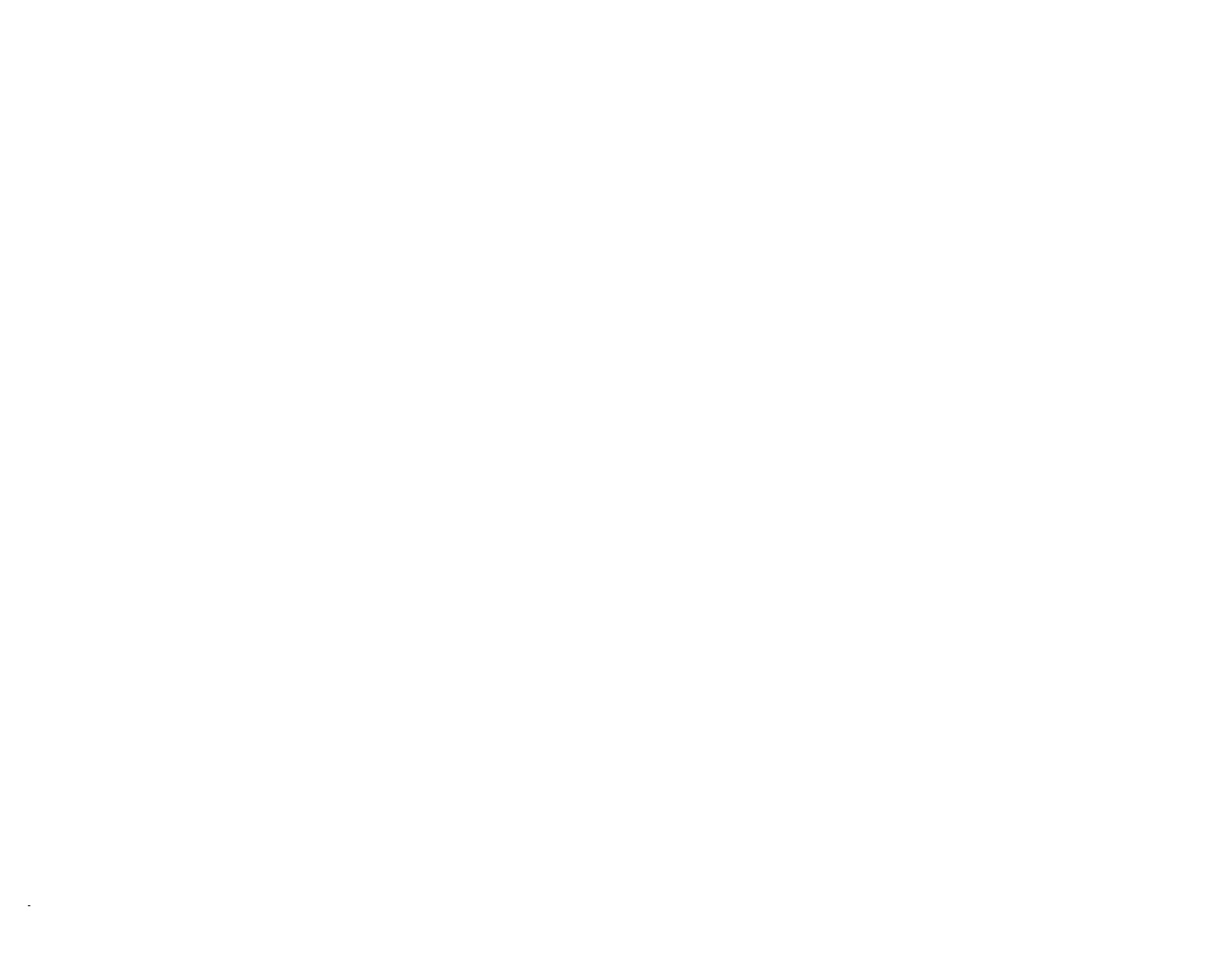|                    | <b>Licence Business Name</b>                | <b>Address</b>                                     | <b>Licence Type/Sub</b>         |                                      | Phone            |      | Fax                      |      |
|--------------------|---------------------------------------------|----------------------------------------------------|---------------------------------|--------------------------------------|------------------|------|--------------------------|------|
| 17 776484          | <b>Edward's Bindery</b>                     | 12200 Vulcan Way Unit 19 Richmond BC V6V 1J8       | Industrial/Manufacturing<br>Use |                                      | (604) 603-8578   |      | Work (604) 603-8578 Cell |      |
|                    | 17 775996 D & H Canada ULC                  | 13268 Worster Crt Unit 110 Richmond BC V6V 2B3     | Mercantile Use                  | Wholesale Trading                    | (604) 248-2155   |      | Work (604) 248-2159 Fax  |      |
| <b>Issue Date:</b> |                                             | <b>August 8, 2017</b>                              |                                 |                                      |                  |      |                          |      |
| 17 780658          | Way Financial Inc                           | 8171 Ackroyd Rd Unit 2000 Richmond BC V6X 3K1      | Service Use                     |                                      | (604) 278-0122   |      | Work (604) 278-0133 Fax  |      |
| 17 779258          | <b>JXY Trading</b>                          | 10691 Shellbridge Way Unit 130 Richmond BC V6X 2W8 | Service Use                     |                                      | (778) 889-5298   | Work |                          | Hom  |
| 17 779272          | Hong Kong Airlines                          | 3211 Grant McConachie Way Richmond BC V7B 0A4      | Service Use                     |                                      | 85231514698      |      | Work 85231514592         | Fax  |
| 17 779419          | Qualified Moving Systems Inc                | 2631 Viking Way Unit 223 Richmond BC V6V 3B5       | Service Use                     | <b>Delivery Services</b>             | (604) 421-4411   | Work |                          | Hom  |
| 17 780645          | Northern Lighting                           | 11191 Horseshoe Way Unit 13 Richmond BC V7A 4S5    | Mercantile Use                  | <b>Wholesale Trading</b>             | (604) 227-2335   | Work |                          |      |
| <b>Issue Date:</b> |                                             | <b>August 9, 2017</b>                              |                                 |                                      |                  |      |                          |      |
| 17 781108          | Cross Canada Travel & Tours<br>Limited      | 7280 River Rd Unit 110 Richmond BC V6X 1X5         | Service Use                     | <b>Travel Agency</b>                 | (604) 238-9989   | Work |                          | Hom  |
| 17 781095          | Accents@home                                | 6551 No 3 Rd Unit 1430 Richmond BC V6Y 2B6         | Mercantile Use                  | <b>Retail Trading</b>                | $(604)$ 568-5014 | Work |                          | Hom  |
| 17 780984          | Mario's Towing Ltd                          | 7111 No 8 Rd Richmond BC V6W 1L9                   | Vehicle for Hire                | Class M - Tow-Truck                  | (888) 292-1581   |      | Work (250) 765-6054 Fax  |      |
| 17 780564          | Pacific East Media Ltd                      | 13988 Cambie Rd Unit 368 Richmond BC V6V 2K4       | Service Use                     |                                      | (604) 370-2956   | Work |                          | Hom  |
| 17 780983          | Mario's Towing Ltd                          | 7111 No 8 Rd Richmond BC V6W 1L9                   | Vehicle for Hire                | Vehicle For Hire<br>Office           | (888) 292-1581   |      | Work (250) 765-6054 Fax  |      |
| <b>Issue Date:</b> |                                             | <b>August 10, 2017</b>                             |                                 |                                      |                  |      |                          |      |
| 17 780584          | <b>EZM Rental Ltd</b>                       | 8100 Capstan Way Unit 1 Richmond BC V6X 1R5        | Vehicle for Hire                | Class J - Rental<br>Vehicle Group 2  | $(604)$ 303-0281 | Work |                          | Hom  |
| 17 780581          | <b>EZM Rental Ltd</b>                       | 8100 Capstan Way Unit 1 Richmond BC V6X 1R5        | Vehicle for Hire                | Vehicle For Hire<br>Office           | (604) 303-0281   | Work |                          | Hom  |
| 17 780858          | Maxcel Westcoast Realty Ltd                 | 6020 Blundell Rd Unit 135 Richmond BC V7C 1H8      | Service Use                     |                                      | (604) 362-6222   | Work |                          | Hom  |
| 17 780750          | Alexander Fennig & Co Inc                   | 11871 Horseshoe Way Unit 1103 Richmond BC V7A 5H5  | Service Use                     |                                      | (778) 833-2189   | Work |                          | Hom  |
| 16 745080          | Teng Xiang Holdings Group Ltd               | 6068 No 3 Rd Unit 120 Richmond BC V6Y 4M7          | Service Use                     |                                      | (604) 256-2092   | Work |                          | Hom  |
| 17 778381          | <b>Unique Trucking Ltd</b>                  | 16268 River Rd Richmond BC V6V 1L6                 | Service Use                     |                                      | (604) 277-5050   |      | Work (604) 716-0333      | Cell |
| 17 778197          | Super Fast Truck and Trailer<br>Repair Ltd  | 16268 River Rd Richmond BC V6V 1L6                 | Service Use                     |                                      | (778) 863-5004   | Work |                          | Hom  |
| 17 780644          | Wo Fung Noodle House                        | 8088 Park Rd Richmond BC V6Y 1T1                   | Assembly Use Group 1            | <b>Food Service</b><br>Establishment | (604) 370-3638   | Work |                          | Hom  |
| <b>Issue Date:</b> |                                             | <b>August 11, 2017</b>                             |                                 |                                      |                  |      |                          |      |
| 17 781542          | <b>Heron Properties</b>                     | 16771 58B AVE SURREY BC V3S 2K3                    | Service Use                     | <b>General Contractor</b>            | (778) 980-1110   | Work |                          | Hom  |
|                    | 17 781415 Malama.ca Inc                     | 3771 Jacombs Rd Unit 515 Richmond BC V6V 2L9       | Service Use                     |                                      | (604) 303-0765   | Work |                          | Hom  |
|                    | 17 781421 Vancouver GeoTech Labs            | 11951 Mitchell Rd Unit 155 Richmond BC V6V 1T5     | Industrial/Manufacturing<br>Use |                                      | (604) 812-7070   | Work |                          | Hom  |
| 17 781442          | <b>Eyeplus Optical Ltd</b>                  | 4380 No 3 Rd Unit 1335 Richmond BC V6X 3V7         | Mercantile Use                  | <b>Retail Trading</b>                | (604) 728-2289   | Work |                          | Hom  |
| 17 781451          | Moko International Holdings Corp            | 3779 Sexsmith Rd Unit 1203 Richmond BC V6X 3Z9     | Mercantile Use                  | <b>Retail Trading</b>                | (778) 318-8777   | Work |                          | Hom  |
| 17 781523          | Sigma & Pai Investment<br>International Ltd | 4000 No 3 Rd Unit 3055 Richmond BC V6X 0J8         | Mercantile Use                  | <b>Retail Trading</b>                | (778) 998-2512   | Work |                          | Hom  |
| 17 781526          | Naz Kreates                                 | 22386 Sharpe Ave Unit 9 Richmond BC V6V 0A1        | Service Use                     | Home Occupation                      | (604) 202-9595   | Work |                          | Hom  |
| 17 781414          | Echello Inc                                 | 3771 Jacombs Rd Unit 515 Richmond BC V6V 2L9       | Mercantile Use                  | <b>Wholesale Trading</b>             | (604) 303-0765   | Work |                          | Hom  |
| 17 781537          | New Giant Contracting                       | 8100 Jones Rd Unit 301 Richmond BC V6Y 4B1         | Service Use                     | <b>General Contractor</b>            | $(604)$ 306-1551 | Work |                          | Hom  |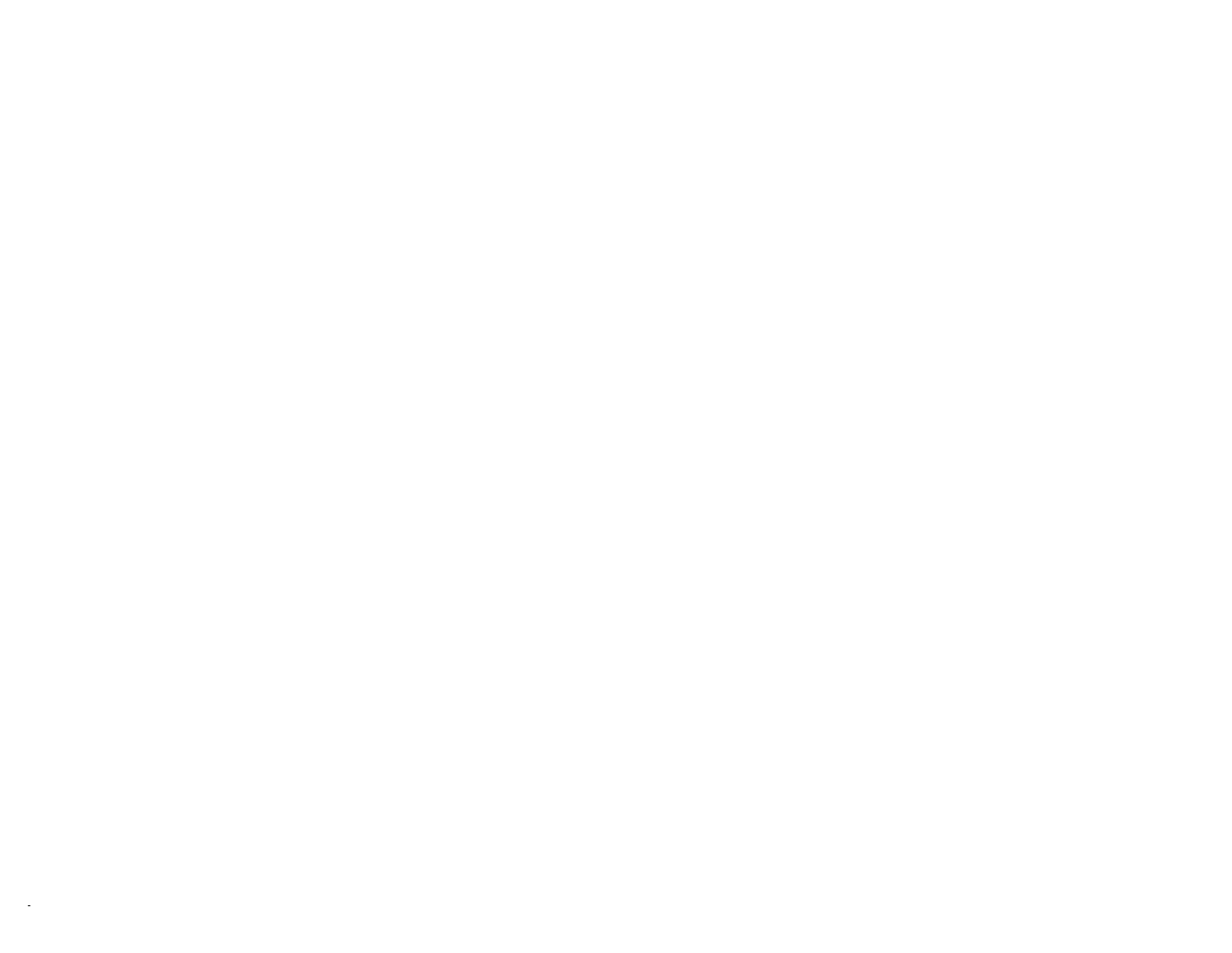|                    | Licence Business Name                            | <b>Address</b>                                                      | <b>Licence Type/Sub</b> |                                      | <b>Phone</b>       |      | Fax                     |            |
|--------------------|--------------------------------------------------|---------------------------------------------------------------------|-------------------------|--------------------------------------|--------------------|------|-------------------------|------------|
| 17 781621          | Services                                         | CET Professional Consulting and 10033 Deagle Rd Richmond BC V7A 1R3 | Service Use             | Home Occupation                      | (778) 883-0688     | Work |                         | <b>Hom</b> |
| 17 781547          | Peak Immigration and Education<br>Consulting Ltd | 8833 Hazelbridge Way Unit 1603 Richmond BC V6X 0N3                  | Service Use             |                                      | (778) 863-8665     | Work |                         | Hom        |
| 17 781645          | <b>Sybott Solutions Ltd</b>                      | 8060 General Currie Rd Unit 2 Richmond BC V6Y 1M1                   | Service Use             | Home Occupation                      | (778) 979-6111     | Work |                         | Hom        |
| 17 781720          | Pingnuo Trading & Investment<br>Ltd.             | 5691 Langtree Ave Richmond BC V7C 4L6                               | Service Use             | Home Occupation                      | (778) 862-5286     | Work |                         | Hom        |
| 17 781536          | 5M Photobooth                                    | 19889 96TH AVE UNIT 13 LANGLEY BC V1M 3C7                           | Service Use             |                                      | (778) 919-9470     | Work |                         | Hom        |
| 17 781110          | Mirrortech Marketing Ltd                         | 8351 Bennett Rd Unit 107 Richmond BC V6Y 1N4                        | Service Use             | Home Occupation                      | (778) 839-5587     | Work |                         | Hom        |
| 17 781681          | <b>Mohinder Gosal</b>                            | 15690 92A AVE SURREY BC V4N 3B1                                     | Service Use             | <b>General Contractor</b>            | (604) 953-1108     | Work |                         |            |
| 17 778659          | Nordin Biotech Inc                               | 10451 Shellbridge Way Unit 150 Richmond BC V6X 2W8                  | Service Use             |                                      | (800) 816-5716     | Work |                         |            |
| 17 780623          | Shang Media Inc                                  | 13091 Vanier PI Unit 311 Richmond BC V6V 2J1                        | Service Use             |                                      | $(604)$ 295-8808   | Work |                         | Hom        |
| 17 781409          | Jacky Stone Holding Ltd                          | 3585 E 48TH AVE VANCOUVER BC V5S 1H8                                | Service Use             | <b>General Contractor</b>            | (604) 728-3986     | Work |                         | Hom        |
| 17 781076          | Radec Group Inc                                  | 955 TIMMINS ST PENTICTON BC V2A 5V3                                 | Service Use             | <b>General Contractor</b>            | $(604) 676 - 0008$ | Work |                         | Hom        |
| 17 781115          | Coral Property Management Inc                    | 4311 Hazelbridge Way Unit 2015 Richmond BC V6X 3L7                  | Service Use             |                                      | (604) 273-3708     |      | Work (604) 273-3709 Fax |            |
| 17 781246          | Casa Bonita Construction Inc                     | 9400 McCutcheon PI Richmond BC V7A 5A6                              | Service Use             | <b>General Contractor</b>            | (604) 275-5226     |      | Work (604) 275-5226 Fax |            |
| 17 781249          | <b>Gear Tactix</b>                               | 7900 River Rd Unit 3 Richmond BC V6X 1X7                            | Mercantile Use          | <b>Retail Trading</b>                | (778) 668-1201     | Work |                         | Hom        |
| 17 781253          | Awen Art Gallery                                 | 8551 Rosehill Dr Richmond BC V7A 2J8                                | Service Use             | Home Occupation                      | (604) 304-3307     | Work |                         | Hom        |
| 17 781256          | Westwood Installations Ltd                       | 12255 BONSON RD PITT MEADOWS BC V3Y 1A9                             | Service Use             | <b>General Contractor</b>            | (604) 603-9727     | Work |                         | Hom        |
| 17 781300          | <b>Emelle's Catering Ltd</b>                     | 177 W 7TH AVE UNIT 100 VANCOUVER BC V5Y 1L8                         | Assembly Use Group 1    | <b>Food Catering</b>                 | (604) 875-6551     | Work |                         | Hom        |
| 17 781380          | <b>Torcon Ltd</b>                                | 2601 MATHESON BLVD E UNIT 26 MISSISSAUGA ON<br><b>V4W 5A8</b>       | Service Use             | <b>General Contractor</b>            | (905) 206-9033     |      | Work (905) 206-9034 Fax |            |
| 17 781381          | <b>Berto Contractors Ltd</b>                     | 5271 REGENT ST BURNABY BC V5C 4H4                                   | Service Use             | <b>General Contractor</b>            | (604) 436-0338     |      | Work (604) 436-0363 Fax |            |
| 17 778364          | <b>Fanson Capital</b>                            | 8171 Ackroyd Rd Unit 3010 Richmond BC V6X 3K1                       | Service Use             |                                      | (604) 370-0018     | Work |                         | Hom        |
| <b>Issue Date:</b> |                                                  | <b>August 14, 2017</b>                                              |                         |                                      |                    |      |                         |            |
|                    | 16 741340 Simmer Huang                           | 4700 McClelland Rd Unit 1705 Richmond BC V6X 0M6                    | Assembly Use Group 1    | <b>Food Service</b><br>Establishment | (778) 855-9756     | Work |                         | Hom        |
| <b>Issue Date:</b> |                                                  | <b>August 15, 2017</b>                                              |                         |                                      |                    |      |                         |            |
| 03 223071          | Allied Salvage & Metals (1985)<br>Ltd            | 11631 Twigg PI Richmond BC V6V 2K7                                  | Service Use             |                                      | (604) 322-6629     |      | Work (604) 322-6679 Fax |            |
| <b>Issue Date:</b> |                                                  | <b>August 16, 2017</b>                                              |                         |                                      |                    |      |                         |            |
| 17 781746          | <b>DDN Services Inc</b>                          | 997 SEYMOUR ST UNIT 250 VANCOUVER BC V6B 3M1                        | Service Use             |                                      | (604) 500-3086     |      | Work (604) 759-3066 Fax |            |
| 17 781909          | <b>Bartlett Contracting</b>                      | 255 NEWPORT DR PORT MOODY BC V3H 5H1                                | Service Use             | <b>General Contractor</b>            | (604) 961-5673     | Work |                         | Hom        |
| 17 781809          | DK Consulting                                    | 14000 Riverport Way Unit 601 Richmond BC V6W 0B2                    | Service Use             | Home Occupation                      | (604) 219-0758     | Work |                         | Hom        |
| 17 781078          | Go House Bed & Breakfast                         | 6438 Chelmsford St Richmond BC V7C 4H9                              | <b>Residential Use</b>  | Bed & Breakfast                      | (604) 512-8178     | Work |                         | Hom        |
| 17 780964          | Kuai Le Lao Jia                                  | 11951 Kingfisher Dr Richmond BC V7E 3X7                             | <b>Residential Use</b>  | Bed & Breakfast                      | (778) 886-1808     |      | Work (778) 955-7758 Alt |            |
| 17 781878          | Hong Ling (Canada) Enterprise<br>Ltd             | 9840 Gilhurst Cr Richmond BC V7A 1P2                                | Service Use             | Home Occupation                      | (604) 332-0717     |      | Work (604) 332-0717 Fax |            |
| 17 781740          | K D L Construction Inc                           | 4180 NANAIMO ST 402 VANCOUVER BC                                    | Service Use             | <b>General Contractor</b>            | (604) 401-6902     | Work |                         | Hom        |
| <b>Issue Date:</b> |                                                  | <b>August 17, 2017</b>                                              |                         |                                      |                    |      |                         |            |
| 17 779489          | <b>Club Demonstration Services</b>               | 9151 Bridgeport Rd Richmond BC V6X 3L9                              | Service Use             |                                      | (858) 581-8700     | Work |                         | Hom        |
| 17 780768          | Evergreen Nutrition Inc                          | 5300 No 3 Rd Unit 826 Richmond BC V6X 2X9                           | Mercantile Use          | <b>Retail Trading</b>                | (604) 231-6077     | Work |                         | Hom        |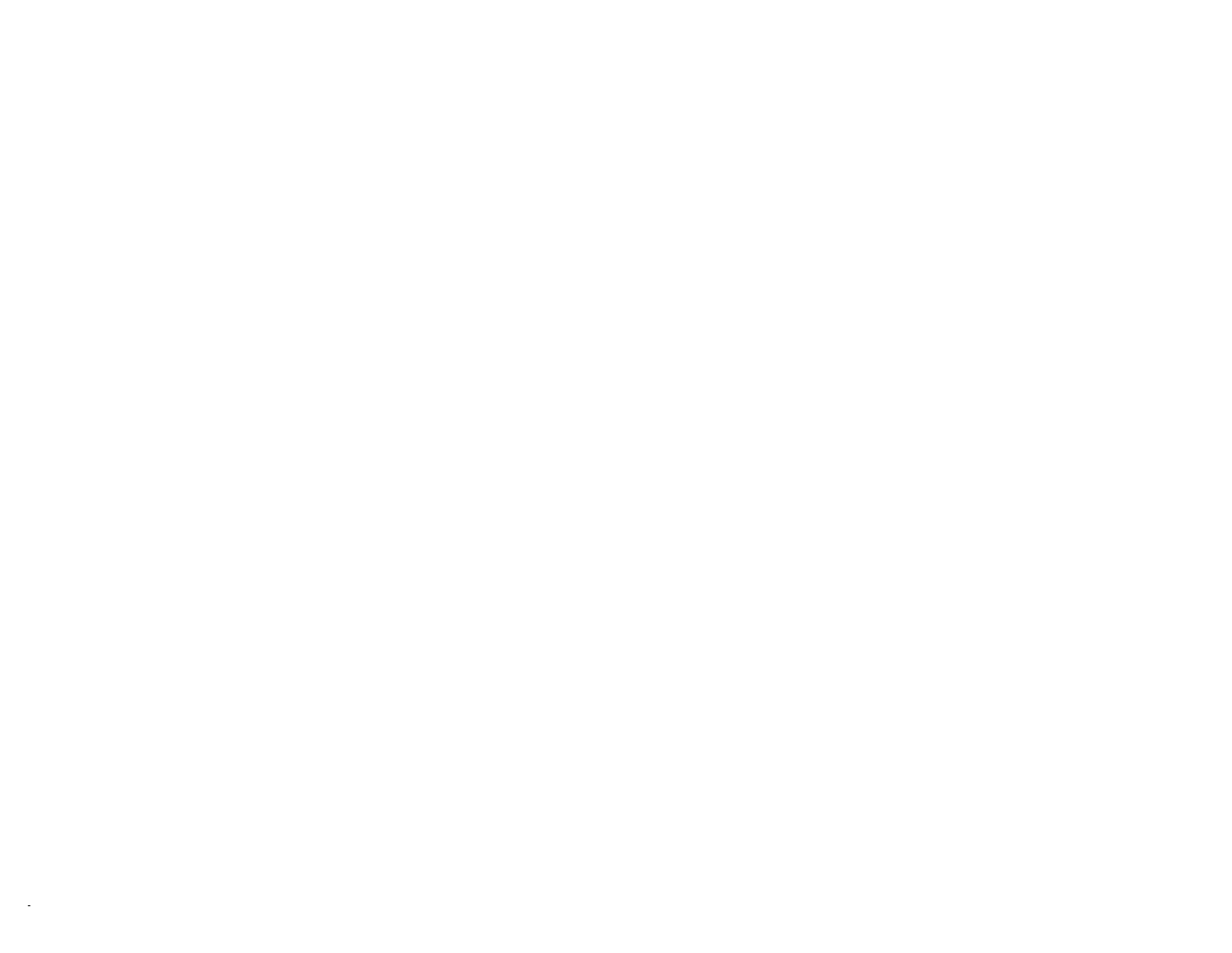|                    | Licence Business Name                          | <b>Address</b>                                                         | <b>Licence Type/Sub</b> |                                                    | Phone            |      | Fax                     |     |
|--------------------|------------------------------------------------|------------------------------------------------------------------------|-------------------------|----------------------------------------------------|------------------|------|-------------------------|-----|
| 17 776202          | Legendary Tea                                  | 8888 Odlin Cr Unit 2270 Richmond BC V6X 3Z8                            | Assembly Use Group 1    | <b>Food Service</b><br>Establishment, Take-<br>Out | (604) 998-7934   | Work |                         | Hom |
| 17 775420          | Taco Kwon Do                                   | 1189 MELVILLE ST UNIT 3902 VANCOUVER BC V6E<br>4T <sub>8</sub>         | Assembly Use Group 1    | Mobile Food Vendor                                 | (604) 897-8834   | Work |                         | Hom |
| 17 775382          | Dana Hospitality                               | 13811 Wireless Way Richmond BC V6V 3A4                                 | Vending Machine Use     | <b>Vending Machines</b>                            | (905) 829-0292   |      | Work (905) 829-2898 Fax |     |
| 17 775061          | Happy World Foods Ltd                          | 4540 No 3 Rd Unit 1150 Richmond BC V6X 4E4                             | Assembly Use Group 1    | <b>Food Service</b><br>Establishment               | (604) 218-3363   | Work |                         |     |
| 17 773987          | <b>Yue Restaurant</b>                          | 8351 Alexandra Rd Unit 110 Richmond BC V6X 3P3                         | Assembly Use Group 1    | Food Service<br>Establishment                      | (604) 233-1219   | Work |                         | Hom |
| 17 773985          | Kam Do Bakery 2                                | 4328 No 3 Rd Unit 105 Richmond BC V6X 2C2                              | Mercantile Use          | Retail Trading                                     | (604) 370-6663   | Work |                         | Hom |
| <b>Issue Date:</b> |                                                | <b>August 18, 2017</b>                                                 |                         |                                                    |                  |      |                         |     |
| 17 778701          | Chinee Crepe Ltd                               | 7979 Firbridge Way Unit 1507 Richmond BC V6X 2C9                       | Assembly Use Group 1    | Mobile Food Vendor                                 | (604) 726-1738   | Work |                         | Hom |
| 17 782068          |                                                | West Coast Climate Solutions Inc 12288 Buchanan St Richmond BC V7E 6T8 | Service Use             |                                                    | (604) 727-8351   | Work |                         | Hom |
| 17 782005          | Real Technology Inc                            | 10991 Granville Ave Richmond BC V6Y 1R5                                | Service Use             | Home Occupation                                    | $(604)$ 368-3186 | Work |                         | Hom |
| 17 781952          | Geographic Technologies Group<br><b>Inc</b>    | PO BOX 10135 GOLDSBORO NC 27532 USA                                    | Service Use             |                                                    | (919) 759-9214   |      | Work (919) 759-0410 Fax |     |
| 17 780985          | 1128883 BC Ltd                                 | 4000 No 3 Rd Unit 1180 Richmond BC V6X 0J8                             | Service Use             |                                                    | (778) 318-0617   | Work |                         | Hom |
| 17 780647          | Jadd Shop                                      | 8760 Blundell Rd Unit 108 Richmond BC V6Y 1K1                          | Service Use             | Home Occupation                                    | $(604)$ 358-8665 | Work |                         | Hom |
| 17 779243          | <b>Makereal Consulting Inc</b>                 | 4000 No 3 Rd Unit 1180 Richmond BC V6X 0J8                             | Service Use             |                                                    | (778) 892-3066   | Work |                         | Hom |
| 17 778050          | The Richmond School of<br>Motoring             | 8591 Blundell Rd Unit 4 Richmond BC V6Y 1K2                            | Vehicle for Hire        | Class K -<br><b>DriverTraining</b><br>Vehicle      | (604) 551-3780   | Work |                         | Hom |
| 17 779009          | Earth Child Montessori School<br>Ltd           | 10400 Leonard Rd Richmond BC V7A 2N5                                   | Assembly Use Group 3    | <b>Education Institution</b>                       | (604) 270-0131   | Work |                         | Hom |
| 17 782143          | Jager Electrical Services Ltd                  | 5815 CRESCENT DR DELTA BC V4K 2E7                                      | Service Use             | <b>Electrical Contractor</b>                       | (604) 209-4234   | Work |                         | Hom |
| 17 778063          | 101 Education & Immigration Inc                | 4000 No 3 Rd Unit 2280 Richmond BC V6X 0J8                             | Service Use             |                                                    | (778) 316-6758   | Work |                         | Hom |
| 17 778061          | Glories Global Consulting Inc                  | 4000 No 3 Rd Unit 2280 Richmond BC V6X 0J8                             | Service Use             |                                                    | (778) 316-6758   | Work |                         | Hom |
| 17 778064          | 101 Education & Immigration Inc                | 4000 No 3 Rd Unit 2280 Richmond BC V6X 0J8                             | Assembly Use Group 3    | <b>Education Institution</b>                       | (778) 316-6758   | Work |                         | Hom |
| 17 778048          | The Richmond School of<br>Motoring             | 8591 Blundell Rd Unit 4 Richmond BC V6Y 1K2                            | Vehicle for Hire        | Vehicle For Hire<br>Office                         | (604) 551-3780   | Work |                         | Hom |
| 17 773966          | Gun Box                                        | 8888 Odlin Cr Unit 3000 Richmond BC V6X 3Z8                            | Mercantile Use          | Retail Trading                                     | (604) 379-8888   | Work |                         |     |
| 17 773896          | Turfco Landscape and Stone<br>Supplies         | 13280 Mitchell Rd Richmond BC V6V 1M8                                  | Mercantile Use          | <b>Wholesale Trading</b>                           | (604) 326-1858   |      | Work (604) 326-9506 Fax |     |
| 17 772472          | Ursids                                         | 4000 No 3 Rd Unit 1155 Richmond BC V6X 0J8                             | Mercantile Use          | <b>Retail Trading</b>                              | (778) 893-0303   | Work |                         | Hom |
| 16 754792          | Harmony Bakery Ltd                             | 4231 Hazelbridge Way Unit 110 Richmond BC V6X 3L7                      | Assembly Use Group 1    | <b>Food Service</b><br>Establishment               | (604) 715-0908   | Work |                         | Hom |
|                    | 17 778062 Glories Global Consulting Inc        | 4000 No 3 Rd Unit 2280 Richmond BC V6X 0J8                             | Assembly Use Group 3    | Education Institution (778) 316-6758 Work          |                  |      |                         | Hom |
| <b>Issue Date:</b> |                                                | <b>August 21, 2017</b>                                                 |                         |                                                    |                  |      |                         |     |
|                    | 17 782280 West Point Plumbing & Heating<br>Ltd | 14865 62A AVE SURREY BC V3S 2W9                                        | Service Use             | <b>Plumbing Contractor</b>                         | (778) 892-8146   | Work |                         | Hom |
| 17 782581          | Iceberg Property Security Ltd                  | 8600 Jones Rd Unit 302 Richmond BC V6Y 3Z3                             | Service Use             | Home Occupation                                    | (778) 245-0800   | Work |                         | Hom |
| 17 782640          | Luna Moose Education Ltd                       | 6288 No 3 Rd Unit 901 Richmond BC V6Y 0J3                              | Service Use             | Home Occupation                                    | (604) 354-8013   | Work |                         | Hom |
| <b>Issue Date:</b> |                                                | <b>August 22, 2017</b>                                                 |                         |                                                    |                  |      |                         |     |
|                    | 17 781802 Mama's Wholesale                     | 10451 Shellbridge Way Unit 150 Richmond BC V6X 2W8                     | Service Use             |                                                    | (778) 896-5668   | Work |                         | Hom |
|                    |                                                |                                                                        |                         |                                                    |                  |      |                         |     |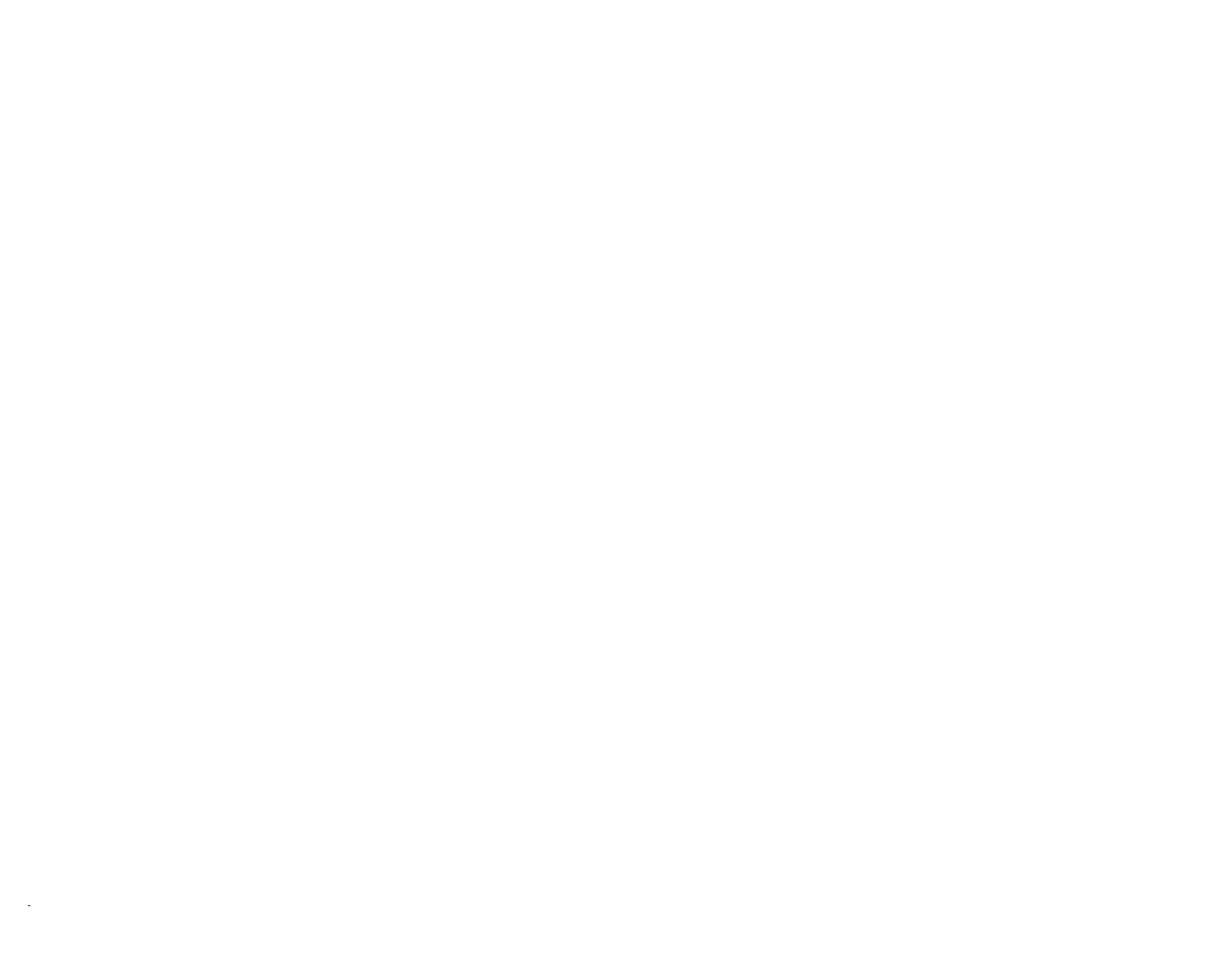|                    | <b>Licence Business Name</b>                              | <b>Address</b>                                       | <b>Licence Type/Sub</b>                    |                                                    | <b>Phone</b>     |      | Fax                     |     |
|--------------------|-----------------------------------------------------------|------------------------------------------------------|--------------------------------------------|----------------------------------------------------|------------------|------|-------------------------|-----|
|                    | 17 782743 Drain King Express & Plumtek<br>Solutions       | 12385 90 AVE SURREY BC V3V 6K2                       | Service Use                                | <b>Plumbing Contractor</b>                         | (778) 869-3939   | Work |                         | Hom |
| 17 782665          | Ken Chen Painting                                         | 3433 KINGSWAY VANCOUVER BC V5R 5L3                   | Service Use                                | <b>General Contractor</b>                          | (778) 386-2388   |      | Work (604) 569-1133 Fax |     |
| 17 781800          | <b>JCW Sales Inc.</b>                                     | 13700 Mayfield PI Unit 1120 Richmond BC V6V 2E4      | Mercantile Use                             | <b>Wholesale Trading</b>                           | (604) 370-0046   | Work |                         | Hom |
| 17 782724          | <b>Betsy Consulting Group Ltd</b>                         | 8231 Spires Rd Richmond BC V6Y 1W1                   | Service Use                                |                                                    | (778) 668-0218   | Work |                         | Hom |
| <b>Issue Date:</b> |                                                           | <b>August 23, 2017</b>                               |                                            |                                                    |                  |      |                         |     |
| 17 782754          | Antsand                                                   | 8451 Westminster Hwy Unit 323 Richmond BC V6X 3E4    | Service Use                                |                                                    | $(604)$ 363-5816 | Work |                         | Hom |
| 17 782765          | ABACA Landscaping &<br><b>Construction Consulting Ltd</b> | 2160 BRAESIDE PL COQUITLAM BC V3E 3L3                | Service Use                                | <b>General Contractor</b>                          | (604) 728-4756   | Work |                         | Hom |
| 17 782786          | <b>DLHY Trading</b>                                       | 8880 Jones Rd Unit 116 Richmond BC V6Y 3Z1           | Service Use                                | Home Occupation                                    | (778) 681-7727   | Work |                         | Hom |
| 17 782801          | Sun Pacific Solar Energy Inc                              | 10326 Odlin Rd Richmond BC V6X 1E2                   | Service Use                                | Home Occupation                                    | (604) 306-0535   | Work |                         | Hom |
| 17 782889          | 1005428 BC Ltd                                            | 31823 SATURNA CR ABBOTSFORD BC V2T 4X6               | Service Use                                | <b>General Contractor</b>                          | (778) 552-4044   | Work |                         | Hom |
| <b>Issue Date:</b> |                                                           | <b>August 24, 2017</b>                               |                                            |                                                    |                  |      |                         |     |
| 17 781065          | <b>TFMD Consulting Inc</b>                                | 9460 Glenallan Dr Unit 53 Richmond BC V7A 2S8        | <b>Inter-Municipal Business</b><br>Licence | <b>General Contractor</b>                          | (778) 987-2018   | Work |                         | Hom |
| 17 783022          | <b>Red Bike Events</b>                                    | 9400 Glendower Dr Richmond BC V7A 2Y5                | Service Use                                | Home Occupation                                    | (778) 321-5939   | Work |                         | Hom |
| 17 782920          | Crown By Beauty                                           | 3831 Cunningham Dr Richmond BC V6X 3N7               | Service Use                                | Home Occupation                                    | (778) 688-1068   | Work |                         | Hom |
| 17 782787          | Canada Renewable Bioenergy<br>Corp                        | 4000 No 3 Rd Unit 5050 Richmond BC V6X 0J8           | Service Use                                |                                                    | (778) 688-7346   | Work |                         | Hom |
| 17 783029          | Ikonick Pipeworks Ltd                                     | 26465 30A AVE ALDERGROVE BC V4W 3E1                  | Service Use                                | <b>Plumbing Contractor</b>                         | (778) 808-2764   | Work |                         | Hom |
| 17 782220          | <b>CGL Business Solution</b>                              | 3700 No 3 Rd Unit 2255 Richmond BC V6X 3X2           | Service Use                                |                                                    | (604) 270-1123   |      | Work (604) 270-1123 Fax |     |
| 17 781063          | <b>TFMD Consulting Inc</b>                                | 9460 Glenallan Dr Unit 53 Richmond BC V7A 2S8        | Service Use                                | Home Occupation                                    | (778) 987-2018   | Work |                         | Hom |
| 17 780415          | <b>President Global Consulting</b><br>Group Ltd           | 3700 No 3 Rd Unit 2050 Richmond BC V6X 3X2           | Service Use                                |                                                    | (604) 370-2855   |      | Work (604) 370-4855 Fax |     |
| 16 758660          | Brooks Brothers #6407                                     | 7899 Templeton Station Rd Unit 1047 Richmond V7B 0B7 | Mercantile Use                             | <b>Retail Trading</b>                              | (604) 278-1810   |      | Work (604) 278-0227 Fax |     |
| 17 782120          | <b>RT7 Enterprises Ltd</b>                                | 10691 Shellbridge Way Unit 130 Richmond BC V6X 2W8   | Service Use                                |                                                    | (604) 565-0996   |      | Work (604) 605-0619 Fax |     |
| 17 782065          | Diamond Parking DPS #4951                                 | 7951 Alderbridge Way Richmond BC V6X 2A4             | Service Use                                | <b>Parking Enforcement</b><br><b>Business</b>      | (604) 681-8797   |      | Work (604) 684-0329 Fax |     |
| <b>Issue Date:</b> |                                                           | <b>August 25, 2017</b>                               |                                            |                                                    |                  |      |                         |     |
| 17 783060          | <b>Guien Trading Ltd</b>                                  | 7831 Westminster Hwy Unit 909 Richmond BC V6X 4J4    | Service Use                                | Home Occupation                                    | (778) 862-4555   | Work |                         | Hom |
| 17 765014          | Lavar Colon Spa Richmond                                  | 8111 Anderson Rd Unit 500 Richmond BC V6Y 3Z8        | Service Use                                |                                                    | (604) 370-1386   |      | Work (604) 370-1398 Fax |     |
| 17 777693          | Surfline Enterprises Ltd                                  | 11491 River Rd Richmond BC V6X 1Z6                   | Service Use                                |                                                    | (604) 233-7060   | Work |                         | Hom |
| 17 778209          | Dairy Queen                                               | 6551 No 3 Rd Unit 2485 Richmond BC V6Y 2B6           | Assembly Use Group 1                       | <b>Food Service</b><br>Establishment. Take-<br>Out | (604) 370-0300   | Work |                         | Hom |
| 17 779221          | Uncle Graham's Food Ltd                                   | 11528 Twigg PI Unit 100 Richmond BC V6V 2Y5          | Assembly Use Group 1                       | <b>Food Service</b><br>Establishment               | (604) 322-1077   | Work |                         | Hom |
|                    | 17 782745 Garys Kettle Corn                               | 813 SPRICE AVE COQUITLAM BC V3J 2P2                  | Assembly Use Group 1                       | Mobile Food Vendor                                 | (604) 349-8685   | Work |                         | Hom |
|                    | 17 782794 New Era Concessions Inc                         | 133 STAR CR NEW WESTMINSTER BC V3M 6X6               | Assembly Use Group 1                       | Food Service<br>Establishment, Take-<br>Out        | (604) 773-5464   | Work |                         | Hom |
| <b>Issue Date:</b> |                                                           | <b>August 28, 2017</b>                               |                                            |                                                    |                  |      |                         |     |
| 16 758520          | Pinnacle Wealth Brokers Asian<br>Division                 | 5811 Cooney Rd Unit 408 Richmond BC V6X 3M1          | Service Use                                |                                                    | (604) 998-4970   | Work |                         | Hom |
| January 3, 2018    |                                                           |                                                      | Page 41 of 61                              |                                                    |                  |      |                         |     |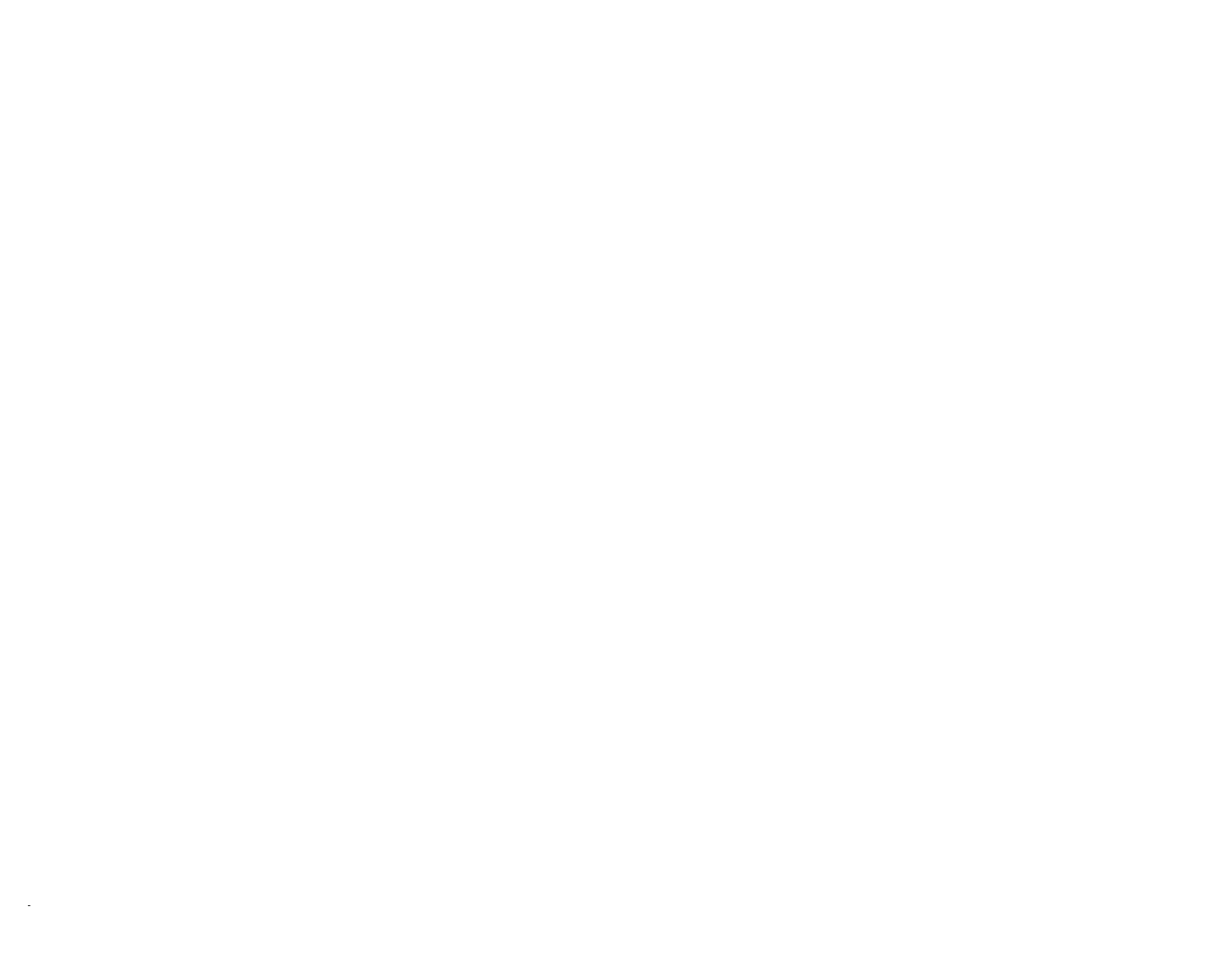| Licence Business Name                                  | <b>Address</b>                                     | <b>Licence Type/Sub</b>                    |                                                    | <b>Phone</b>     |      | Fax                     |            |
|--------------------------------------------------------|----------------------------------------------------|--------------------------------------------|----------------------------------------------------|------------------|------|-------------------------|------------|
| 17 782522 YL Design Inc                                | 8700 McKim Way Unit 2171 Richmond BC V6X 4A5       | Service Use                                |                                                    | (778) 895-5880   | Work |                         | Hom        |
| <b>Issue Date:</b>                                     | <b>August 29, 2017</b>                             |                                            |                                                    |                  |      |                         |            |
| <b>Vancouver Street Battle</b><br>17 782674            | 4351 No 3 Rd Unit 160 Richmond BC V6X 3A7          | Vending Machine Use                        | <b>Amusement Centre</b>                            | (604) 763-2231   | Work |                         | Hom        |
| 17 782742<br>Rongmomo DIY Store Octmon!                | 4000 No 3 Rd Unit 3075 Richmond BC V6X 0J8         | Mercantile Use                             | <b>Retail Trading</b>                              | (778) 319-9928   | Work |                         | Hom        |
| 17 782781<br>Kooops Broadcasting Ltd                   | 6910 No 3 Rd Unit 8 Richmond BC V6Y 2C5            | Service Use                                |                                                    | (604) 370-5667   | Work |                         | Hom        |
| 17 782785<br>Kooops Broadcasting Ltd                   | 6910 No 3 Rd Unit 8 Richmond BC V6Y 2C5            | Service Use                                |                                                    | (604) 370-5667   | Work |                         | Hom        |
| 17 782928<br>Messiah Motor Cars Inc                    | 8000 River Rd Richmond BC V6X 1X7                  | Mercantile Use                             | Automobile Dealer                                  | (778) 565-3660   | Work | (888) 405-0408 Hom      |            |
| 17 782940<br><b>SSE Tutoring</b>                       | 8136 Park Rd Unit 228 Richmond BC V6Y 1T1          | Service Use                                |                                                    | (604) 782-8366   | Work |                         | Hom        |
| 17 782949<br>MVT Canadian Bus Inc                      | 9871 River Dr Richmond BC V6X 1Z1                  | Service Use                                |                                                    | (604) 575-6636   |      | Work (604) 575-6621 Fax |            |
| <b>Issue Date:</b>                                     | <b>August 30, 2017</b>                             |                                            |                                                    |                  |      |                         |            |
| St Geneve Fine Bed Linen's<br>17 780537                | 11151 Horseshoe Way Unit 27 Richmond BC V7A 4S5    | Service Use                                |                                                    | (604) 272-3004   |      | Work (604) 272-0552 Fax |            |
| <b>VIP Real Estate Group</b><br>17 783062              | 4000 No 3 Rd Unit 5150 Richmond BC V6X 0J8         | Service Use                                |                                                    | (778) 999-8282   | Work |                         | Hom        |
| 17 783048<br>Prominence Financial Inc                  | 10551 Shellbridge Way Unit 100 Richmond BC V6X 2W9 | Service Use                                |                                                    | (604) 336-8833   |      | Work (604) 336-8835 Fax |            |
| 17 782929<br>A1 Exchange Inc                           | 4000 No 3 Rd Unit 6025 Richmond BC V6X 0J8         | Service Use                                |                                                    | (604) 445-3396   | Work |                         | Hom        |
| 17 781531<br>Fin Lin Hong Enterprises Limited          | 4380 No 3 Rd Unit 1365 Richmond BC V6X 3V7         | Mercantile Use                             | <b>Retail Trading</b>                              | (604) 304-5478   |      | Work (604) 304-5478 Fax |            |
| 17 774983<br>Kuehne + Nagel Ltd                        | 7415 Nelson Rd Unit 125 Richmond BC V6W 1G3        | Service Use                                |                                                    | 6042078929222    |      | Work (604) 807-8977 Fax |            |
| 17 773939<br>Jireh Trading & Marketing Inc             | 12191 Bridgeport Rd Unit 12 Richmond BC V6V 1J4    | Mercantile Use                             | <b>Wholesale Trading</b>                           | (778) 228-3723   | Work |                         | Hom        |
| 17 772036<br>Gyu-Kaku BBQ                              | 7971 Alderbridge Way Unit 120 Richmond BC V6X 2A4  | Assembly Use Group 1                       | <b>Food Service</b><br>Establishment               | (604) 729-1399   | Work |                         | Hom        |
| <b>TD Garden Center</b><br>17 780749                   | 5800 No 7 Rd Richmond BC V6V 1R7                   | Mercantile Use                             | Nursery                                            | (778) 227-9988   | Work |                         | Hom        |
| <b>Issue Date:</b>                                     | <b>August 31, 2017</b>                             |                                            |                                                    |                  |      |                         |            |
| 17 783349<br>Cabido Contracting                        | 3451 Fairbrook Cr Richmond BC V7C 1Z5              | Service Use                                | <b>General Contractor</b>                          | $(604)$ 366-5993 | Work |                         | Hom        |
| SCE Telecom Inc<br>17 784380                           | BOX 2171 CHILLIWACK BC V2R 1A6                     | Service Use                                |                                                    | (604) 847-9593   | Work |                         | Hom        |
| 17 784344<br><b>Absolute Finishing</b>                 | 6220 Sheridan Rd Richmond BC V7E 4W7               | <b>Inter-Municipal Business</b><br>Licence | <b>General Contractor</b>                          | (778) 928-8988   | Work |                         | Hom        |
| 17 784343<br><b>Absolute Finishing</b>                 | 6220 Sheridan Rd Richmond BC V7E 4W7               | Service Use                                | <b>General Contractor</b>                          | (778) 928-8988   | Work |                         | Hom        |
| 17 784337<br>Rockridge Plumbing & Heating<br>Inc       | 24219 MCCLURE DR MAPLE RIDGE BC V2W 2B8            | Service Use                                | <b>Gas Contractor</b>                              | (778) 558-4255   | Work |                         | Hom        |
| 17 783365<br>Can CCA Design Co Ltd                     | 7331 Heather St Unit 41 Richmond BC V6Y 4M3        | Service Use                                | Home Occupation                                    | (778) 237-1861   | Work |                         | Hom        |
| 17 783280<br>Drain King Express & Plumtek<br>Solutions | 12385 90 AVE SURREY BC V3V 6K2                     | Service Use                                | <b>Gas Contractor</b>                              | (778) 869-3939   | Work |                         | Hom        |
| KC & EL International Trading<br>17 782845             | 4311 Hazelbridge Way Unit 1825 Richmond BC V6X 3L7 | Mercantile Use                             | <b>Retail Trading</b>                              | (604) 780-3086   | Work |                         | <b>Hom</b> |
| West Canada Weekly<br>17 781416                        | 4871 Shell Rd Unit 1260 Richmond BC V6X 3Z6        | Vending Machine Use                        | <b>Newspapers</b>                                  | (604) 877-0388   |      | Work (604) 270-6601 Fax |            |
| 17 780970 V S C Auto Group Ltd                         | 11371 Coppersmith Way Unit 110 Richmond BC V7A 5E8 | Service Use                                |                                                    | (604) 657-9588   | Work |                         |            |
| Dunn's Famous Restaurant<br>17 775938                  | 827 SEYMOUR ST VANCOUVER BC V6B 3L4                | Assembly Use Group 1                       | <b>Food Service</b><br>Establishment, Take-<br>Out | (604) 682-8938   | Work |                         |            |
| 14 674242 Goodfellow Inc                               | 2060 Van Dyke PI Richmond BC V6V 1X9               | Mercantile Use                             | <b>Wholesale Trading</b>                           | (604) 940-9640   |      | Work (604) 940-9641 Fax |            |
| <b>Senses Holistic Wellness</b><br>17 783401           | 3555 Westminster Hwy Unit 41 Richmond BC V7C 5P6   | Service Use                                | Home Occupation                                    | (604) 722-5723   | Work |                         | Hom        |
| <b>Issue Date:</b>                                     | September 1, 2017                                  |                                            |                                                    |                  |      |                         |            |
| 17 768687<br>Photon Control Inc                        | 13500 Verdun PI Unit 130 Richmond BC V6V 1V4       | Industrial/Manufacturing<br>Use            |                                                    | (604) 422-8861   |      | Work (604) 422-8418 Fax |            |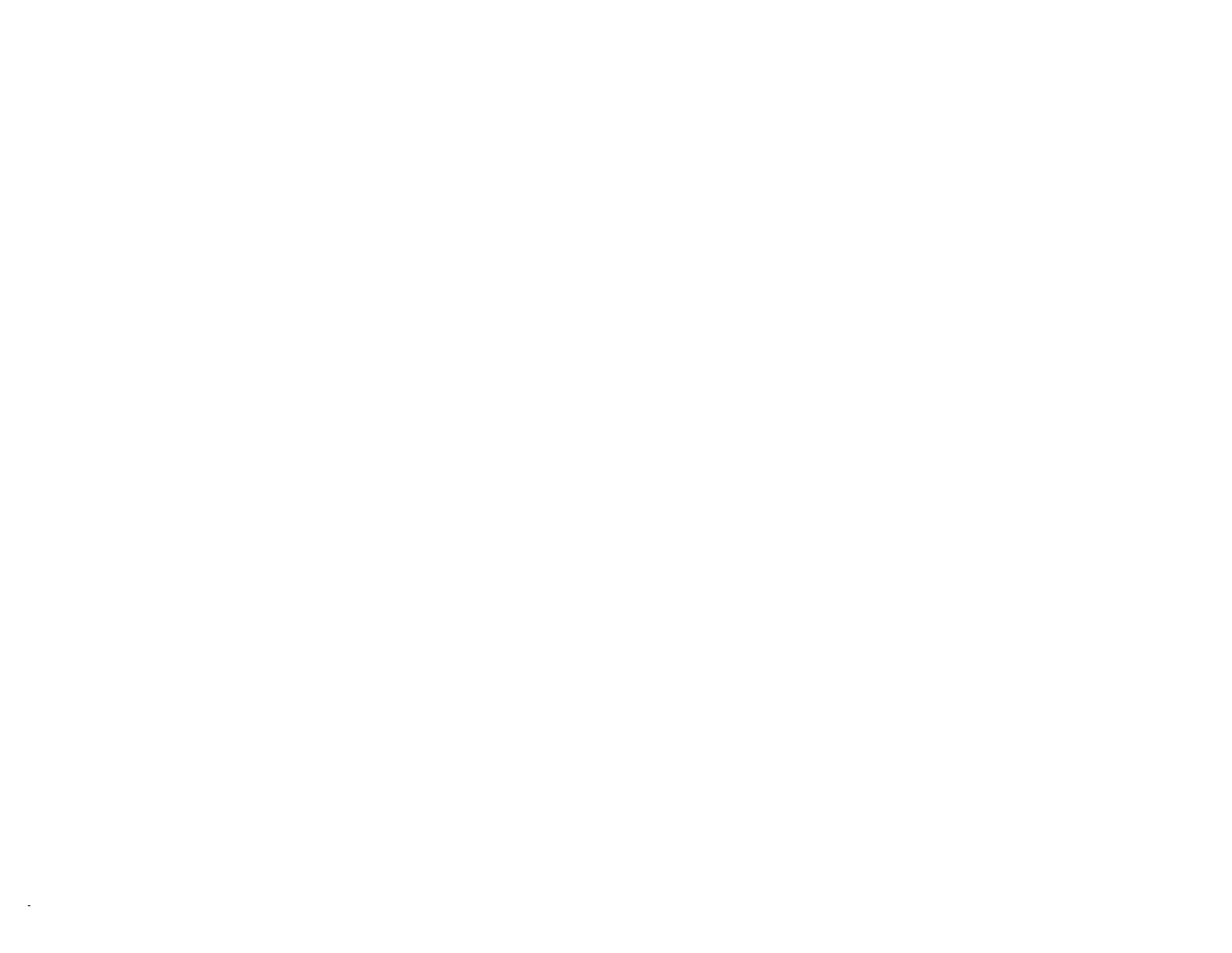|                    | <b>Licence Business Name</b>                          | <b>Address</b>                                                    | <b>Licence Type/Sub</b>                    |                                      | Phone               |      | Fax                      |     |
|--------------------|-------------------------------------------------------|-------------------------------------------------------------------|--------------------------------------------|--------------------------------------|---------------------|------|--------------------------|-----|
| 17 781548          | <b>Casaland Realty Ltd</b>                            | 7520 River Rd Richmond BC V6X 1X6                                 | Service Use                                |                                      | (778) 316-2386      | Work |                          | Hom |
| 17 782860          | Star Labour Supply Ltd                                | 11251 Blundell Rd Richmond BC V6Y 1L4                             | Mercantile Use                             | Roadside Stand                       | (604) 325-1027      |      | Work (604) 325-1026      | Fax |
| 17 784500          | Capital Home Energy Inc                               | 1778 2ND AVE UNIT 250 VANCOUVER BC V6H 1H6                        | Service Use                                |                                      | (604) 562-0387      | Work |                          | Hom |
| <b>Issue Date:</b> |                                                       | September 5, 2017                                                 |                                            |                                      |                     |      |                          |     |
| 17 781781          | Unilife Realty Inc                                    | 4400 Hazelbridge Way Unit 700 Richmond BC V6X 3R8                 | Service Use                                |                                      | (778) 319-7378      | Work |                          | Hom |
| <b>Issue Date:</b> |                                                       | September 6, 2017                                                 |                                            |                                      |                     |      |                          |     |
| 17 784345          | 720 Sweets & Etc                                      | 4400 Hazelbridge Way Unit 760 Richmond BC V6X 3R8                 | Service Use                                |                                      | (604) 447-6223      | Work |                          | Hom |
| 17 784564          | <b>Potts Education Studio</b>                         | 8700 McKim Way Unit 2181 Richmond BC V6X 4A5                      | Assembly Use Group 3                       | <b>Education Institution</b>         | (604) 790-9293      | Work |                          | Hom |
| 17 783386          | Way To Go Logistics                                   | 11938 Bridgeport Rd Unit 220 Richmond BC V6X 1T2                  | Service Use                                |                                      | (604) 332-1137      |      | Work (604) 288-5060      | Hom |
| 17 783285          | TSO Logistics (Canada) Ltd                            | 2560 Shell Rd Unit 2038 Richmond BC V6X 0B8                       | Service Use                                |                                      | (604) 207-8868      | Work |                          | Hom |
| 17 783200          | The Canada Bodhi Dharma<br>Society - Bodhi Meditation | 7740 Alderbridge Way Unit 150 Richmond BC V6X 2A3                 | Vending Machine Use                        | Newspapers                           | (604) 315-8206      | Work |                          | Hom |
| 17 784637          | Goget Logistics (Canada) Ltd                          | 2560 Shell Rd Unit 2038 Richmond BC V6X 0B8                       | Service Use                                |                                      | (604) 207-8868      |      | Work (604) 207-8893 Fax  |     |
| <b>Issue Date:</b> |                                                       | September 7, 2017                                                 |                                            |                                      |                     |      |                          |     |
|                    | 17 771873 Vanbox Shop Inc                             | 11780 Hammersmith Way Unit 125 Richmond BC V7A 5E9 Mercantile Use |                                            | <b>Wholesale Trading</b>             | (778) 986-8810      | Work |                          | Hom |
| <b>Issue Date:</b> |                                                       | September 11, 2017                                                |                                            |                                      |                     |      |                          |     |
|                    | 17 762242 Steve Nash Fitness World                    | 7468 Lansdowne Rd Unit 305 Richmond BC                            | Assembly Use Group 3                       | <b>Health Studio</b>                 | (604) 288-4540      | Work |                          | Hom |
| <b>Issue Date:</b> |                                                       | September 12, 2017                                                |                                            |                                      |                     |      |                          |     |
|                    | 16 751978 Par-Tee Golf                                | 4935 No 3 Rd Richmond BC V6X 2C3                                  | Mercantile Use                             | <b>Retail Trading</b>                | (778) 323-7476      | Work |                          | Hom |
| <b>Issue Date:</b> |                                                       | <b>September 13, 2017</b>                                         |                                            |                                      |                     |      |                          |     |
| 17 77 6547         | MIYU Lookbook Studio Inc                              | 4000 No 3 Rd Unit 2095 Richmond BC V6X 0J8                        | Mercantile Use                             | <b>Retail Trading</b>                | (778) 987-9910      | Work |                          |     |
| 17 781968          | New Continential Developments<br>Inc                  | 8360 Bridgeport Rd Unit 201 Richmond BC V6X 3C7                   | Service Use                                |                                      | (604) 670-5952      | Work |                          | Hom |
| 17 781876          | B & P Beauty Salon                                    | 8251 Westminster Hwy Unit 35 Richmond BC V6X 1A7                  | Service Use                                |                                      | (604) 270-4619      |      | Work (604) 270-4619 Fax  |     |
| 17 781722          | <b>CLA Nutrition Store</b>                            | 5811 Cedarbridge Way Unit 140 Richmond BC V6X 2A8                 | Mercantile Use                             | Wholesale Trading                    | (778) 319-8861      | Work |                          | Hom |
| 17 781182          | Pacific Maple Enterprise Group<br>Ltd                 | 13900 Maycrest Way Unit 260 Richmond BC V6V 3E2                   | Service Use                                |                                      | (604) 447-7760      | Work |                          | Hom |
| 17 778251          | CSA Group Testing &<br>Certification Inc              | 13799 Commerce Pkwy Richmond BC V6V 2N9                           | Service Use                                |                                      | (604) 273-4581      |      | Work (604) 244-6600 Fax  |     |
| 17 781970          | <b>New Continential Developments</b><br>Inc           | 8360 Bridgeport Rd Unit 201 Richmond BC V6X 3C7                   | Service Use                                | <b>General Contractor</b>            | (604) 670-5952      | Work |                          | Hom |
|                    | 17 778506 Good Bowl                                   | 4791 McClelland Rd Unit 1630 Richmond BC V6X 0M5                  | Assembly Use Group 1                       | <b>Food Service</b><br>Establishment | (778) 889-9743 Work |      |                          | Hom |
| <b>Issue Date:</b> |                                                       | September 14, 2017                                                |                                            |                                      |                     |      |                          |     |
| 17 785376          | <b>Sammarco Construction</b>                          | 9373 Hemlock Dr Unit 119 Richmond BC V6Y 0A9                      | <b>Inter-Municipal Business</b><br>Licence | <b>General Contractor</b>            | (604) 318-4975      | Work |                          | Hom |
| 17 785374          | Sammarco Construction                                 | 9373 Hemlock Dr Unit 119 Richmond BC V6Y 0A9                      | Service Use                                | Home Occupation                      | (604) 318-4975      | Work |                          | Hom |
| 17 769661          | Garden City Relax Spa Ltd                             | 8040 Garden City Rd Unit 112 Richmond BC V6Y 2N9                  | Service Use                                | Therapeutic Touch<br>Treatments      | (604) 396-1802      | Work |                          | Hom |
| 17 785251          | Wasabi Power (Canada) Ltd                             | 3820 Cessna Dr Unit 190 Richmond BC V7B 0A2                       | Service Use                                |                                      | (604) 247-0073      |      | Work (604) 618-6613 Cell |     |
| January 3, 2018    |                                                       |                                                                   | Page 43 of 61                              |                                      |                     |      |                          |     |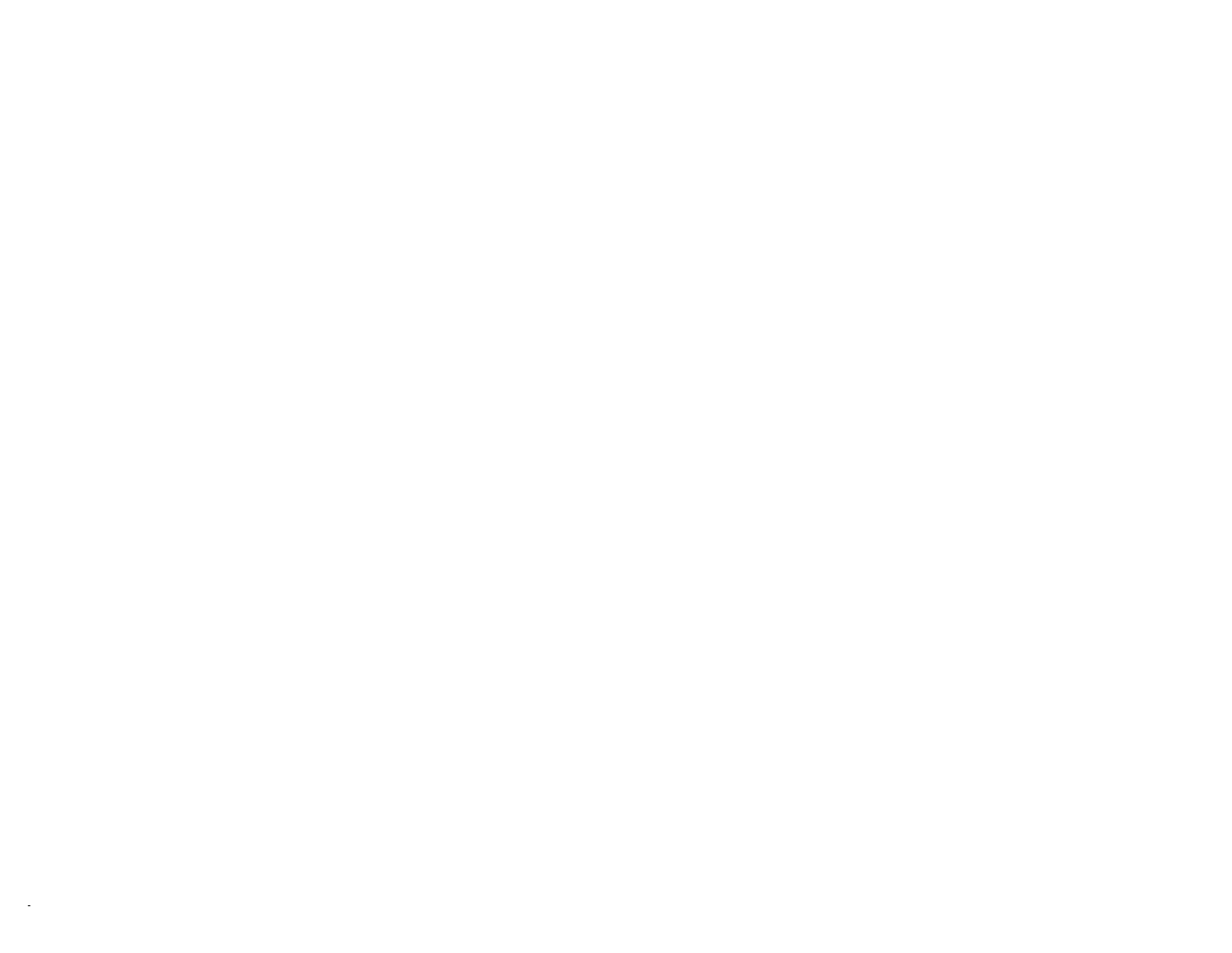|                    | <b>Licence Business Name</b>            | <b>Address</b>                                        | <b>Licence Type/Sub</b> |                                        | <b>Phone</b>     |      | Fax                     |     |
|--------------------|-----------------------------------------|-------------------------------------------------------|-------------------------|----------------------------------------|------------------|------|-------------------------|-----|
| <b>Issue Date:</b> |                                         | <b>September 15, 2017</b>                             |                         |                                        |                  |      |                         |     |
| 17 766560          | <b>Bytewares Electronics Inc</b>        | 4611 Viking Way Unit 260 Richmond BC V6V 2K9          | Mercantile Use          | <b>Wholesale Trading</b>               | $(604)$ 303-6688 | Work |                         | Hom |
| 17 771906          | Mingcheng Seafood Trading Ltd           | 2188 No 5 Rd Unit 140 Richmond BC V6X 2T1             | Mercantile Use          | <b>Wholesale Trading</b>               | (604) 821-0412   | Work |                         | Hom |
| 17 780549          | Austin                                  | 6651 No 6 Rd Richmond BC V6W 1C7                      | <b>Residential Use</b>  | Bed & Breakfast                        | (778) 668-8318   | Work |                         | Hom |
| 17 782360          | Maple Bridge B and B                    | 7131 Bridge St Richmond BC V6Y 2S6                    | <b>Residential Use</b>  | Bed & Breakfast                        | (778) 386-9567   | Work |                         | Hom |
| 17 784443          | <b>PJA Driving School</b>               | 4520 Northey Rd Richmond BC V6X 2G3                   | Vehicle for Hire        | Class K -<br>DriverTraining<br>Vehicle | (778) 297-6997   | Work |                         | Hom |
| 17 784446          | <b>PJA Driving School</b>               | 4520 Northey Rd Richmond BC V6X 2G3                   | Vehicle for Hire        | Vehicle For Hire<br>Office             | (778) 297-6997   | Work |                         | Hom |
| 17 784941          | Gloria Travel Ltd                       | 9126 Evancio Cr Richmond BC V7E 5L2                   | Service Use             | <b>Travel Agency</b>                   | $(604)$ 285-0533 | Work |                         | Hom |
| 17 785452          | Wine to Theory Merchants Ltd            | 6168 Bassett Rd Richmond BC V7C 0B2                   | Service Use             | Home Occupation                        | (778) 835-5867   | Work |                         | Hom |
| <b>Issue Date:</b> |                                         | September 18, 2017                                    |                         |                                        |                  |      |                         |     |
| 17 784464          | <b>MHC Gutters</b>                      | 19471 115A AVE PITT MEADOWS BC V3Y 1R4                | Service Use             | <b>General Contractor</b>              | $(604)$ 552-4866 |      | Work (604) 552-4877 Fax |     |
| 17 784545          | Greenworks Landscaping Ltd              | 4924 KING GEORGE BLVD UNIT A SURREY BC V3Z<br>1G6     | Service Use             | <b>General Contractor</b>              | (604) 583-8462   | Work |                         | Hom |
| 17 784523          | <b>Bluesky Mobile RV Repair</b>         | 8020 Colonial Dr Unit 105 Richmond BC V7C 4V1         | Service Use             | Home Occupation                        | (604) 780-4099   | Work |                         | Hom |
| 17 783425          | <b>BTD Reinforcing</b>                  | 10000 Kilby Dr Unit 3 Richmond BC V6X 3W2             | Service Use             | <b>General Contractor</b>              | (780) 803-5998   | Work |                         | Hom |
| 17 783402          | Arrow Season 6                          | 3500 CORNETT RD BLDG B VANCOUVER BC V5M 2H5           | Service Use             | <b>Film Production</b><br>Office       | (604) 453-4720   |      | Work (604) 453-4721     | Fax |
| 17 779102          | Lulunana Pet Supply Inc                 | 4000 No 3 Rd Unit 1245 Richmond BC V6X 0J8            | Mercantile Use          | <b>Retail Trading</b>                  | (778) 885-6570   | Work |                         | Hom |
| 17 784543          | Colorful Garden                         | 1720 CHARLAND AVE COQUITLAM BC V3K 3M1                | Service Use             | <b>General Contractor</b>              | (778) 929-7808   | Work |                         | Hom |
| 17 784334          | Canada United Ocean Trading<br>Ltd      | 5651 Colville Rd Richmond BC V7C 3E9                  | Service Use             |                                        | (604) 782-7718   | Work |                         | Hom |
| <b>Issue Date:</b> |                                         | September 19, 2017                                    |                         |                                        |                  |      |                         |     |
| 17 785570          | Highmark Refrigeration Ltd              | 23516 24 AVE LANGLEY BC V2Z 3A2                       | Service Use             | Refrigeration<br>Contractor            | (604) 803-6875   | Work |                         | Hom |
| 17 785205          | <b>General Pipeworks Company</b>        | 2344 ATKINS AVE UNIT 202 PORT COQUITLAM BC<br>V3C 1Y8 | Service Use             | <b>Sprinkler Contractor</b>            | $(604)$ 454-8695 | Work |                         | Hom |
| 17 785249          | <b>Shuttle Pro</b>                      | 7991 Frobisher Dr Richmond BC V7C 4M6                 | Service Use             |                                        | (778) 895-7447   | Work |                         | Hom |
| 17 785300          | Hamburg Heating Plumbing and<br>Gas Inc | 1084 E 28TH AVE VANCOUVER BC V5V 2P4                  | Service Use             | <b>Gas Contractor</b>                  | (604) 366-7925   | Work |                         | Hom |
| 17 785364          | <b>JCHY Construction Ltd</b>            | 5156 RUBY ST VANCOUVER BC V5R 4K3                     | Service Use             | <b>Plumbing Contractor</b>             | $(604)$ 339-6299 | Work |                         | Hom |
| 17 785400          | MiniWee Kids                            | 6711 Williams Rd Unit 12 Richmond BC V7E 1K6          | Service Use             | Home Occupation                        | (778) 891-5899   | Work |                         | Hom |
|                    | 17 785420 Janice Ou                     | 7580 Decourcy Cr Richmond BC V7C 4E9                  | Service Use             | <b>General Contractor</b>              | (604) 418-5683   | Work |                         | Hom |
| 17 785141          | Mishra Railing Experts Ltd              | 15579 FINLAY CRT WHITE ROCK BC V4B 5H3                | Service Use             | <b>General Contractor</b>              | $(604)$ 365-3252 | Work |                         | Hom |
| 17 785564          | Dynamic Rehab                           | 5387 LAUREL ST BURNABY BC V5G 1N1                     | Service Use             | Therapeutic Touch<br>Treatments        | (604) 209-2868   | Work |                         | Hom |
| 17 785610          | Delmar Millwork Inc                     | 146 W 71ST AVE VANCOUVER BC V5X 4S7                   | Service Use             | <b>General Contractor</b>              | (604) 322-7303   |      | Work (604) 322-7392 Fax |     |
| 17 785626          | EAS ECO-Air Systems Ltd                 | 20592 42A AVE LANGLEY BC V3A 3B7                      | Service Use             | Refrigeration<br>Contractor            | (604) 574-2327   | Work |                         | Hom |
| 17 785741          | Centerline Wall & Ceiling Ltd           | 8047 199TH ST UNIT 102 LANGLEY BC V2Y 0E2             | Service Use             |                                        | (604) 427-0890   | Work |                         | Hom |
| 17 785493          | Maserati of Richmond                    | 1860 BURRARD ST VANCOUVER BC V6J 3H1                  | Service Use             | <b>General Contractor</b>              | (604) 215-8778   |      | Work (604) 215-0600     | Fax |
| 17 784634          | P & L BC Construction Ltd               | 307 BLUE MOUNTAIN ST COQUITLAM BC V3K 4H9             | Service Use             | <b>General Contractor</b>              | (604) 728-8790   | Work |                         | Hom |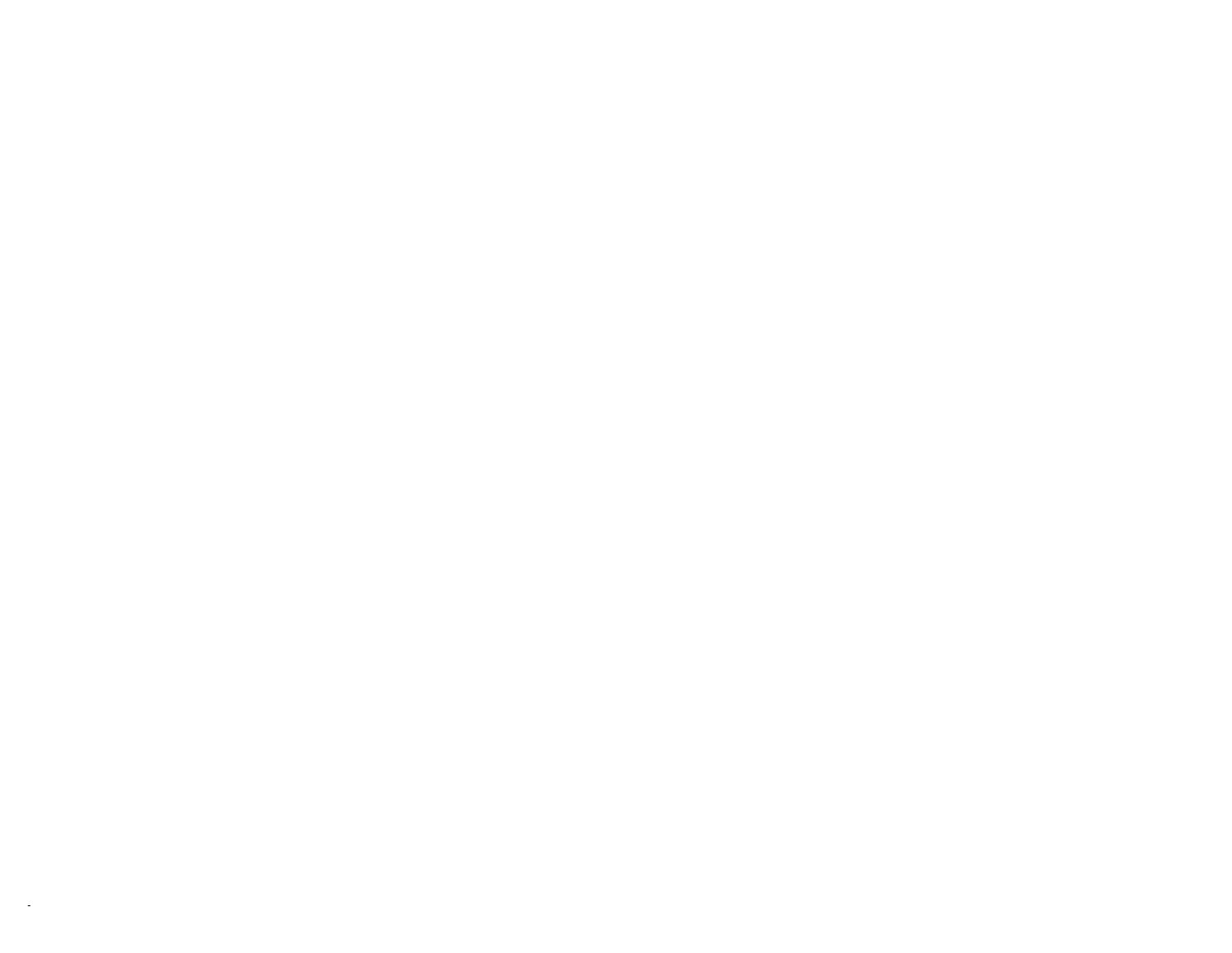|                    | <b>Licence Business Name</b>                | <b>Address</b>                                                   | <b>Licence Type/Sub</b>         |                                        | <b>Phone</b>        | Fax                      |     |
|--------------------|---------------------------------------------|------------------------------------------------------------------|---------------------------------|----------------------------------------|---------------------|--------------------------|-----|
| 17 785733          | City Cove Catering Inc                      | PO BOX 3431 VANCOUVER MAIN VANCOUVER BC<br><b>V6B 3Y4</b>        | Assembly Use Group 1            | <b>Food Catering</b>                   | (604) 669-6461      | Work (604) 696-6461 Fax  |     |
| 17 768684          | <b>RMD Oriental Rice Noodle</b>             | 8100 Ackroyd Rd Unit 130 Richmond BC V6X 3K2                     | Assembly Use Group 1            | <b>Food Service</b><br>Establishment   | (778) 960-8519      | Work                     | Hom |
| 17 785044          | <b>PDS Courier</b>                          | 9551 Bakerview Dr Richmond BC V7A 2A2                            | Service Use                     | <b>Delivery Services</b>               | (604) 830-0410      | Work                     | Hom |
| 17 784632          | Champic Sports Management Ltd               | 9171 Ferndale Rd Unit 803 Richmond BC V6Y 0A5                    | Service Use                     | Home Occupation                        | (778) 968-8633      | Work                     | Hom |
| 17 784641          | <b>Menzies Mechanical</b>                   | 7373 Turnill St Unit 9 Richmond BC                               | Service Use                     | <b>Plumbing Contractor</b>             | (778) 688-5075      | Work                     | Hom |
| 17 784660          | Duke Refrigeration & HVAC Ltd               | 9780 197 B ST UNIT 102 LANGLEY BC V1M 3G3                        | Service Use                     | <b>Gas Contractor</b>                  | (604) 882-1102      | Work (604) 882-1179 Fax  |     |
| 17 784662          | Duke Refrigeration & HVAC Ltd               | 9780 197 B ST UNIT 102 LANGLEY BC V1M 3G3                        | Service Use                     | Refrigeration<br>Contractor            | (604) 882-1102      | Work (604) 882-1179 Fax  |     |
| 17 784716          | <b>RSA Kitchens</b>                         | 5212 LAUREL DR DELTA BC V4K 4S3                                  | Service Use                     | <b>General Contractor</b>              | (778) 999-5806      | Work                     | Hom |
| 17 784740          | Helen's Trading                             | 8671 St Albans Rd Richmond BC V6Y 2L2                            | Service Use                     | Home Occupation                        | (604) 277-3167      | Work (604) 277-3167 Fax  |     |
| 17 784830          | Capture Learning                            | 7511 Bamberton Crt Richmond BC V7A 5C4                           | Service Use                     |                                        | (778) 834-6998      | Work                     | Hom |
| 17 784882          | <b>UTop Services</b>                        | 5360 Cantrell Rd Richmond BC V7C 3H1                             | Service Use                     | Home Occupation                        | (604) 671-0234      | Work                     | Hom |
| 17 785001          | A Star Painting Ltd                         | 7249 130 A ST SURREY BC V3W 6E9                                  | Service Use                     |                                        | (604) 780-4614      | Work                     | Hom |
| 17 775381          | Dana Hospitality                            | 13811 Wireless Way Richmond BC V6V 3A4                           | Assembly Use Group 1            | <b>Food Service</b><br>Establishment   | (905) 829-0292      | Work (905) 829-2898 Fax  |     |
| <b>Issue Date:</b> |                                             | <b>September 20, 2017</b>                                        |                                 |                                        |                     |                          |     |
| 17 781954          | Designer Brands Next Door                   | 2639 Viking Way Unit 180 Richmond BC V6V 3B7                     | Industrial/Manufacturing<br>Use |                                        | (778) 822-3263      | Work                     | Hom |
| 17 785736          | Katie Date Graphic Design &<br>Illustration | 5800 Cooney Rd Unit 316 Richmond BC V6X 3A8                      | Service Use                     | Home Occupation                        | (778) 868-2577      | Work                     | Hom |
| 17 785101          | <b>Richmond Driving School</b>              | 12091 Bath Rd Unit 29 Richmond BC V6V 2B5                        | Vehicle for Hire                | Vehicle For Hire<br>Office             | (604) 375-6131      | Work (604) 375-6131 Cell |     |
| 17 785084          | <b>Richmond Driving School</b>              | 12091 Bath Rd Unit 29 Richmond BC V6V 2B5                        | Vehicle for Hire                | Class K -<br>DriverTraining<br>Vehicle | (604) 375-6131      | Work (604) 375-6131 Cell |     |
| 17 784690          | CC Media Production Co Ltd                  | 4000 No 3 Rd Unit 6040 Richmond BC V6X 0J8                       | Service Use                     |                                        | (604) 306-3166      | Work                     | Hom |
| 17 784640          | C Corner Gifts                              | 7551 Westminster Hwy Unit 130 Richmond BC V6X 1A3                | Mercantile Use                  | <b>Retail Trading</b>                  | (604) 428-8833      | Work                     | Hom |
| 17 781863          | He Hair Salon                               | 4000 No 3 Rd Unit 1015 Richmond BC V6X 0J8                       | Service Use                     |                                        | (778) 683-4566      | Work                     | Hom |
| 17 781549          | E-Fresh Food Ltd                            | 11780 Hammersmith Way Unit 140 Richmond BC V7A 5E9               | Mercantile Use                  | <b>Wholesale Trading</b>               | (604) 285-2875      | Work                     | Hom |
| 16 747948          | North Display & Events Inc                  | 11471 Blacksmith PI Unit 105 Richmond BC V7A 4T7                 | Service Use                     |                                        | (604) 968-2411      | Work (778) 688-5464 Alt  |     |
| 16 724560          | U Travel We Drive U                         | 12791 Clarke PI Unit 120 Richmond BC V6V 2H9                     | Vehicle for Hire                | Class E - Private Bus                  | (604) 839-7296      | Work                     | Hom |
| 16 724559          | U Travel We Drive U                         | 12791 Clarke PI Unit 120 Richmond BC V6V 2H9                     | Vehicle for Hire                | Vehicle For Hire<br>Office             | (604) 839-7296      | Work                     | Hom |
| 17 782791          | Vanheat Services Ltd                        | 2012 FULLERTON AVE UNIT 712 NORTH VANCOUVER<br><b>BC V7P 3E3</b> | Service Use                     | <b>Gas Contractor</b>                  | (604) 281-4790      | Work                     | Hom |
|                    | 17 782927 Canadian Central College Inc      | 10451 Shellbridge Way Unit 200 Richmond BC V6X 2W8               | Assembly Use Group 3            | Education Institution                  | (604) 317-9088 Work |                          | Hom |
| <b>Issue Date:</b> |                                             | September 21, 2017                                               |                                 |                                        |                     |                          |     |
| 17 779177          | Century Shipping Company Ltd                | 11980 Hammersmith Way Unit 2160 Richmond BC V7A<br>0A4           | Service Use                     |                                        | (778) 297-2299      | Work                     | Hom |
| 17 785870          | <b>Emkor Construction Ltd</b>               | 14200 Riverport Way Unit 310 Richmond BC V6W 1M4                 | Service Use                     | <b>General Contractor</b>              | (778) 318-0864      | Work                     | Hom |
| 17 785068          | Sanyi International Trade Corp              | 3830 Jacombs Rd Unit 103 Richmond BC V6V 1Y6                     | Mercantile Use                  | <b>Wholesale Trading</b>               | (778) 682-2178      | Work                     | Hom |
| 17 784934          | Mr Router                                   | 4540 No 3 Rd Unit 1415 Richmond BC V6X 4E4                       | Mercantile Use                  | <b>Retail Trading</b>                  | (778) 882-8134      | Work                     | Hom |
| 17 784706          | Kate Spade New York #1866                   | 7899 Templeton Station Rd Unit 1000 Richmond V7B 0B7             | Mercantile Use                  | <b>Retail Trading</b>                  | 8453568390121       | Work (845) 207-3610 Fax  |     |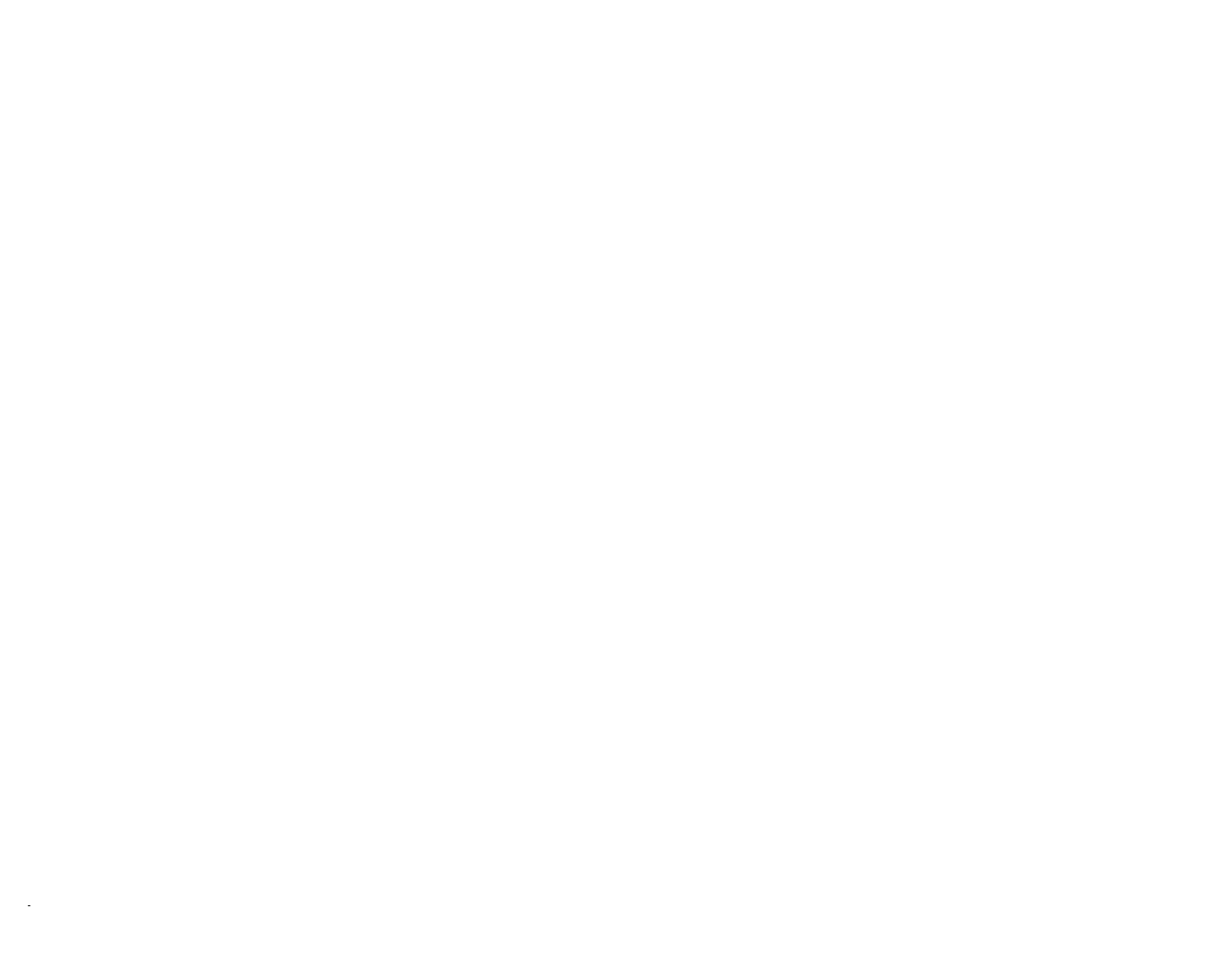|                    | <b>Licence Business Name</b>                                    | <b>Address</b>                                           | <b>Licence Type/Sub</b>                    |                             | <b>Phone</b>                           |      | Fax                     |            |
|--------------------|-----------------------------------------------------------------|----------------------------------------------------------|--------------------------------------------|-----------------------------|----------------------------------------|------|-------------------------|------------|
| 17 784687          | Fastgo (Canada) Trading Corp                                    | 13431 Maycrest Way Unit 110 Richmond BC V6V 2M3          | Mercantile Use                             | <b>Wholesale Trading</b>    | (778) 919-0962                         | Work |                         | <b>Hom</b> |
| 17 781005          | <b>BigLittleBrain Educational</b><br><b>Consulting Services</b> | 11180 Coppersmith PI Unit 128 Richmond BC V7A 5G8        | Assembly Use Group 3                       | Education Institution       | (604) 765-6780                         | Work |                         | Hom        |
| 17 779176          | Northern Holding Group Ltd                                      | 11980 Hammersmith Way Unit 2160 Richmond BC V7A<br>0A4   | Service Use                                |                             | (604) 285-9535                         | Work |                         | Hom        |
| 17 771061          | Shoppers Drug Mart #2230                                        | 5555 Gilbert Rd Unit 155 Richmond BC                     | Mercantile Use                             | <b>Retail Trading</b>       | $(604)$ 338-3675                       | Work |                         | Hom        |
| 17 785882          | Jun Ren                                                         | 8360 Minler Rd Richmond BC V7C 3T7                       | Service Use                                | Home Occupation             | (604) 721-7932                         |      | Work (604) 277-6892     | Fax        |
| 17 784683          | Tom Stone Inc                                                   | 12191 Vulcan Way Richmond BC V6V 1J7                     | Mercantile Use                             | <b>Wholesale Trading</b>    | (604) 767-2233                         | Work |                         | Hom        |
| <b>Issue Date:</b> |                                                                 | <b>September 22, 2017</b>                                |                                            |                             |                                        |      |                         |            |
| 17 785167          | Suda Express                                                    | 4580 No 3 Rd Unit 2045 Richmond BC V6X 4E8               | Service Use                                |                             | (778) 227-2999                         | Work |                         | Hom        |
| 17 785442          | Iris Jewelry                                                    | 4311 Hazelbridge Way Unit 1790 Richmond BC V6X 3L7       | Mercantile Use                             | <b>Retail Trading</b>       | (778) 251-3222                         | Work |                         | Hom        |
| 17 785444          | Savoy Pacific Auto Inc                                          | 16179 Blundell Rd Richmond BC V6W 0A3                    | Service Use                                |                             | (604) 603-9448                         |      | Work (604) 434-1899 Fax |            |
| 17 785146          | <b>CHMB - AM 1320</b>                                           | 13571 Commerce Pkwy Unit 150 Richmond BC V6V 2R2         | Service Use                                |                             | (604) 263-1320                         |      | Work (604) 266-8203 Fax |            |
| 17 785150          | Witness Auto Dash Cam and<br><b>Accessory Ltd</b>               | 2188 No 5 Rd Unit 170 Richmond BC V6X 2T1                | Mercantile Use                             | Wholesale Trading           | (604) 284-5460                         | Work |                         | Hom        |
| 17 785153          | Witness Auto Dash Cam and<br>Accessory Ltd                      | 2188 No 5 Rd Unit 170 Richmond BC V6X 2T1                | Service Use                                |                             | (604) 284-5460                         | Work |                         | Hom        |
| <b>Issue Date:</b> |                                                                 | <b>September 25, 2017</b>                                |                                            |                             |                                        |      |                         |            |
| 17 782921          | Rocktin Technology Canada Co<br>Ltd                             | 13700 Mayfield PI Unit 1150 Richmond BC V6V 2E4          | Industrial/Manufacturing<br>Use            |                             | (604) 537-8168                         | Work |                         | Hom        |
| 17 786109          | 1131743 BC Ltd                                                  | 5500 Arcadia Rd Unit 216 Richmond BC V6X 3P5             | Service Use                                | <b>General Contractor</b>   | (778) 869-1389                         | Work |                         | Hom        |
| 17 786108          | <b>Blue Green Services</b>                                      | 8460 Lansdowne Rd Unit 232 Richmond BC V6X 3G8           | Service Use                                | Home Occupation             | (604) 754-5880                         | Work |                         | Hom        |
| 17 786103          | 1073137 BC Ltd                                                  | 5771 No 3 Rd Unit 200 Richmond BC V6X 2C9                | Service Use                                |                             | (604) 821-9890                         |      | Work (604) 821-0678 Fax |            |
| 17 785996          | <b>ADN Refrigeration Ltd</b>                                    | 1225 KINGSWAY AVE UNIT 3113 PORT COQUITLAM<br>BC V3C 1S2 | Service Use                                | Refrigeration<br>Contractor | (604) 945-0788                         |      | Work (604) 945-0799 Fax |            |
| 17 785995          | D Chen Law Corporation                                          | 4000 No 3 Rd Unit 5235 Richmond BC V6X 0J8               | Service Use                                |                             | (604) 721-7766                         |      | Work (604) 608-3994 Fax |            |
| 17 785973          | IFortune Investment Inc.                                        | 5900 No 3 Rd Unit 800 Richmond BC V6X 3P7                | Service Use                                |                             | (604) 284-5238                         |      | Work (604) 284-5237 Fax |            |
| 17 785901          | Jog-San Trucking                                                | 13720 Westminster Hwy Richmond BC V6V 1A2                | Service Use                                | Home Occupation             | (604) 764-2449                         |      | Work (604) 273-4466 Fax |            |
| 17 785708          | E-Square Autoworks Ltd                                          | 2860 Simpson Rd Unit 4 Richmond BC V6X 2P9               | Service Use                                |                             | (604) 783-7511                         | Work |                         |            |
| 17 782941          | <b>Yiworld Advertising Ltd</b>                                  | 12830 Clarke PI Unit 130 Richmond BC V6V 2H5             | Industrial/Manufacturing<br>Use            |                             | (604) 244-0578                         | Work |                         | Hom        |
| 17 782066          | Canada Ruyi Ice Wine World<br>Group Ltd                         | 6068 No 3 Rd Unit 120 Richmond BC V6Y 4M7                | Mercantile Use                             | <b>Wholesale Trading</b>    | (604) 256-2092                         | Work |                         | Hom        |
| 17 773736          | <b>ICK Product Inc</b>                                          | 4611 No 6 Rd Unit 110 Richmond BC V6V 2L3                | Mercantile Use                             | <b>Wholesale Trading</b>    | (604) 285-0387                         | Work |                         | Hom        |
| 16 747950          | North Display & Events Inc                                      | 11471 Blacksmith PI Unit 105 Richmond BC V7A 4T7         | <b>Inter-Municipal Business</b><br>Licence | <b>General Contractor</b>   | (604) 968-2411                         |      | Work (778) 688-5464 Alt |            |
|                    | 16 747951 North Display & Events Inc                            | 11471 Blacksmith PI Unit 105 Richmond BC V7A 4T7         | Industrial/Manufacturing<br>Use            |                             | (604) 968-2411 Work (778) 688-5464 Alt |      |                         |            |
| 17 785628          | <b>Gateway Supply Chain Services</b>                            | 13333 Vulcan Way Richmond BC V6V 1K4                     | Service Use                                |                             | (604) 662-8100                         |      | Work (604) 662-8142 Fax |            |
| 17 763585          | <b>SST Wireless Inc</b>                                         | 11120 Horseshoe Way Unit 150 Richmond BC V7A 5H7         | Industrial/Manufacturing<br>Use            |                             | (604) 946-0173                         | Work |                         | Hom        |
| 17 782064          | Noble Club Holdings Ltd                                         | 6068 No 3 Rd Unit 120 Richmond BC V6Y 4M7                | Service Use                                |                             | (604) 256-2092                         | Work |                         | Hom        |
| 17 778452          | Caus Holdings Group Co Ltd                                      | 5811 Cooney Rd Unit 305 Richmond BC V6X 3M1              | Service Use                                |                             | (604) 273-0666                         |      | Work (604) 288-0079 Fax |            |
| 17 779360          | Music of Life                                                   | 4540 No 3 Rd Unit 1445 Richmond BC V6X 4E4               | Mercantile Use                             | <b>Retail Trading</b>       | (604) 276-9801                         | Work |                         | Hom        |
| 17 780855          | Phytomed Health Inc                                             | 13900 Maycrest Way Unit 160 Richmond BC V6V 3E2          | Industrial/Manufacturing<br>Use            |                             | (604) 231-0633                         |      | Work (604) 231-0308 Fax |            |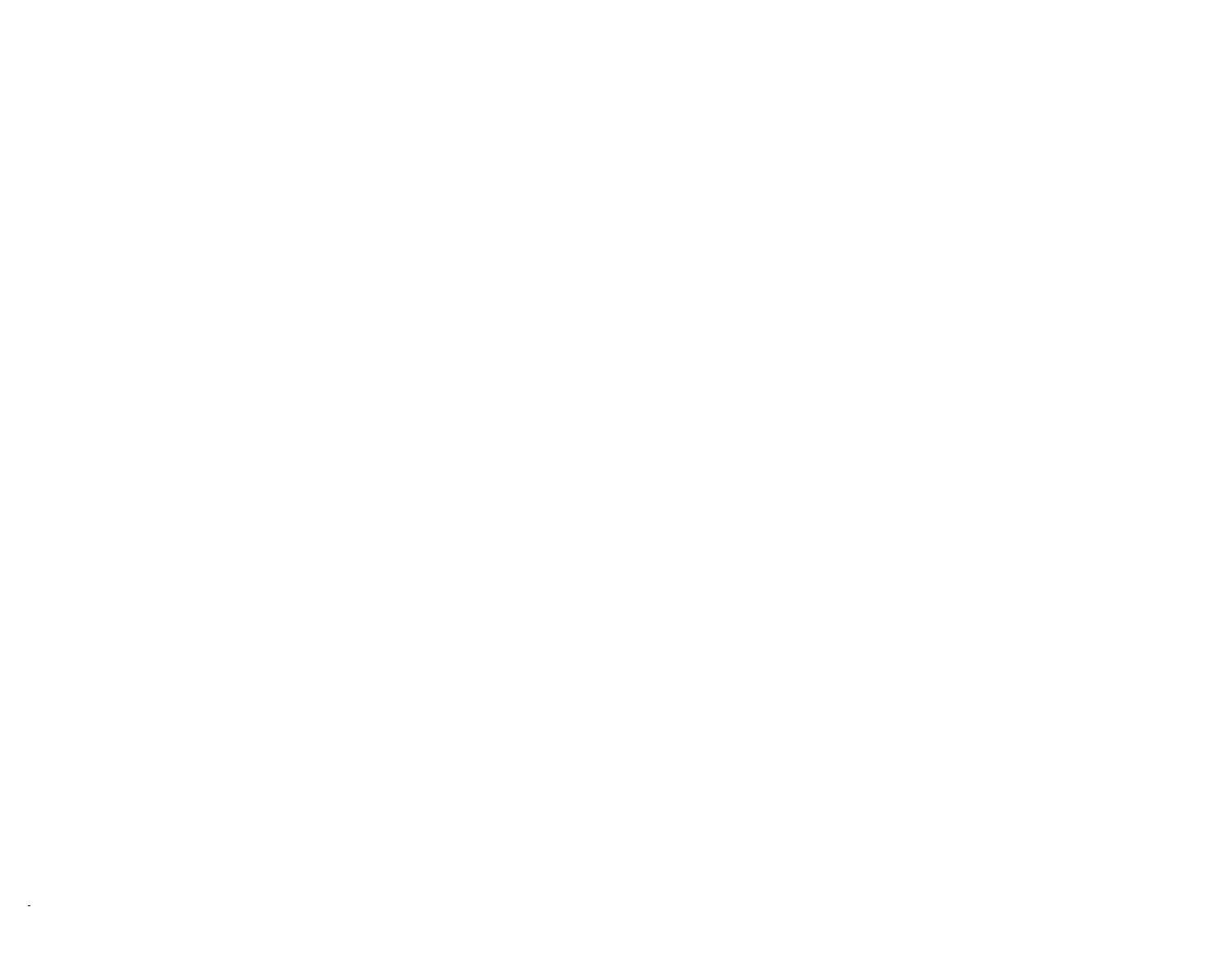|                    | <b>Licence Business Name</b>                       | <b>Address</b>                                      | <b>Licence Type/Sub</b> |                                            | Phone            |      | Fax                      |     |
|--------------------|----------------------------------------------------|-----------------------------------------------------|-------------------------|--------------------------------------------|------------------|------|--------------------------|-----|
| 17 781988          | Teng Xiang Holdings Group Ltd                      | 6068 No 3 Rd Unit 120 Richmond BC V6Y 4M7           | Service Use             |                                            | $(604)$ 256-2092 | Work |                          | Hom |
| 17 782061          | Ruyi Currency Exchange Ltd                         | 6068 No 3 Rd Unit 120 Richmond BC V6Y 4M7           | Service Use             |                                            | $(604)$ 256-2092 | Work |                          | Hom |
| 17 782062          | <b>Teng Xiang Financial Services</b><br>Ltd        | 6068 No 3 Rd Unit 120 Richmond BC V6Y 4M7           | Service Use             |                                            | (604) 256-2092   | Work |                          | Hom |
| 16 753307          | CEFA - Richmond City Center                        | 7931 Alderbridge Way Unit 140 Richmond BC V6X 2A4   | Assembly Use Group 3    | <b>Education Institution</b>               | (604) 279-1818   | Work |                          | Hom |
| <b>Issue Date:</b> |                                                    | <b>September 26, 2017</b>                           |                         |                                            |                  |      |                          |     |
| 15 697434          | Ming Cheong Enterprises Ltd                        | 10611 River Dr Richmond BC V6X 1Z2                  | Mercantile Use          | <b>Wholesale Trading</b>                   | (778) 896-6088   | Work |                          | Hom |
| 17 781008          | <b>Aiming Point Billards</b>                       | 5660 Cedarbridge Way Unit 120 Richmond BC V6X 2A7   | Assembly Use Group 3    | <b>Billard/Pool Hall</b>                   | (778) 297-6888   | Work |                          | Hom |
| <b>Issue Date:</b> |                                                    | <b>September 28, 2017</b>                           |                         |                                            |                  |      |                          |     |
| 17 786184          | Canada World Oversea<br>Investment Consulting Inc. | 8888 Odlin Cr Unit 1395 Richmond BC V6X 3Z8         | Service Use             |                                            | (604) 370-5556   | Work |                          | Hom |
| 17 776090          | YG Wyatt Holiday Inc                               | 4000 No 3 Rd Unit 2325 Richmond BC V6X 0J8          | Service Use             | <b>Travel Agency</b>                       | $(604)$ 370-1699 | Work |                          | Hom |
| 17 787360          | Showmax Marketing                                  | 7995 Westminster Hwy Unit 1101 Richmond BC V6X 3Y5  | Service Use             | Home Occupation                            | (604) 812-1000   | Work |                          | Hom |
| 17 787356          | Steveston's Best of British Food<br>& Gifts Ltd    | 12031 1st Ave Unit 110 Richmond BC V7E 3M1          | Mercantile Use          | Retail Trading                             | (604) 370-3375   | Work |                          | Hom |
| 17 787303          | Marina D Gems & Jewels                             | 4360 Agar Dr Richmond BC V7B 1A3                    | Mercantile Use          | <b>Retail Trading</b>                      | (604) 276-0868   |      | Work (604) 276-0878 Fax  |     |
| 17 786320          | <b>PhD Education Centre</b>                        | 10451 Shellbridge Way Unit 150 Richmond BC V6X 2W8  | Service Use             |                                            | (604) 602-7416   | Work |                          |     |
| 17 782944          | Ichigo Ichie Ramen                                 | 11060 No 5 Rd Unit 150 Richmond BC V7A 4E7          | Assembly Use Group 1    | <b>Food Service</b><br>Establishment       | (604) 275-5200   |      | Work (778) 822-0635 Cell |     |
| 17 781818          | <b>CX Motors</b>                                   | 13340 Smallwood PI Unit 106 Richmond BC V6V 1W8     | Mercantile Use          | Automobile Dealer                          | (604) 388-9999   | Work |                          | Hom |
| 17 781022          | Kuantin Trading Ltd                                | 1651 Patrick St Unit 140 Richmond BC V6V 3A7        | Mercantile Use          | <b>Wholesale Trading</b>                   | (778) 683-5638   | Work |                          | Hom |
| 17 779043          | <b>Relife Wellness Ltd</b>                         | 8860 Beckwith Rd Unit 210 Richmond BC V6X 1V5       | Mercantile Use          | <b>Wholesale Trading</b>                   | (604) 760-7199   | Work |                          | Hom |
| 17 784544          | Chanty Art Link                                    | 3700 No 3 Rd Unit 2105 Richmond BC V6X 3X2          | Mercantile Use          | <b>Retail Trading</b>                      | (604) 231-8139   | Work |                          | Hom |
| <b>Issue Date:</b> |                                                    | September 29, 2017                                  |                         |                                            |                  |      |                          |     |
| 17 781920          | Travois                                            | 21000 Westminster Hwy Unit 2170 Richmond BC V6V 2S9 | Mercantile Use          | <b>Wholesale Trading</b>                   | (604) 837-2942   | Work |                          | Hom |
| 17 786177          | Clearly Management &<br>Consulting Inc             | 3700 No 3 Rd Richmond BC V6X 3X2                    | Service Use             |                                            | (778) 209-6666   | Work |                          | Hom |
| 17 787487          | <b>EASTVAN Bees</b>                                | 550 E 43 AVE VANCOUVER BC V5W 1T6                   | Service Use             | Mobile Vendor -<br><b>Private Property</b> | (604) 626-5421   | Work |                          | Hom |
| <b>Issue Date:</b> |                                                    | <b>October 2, 2017</b>                              |                         |                                            |                  |      |                          |     |
|                    | 17 774007 Happy Hour Vacation Ltd                  | 4311 Hazelbridge Way Unit 1705 Richmond BC V6X 3L7  | Service Use             | <b>Travel Agency</b>                       | (778) 896-7136   | Work |                          | Hom |
| <b>Issue Date:</b> |                                                    | October 3, 2017                                     |                         |                                            |                  |      |                          |     |
| 17 787491          | <b>Elephant Garden Creamery</b>                    | 4330 WILLIAMS ST BURNABY BC V5C 3J9                 | Assembly Use Group 1    | <b>Food Catering</b>                       | (778) 688-3227   | Work |                          | Hom |
| 17 787492          | Wheelhouse Seafoods                                | 2605 E HASTINGS ST VANCOUVER BC V5K 1Z5             | Assembly Use Group 1    | <b>Food Catering</b>                       | (604) 215-5562   | Work |                          | Hom |
| 17 787489          | Marie's Guilt Free Bakery                          | 9199 162A ST SURREY BC V4N 5S4                      | Assembly Use Group 1    | <b>Food Catering</b>                       | (778) 999-6877   | Work |                          | Hom |
| 17 787485          | JohnnyCantSurf Coffee                              | 6887 CAMEGIE ST BURNABY BC V5B 1Y6                  | Assembly Use Group 1    | Mobile Food Vendor                         | (778) 895-0138   | Work |                          | Hom |
| 17 787495          | Sidney Smoke House                                 | 2064 HENRY AVE UNIT 4 SIDNEY BC V8L 5Y1             | Assembly Use Group 1    | <b>Food Catering</b>                       | $(250)$ 655-0551 | Work |                          | Hom |
| <b>Issue Date:</b> |                                                    | <b>October 4, 2017</b>                              |                         |                                            |                  |      |                          |     |
| 17 787536          | Spring Up Construction Ltd                         | 8780 Pigott Rd Richmond BC V7A 2C4                  | Service Use             | <b>General Contractor</b>                  | (604) 727-7591   | Work |                          | Hom |
| 17 785732          | Capstan Marine                                     | 4211 No 3 Rd Richmond BC V6X 2C3                    | Mercantile Use          | <b>Retail Trading</b>                      | (604) 273-9048   | Work |                          | Hom |
|                    |                                                    |                                                     |                         |                                            |                  |      |                          |     |

 $\overline{a}$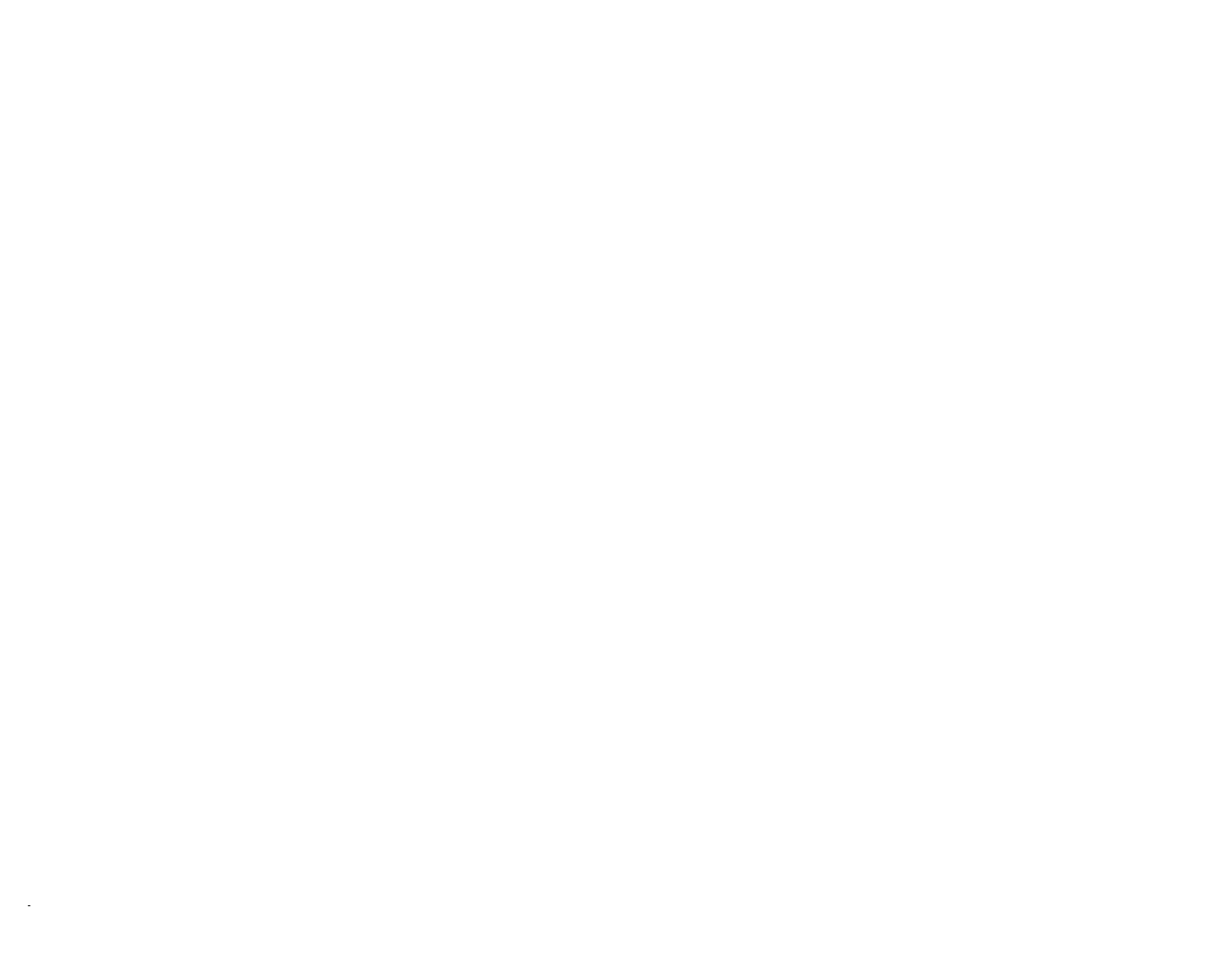|                    | <b>Licence Business Name</b>                                | <b>Address</b>                                                | <b>Licence Type/Sub</b>                    |                                                    | Phone            |        | Fax                     |            |
|--------------------|-------------------------------------------------------------|---------------------------------------------------------------|--------------------------------------------|----------------------------------------------------|------------------|--------|-------------------------|------------|
| 17 787788          | Pithawalla Plumibng                                         | 11220 Bird Rd Richmond BC V6X 1N8                             | Service Use                                | <b>Plumbing Contractor</b>                         | (604) 729-9193   | Work   |                         | <b>Hom</b> |
| 17 787783          | Reliance Care Ltd                                           | 10811 Athabasca Dr Richmond BC V7A 4Z9                        | Service Use                                | Home Occupation                                    | (604) 272-8730   | Work   |                         | Hom        |
| 17 787764          | W S Site Service Ltd                                        | 3380 Jesmond Ave Richmond BC V7E 1C3                          | <b>Inter-Municipal Business</b><br>Licence | <b>General Contractor</b>                          | (778) 888-9663   | Work   |                         | Hom        |
| 17 787753          | <b>Bhaus Studio</b>                                         | 3828 Garry St Richmond BC V7E 2T5                             | Service Use                                |                                                    | (604) 765-2138   | Work   |                         | Hom        |
| 17 787752          | Sunil Kumar Chot                                            | 8751 No 5 Rd Richmond BC V6Y 2V5                              | Service Use                                | <b>General Contractor</b>                          | (604) 247-2255   | Work   |                         | Hom        |
| 17 787741          | Le Jess LLP                                                 | 8351 Alexandra Rd Unit 216 Richmond BC V6X 3P3                | Service Use                                |                                                    | (604) 649-5558   |        | Work (604) 518-9196 Alt |            |
| 17 787636          | <b>Grand Econcord International</b><br>Trading (Canada) Inc | 10931 Ryan Rd Richmond BC V7A 2G5                             | Service Use                                | Home Occupation                                    | (778) 953-6611   | Work   |                         | Hom        |
| 17 787621          | Lions Head Construction Ltd                                 | 11430 DAYTON ST UNIT 67 COQUITLAM BC V3E 0E7                  | Service Use                                | <b>General Contractor</b>                          | (604) 765-1091   | Work   |                         | Hom        |
| 17 787541          | Chloe-Ting Study Abroad<br>Consulting                       | 9233 Ferndale Rd Unit 222 Richmond BC V6Y 0B8                 | Service Use                                | Home Occupation                                    | (778) 891-3001   | Work   |                         | Hom        |
| 17 787520          | <b>CWK Construction Ltd</b>                                 | 3048 E 19TH AVE VANCOUVER BC V5M 2S9                          | Service Use                                | <b>General Contractor</b>                          | (778) 837-3981   | Work   |                         | Hom        |
| 15 723068          | Paul Lean                                                   | 8691 Citadel Cr Richmond BC V7C 4T3                           | Service Use                                | Home Occupation                                    | (604) 354-7735   | Work   |                         | Hom        |
| 17 786003          | SVacation Inc                                               | 5511 Hollybridge Way Unit 2008 Richmond BC V7C 0A3            | Service Use                                |                                                    | $(604)$ 256-2166 | Work   |                         | Hom        |
| 17 787499          | W S Site Service Ltd                                        | 3380 Jesmond Ave Richmond BC V7E 1C3                          | Service Use                                | <b>General Contractor</b>                          | (778) 888-9663   | Work   |                         | Hom        |
| 17 784765          | Blue Hair & Beauty                                          | 4000 No 3 Rd Unit 3110 Richmond BC V6X 0J8                    | Service Use                                |                                                    | (778) 316-7717   | Work   |                         | Hom        |
| 17 782678          | Micheal's International Trading<br>Ltd                      | 1503 W 65TH AVE UNIT 312 VANCOUVER BC V6P 6Y8                 | Service Use                                |                                                    | (778) 713-6999   | Work   |                         | Hom        |
| 17 782142          | J Beauty Skin Care                                          | 4000 No 3 Rd Unit 4040 Richmond BC V6X 0J8                    | Service Use                                |                                                    | (604) 738-3603   | Work   |                         | Hom        |
| 17 780553          | <b>Bouthouse Design</b>                                     | 3331 Viking Way Unit 3 Richmond BC V6V 1X7                    | Service Use                                |                                                    | (604) 330-7252   | Work   |                         | Hom        |
| 17 776000          | Regenesis One Laser Centre Inc                              | 3779 Sexsmith Rd Unit 2161 Richmond BC V6X 3Z9                | Service Use                                |                                                    | (604) 278-7728   | Work   |                         | Hom        |
| 16 729617          | <b>CZX Stone Ltd</b>                                        | 14211 Burrows Rd Unit 5 Richmond BC V6V 1K9                   | Mercantile Use                             | <b>Wholesale Trading</b>                           | (604) 644-3294   | Work   |                         | Hom        |
| 17 787524          | <b>Heatco Furnace Services Ltd</b>                          | PO BOX 34534 PEMBERTON PLAZA PO NORTH<br>VANCOUVER BC V7P 1T0 | Service Use                                | <b>Gas Contractor</b>                              | (604) 780-2080   | Work   |                         | Hom        |
| <b>Issue Date:</b> |                                                             | October 5, 2017                                               |                                            |                                                    |                  |        |                         |            |
| 17 784904          | <b>Laurel Cosford</b>                                       | 7831 Steveston Hwy Unit 103 Richmond BC V7A 1L9               | Service Use                                |                                                    | (778) 389-5449   | Work   |                         | Hom        |
| 17 787756          | <b>Classico Development Ltd</b>                             | 10551 Shellbridge Way Unit 100 Richmond BC V6X 2W9            | Service Use                                | <b>General Contractor</b>                          | (604) 336-8833   |        | Work (604) 336-8835 Fax |            |
| 17 787232          | Lighting Geek Entertainment Inc                             | 21320 Gordon Way Unit 130 Richmond BC V6W 1J8                 | Service Use                                |                                                    | (604) 781-1506   | Work   |                         | Hom        |
| 17 785147          | Fantasyland Studio Photographic<br><b>Services</b>          | 11120 Bridgeport Rd Unit 150 Richmond BC V6X 1T2              | Service Use                                |                                                    | (778) 893-6009   | Work   |                         | Hom        |
| 17 781806          | Cafe Bella                                                  | 4151 Regent St Unit 66 Richmond BC V7E 4S9                    | Assembly Use Group 1                       | Mobile Food Vendor                                 | (604) 828-7514   | Work   |                         |            |
| 17 785384          | <b>SXT Learning Centre</b>                                  | 8140 Cook Rd Unit 102 Richmond BC V6Y 1V1                     | Assembly Use Group 3                       | <b>Education Institution</b>                       | (778) 288-1669   | Work   |                         |            |
| <b>Issue Date:</b> |                                                             | October 6, 2017                                               |                                            |                                                    |                  |        |                         |            |
|                    | 15 690774 Bosign Enterprises Inc                            | 11786 River Rd Unit 148 Richmond BC V6X 3Z3                   | Industrial/Manufacturing<br>Use            |                                                    | (604) 278-2801   |        | Work (604) 303-6464 Fax |            |
| 17 770772          | Xing Xu Express                                             | 3411 No 3 Rd Unit 150 Richmond BC V6X 2B8                     | Service Use                                |                                                    | (778) 297-1000   | Work   |                         | Hom        |
| 17 771885          | Canadian T & J International<br>Development Inc             | 11788 River Rd Unit 112 Richmond BC V6X 127                   | Mercantile Use                             | <b>Wholesale Trading</b>                           | (604) 761-3058   |        | Work (604) 270-3058 Fax |            |
| 17 783307          | Juicy Green Express                                         | 12871 Bathgate Way Unit 12 Richmond BC V6V 1Y5                | Assembly Use Group 1                       | Mobile Food Vendor                                 | (604) 720-2086   | Work   |                         | Hom        |
| 17 784502 Sharetea |                                                             | 8300 Capstan Way Unit 1033 Richmond BC V6X 4B7                | Assembly Use Group 1                       | <b>Food Service</b><br>Establishment, Take-<br>Out | $(604)$ 285-1777 | Work   |                         | Hom        |
| 17 788041          | JD Construction                                             | 10151 No 5 Rd Richmond BC V7A 4E4                             | Service Use                                | <b>General Contractor</b>                          | (778) 960-7385   | Cellul |                         | Hom        |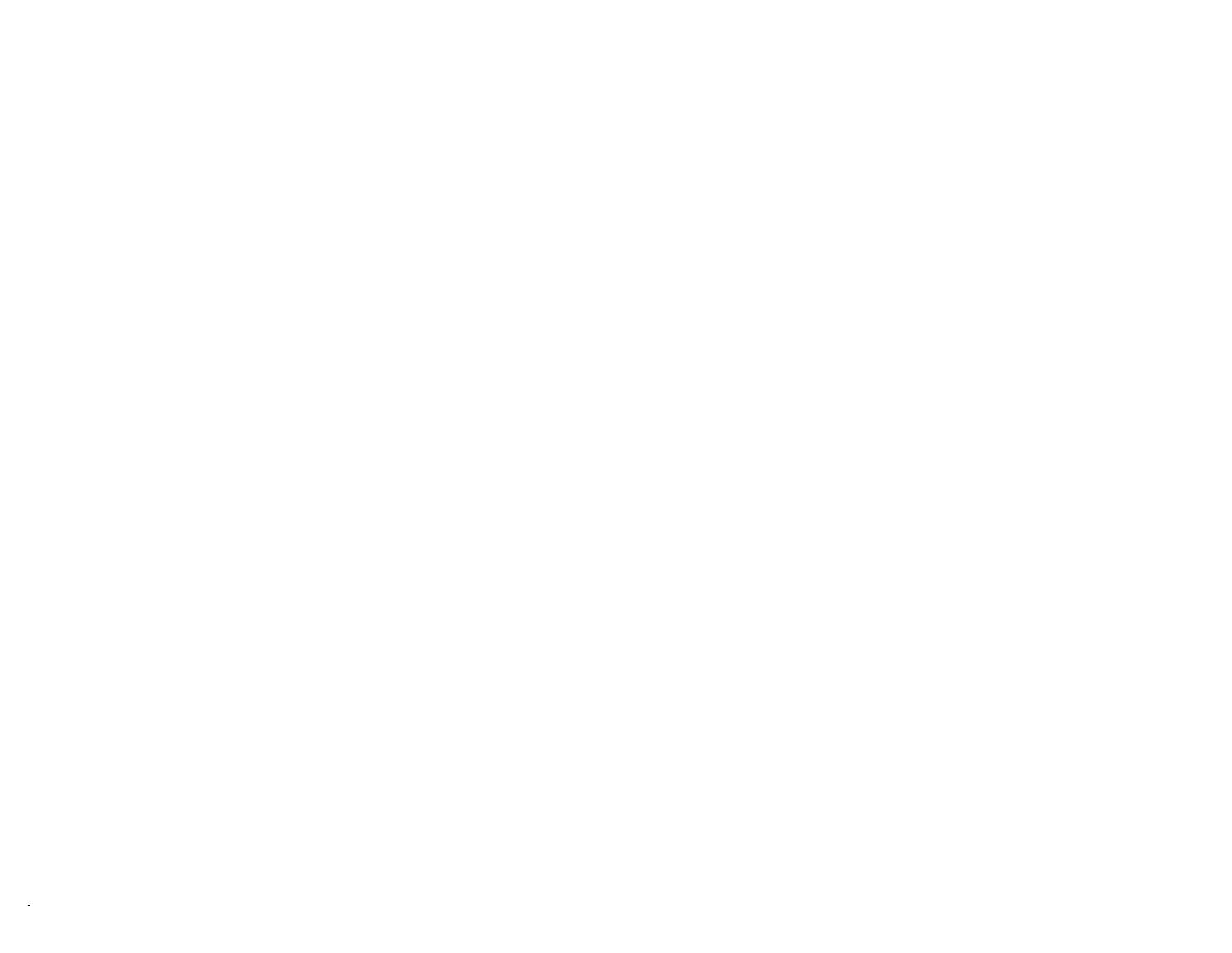|                    | Licence Business Name                                  | <b>Address</b>                                       | <b>Licence Type/Sub</b>                    |                               | <b>Phone</b>   |        | Fax                     |     |
|--------------------|--------------------------------------------------------|------------------------------------------------------|--------------------------------------------|-------------------------------|----------------|--------|-------------------------|-----|
|                    | 17 788042 JD Construction                              | 10151 No 5 Rd Richmond BC V7A 4E4                    | <b>Inter-Municipal Business</b><br>Licence | <b>General Contractor</b>     | (778) 960-7385 | Cellul |                         | Hom |
| <b>Issue Date:</b> |                                                        | October 10, 2017                                     |                                            |                               |                |        |                         |     |
|                    | 17 788145 Franklin Sign Company Ltd                    | 1112 FRANKLIN ST VANCOUVER BC V6A 1J6                | Service Use                                | <b>General Contractor</b>     | (778) 999-8468 | Work   |                         | Hom |
| 17 788146          | IT Panda                                               | 10133 River Dr Unit 18 Richmond BC V6X 1Z2           | Service Use                                | Home Occupation               | (604) 780-8201 | Work   |                         | Hom |
| 17 788135          | <b>Tektrend Enterprises Inc</b>                        | 7488 Lansdowne Rd Unit 605 Richmond BC               | Service Use                                | Home Occupation               | (604) 603-7835 | Work   |                         | Hom |
| 17 788138          | Yi Yuan Gardening Ltd                                  | 4380 No 4 Rd Richmond BC V6X 2M3                     | Service Use                                | <b>General Contractor</b>     | (778) 838-5168 | Work   |                         | Hom |
| <b>Issue Date:</b> |                                                        | October 11, 2017                                     |                                            |                               |                |        |                         |     |
| 17 784862          | Open Wisdom School Ltd                                 | 8833 Odlin Cr Unit 135 Richmond BC V6X 3Z7           | Assembly Use Group 3                       | <b>Education Institution</b>  | (778) 883-4550 |        | Work (604) 655-1586 Alt |     |
| 17 785751          | Freestyle Handicraft                                   | 3800 Chatham St Unit 110 Richmond BC V7E 2Z3         | Assembly Use Group 3                       |                               | (778) 822-9096 | Work   |                         | Hom |
| 17 788284          | R C S Commercial and<br><b>Residential Maintenance</b> | 6240 Cooney Rd Richmond BC V6Y 2J4                   | Service Use                                | Home Occupation               | (778) 709-1453 | Work   |                         | Hom |
| 17 788285          | Josephine Cleaning Services                            | 8780 Bennett Rd Unit 20 Richmond BC V6Y 1N7          | Service Use                                | Home Occupation               | (778) 316-1839 | Work   |                         | Hom |
| 17 784861          | Open Wisdom School Ltd                                 | 8833 Odlin Cr Unit 135 Richmond BC V6X 3Z7           | Assembly Use Group 3                       |                               | (778) 883-4550 |        | Work (604) 655-1586 Alt |     |
| <b>Issue Date:</b> |                                                        | October 12, 2017                                     |                                            |                               |                |        |                         |     |
| 17 788282          | Promax Development Ltd                                 | 5833 WILSON AVE UNIT 1101 BURNABY BC V5H 4R8         | Service Use                                | <b>General Contractor</b>     | (778) 986-2723 | Work   |                         | Hom |
| 17 788491          | <b>Richgold Contracting Ltd</b>                        | 14413 CHANTWELL DR SURREY BC V3S 5E1                 | Service Use                                | <b>General Contractor</b>     | (604) 992-8474 | Work   |                         | Hom |
| 17 788443          | Myvacation Travel International<br>Ltd                 | 3806 McKay Dr Richmond BC V6X 3L5                    | Service Use                                | <b>Travel Agency</b>          | (778) 833-3688 | Work   |                         | Hom |
| 17 788327          | Cam Frank Construction Ltd                             | 2088 E 22ND AVE VANCOUVER BC V5N 2R4                 | Service Use                                | Sprinkler Contractor          | (604) 837-3822 | Work   |                         | Hom |
| 17 788163          | MD Tiling Inc                                          | 1021 HOWAY ST UNIT 106 NEW WESTMINSTER BC<br>V3M 1Z9 | Service Use                                | <b>General Contractor</b>     | (204) 951-8091 | Work   |                         | Hom |
| 17 785757          | <b>Cantools Diamond Applications</b><br>Ltd            | 3851 Jacombs Rd Unit 150 Richmond BC V6V 2H7         | Mercantile Use                             | <b>Wholesale Trading</b>      | (778) 862-9338 | Work   |                         | Hom |
| 17 785541          | Countryside Chinese Noodle<br>Restaurant               | 3700 No 3 Rd Unit 1085 Richmond BC V6X 3X2           | Assembly Use Group 1                       | Food Service<br>Establishment | (604) 773-3032 | Work   |                         | Hom |
| 17 785283          | Real Organics & Naturals House<br>Ltd                  | 5300 No 3 Rd Unit 916 Richmond BC V6X 2X9            | Mercantile Use                             | <b>Retail Trading</b>         | (604) 370-2202 | Work   |                         | Wor |
| 16 726544          | HON Painting Company Limited                           | 12100 Vulcan Way Richmond BC V6V 1J8                 | Industrial/Manufacturing<br>Use            |                               | (604) 782-7111 | Work   |                         | Hom |
| 17 788364          | <b>Western Mechanical Services</b><br>(1977) Ltd       | 8576 FRASER ST VANCOUVER BC V5X 3Y3                  | Service Use                                | <b>General Contractor</b>     | (604) 324-1434 |        | Work (604) 324-8263 Fax |     |
| 17 787611          | Little Buddies Pediatric Therapy<br>Incorporated       | 3688 Cessna Dr Richmond BC V7B 1C3                   | Service Use                                |                               | (604) 299-8862 | Work   |                         | Hom |
| <b>Issue Date:</b> |                                                        | October 13, 2017                                     |                                            |                               |                |        |                         |     |
| 17 788489          | <b>AES Automated Electric</b><br>Systems Ltd           | 255 NEWPORT DR UNIT 622 PORT COQUITLAM BC<br>V3H 5H1 | Service Use                                | <b>Electrical Contractor</b>  | (604) 220-6169 | Work   |                         | Hom |
| 17 788539          | Green Zone III Productions Inc                         | 2400 BOUNDARY RD UNIT 310 BURNABY BC V5M 3Z3         | Service Use                                |                               | (604) 292-5010 | Work   |                         | Hom |
| 17 788360          | Armani Exchange Outlet                                 | 7899 Templeton Station Rd Unit 1043 Richmond V7B 0B7 | Mercantile Use                             | <b>Retail Trading</b>         | (604) 376-5196 | Work   |                         | Hom |
| <b>Issue Date:</b> |                                                        | October 16, 2017                                     |                                            |                               |                |        |                         |     |
|                    | 17 777725 Modern Image Painting                        | 9331 No 5 Rd Unit 6 Richmond BC V7A 4E1              | Service Use                                | Home Occupation               | (778) 996-4434 | Work   |                         | Hom |
| <b>Issue Date:</b> |                                                        | October 18, 2017                                     |                                            |                               |                |        |                         |     |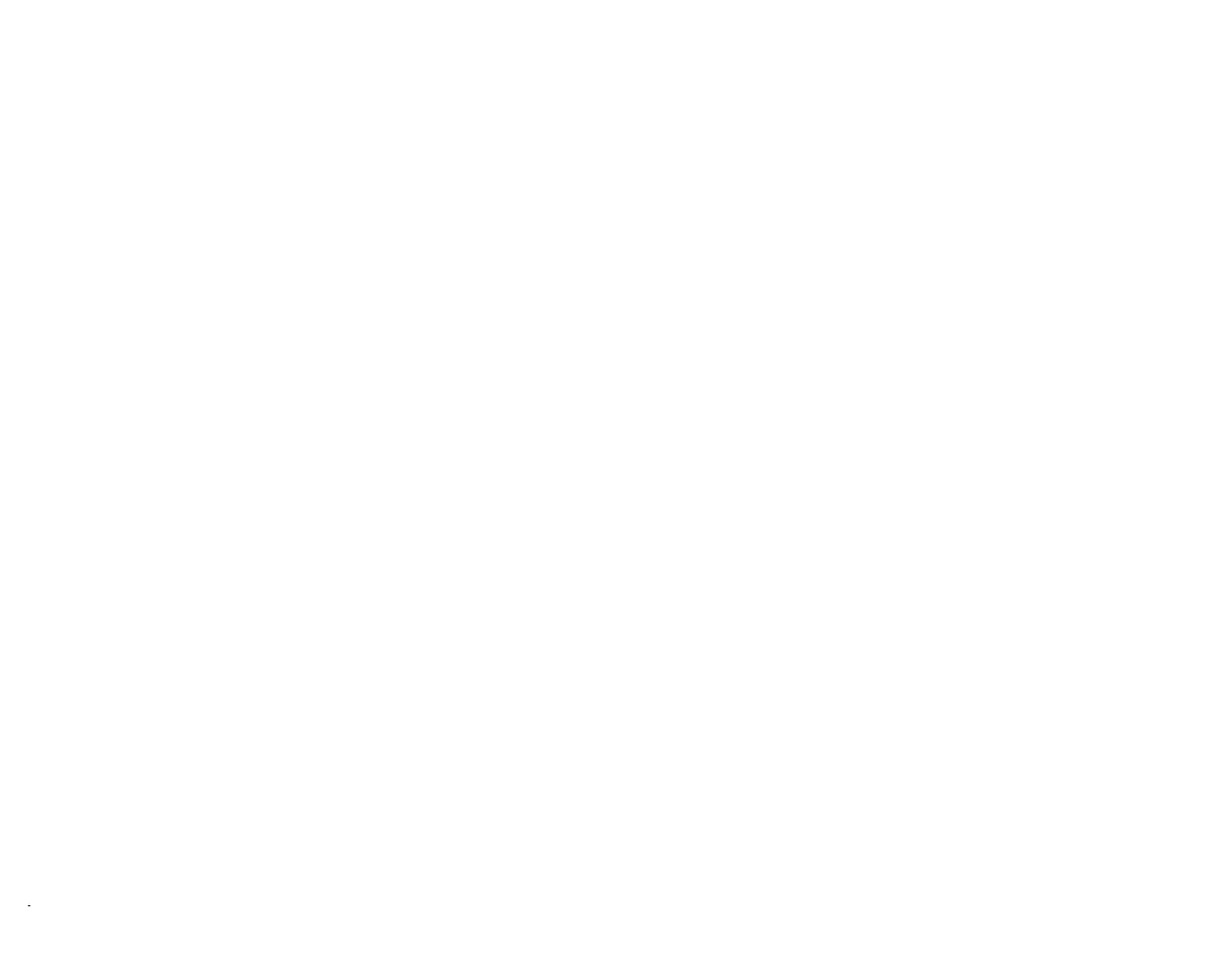|                    | <b>Licence Business Name</b>                | <b>Address</b>                                       | <b>Licence Type/Sub</b>                    |                                      | Phone              | Fax                      |     |
|--------------------|---------------------------------------------|------------------------------------------------------|--------------------------------------------|--------------------------------------|--------------------|--------------------------|-----|
| 17 788629          | Domus Contractors Co                        | 4940 Groat Ave Richmond BC V7E 5E3                   | Service Use                                | Home Occupation                      | (604) 657-9182     | Work (604) 657-9182 Cell |     |
| 17 788632          | Transvan Development Ltd                    | 8331 Rosebank Cr Richmond BC V7A 2K8                 | Service Use                                | <b>General Contractor</b>            | (778) 859-5015     | Work                     | Hom |
| 17 788743          | <b>DVS Construction Services</b>            | 3090 KINGSWAY UNIT 14 VANCOUVER BC V5R 5J7           | Service Use                                | <b>General Contractor</b>            | (604) 765-4195     | Work                     | Hom |
| 17 788659          | <b>JDM Electrical Ltd</b>                   | 4189 HALIFAX ST UNIT 1908 BURNABY BC V5C 0H9         | Service Use                                | <b>Electrical Contractor</b>         | (778) 228-0726     | Work                     | Hom |
| 17 788648          | Chelsea Degrazio                            | 925 W 10TH AVE UNIT 105 VANCOUVER BC V5Z 1L9         | Service Use                                |                                      | (604) 220-3063     | Work                     | Hom |
| 17 788635          | Sharp Interior Systems Ltd                  | 5023 215 ST LANGLEY BC V3A 5B9                       | Service Use                                | <b>General Contractor</b>            | (604) 802-8220     | Work                     | Hom |
| 17 765232          | CanChina High End Trading<br>Limited        | 3700 No 3 Rd Unit 2510 Richmond BC V6X 3X2           | Mercantile Use                             | <b>Retail Trading</b>                | (778) 322-7977     | Work                     |     |
| 17 787964          | <b>Russell Jewellers</b>                    | 7997 Westminster Hwy Unit 220 Richmond BC V6X 1A4    | Mercantile Use                             | <b>Retail Trading</b>                | (604) 278-2725     | Work                     | Hom |
| 17 786326          | Summerby Beauty Salon                       | 8100 Ackroyd Rd Unit 70 Richmond BC V6X 3K2          | Service Use                                |                                      | (778) 986-8698     | Work                     | Hom |
| 17 777923          | Cafe Crepe Inc                              | 7899 Templeton Station Rd Unit 1065 Richmond V7B 0B7 | Assembly Use Group 1                       | <b>Food Service</b><br>Establishment | (604) 738-4525     | Work (604) 737-7449 Fax  |     |
| 17 765439          | Momo Chen Cakes                             | 2188 No 5 Rd Unit 180 Richmond BC V6X 2T1            | Industrial/Manufacturing<br>Use            |                                      | (778) 858-6596     | Work                     | Hom |
| 17 788633          | Transvan Development Ltd                    | 8331 Rosebank Cr Richmond BC V7A 2K8                 | <b>Inter-Municipal Business</b><br>Licence | <b>General Contractor</b>            | (778) 859-5015     | Work                     | Hom |
| <b>Issue Date:</b> |                                             | October 19, 2017                                     |                                            |                                      |                    |                          |     |
| 17 788721          | <b>Pro Nation Production Limited</b>        | 7060 Winchelsea Cr Richmond BC V7C 4E4               | Service Use                                | <b>Film Production</b><br>Office     | (604) 274-8373     | Work                     | Hom |
| 17 788823          | JCC Immigration Service Ltd                 | 6800 Westminster Hwy Unit 618 Richmond BC V7C 1C5    | Service Use                                | Home Occupation                      | (778) 881-3772     | Work                     | Hom |
| 17 788866          | K and E Trading Company                     | 11571 Thorpe Rd Unit 51 Richmond BC V6X 3Z4          | Service Use                                | Home Occupation                      | (778) 929-4868     | Work                     | Hom |
| <b>Issue Date:</b> |                                             | October 20, 2017                                     |                                            |                                      |                    |                          |     |
| 17 788902          | <b>LED Lighting Solution</b>                | 17063 102 A AVE SURREY BC V4N 3L1                    | Service Use                                | <b>Electrical Contractor</b>         | (778) 869-3568     | Work                     | Hom |
| 17 788918          | <b>Bar-G Excavating Ltd</b>                 | 33142 BRUNDIGE AVE ABBOTSFORD BC V2S 1N7             | Service Use                                | <b>General Contractor</b>            | (604) 850-5599     | Work                     | Hom |
| 17 788642          | New Era International Education<br>Ltd      | 5811 Cooney Rd Unit 305 Richmond BC V6X 3M1          | Service Use                                |                                      | (778) 991-8778     | Work                     | Hom |
| 17 786006          | Canada Ace International<br><b>Educatin</b> | 5300 No 3 Rd Unit 412 Richmond BC V6X 2X9            | Service Use                                |                                      | (778) 323-4666     | Work                     | Hom |
| 17 786111          | Wintrust Financial Ltd                      | 13571 Commerce Pkwy Unit 200 Richmond BC V6V 2R2     | Service Use                                |                                      | (604) 370-7999     | Work                     | Hom |
| 17 787355          | Canada Ace International<br>Educatin        | 5300 No 3 Rd Unit 412 Richmond BC V6X 2X9            | Assembly Use Group 3                       | <b>Education Institution</b>         | (778) 323-4666     | Work                     | Hom |
| <b>Issue Date:</b> |                                             | <b>October 24, 2017</b>                              |                                            |                                      |                    |                          |     |
| 17 788569          | Royal Byng College                          | 6411 Buswell St Unit 301 Richmond BC V6Y 2G5         | Assembly Use Group 3                       |                                      | (778) 999-7609     | Work (604) 229-1035 Alt  |     |
| 17 787960          | Daguan E-Commerce Inc.                      | 11786 River Rd Unit 116 Richmond BC V6X 3Z3          | Mercantile Use                             | <b>Wholesale Trading</b>             | (604) 338-6729     | Work                     | Hom |
| 17 788666          | <b>Agility Technologies Corp</b>            | 3757 Jacombs Rd Unit 255 Richmond BC V6V 2R3         | Service Use                                |                                      | (604) 259-1579     | Work                     | Hom |
| 17 788558          | GentleWalker Flooring Inc                   | 12660 Bridgeport Rd Unit 201 Richmond BC V6V 1J5     | Mercantile Use                             | <b>Wholesale Trading</b>             | (778) 829-2691     | Work                     | Hom |
| 17 788261          | Remarkable Consulting Inc                   | 5811 Cooney Rd Unit 305 Richmond BC V6X 3M1          | Service Use                                |                                      | (778) 822-9061     | Work                     | Hom |
| 17 788235          | <b>Wheelin' Mobility</b>                    | 3771 Jacombs Rd Unit 360 Richmond BC V6V 2L9         | Mercantile Use                             | <b>Wholesale Trading</b>             | 6042000119901 Work |                          | Hom |
| <b>Issue Date:</b> |                                             | October 25, 2017                                     |                                            |                                      |                    |                          |     |
| 17 788724          | Ace Innovation Technology Inc               | 9151 Van Horne Way Richmond BC V6X 1W2               | Mercantile Use                             | <b>Wholesale Trading</b>             | (778) 829-1198     | Work                     | Hom |
| 17 788769          | Profin Financial Planning<br>Corporation    | 3751 Shell Rd Unit 118 Richmond BC V6X 2W2           | Service Use                                |                                      | (604) 781-1272     | Work                     | Hom |
|                    |                                             |                                                      |                                            |                                      |                    |                          |     |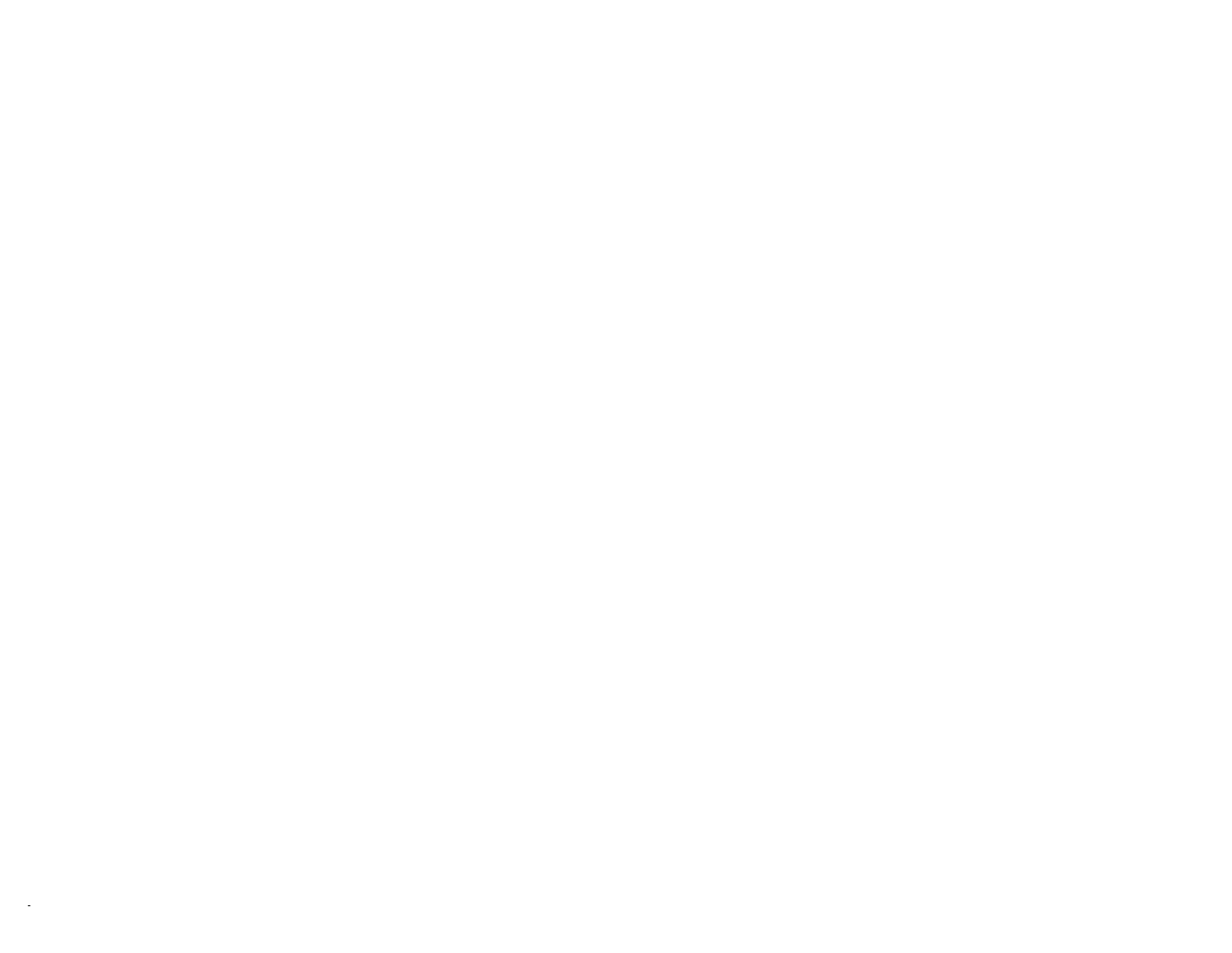|                    | <b>Licence Business Name</b>                  | <b>Address</b>                                                | <b>Licence Type/Sub</b>         |                                                    | <b>Phone</b>     |      | Fax                     |            |
|--------------------|-----------------------------------------------|---------------------------------------------------------------|---------------------------------|----------------------------------------------------|------------------|------|-------------------------|------------|
|                    | 17 785032 McDonalds Restaurant                | 9251 Alderbridge Way Richmond BC V6X 0N1                      | Assembly Use Group 1            | <b>Food Service</b><br>Establishment, Take-<br>Out |                  | Work |                         | <b>Hom</b> |
| <b>Issue Date:</b> |                                               | October 26, 2017                                              |                                 |                                                    |                  |      |                         |            |
| 17 790029          | <b>Inspired Renovations</b>                   | 472 E 38TH AVE VANCOUVER BC V5W 1H7                           | Service Use                     | <b>General Contractor</b>                          | (778) 859-7366   | Work |                         | Hom        |
| 17 790034          | Hai Ji Construction Company Ltd               | 6120 Christina Rd Richmond BC V7C 2P8                         | Service Use                     | <b>General Contractor</b>                          | (604) 218-4823   | Work |                         | Hom        |
| 17 790206          | Nova Active Rehab                             | 2138 SALISBURY AVE UNIT 41 PORT COQUITLAM BC<br>V3B 1Y1       | Service Use                     |                                                    | (604) 783-8300   | Work |                         | Hom        |
| 17 790205          | Romex Building Envolope &<br>Waterpoofing Ltd | 910 TUPPER AVE UNIT 7 COQUITLAM BC V3K 1A5                    | Service Use                     | <b>General Contractor</b>                          | (604) 520-9839   | Work |                         | Hom        |
| 17 790036          | Champion Ironworks BC Ltd                     | PO BOX 1985 26310 FRASER HWY UNIT 700<br>ALDERGOVE BC V4W 0A6 | Service Use                     |                                                    | (778) 878-3674   | Work |                         | Hom        |
| 17 769693          | Shoppers Drug Mart #2118                      | 3868 Steveston Hwy Richmond BC V7E 2K1                        | Mercantile Use                  | <b>Retail Trading</b>                              | (604) 296-4400   |      | Work (604) 296-4401     | Fax        |
| 17 788980          | VSO Contracting Corporation                   | 4250 NOTTINGHAM RD NORTH VANCOUVER BC V7K<br>2N2              | Service Use                     | <b>General Contractor</b>                          | (604) 818-8020   | Work |                         | Hom        |
| 17 788457          | Rentcar Easy                                  | 7900 Westminster Hwy Unit 120 Richmond BC V6X 1A5             | Vehicle for Hire                | Class J - Rental<br>Vehicle Group 2                | (778) 886-2666   | Work |                         | Hom        |
| 17 788455          | Rentcar Easy                                  | 7900 Westminster Hwy Unit 120 Richmond BC V6X 1A5             | Vehicle for Hire                | Vehicle For Hire<br>Office                         | (778) 886-2666   | Work |                         | Hom        |
| 17 790173          | Neptune Plumbing & Heating Ltd                | 7278 BRAESIDE DR BURNABY BC V5A 1E8                           | Service Use                     | Sprinkler Contractor                               | (778) 886-5258   | Work |                         | Hom        |
| 17 789033          | Select Aero Inc                               | 5455 Airport Rd Richmond BC V7B 1B5                           | Service Use                     |                                                    | (778) 285-7977   |      | Work (778) 285-7978 Fax |            |
| <b>Issue Date:</b> |                                               | October 27, 2017                                              |                                 |                                                    |                  |      |                         |            |
| 17 786195          | <b>Photon Control Inc</b>                     | 2931 Viking Way Unit 7 Richmond BC V6V 1Y1                    | Industrial/Manufacturing<br>Use |                                                    | (604) 900-3150   |      | Work (604) 422-8418 Fax |            |
| 17 790365          | Bawn Plumbing Ltd                             | 308 SEYMOUR RIVER PL NORTH VANCOUVER BC<br><b>V7H 1S7</b>     | Service Use                     | <b>Plumbing Contractor</b>                         | (604) 828-7194   | Work |                         | Hom        |
| 17 790181          | Taha and Grigoryan Construction               | 8400 Lansdowne Rd Unit 203 Richmond BC V6X 3G3                | Service Use                     |                                                    | $(604)$ 518-0679 | Work |                         | Hom        |
| 17 788858          | Vancouver IELTS Education                     | 8181 Cambie Rd Unit 6615 Richmond BC V6X 3X9                  | Assembly Use Group 3            | <b>Education Institution</b>                       | (778) 919-0972   | Work |                         | Hom        |
| 17 787561          | <b>Marquis Underwriting Managers</b><br>Ltd   | 12235 No 1 Rd Unit 200 Richmond BC V7E 1T6                    | Service Use                     |                                                    | (604) 343-3697   |      | Work (604) 343-3698 Fax |            |
| 17 785511          | Infinium Research Inc                         | 11180 Voyageur Way Unit 180 Richmond BC V6X 3N8               | Industrial/Manufacturing<br>Use |                                                    | (778) 960-2046   | Work |                         | Hom        |
| 17 785510          | Infinium Research Inc                         | 11180 Voyageur Way Unit 180 Richmond BC V6X 3N8               | Mercantile Use                  | <b>Wholesale Trading</b>                           | (778) 960-2046   | Work |                         | Hom        |
| 17 785107          | Leisure Vacation                              | 10471 Aintree Cr Richmond BC V7A 3T7                          | <b>Residential Use</b>          | Bed & Breakfast                                    | (778) 888-9911   | Work |                         | Hom        |
| 17 784930          | <b>GBIT Logistics Inc</b>                     | 22091 Fraserwood Way Unit 1110 Richmond BC V6W 1J5            | Service Use                     |                                                    | (604) 999-0545   | Work |                         | Hom        |
| 17 782820          | Gan Nam Style Hair Salon                      | 4000 No 3 Rd Unit 3180 Richmond BC V6X 0J8                    | Service Use                     |                                                    | (604) 992-8040   | Work |                         | Hom        |
| 17 771360          | Double Face Fashion Ltd                       | 4000 No 3 Rd Unit 3260 Richmond BC V6X 0J8                    | Mercantile Use                  | <b>Retail Trading</b>                              | (778) 682-1925   | Work |                         | Hom        |
| 17 769649          | Northwest Retail Distributors Inc             | 10013 River Dr Unit 2030 Richmond BC                          | Service Use                     |                                                    | (604) 200-8734   | Work |                         | Hom        |
| 16 731735          | <b>Richmond GAIA Farm</b>                     | 12700 Blundell Rd Richmond BC V6W 1B3                         | Mercantile Use                  | Roadside Stand                                     | (778) 297-1016   |      | Work (778) 297-7165 Fax |            |
| 17 785163          | POS A Touch                                   | 3751 Jacombs Rd Unit 210 Richmond BC V6V 2R4                  | Mercantile Use                  | <b>Wholesale Trading</b>                           | $(604)$ 278-1181 | Work |                         | Hom        |
| 17 787620          | Argo Electronics Micro Control<br>Ltd         | 1999 Savage Rd Unit 111 Richmond BC V6V 0A4                   | Mercantile Use                  | <b>Wholesale Trading</b>                           | (604) 436-0431   | Work |                         | Hom        |
| <b>Issue Date:</b> |                                               | October 30, 2017                                              |                                 |                                                    |                  |      |                         |            |
| 17 788483          | Virtue Travel Inc                             | 6081 No 3 Rd Unit 804 Richmond BC V6Y 2B2                     | Service Use                     | <b>Travel Agency</b>                               | (778) 800-2266   |      | Work (778) 800-2266 Fax |            |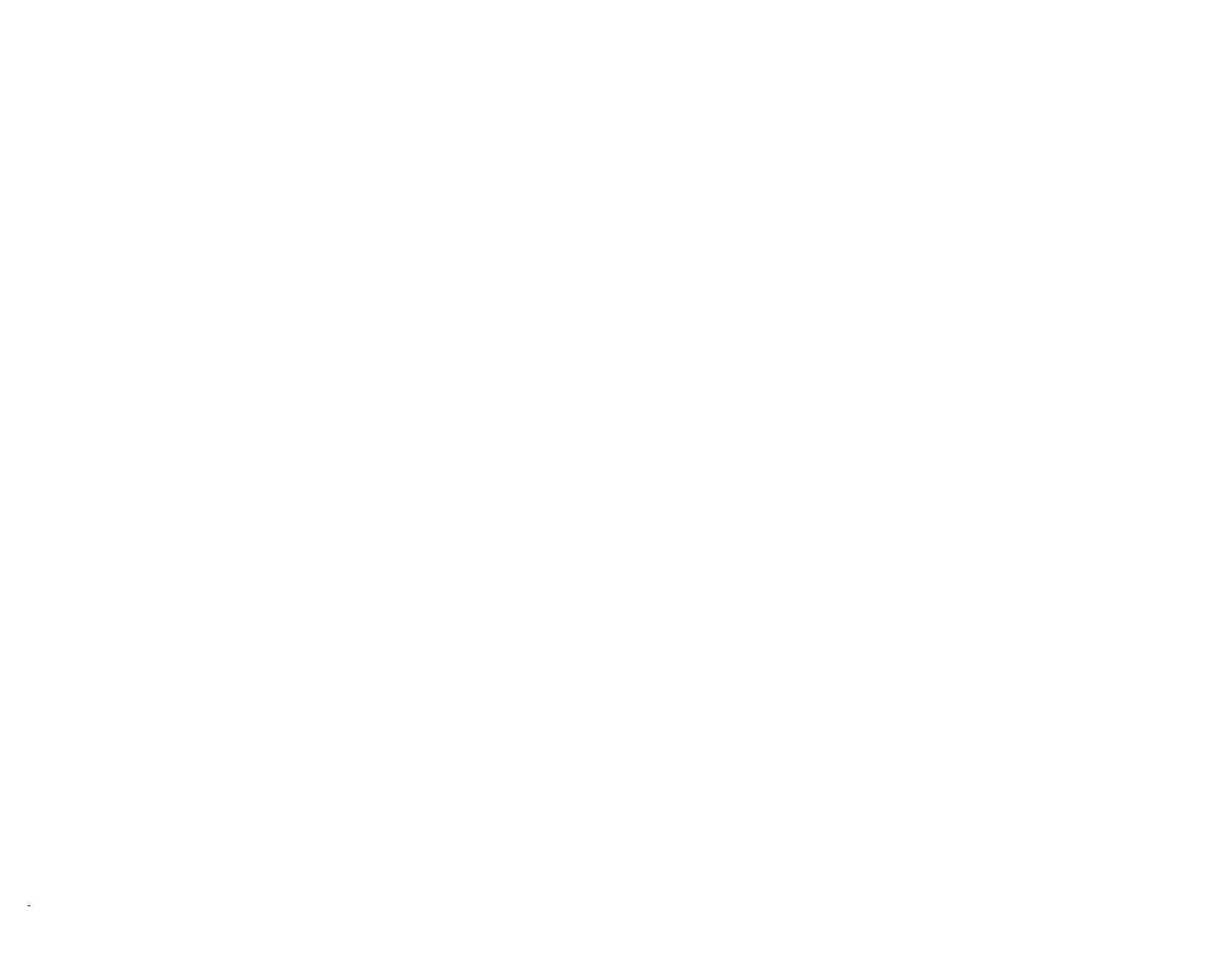| <b>Licence Business Name</b>                           | <b>Address</b>                                     | <b>Licence Type/Sub</b>                    |                                      | <b>Phone</b>     | Fax                     |     |
|--------------------------------------------------------|----------------------------------------------------|--------------------------------------------|--------------------------------------|------------------|-------------------------|-----|
| <b>Issue Date:</b>                                     | October 31, 2017                                   |                                            |                                      |                  |                         |     |
| 17 790483<br>Courier Star Air Express Inc              | 8766 McKim Way Unit 1080 Richmond BC V6X 4G4       | Service Use                                | <b>Delivery Services</b>             | (778) 928-8271   | Work                    | Hom |
| <b>Issue Date:</b><br>November 1, 2017                 |                                                    |                                            |                                      |                  |                         |     |
| Doc's Trucking Ltd<br>17 790385                        | 11720 Montego St Richmond BC V6X 1H4               | Service Use                                | Home Occupation                      | $(604)$ 773-6060 | Work                    | Hom |
| 17 790387<br>Doc's Trucking Ltd                        | 11720 Montego St Richmond BC V6X 1H4               | <b>Inter-Municipal Business</b><br>Licence | Home Occupation                      | (604) 773-6060   | Work                    | Hom |
| 17 786180<br>Mathconcept Learning Centre<br>(Richmond) | 8260 Westminster Hwy Unit 1150 Richmond BC V6X 3Y2 | Assembly Use Group 3                       | <b>Education Institution</b>         | (778) 889-7828   | Work                    | Hom |
| 17 790389<br>Kap's Interior Contracting                | 21343 24TH AVE LANGLEY BC V3Z 2A8                  | Service Use                                | <b>General Contractor</b>            | $(604)$ 839-9667 | Work                    | Hom |
| SC Skymark Developments Inc<br>17 790476               | 12875 Railway Ave Unit 330 Richmond BC V7E 6K3     | Service Use                                | <b>General Contractor</b>            | (604) 773-6954   | Work                    |     |
| 17 790479<br>SC Skymark Developments Inc               | 12875 Railway Ave Unit 330 Richmond BC V7E 6K3     | <b>Inter-Municipal Business</b><br>Licence | <b>General Contractor</b>            | (604) 773-6954   | Work                    |     |
| 17 790490<br>Ravinder Sidhu                            | 13741 MALABAR AVE WHITE ROCK BC V4B 2X8            | Service Use                                | <b>General Contractor</b>            | $(604)$ 338-6664 | Work                    | Hom |
| 17 790542<br><b>Transcontinental Logistics Ltd</b>     | 9251 Arvida Dr Richmond BC V7A 4K5                 | Service Use                                | Home Occupation                      | (604) 339-7559   | Work                    | Hom |
| 17 790334<br>North Pacific Design Interiors            | 2957 GLEN DR UNIT 108 COQUITLAM BC V3B OB5         | Service Use                                |                                      | (604) 505-2161   | Work                    | Hom |
| 17 790499<br>GVA Plumbing & Heating Ltd                | 19913 70TH AVE UNIT 40 LANGLEY BC V2Y 0S9          | Service Use                                | <b>Plumbing Contractor</b>           | (604) 720-8758   | Work                    | Hom |
| 17 790270<br>Act Cargo (USA) Inc                       | 3611 Jericho Rd Richmond BC V7B 1M3                | Service Use                                |                                      | (604) 279-8530   | Work (604) 279-8650     | Hom |
| 17 788998<br>Home Kitchen and Bath Inc                 | 12500 Vickers Way Unit 200 Richmond BC V6V 1H9     | Mercantile Use                             | <b>Wholesale Trading</b>             | (604) 616-7780   | Work                    | Hom |
| 17 788148<br>Mr Black Restaurant                       | 4151 Hazelbridge Way Unit 2790 Richmond BC V6X 4J7 | Assembly Use Group 1                       | <b>Food Service</b><br>Establishment | (604) 295-6612   | Work                    | Hom |
| 17 790333<br>Adeling Consulting Ltd                    | 10231 Addison St Richmond BC V7E 4G2               | Service Use                                |                                      | (778) 682-8999   | Work                    | Hom |
| 17 785981<br><b>Little Creators</b>                    | 7488 Lansdowne Rd Unit 120 Richmond BC             | Assembly Use Group 3                       | <b>Education Institution</b>         | (604) 726-8515   | Work                    | Hom |
| 17 778966<br><b>Bank of Montreal</b>                   | 3900 Steveston Hwy Unit 130 Richmond BC V7E 2K1    | Service Use                                |                                      | (604) 440-1330   | Work                    | Hom |
| 17 771325<br>Dolar Shop Hot Pot Restaurant             | 5300 No 3 Rd Unit 720 Richmond BC V6X 2X9          | Assembly Use Group 1                       | <b>Food Service</b><br>Establishment | (778) 302-5211   | Work                    | Hom |
| Kizami Japanese Cuisine Ltd<br>17 765660               | 8031 Leslie Rd Unit 120 Richmond BC V6X 1E4        | Assembly Use Group 1                       | <b>Food Service</b><br>Establishment | (604) 781-1777   | Work                    | Hom |
| Tai Pan Tours Ltd<br>17 788984                         | 8700 McKim Way Unit 2193 Richmond BC V6X 4A5       | Service Use                                | <b>Travel Agency</b>                 | (604) 370-5738   | Work (604) 370-3448 Fax |     |
| <b>Issue Date:</b>                                     | November 2, 2017                                   |                                            |                                      |                  |                         |     |
| Sea to Sea Custom Souvenirs<br>17 781745               | 2420 Shell Rd Unit 135 Richmond BC V6X 2P1         | Mercantile Use                             | <b>Wholesale Trading</b>             | (604) 980-8742   | Work                    | Hom |
| 17 790337<br><b>Phantom Creek Estates Ltd</b>          | 5811 Cooney Rd Unit 406 Richmond BC V6X 3M1        | Service Use                                |                                      | $(604)$ 285-1003 | Work (604) 285-3309     | Fax |
| <b>Higher Derivative Solutions Inc</b><br>17 789508    | 6886 Gibbons Dr Richmond BC V7C 2E1                | Service Use                                | Home Occupation                      | (604) 716-1452   | Work                    | Hom |
| 17 790335<br><b>Richter Investments Ltd</b>            | 5811 Cooney Rd Unit 406 Richmond BC V6X 3M1        | Service Use                                |                                      | $(604)$ 285-1003 | Work (604) 285-3309 Fax |     |
| <b>Issue Date:</b>                                     | November 3, 2017                                   |                                            |                                      |                  |                         |     |
| 17 790180<br>Canwood Resources Ltd                     | 10451 Shellbridge Way Unit 150 Richmond BC V6X 2W8 | Service Use                                |                                      | (604) 278-5720   | Work (604) 278-5760 Fax |     |
| 17 790787<br>Intelligent Project Solutions             | 6300 Birch St Unit 59 Richmond BC V6Y 4K3          | Service Use                                | Home Occupation                      | $(236)$ 868-1898 | Work                    |     |
| 17 790691<br>Kitchens & Baths by Daae                  | 13228 17A AVE SURREY BC V4A 6R9                    | Service Use                                | <b>General Contractor</b>            | (604) 377-2614   | Work                    | Hom |
| 17 790680<br>Q & L Construction Service Ltd            | 9320 No 3 Rd Richmond BC V7A 1V9                   | Service Use                                | <b>Electrical Contractor</b>         | (604) 992-9283   | Work                    | Hom |
| 17 790681<br>Q & L Construction Service Ltd            | 9320 No 3 Rd Richmond BC V7A 1V9                   | <b>Inter-Municipal Business</b><br>Licence | <b>Electrical Contractor</b>         | (604) 992-9283   | Work                    | Hom |
| Sandy Lau Co<br>17 790957                              | 7333 Turnill St Unit 26 Richmond BC V6Y 4L7        | Service Use                                | Home Occupation                      | (604) 351-0599   | Work                    | Hom |
| 17 790666<br>Agile Service Group                       | 2171 W 2ND AVE UNIT 202 VANCOUVER BC V6K 1H7       | Service Use                                | <b>Plumbing Contractor</b>           | (604) 355-2499   | Work                    | Hom |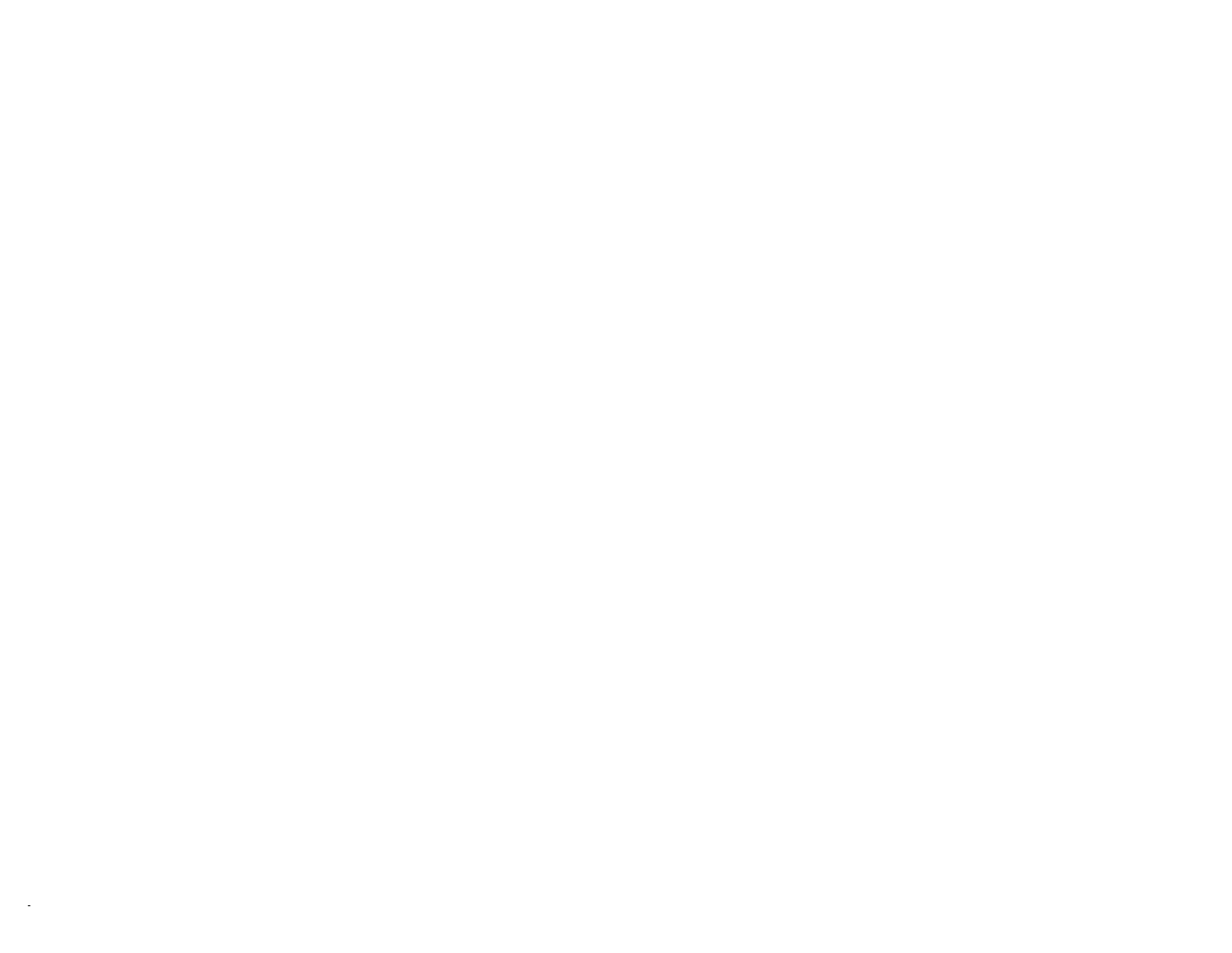|                    | Licence Business Name                                 | <b>Address</b>                                       | <b>Licence Type/Sub</b> |                                               | <b>Phone</b>        | Fax                     |     |
|--------------------|-------------------------------------------------------|------------------------------------------------------|-------------------------|-----------------------------------------------|---------------------|-------------------------|-----|
| 17 790184          | Diamond Parking/DPS #4949                             | 7008 No 3 Rd Richmond BC V6Y 2C6                     | Service Use             | Parking Enforcement<br><b>Business</b>        | (604) 618-8797      | Work                    | Hom |
| 17 790145          | SANDRO Vancouver 4380                                 | 7899 Templeton Station Rd Unit 1051 Richmond V7B 0B7 | Mercantile Use          | <b>Retail Trading</b>                         | (212) 510-8390      | Work                    | Hom |
| 17 788983          | Save Online Enterprise Corp                           | 10551 Shellbridge Way Unit 168 Richmond BC V6X 2W9   | Service Use             |                                               | (604) 279-4150      | Work                    | Hom |
| 17 788496          | Fun Car Rental                                        | 8100 Capstan Way Unit 3 Richmond BC V6X 1R5          | Vehicle for Hire        | Class J - Rental<br>Vehicle Group 2           | (604) 270-8588      | Work                    | Hom |
|                    | 17 788495 Fun Car Rental                              | 8100 Capstan Way Unit 3 Richmond BC V6X 1R5          | Vehicle for Hire        | Vehicle For Hire<br>Office                    | (604) 270-8588      | Work                    | Hom |
| 17 787528          | Cryptotech                                            | 1999 Savage Rd Unit 178 Richmond BC V6V 0A4          | Mercantile Use          | <b>Wholesale Trading</b>                      | $(604)$ 781-5000    | Work                    | Hom |
| 17 784604          | Global Lounge OP YVR, ULC                             | 3211 Grant McConachie Way Richmond BC                | Assembly Use Group 2    | Other                                         | (778) 929-8433      | Work                    | Hom |
| 17 781528          | Freshii                                               | 5668 Hollybridge Way Unit 110 Richmond BC            | Assembly Use Group 1    | <b>Food Service</b><br>Establishment          | (604) 649-2985      | Work                    | Hom |
| 17 774901          | <b>Starry Vacation Ltd</b>                            | 11540 Pintail Dr Richmond BC V7E 4P5                 | Service Use             | <b>Travel Agency</b>                          | (604) 265-8278      | Work                    | Hom |
| 17 790682          | Joe & Kel Construction Ltd                            | 9771 Glenthorne Dr Richmond BC V7A 1Y3               | Service Use             | <b>General Contractor</b>                     | (778) 846-8610      | Work                    | Hom |
| 17 790146          | MAJE Vancouver 4680                                   | 7899 Templeton Station Rd Unit 1057 Richmond V7B 0B7 | Mercantile Use          | <b>Retail Trading</b>                         | (212) 510-8390      | Work                    | Hom |
| <b>Issue Date:</b> |                                                       | November 6, 2017                                     |                         |                                               |                     |                         |     |
| 17 790525          | Coinseason                                            | 10451 Shellbridge Way Unit 150 Richmond BC V6X 2W8   | Service Use             |                                               | (778) 881-6605      | Work                    | Hom |
|                    | 17 790892 Axes Design                                 | 7080 River Rd Unit 233 Richmond BC V6X 1X5           | Service Use             |                                               | (778) 927-7933      | Work                    | Hom |
| <b>Issue Date:</b> |                                                       | November 7, 2017                                     |                         |                                               |                     |                         |     |
| 17 791005          | A Stroke Above Homes Ltd                              | 9626 Patterson Rd Richmond BC V6X 1R1                | Service Use             | <b>General Contractor</b>                     | (778) 707-4663      | Work                    | Hom |
| 17 791043          | <b>LKL Construction Co</b>                            | 2212 E 47TH AVE VANCOUVER BC V5P 1R3                 | Service Use             | <b>General Contractor</b>                     | (778) 628-0699      | Work                    | Hom |
| 17 790189          | Arcouest Global Trading Inc                           | 2560 Shell Rd Unit 2023 Richmond BC V6X 0B8          | Mercantile Use          | <b>Wholesale Trading</b>                      | (604) 273-0889      | Work                    | Hom |
| 17 791162          | Nirmal Sandhu                                         | 5580 Floyd Ave Richmond BC V7E 5M1                   | Service Use             | <b>General Contractor</b>                     | (604) 805-5827      | Work                    | Hom |
| 17 790526          | TracyZhu Beauty Studio Inc                            | 6188 No 3 Rd Unit 606 Richmond BC V6Y 0J3            | Service Use             | Home Occupation                               | (604) 761-9816      | Work                    | Hom |
| <b>Issue Date:</b> |                                                       | November 8, 2017                                     |                         |                                               |                     |                         |     |
| 17 791006          | <b>Precise Driving School</b>                         | 6388 Alder St Unit 36 Richmond BC V6Y 4G4            | Vehicle for Hire        | Vehicle For Hire<br>Office                    | (604) 307-2918      | Work                    | Hom |
| 17 791254          | Pacific Banner Private Home<br>Management Corporation | 12400 No 3 Rd Richmond BC V7A 1X5                    | Service Use             | <b>General Contractor</b>                     | (778) 889-0898      | Work                    | Hom |
| 17 791007          | <b>Precise Driving School</b>                         | 6388 Alder St Unit 36 Richmond BC V6Y 4G4            | Vehicle for Hire        | Class K -<br><b>DriverTraining</b><br>Vehicle | (604) 307-2918      | Work                    | Hom |
| 17 787864          | Maple Aland Enterprises Co Ltd                        | 8080 Leslie Rd Unit 150 Richmond BC V6X 4A8          | Mercantile Use          | <b>Wholesale Trading</b>                      | (604) 214-3702      | Work (604) 214-2952 Fax |     |
| 17 781386          | West Canada Weekly                                    | 4871 Shell Rd Unit 1260 Richmond BC V6X 3Z6          | Service Use             |                                               | (604) 877-0388      | Work (604) 270-6601 Fax |     |
|                    | 17 778605 AWD-Automobile Club Ltd                     | 5660 Cedarbridge Way Richmond BC V6X 2A7             | Service Use             |                                               | (604) 370-0293 Work |                         | Hom |
|                    | 17 771604 Nu-Zone Entertainment Ltd                   | 11480 River Rd Unit 100 Richmond BC V6X 1Z7          | Assembly Use Group 3    | Commercial<br>Entertainment                   | (778) 883-8382 Work |                         | Hom |
|                    | 17 791128 Caiterzi Giorgio                            | 1282 GARKIC RD VICTORIA BC V8P 2L3                   | Service Use             |                                               | (778) 677-0120      | Work                    | Hom |
| <b>Issue Date:</b> |                                                       | November 9, 2017                                     |                         |                                               |                     |                         |     |
|                    | 17 785450 West Tech Firearms Ltd                      | 12520 Horseshoe Way Unit 108 Richmond BC V7A 5K3     | Service Use             |                                               | (604) 649-9782      | Work                    | Hom |
| 17 791390          | D B Sun Enterprise Ltd                                | 2408 BADGER RD NORTH VANCOUVER BC V7G 2R5            | Service Use             | <b>Electrical Contractor</b>                  | $(604)$ 525-2658    | Work (604) 525-3982 Fax |     |
| 17 791264          | Vancouver Glass (1990) Ltd                            | 1706 E HASTINGS ST VANCOUVER BC V5L 1S9              | Service Use             | <b>General Contractor</b>                     | (604) 253-7707      | Work (604) 253-8448 Hom |     |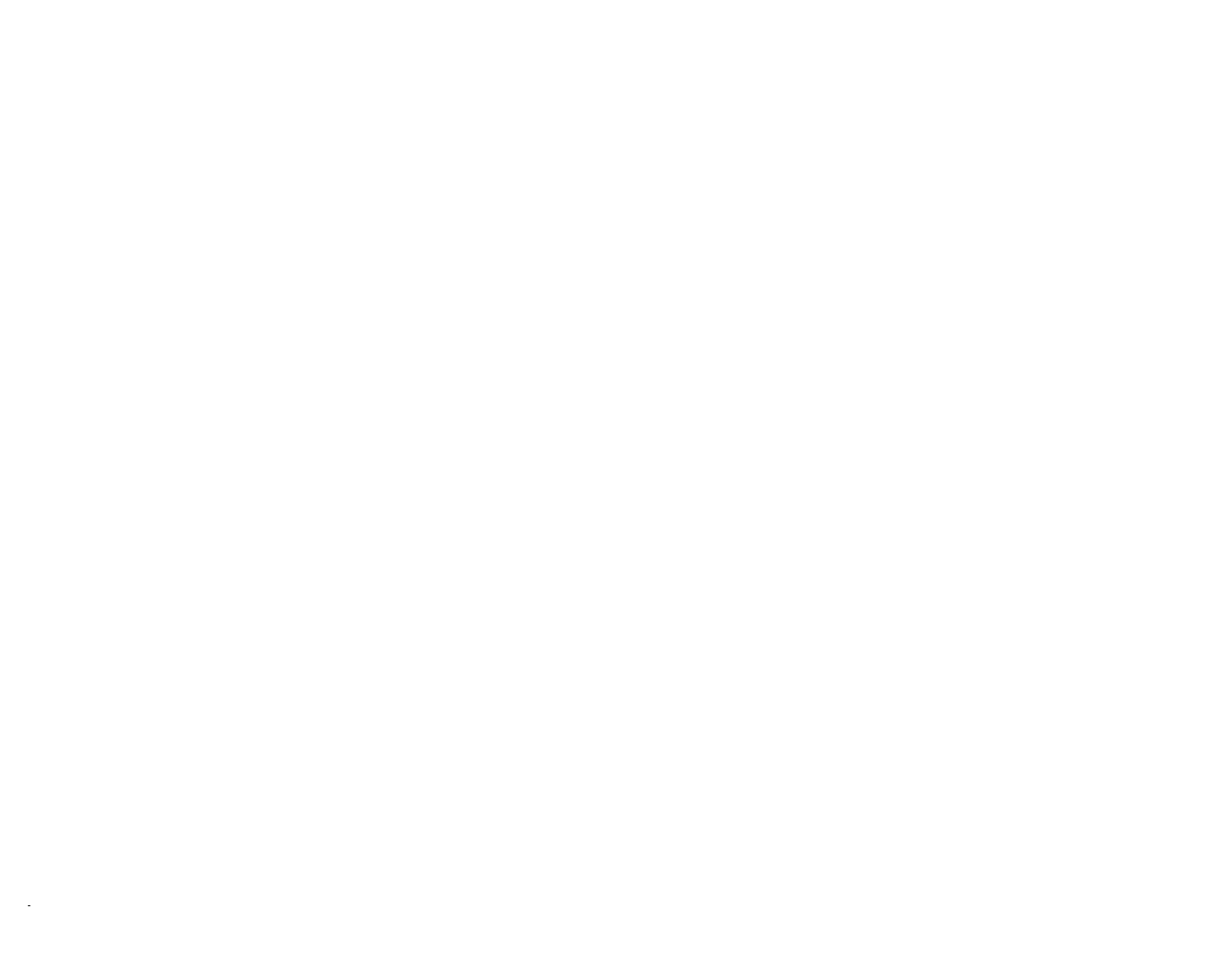|                    | <b>Licence Business Name</b>                      | <b>Address</b>                                     | <b>Licence Type/Sub</b>                    |                               | <b>Phone</b>     |      | Fax                     |     |
|--------------------|---------------------------------------------------|----------------------------------------------------|--------------------------------------------|-------------------------------|------------------|------|-------------------------|-----|
|                    | 17 791362 LWT Contracting Co Ltd                  | 5701 GRANVILLE ST UNIT 228 VANCOUVER BC V6M<br>4T7 | Service Use                                | <b>General Contractor</b>     | (604) 738-8223   |      | Work (604) 738-8113 Fax |     |
| 17 791395          | Winwa Construction Ltd                            | 1507 W 64TH AVE VANCOUVER BC V6P 2N8               | Service Use                                | <b>General Contractor</b>     | (604) 218-1688   | Work |                         | Hom |
| 17 791346          | Parveen Aujla-Sidhu Counselling<br>and Consulting | 8260 Pigott Rd Richmond BC V7A 2C2                 | Service Use                                | Home Occupation               | (604) 760-4508   | Work |                         | Hom |
| 17 791261          | <b>Luku Contracting Limited</b>                   | 12339 Steveston Hwy Unit 430 Richmond BC V6W 0B4   | Service Use                                | <b>General Contractor</b>     | (604) 355-0388   | Work |                         | Hom |
| 17 791247          | MLE Design & Renovation Inc                       | 9671 Alberta Rd Unit 107 Richmond BC V6Y 1T7       | Service Use                                | <b>General Contractor</b>     | (604) 653-5660   | Work |                         | Hom |
| 17 790271          | Landa Global Properties Ltd<br>(Cascade City)     | 5766 Gilbert Rd Richmond BC                        | Service Use                                |                               | (604) 285-7285   | Work |                         | Hom |
| 17 768326          | Cango Immigration Consulting                      | 8571 Alexandra Rd Unit 128 Richmond BC V6X 1C3     | Service Use                                |                               | (604) 233-1128   |      | Work (604) 688-8615     | Fax |
| 17 790921          | 1140067 BC Ltd                                    | 10520 Seamount Rd Richmond BC V7A 4P6              | Service Use                                | Home Occupation               | (778) 316-7187   | Work |                         | Hom |
|                    | 17 791262 Luku Contracting Limited                | 12339 Steveston Hwy Unit 430 Richmond BC V6W 0B4   | <b>Inter-Municipal Business</b><br>Licence | <b>General Contractor</b>     | (604) 355-0388   | Work |                         | Hom |
| <b>Issue Date:</b> |                                                   | <b>November 10, 2017</b>                           |                                            |                               |                  |      |                         |     |
| 16 750182          | <b>Chanson Entertainment Group</b><br><b>Inc</b>  | 6871 Elmbridge Way Unit 101 Richmond BC V7C 5A4    | Assembly Use Group 3                       | <b>Education Institution</b>  | $(604)$ 366-1866 | Work |                         | Hom |
| 16 750184          | Music of Deal Productions Ltd                     | 6871 Elmbridge Way Unit 101 Richmond BC V7C 5A4    | Assembly Use Group 3                       | <b>Education Institution</b>  | (778) 895-0311   | Work |                         | Hom |
| 17 781188          | Uniq Carbon Ltd                                   | 2531 Vauxhall PI Unit 2 Richmond BC V6V 1Z5        | Mercantile Use                             | <b>Wholesale Trading</b>      | $(604)$ 773-2669 | Work |                         | Hom |
| 17 791127          | LYL Investment Management Ltd.                    | 5731 No 3 Rd Richmond BC V6X 2C9                   | Service Use                                |                               | (604) 285-9818   | Work |                         | Hom |
| 17 791488          | The One Construction Ltd                          | 4891 Mariposa Crt Richmond BC V7C 3Z2              | Service Use                                | <b>General Contractor</b>     | (778) 223-8886   | Work |                         | Hom |
| 17 791489          | The One Construction Ltd                          | 4891 Mariposa Crt Richmond BC V7C 3Z2              | <b>Inter-Municipal Business</b><br>Licence | <b>General Contractor</b>     | (778) 223-8886   | Work |                         | Hom |
| <b>Issue Date:</b> |                                                   | <b>November 20, 2017</b>                           |                                            |                               |                  |      |                         |     |
|                    | 17 775198 365 Fundays                             | 3810 Jacombs Rd Unit 120 Richmond BC V6V 1Y6       | Assembly Use Group 3                       | Commercial<br>Entertainment   | (778) 322-2838   | Work |                         | Hom |
| 17 790566          | <b>Containerworld Forwarding</b><br>Services Inc  | 16160 Blundell Rd Richmond BC V6W 0A2              | Service Use                                |                               | $(604)$ 276-1300 |      | Work (604) 276-1301 Fax |     |
| 17 787654          | Progressive Learning Academy                      | 12520 Horseshoe Way Unit 143 Richmond BC V7A 5K3   | Assembly Use Group 3                       | <b>Education Institution</b>  | (778) 847-2853   | Work |                         | Hom |
| 17 788180          | Luxe Tours                                        | 11871 Horseshoe Way Unit 1201 Richmond BC V7A 5H5  | Service Use                                | <b>Travel Agency</b>          | (778) 383-0792   |      | Work (604) 277-5893 Fax |     |
| <b>Issue Date:</b> |                                                   | <b>November 21, 2017</b>                           |                                            |                               |                  |      |                         |     |
| 17 790674          | Aiming Point Billards                             | 5660 Cedarbridge Way Unit 120 Richmond BC V6X 2A7  | Assembly Use Group 1                       | Food Service<br>Establishment | (778) 297-6888   | Work |                         | Hom |
| 17 790426          | Daman's Beauty Reveal                             | 11020 No 5 Rd Unit 118 Richmond BC V7A 4E7         | Service Use                                |                               | (778) 858-1226   | Work |                         | Hom |
| 17 791947          | Custodio Massage Therapy                          | 7391 No 2 Rd Richmond BC V7C 3L7                   | Service Use                                | Home Occupation               | (604) 728-0713   | Work |                         | Hom |
| 17 791941          | Clean Demo and Construction                       | 256 E 19TH ST NORTH VANCOUVER BC V7L 2Z2           | Service Use                                | <b>General Contractor</b>     | (604) 838-4926   | Work |                         | Hom |
| 17 791805          | <b>BrandFreek Communications</b>                  | 10440 Hollybank Dr Richmond BC V7E 4S5             | Service Use                                | Home Occupation               | (604) 327-0742   | Work |                         | Hom |
| 17 791746          | DavidJ Service                                    | 5908 ROSS ST VANCOUVER BC V5W 3L5                  | Service Use                                | <b>Electrical Contractor</b>  | $(604)$ 358-6568 | Work |                         | Hom |
| 17 791653          | Silver Arrow Home Services Co<br>Ltd              | 8040 Colonial Dr Unit 202 Richmond BC V7C 4V1      | Service Use                                | <b>General Contractor</b>     | (604) 727-7939   | Work |                         | Hom |
| 17 791640          | <b>Ling-Tec Electrical Service</b>                | 9171 Ferndale Rd Unit 1110 Richmond BC V6Y 0A5     | Service Use                                | <b>Electrical Contractor</b>  | (778) 708-1490   | Work |                         | Hom |
| 17 791571          | Checkpay Technologies Ltd                         | 11300 No 5 Rd Unit 135 Richmond BC V7A 5J7         | Service Use                                |                               | (604) 271-0879   | Work |                         | Hom |
| 17 791543          | Bene-life Health Management<br>Corp               | 8888 Odlin Cr Unit 3065 Richmond BC V6X 3Z8        | Service Use                                |                               | $(604)$ 418-8089 | Work |                         | Hom |
| 17 791541          | Elizabeth Bernhard, PhD                           | 11020 No 5 Rd Unit 225 Richmond BC V7A 4E7         | Service Use                                |                               | (604) 789-4383   | Work |                         | Hom |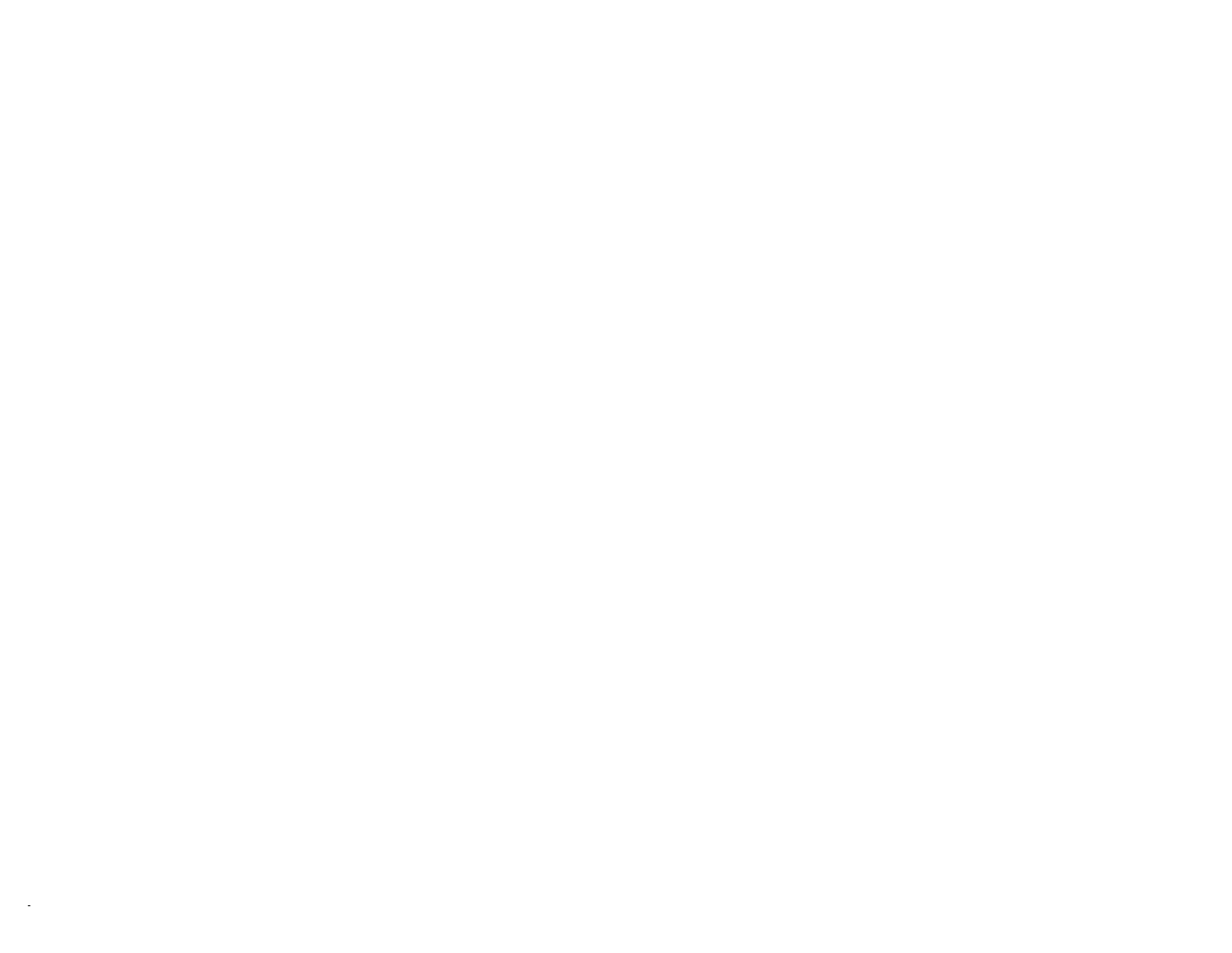|                    | Licence Business Name                           | <b>Address</b>                                      | <b>Licence Type/Sub</b>         |                                               | <b>Phone</b>     |        | Fax                     |            |
|--------------------|-------------------------------------------------|-----------------------------------------------------|---------------------------------|-----------------------------------------------|------------------|--------|-------------------------|------------|
| 17 788164          | Jia Hua B&B                                     | 9811 Alberta Rd Richmond BC V6Y 1T7                 | Residential Use                 | <b>Bed &amp; Breakfast</b>                    | (778) 323-5163   | Work   |                         | <b>Hom</b> |
| 17 790896          | What's In Media & Publishing                    | 4380 No 3 Rd Unit 1125 Richmond BC V6X 3V7          | Service Use                     |                                               | (604) 218-9737   | Work   |                         | Hom        |
| 17 778116          | Kam Fung Meats & Poultry Ltd                    | 13980 Maycrest Way Unit 133 Richmond BC V6V 3C2     | Industrial/Manufacturing<br>Use |                                               | (604) 258-0230   | Work   |                         | Hom        |
| 17 785166          | Futureherb                                      | 11871 Horseshoe Way Unit 1143 Richmond BC V7A 5H5   | Mercantile Use                  | <b>Wholesale Trading</b>                      | (604) 275-6787   |        | Work (604) 275-6781     | Fax        |
| 17 789062          | <b>Granspec International Trading</b><br>Ltd    | 2931 Viking Way Unit 2 Richmond BC V6V 1Y1          | Mercantile Use                  | <b>Wholesale Trading</b>                      | $(604)$ 889-0060 | Work   |                         | Hom        |
| 17 790037          | Pacific Coach Lines Ltd                         | 7280 River Rd Unit 110 Richmond BC V6X 1X5          | Service Use                     |                                               | (604) 708-2304   |        | Work (604) 708-1797 Fax |            |
| 17 790096          | <b>Tsawwassen Green Cab</b>                     | 13425 71A AVE SURREY BC V3W 2L2                     | Vehicle for Hire                | Class D - Airport<br>Taxicab                  | (604) 943-1111   |        | Work (604) 594-1785 Fax |            |
| 17 790114          | What's In Media & Publishing                    | 4380 No 3 Rd Unit 1125 Richmond BC V6X 3V7          | Service Use                     |                                               | (604) 218-9737   | Work   |                         | Hom        |
| 17 790327          | Recycle-Smart Solutions Inc                     | 3751 Shell Rd Unit 100 Richmond BC V6X 2W2          | Service Use                     |                                               | (888) 892-1796   | Work   |                         | Hom        |
| 17 769583          | Mii Lashes                                      | 8531 Alexandra Rd Unit 118 Richmond BC V6X 1C3      | Service Use                     |                                               | (604) 808-5909   | Work   |                         | Hom        |
| 17 782802 Visa CPD |                                                 | 8171 Park Rd Unit 205 Richmond BC V6Y 1S9           | Assembly Use Group 3            | <b>Education Institution</b>                  | (778) 371-0708   | Work   |                         | Hom        |
| <b>Issue Date:</b> |                                                 | <b>November 22, 2017</b>                            |                                 |                                               |                  |        |                         |            |
| 17 775177          | <b>Grandview Biotech Inc.</b>                   | 4000 No 3 Rd Unit 5175 Richmond BC V6X 0J8          | Service Use                     |                                               | (604) 303-7085   |        | Work (604) 303-7086 Fax |            |
| 17 791793          | Groupe Touchette Inc /<br>Touchette Group Inc   | 16100 Blundell Rd Richmond BC V6W 0A2               | Service Use                     |                                               | (604) 754-6814   | Work   |                         | Hom        |
| 17 791982          | Diamond Parking / DPS #4954                     | 12020 Bridgeport Rd Richmond BC V6V 1J3             | Service Use                     | <b>Parking Enforcement</b><br><b>Business</b> | (604) 681-8797   | Work   |                         | Hom        |
| 17 791964          | <b>RTrade Technology Ltd</b>                    | 11181 Voyageur Way Unit 240 Richmond BC V6X 3N9     | Service Use                     |                                               | (778) 859-8644   | Work   |                         | Hom        |
| 17 791871          | <b>Greater Vancouver Home</b><br>Inspection Ltd | 21320 Westminster Hwy Unit 2133 Richmond BC V6V 2X5 | Service Use                     |                                               | (604) 992-8998   | Work   |                         | Hom        |
| 17 791822          | Cafe Eggstatic Inc                              | 10013 River Dr Unit 2030 Richmond BC                | Service Use                     |                                               | (604) 616-8386   | Work   |                         | Hom        |
| 17 791686          | Dr Catherine Soo Inc                            | 5951 No 3 Rd Unit 520 Richmond BC V6X 2E3           | Service Use                     |                                               | (604) 278-2426   | Work   |                         | Hom        |
| 17 791654          | Jakin International Trading Corp                | 11300 No 5 Rd Unit 100 Richmond BC V7A 5J7          | Service Use                     |                                               | (604) 276-8367   |        | Work (604) 276-8397     | Fax        |
| 17 790597          | <b>Sky Harvest</b>                              | 2540 Simpson Rd Unit 120 Richmond BC V6X 2P9        | Industrial/Manufacturing<br>Use |                                               | (778) 235-0056   | Work   |                         | Hom        |
| 17 788920          | E Prodental                                     | 8788 McKim Way Unit 2100 Richmond BC V6X 4E2        | Service Use                     |                                               | (604) 370-6786   |        | Work (604) 370-6785 Fax |            |
| 17 769514          | Sie Audio Technology Inc                        | 4000 No 3 Rd Unit 5195 Richmond BC V6X 0J8          | Mercantile Use                  | <b>Retail Trading</b>                         | (778) 319-3552   | Work   |                         |            |
| 17 790596          | <b>Sky Harvest</b>                              | 2540 Simpson Rd Unit 120 Richmond BC V6X 2P9        | Mercantile Use                  | <b>Wholesale Trading</b>                      | (778) 235-0056   | Work   |                         | Hom        |
| <b>Issue Date:</b> |                                                 | <b>November 23, 2017</b>                            |                                 |                                               |                  |        |                         |            |
| 17 791776          | R&N Fashion Inc                                 | 12838 Clarke PI Unit 138 Richmond BC V6V 2H6        | Mercantile Use                  | <b>Wholesale Trading</b>                      | (778) 317-5885   | Work   |                         | Hom        |
| 17 792158          | 1141727 BC Ltd                                  | 7333 Turnill St Unit 26 Richmond BC V6Y 4L7         | Service Use                     | Home Occupation                               | (604) 351-0559   | Work   |                         | Hom        |
|                    | 17 792280 TransTech Data Services               | 1055 ALSTON ST VICTORIA BC V9A 3S6                  | Service Use                     |                                               | (250) 381-3971   |        | Work (250) 381-3972 Fax |            |
| 17 792241          | Dominic Sy Architect                            | 7411 Broadmoor Blvd Richmond BC V7A 1A6             | Service Use                     | Home Occupation                               | (778) 871-9371   | Work   |                         |            |
|                    | 17 775199 365 Fundays                           | 3810 Jacombs Rd Unit 120 Richmond BC V6V 1Y6        | Assembly Use Group 1            | <b>Food Service</b><br>Establishment          | (778) 322-2838   | Work   |                         | Hom        |
| 17 792075          | 1100500 BC Ltd                                  | 11871 Horseshoe Way Unit 1163 Richmond BC V7A 5H5   | Service Use                     |                                               | (778) 883-9467   | Cellul |                         | Hom        |
| 17 792090          | iHome 100 Roofing &<br>Renovation Inc           | 5811 Cooney Rd Unit 305 Richmond BC V6X 3M1         | Service Use                     | <b>General Contractor</b>                     | (604) 330-6811   | Work   |                         | Hom        |
| 17 792107          | <b>Babak Food Equipment</b>                     | 1052 BOUNDARY RD BURNABY BC V5K 4T3                 | Service Use                     | <b>Gas Contractor</b>                         | $(604)$ 566-9747 |        | Work (604) 566-9748 Fax |            |
| <b>Issue Date:</b> |                                                 | <b>November 24, 2017</b>                            |                                 |                                               |                  |        |                         |            |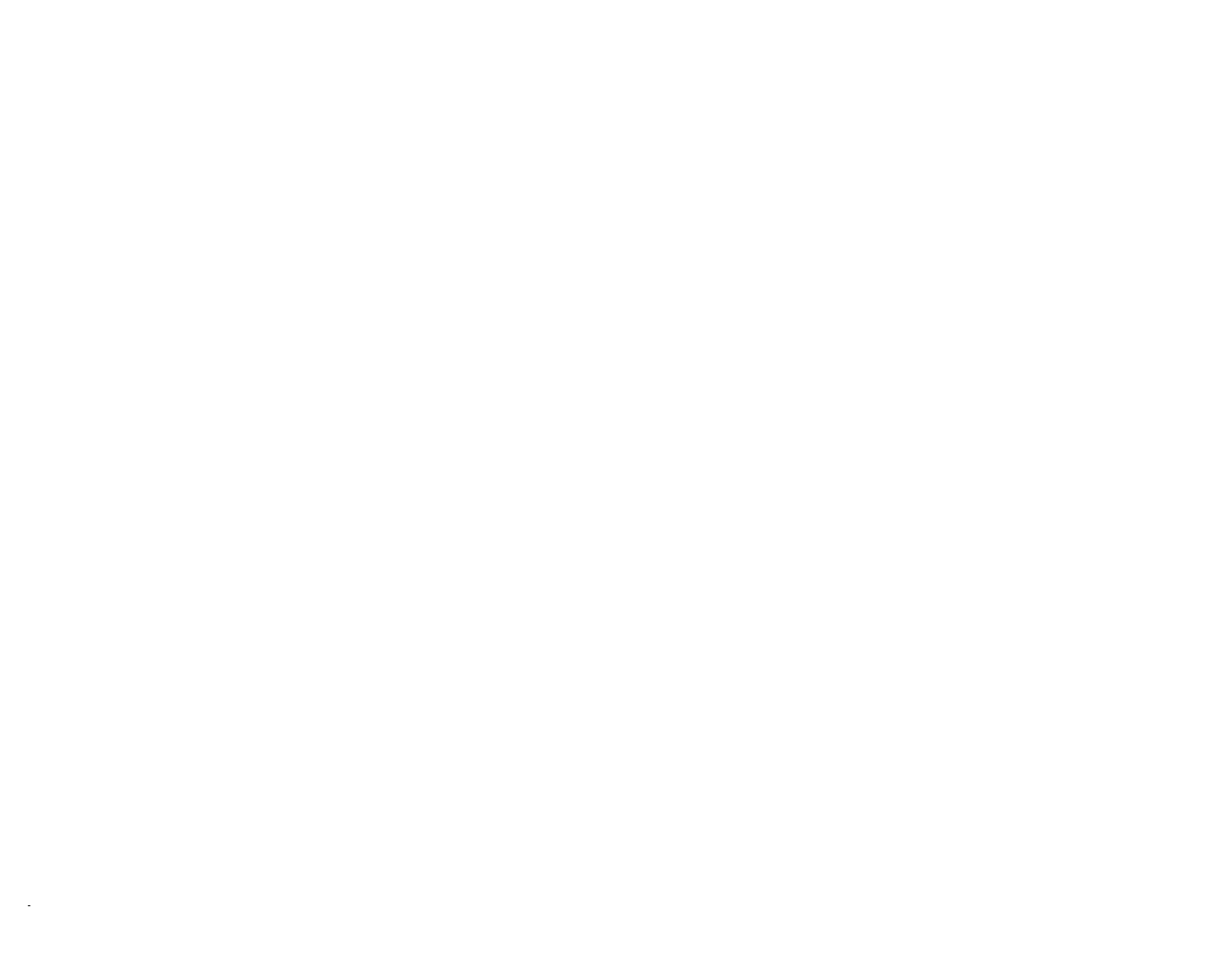|                    | <b>Licence Business Name</b>                             | <b>Address</b>                                                 | <b>Licence Type/Sub</b>                    |                               | <b>Phone</b>     |      | Fax                     |     |
|--------------------|----------------------------------------------------------|----------------------------------------------------------------|--------------------------------------------|-------------------------------|------------------|------|-------------------------|-----|
| 17 791824          | <b>International Glory Business</b><br>Consulting Ltd    | 9288 Odlin Rd Unit 103 Richmond BC V6X 0C3                     | Service Use                                | <b>Travel Agency</b>          | $(604)$ 269-1508 | Work |                         | Hom |
| 17 792284          | <b>Heathrow Security</b>                                 | 17828 65A AVE UNIT 122 SURREY BC V3S 1Z3                       | Service Use                                |                               | (778) 571-5617   |      | Work (604) 576-9174 Fax |     |
| <b>Issue Date:</b> |                                                          | <b>November 28, 2017</b>                                       |                                            |                               |                  |      |                         |     |
|                    | 17 782722 Can-Trust Funeral Ltd                          | 10791 No 3 Rd Unit 110 Richmond BC V7A 1W8                     | Service Use                                |                               | (604) 376-7975   | Work |                         | Hom |
| 17 782725          | Can-Trust Funeral Ltd                                    | 10791 No 3 Rd Unit 110 Richmond BC V7A 1W8                     | Mercantile Use                             | <b>Retail Trading</b>         | (604) 376-7975   | Work |                         | Hom |
| 17 792282          | Kungfu Fish                                              | 4151 Hazelbridge Way Unit 2788 Richmond BC V6X 4J7             | Assembly Use Group 1                       | Food Service<br>Establishment | (778) 237-1238   | Work |                         | Hom |
| 17 792379          | <b>Torak Services Ltd</b>                                | 23886 52 AVE LANGLEY BC V2Z 2P3                                | Service Use                                | <b>General Contractor</b>     | (604) 530-8145   | Work |                         | Hom |
| <b>Issue Date:</b> |                                                          | <b>November 29, 2017</b>                                       |                                            |                               |                  |      |                         |     |
| 17 773864          | Coco Fresh Tea & Juice                                   | 3779 Sexsmith Rd Unit 2116 Richmond BC V6X 3Z9                 | Assembly Use Group 1                       | Food Service<br>Establishment | (604) 618-5417   | Work |                         | Hom |
| 17 792680          | <b>Rice and Grid Studio</b>                              | 9333 Alberta Rd Unit 105 Richmond BC V6Y 4E4                   | Service Use                                | Home Occupation               | (778) 881-0763   | Work |                         | Hom |
| 17 792644          | Stony Point Construction Inc                             | 1971 BROADWAY ST UNIT 1160 PORT COQUITLAM<br>BC V3C 0C9        | Service Use                                | <b>General Contractor</b>     | (604) 474-0116   |      | Work (604) 747-0118 Fax |     |
| 17 792617          | <b>GTG Construction</b>                                  | 3088 DUCHESS AVE NORTH VANCOUVER BC V7K<br>1Y9                 | Service Use                                | <b>General Contractor</b>     | (604) 754-5908   | Work |                         | Hom |
| 17 792616          | <b>Modern Construction</b>                               | 8271 Brownell Rd Richmond BC V6X 1G3                           | Service Use                                | <b>General Contractor</b>     | (778) 388-8618   | Work |                         | Hom |
| 17 792502          | <b>MGC Property Services</b>                             | 5540 Westminster Hwy Richmond BC V7C 1C1                       | Service Use                                | Home Occupation               | (778) 888-7024   | Work |                         | Hom |
| 17 792490          | <b>FW Builders</b>                                       | 6001 1A ST SW UNIT 200 CALGARY AB T2H 0G5                      | Service Use                                | <b>General Contractor</b>     | (604) 621-1084   |      | Work (403) 303-2791 Fax |     |
| 17 792481          | Canadian North Star Consulting<br>Ltd                    | 3480 Vinmore Ave Richmond BC V7C 1S5                           | Service Use                                | Home Occupation               | $(604)$ 551-0695 | Work |                         | Hom |
| 17 787948          | Rito International                                       | 5811 Cedarbridge Way Unit 130 Richmond BC V6X 2A8              | Mercantile Use                             | <b>Wholesale Trading</b>      | (604) 259-1717   | Work |                         | Hom |
| 17 788840          | Aimone Auto Group Ltd                                    | 8000 River Rd Richmond BC V6X 1X7                              | Mercantile Use                             | <b>Automobile Dealer</b>      | (604) 285-9535   |      | Work (604) 288-5404 Fax |     |
| <b>Issue Date:</b> |                                                          | <b>November 30, 2017</b>                                       |                                            |                               |                  |      |                         |     |
| 17 792622          | Up Top Mini Excavating Inc                               | 11251 Seaport Ave Richmond BC V7A 3C7                          | Service Use                                | <b>General Contractor</b>     | (604) 644-2495   | Work |                         | Hom |
| 17 792689          |                                                          | Signature Plumbing & Heating Ltd 8969 162 ST SURREY BC V4N 3E9 | Service Use                                | <b>Plumbing Contractor</b>    | (778) 995-2601   | Work |                         | Hom |
| 17 792642          | Up Top Mini Excavating Inc                               | 11251 Seaport Ave Richmond BC V7A 3C7                          | <b>Inter-Municipal Business</b><br>Licence | <b>General Contractor</b>     | (604) 644-2495   | Work |                         | Hom |
| 17 784643          | Tom Lee Music                                            | 12180 Riverside Way Richmond BC V6W 1K5                        | Service Use                                |                               | 6042733800222    | Work |                         | Hom |
| 17 784642          | Tom Lee Music                                            | 12180 Riverside Way Richmond BC V6W 1K5                        | Service Use                                |                               | 6042733800222    | Work |                         | Hom |
| 17 792690          | Delight International Travel<br>Agency Ltd               | 8040 Rosewell Ave Unit 4 Richmond BC V7A 2J4                   | Service Use                                | <b>Travel Agency</b>          | (604) 909-4089   |      | Work (778) 988-1928 Hom |     |
| 17 790031          | Global Ceramics Dental Lab Ltd                           | 21331 Gordon Way Unit 3290 Richmond BC V6W 1J9                 | Industrial/Manufacturing<br>Use            |                               | (778) 628-7337   | Work |                         | Hom |
| <b>Issue Date:</b> |                                                          | December 1, 2017                                               |                                            |                               |                  |      |                         |     |
|                    | 17 791136 Jin Hong International Service<br>(Canada) Ltd | 3700 No 3 Rd Unit 2345 Richmond BC V6X 3X2                     | Service Use                                |                               | (604) 988-8238   | Work |                         | Hom |
| 17 792933          | <b>Etro Construction Limited</b>                         | 8543 COMMERCE CRT BURNABY BC V5A 4N4                           | Service Use                                | <b>General Contractor</b>     | (604) 492-0920   | Work |                         | Hom |
| 17 792911          | Jute Design & Management Inc                             | 1273 CLARKE DR UNIT 200 VANCOUVER BC V5L 3K6                   | Service Use                                | <b>General Contractor</b>     | (778) 874-6631   | Work |                         | Hom |
| 17 792891          | Paul Atwal                                               | 4706 62ND ST DELTA BC V4K 3L7                                  | Service Use                                | <b>General Contractor</b>     | (604) 649-4205   | Work |                         | Hom |
| 17 792838          | <b>Clean Reflections Building</b><br>Service             | 8080 Anderson Rd Unit 1201 Richmond BC V6Y 1S4                 | Service Use                                | Home Occupation               | (604) 970-9680   |      | Work (604) 238-7551 Fax |     |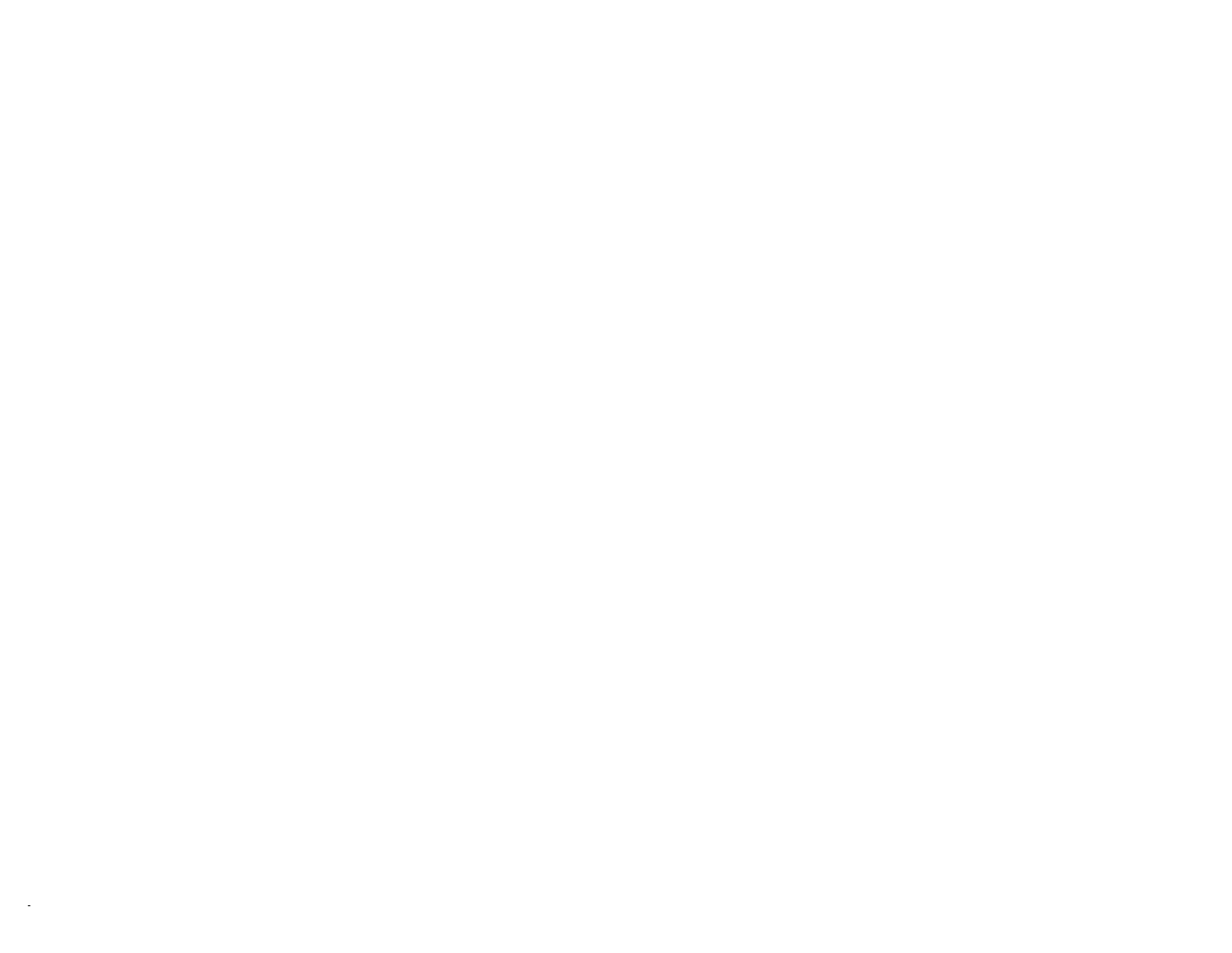|                    | <b>Licence Business Name</b>               | <b>Address</b>                                      | <b>Licence Type/Sub</b>                    |                               | <b>Phone</b>       |      | Fax                      |     |
|--------------------|--------------------------------------------|-----------------------------------------------------|--------------------------------------------|-------------------------------|--------------------|------|--------------------------|-----|
| 17 792809          | Winton & Sons Cladding &<br>Decking Ltd    | 27690 NATHAN AVE ABBOTSFORD BC V4X 2G4              | Service Use                                | <b>General Contractor</b>     | (604) 856-6224     |      | Work (604) 856-6224 Fax  |     |
| 17 792367          | Drew's Catering & Events                   | 1312 SW MARINE DR VANCOUVER BC V6P 5Z6              | Assembly Use Group 1                       | <b>Food Catering</b>          | (604) 568-9258     |      | Work (604) 239-2159 Fax  |     |
| 17 792186          | Messiah Motor Cars Inc                     | 8000 River Rd Richmond BC V6X 1X7                   | Service Use                                |                               | (778) 565-3660     | Work | (888) 405-0408 Hom       |     |
| 17 791685          | Archicasting Enterprise Inc                | 4000 No 3 Rd Unit 4085 Richmond BC V6X 0J8          | Service Use                                |                               | (778) 297-6331     | Work |                          |     |
| 17 791020          | Dayitang Lee TCM Clinic Ltd                | 5451 Minoru Blvd Richmond BC V6X 2B1                | Service Use                                |                               | (778) 938-8799     | Work |                          | Hom |
| 17 791009          | <b>Etihad Motors</b>                       | 21320 Westminster Hwy Unit 2118 Richmond BC V6V 2X5 | Mercantile Use                             | Automobile Dealer             | (778) 321-0423     | Work |                          | Hom |
| 17 790899          | Chinapac International Traval              | 4540 No 3 Rd Unit 1065 Richmond BC V6X 4E4          | Service Use                                | <b>Travel Agency</b>          | (604) 731-1693     |      | Work (604) 731-1694 Fax  |     |
| 17 790802          | Deson Cabinet                              | 12100 Bridgeport Rd Richmond BC V6V 1J3             | Mercantile Use                             | <b>Retail Trading</b>         | (604) 227-2902     |      | Work (604) 227-2903 Fax  |     |
| 17 790508          | Simard Westlink Inc                        | 13331 Vulcan Way Unit 1 Richmond BC V6V 1K4         | Service Use                                |                               | (604) 231-8756     |      | Work (604) 231-9650 Fax  |     |
| 17 788914          | PSP Foods Corporation                      | 12500 Horseshoe Way Unit 156 Richmond BC V7A 5K2    | Mercantile Use                             | <b>Wholesale Trading</b>      | (604) 905-8161     | Work |                          | Hom |
| 17 785862          | Vancouver Tennis Academy Ltd               | 11111 Horseshoe Way Richmond BC V7A 4Y1             | Assembly Use Group 3                       | <b>Health Studio</b>          | (604) 272-4400     | Work |                          | Hom |
| 17 782603          | Noire Cafe Ltd                             | 8181 Cambie Rd Unit 1140 Richmond BC V6X 3X9        | Assembly Use Group 1                       | Food Service<br>Establishment | (778) 688-8967     | Work |                          | Hom |
| 17 779363          | <b>CM Cabinets Ltd</b>                     | 11568 Eburne Way Unit 141 Richmond BC V6V 0A7       | Industrial/Manufacturing<br>Use            |                               | (778) 989-2545     | Work |                          | Hom |
| 17 791870          | Sea Island Manpower Services<br>Crop       | 6011 No 1 Rd Unit 310 Richmond BC V7C 1T4           | Service Use                                | Home Occupation               | (604) 805-4719     | Work |                          | Hom |
| <b>Issue Date:</b> |                                            | December 4, 2017                                    |                                            |                               |                    |      |                          |     |
| 17 792609          | <b>Esmartlink Systems Inc</b>              | 8700 McKim Way Unit 3003 Richmond BC V6X 4A5        | <b>Inter-Municipal Business</b><br>Licence | <b>Electrical Contractor</b>  | (778) 388-3989     | Work |                          | Hom |
| 17 792614          | Versatile Building Maintenance             | 2691 Viscount Way Unit 107 Richmond BC V6V 2R5      | <b>Inter-Municipal Business</b><br>Licence | <b>General Contractor</b>     | (604) 370-2170     | Work |                          | Hom |
| 17 792522          | Top Tier Marketing Inc                     | 8580 Cambie Rd Unit 203 Richmond BC V6X 4J8         | Service Use                                |                               | (604) 276-0885     | Work |                          | Hom |
| 17 792608          | <b>Esmartlink Systems Inc</b>              | 8700 McKim Way Unit 3003 Richmond BC V6X 4A5        | Service Use                                | <b>Electrical Contractor</b>  | (778) 388-3989     | Work |                          | Hom |
| 17 792540          | Versatile Building Maintenance             | 2691 Viscount Way Unit 107 Richmond BC V6V 2R5      | Service Use                                |                               | (604) 370-2170     | Work |                          | Hom |
| 17 792485          | 101 Mobility                               | 3751 Jacombs Rd Unit 135 Richmond BC V6V 2R4        | Mercantile Use                             | <b>Wholesale Trading</b>      | (604) 562-6092     | Work |                          | Hom |
| 17 790951          | 1168Now Travel                             | 4000 No 3 Rd Unit 5225 Richmond BC V6X 0J8          | Service Use                                | <b>Travel Agency</b>          | (604) 285-2522     |      | Work (778) 829-9857 Cell |     |
| 17 788139          | Runshengtang Chinese Medical<br>Clinic Ltd | 7788 Ackroyd Rd Unit 102 Richmond BC V6X 0M8        | Service Use                                |                               | (778) 320-8655     |      | Work (778) 323-8815 Cell |     |
| 17 787767          | <b>Excellent Hearing Clinic</b>            | 5300 No 3 Rd Unit 902 Richmond BC V6X 2X9           | Mercantile Use                             | <b>Retail Trading</b>         | (604) 370-1622     | Work |                          | Hom |
| 17 787765          | <b>Excellent Hearing Clinic</b>            | 5300 No 3 Rd Unit 902 Richmond BC V6X 2X9           | Service Use                                |                               | (604) 370-1622     | Work |                          | Hom |
| 17 792937          | The Triple 6                               | 8231 Granville Ave Unit 112 Richmond BC V6Y 3A4     | Service Use                                | Home Occupation               | (778) 862-8290     | Work |                          | Hom |
| 17 792491          | 101 Mobility                               | 3751 Jacombs Rd Unit 135 Richmond BC V6V 2R4        | Service Use                                | <b>General Contractor</b>     | $(604) 562 - 6092$ | Work |                          | Hom |
| <b>Issue Date:</b> |                                            | December 5, 2017                                    |                                            |                               |                    |      |                          |     |
| 17 792426          | Enrich Custom Homes Ltd                    | 5811 Cooney Rd Unit 210 Richmond BC V6X 3M1         | Service Use                                | <b>General Contractor</b>     | (604) 279-8808     |      | Work (604) 279-8879 Fax  |     |
| 17 793068          | PI International Investment<br>Group Ltd   | 11393 Steveston Hwy Unit 16 Richmond BC V7A 1N8     | Service Use                                | Home Occupation               | (604) 728-1788     | Work |                          | Hom |
| 17 793044          | Artin Enterprises Ltd                      | 8340 Saunders Rd Richmond BC V7A 2A5                | Service Use                                | <b>General Contractor</b>     | (604) 780-0338     | Work |                          | Hom |
| 17 793006          | 1124757 BC Ltd                             | 5571 Clearwater Dr Richmond BC V7C 3B4              | Service Use                                | <b>General Contractor</b>     | $(604)$ 354-1600   | Work |                          | Hom |
| 17 793001          | Cascadia Sport Systems Inc                 | 3012C MURRAY ST PORT MOODY BC V3H 0E1               | Service Use                                | <b>General Contractor</b>     | (604) 461-5208     | Work |                          | Hom |
| 17 792974          | <b>Craven Huston Powers Architects</b>     | 9355 YOUNG RD CHILLIWACK BC V2P 4S3                 | Service Use                                |                               | (604) 793-9445     |      | Work (604) 793-9446 Fax  |     |
| 17 792908          | Yoga & Dance World                         | 12551 Vickers Way Unit 250 Richmond BC V6V 2N4      | Assembly Use Group 3                       | <b>Health Studio</b>          | (778) 318-2996     | Work |                          | Hom |
| 17 792781          | Topfor Logistics (Canada) Inc              | 2851 Simpson Rd Unit 250 Richmond BC V6X 2R2        | Service Use                                |                               | (604) 270-2475     |      | Work (236) 886-6860 Cell |     |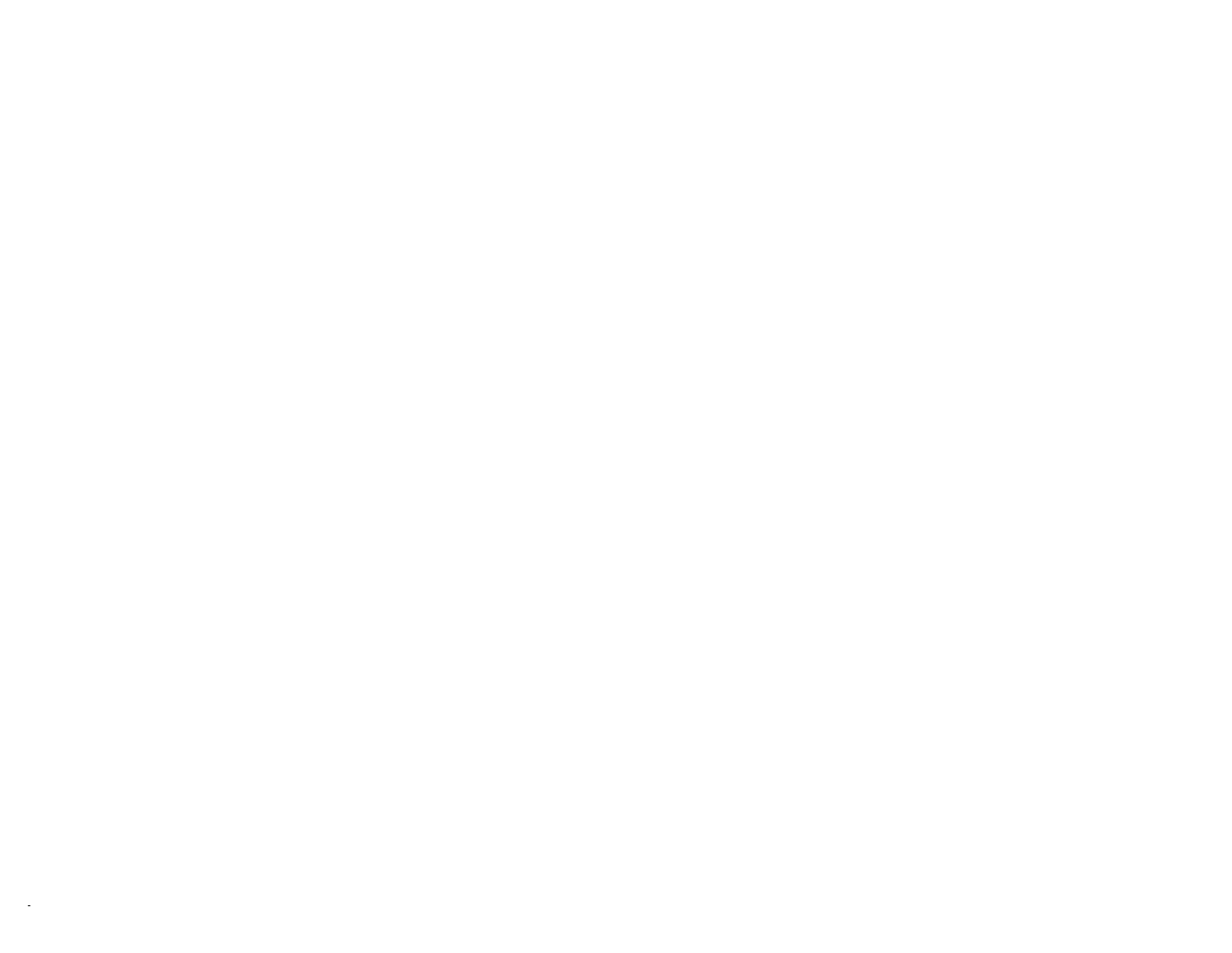| Licence            | <b>Business Name</b>                                 | <b>Address</b>                                     | <b>Licence Type/Sub</b>                    |                                        | <b>Phone</b>     |      | Fax                        |
|--------------------|------------------------------------------------------|----------------------------------------------------|--------------------------------------------|----------------------------------------|------------------|------|----------------------------|
| 17 791915          | eProdigy Bikes                                       | 11180 Voyageur Way Unit 140 Richmond BC V6X 3N8    | Mercantile Use                             | <b>Wholesale Trading</b>               | (888) 928-9328   |      | Work (888) 928-9328 Fax    |
| 17 791138          | <b>Dolphin Cleaning Services</b>                     | 16360 River Rd Richmond BC V6V 1L6                 | <b>Inter-Municipal Business</b><br>Licence | Other                                  | (778) 387-9900   | Work |                            |
| 17 788532          | <b>Dolphin Cleaning Services</b>                     | 16360 River Rd Richmond BC V6V 1L6                 | Service Use                                |                                        | (778) 387-9900   | Work |                            |
| 17 792860          | Cosmic Media Group Inc                               | 3820 Cessna Dr Unit 350 Richmond BC V7B 0A2        | Service Use                                |                                        | (778) 388-6554   | Work | Hom                        |
| <b>Issue Date:</b> |                                                      | December 6, 2017                                   |                                            |                                        |                  |      |                            |
| 17 792961          | Vape Corner E-Cig Shop Inc                           | 5951 Minoru Blvd Unit 163 Richmond BC V6X 4B1      | Mercantile Use                             | <b>Retail Trading</b>                  | (604) 679-9694   | Work | Hom                        |
| 17 792620          | Ramp Solutions Inc                                   | 10013 River Dr Unit 2030 Richmond BC               | Assembly Use Group 3                       | <b>Education Institution</b>           | (778) 837-1684   | Work | Hom                        |
| 17 792985          | <b>KDUO Canada Distribution Inc</b>                  | 5811 Cooney Rd Unit 305 Richmond BC V6X 3M1        | Service Use                                |                                        | (604) 249-0381   | Work | Hom                        |
| 17 782782          | Teldon Media Group Inc                               | 12753 Vulcan Way Unit 165 Richmond BC V6V 1J7      | Industrial/Manufacturing<br>Use            |                                        | (604) 231-3454   | Work | Hom                        |
| 17 792092          | Pelesys Learning Systems Inc                         | 13700 Mayfield PI Unit 1230 Richmond BC V6V 2E4    | Service Use                                |                                        | (604) 233-6268   |      | Work (604) 233-6269<br>Fax |
| 17 785886          | Mapleville Holdings Inc                              | 3700 No 3 Rd Unit 2120 Richmond BC V6X 3X2         | Service Use                                |                                        | (778) 822-6522   | Work | Hom                        |
| 17 792976          | <b>Canada Computers</b>                              | 5300 No 3 Rd Unit 612 Richmond BC V6X 2X9          | Mercantile Use                             | <b>Retail Trading</b>                  | (604) 369-5492   | Work | Hom                        |
| 17 792482          | NPC College of Arts & Design                         | 8888 Odlin Cr Unit 2110 Richmond BC V6X 3Z8        | Assembly Use Group 3                       | <b>Education Institution</b>           | (778) 297-6628   | Work |                            |
| <b>Issue Date:</b> |                                                      | December 7, 2017                                   |                                            |                                        |                  |      |                            |
| 17 792881          | <b>Reluxury Travel Ltd</b>                           | 8171 Ackroyd Rd Unit 120 Richmond BC V6X 3K1       | Service Use                                | <b>Travel Agency</b>                   | (778) 285-0413   | Work |                            |
| 17 793087          | Spark Enterprise Ltd                                 | 12811 Rowan PI Unit 2106 Richmond BC V6V 2S6       | Service Use                                |                                        | (604) 821-1722   |      | Work (604) 821-1733 Fax    |
| 17 793067          | Las Vegas Golden Penguin<br>(Canada) Enterprise Corp | 3771 Jacombs Rd Unit 410 Richmond BC V6V 2L9       | Service Use                                |                                        | (778) 985-7880   |      | Work (778) 985-7880 Cell   |
| 17 792927          | Happy House Fresh Taste Meats<br>Ltd                 | 4771 Blundell Rd Richmond BC V7C 1H2               | Mercantile Use                             | <b>Retail Trading</b>                  | (778) 987-8686   |      | Work (778) 987-8686 Cell   |
| 17 788287          | Cafe de Paris                                        | 4540 No 3 Rd Unit 1015 Richmond BC V6X 4E4         | Assembly Use Group 1                       | Food Service<br>Establishment          | (647) 300-7777   | Work | Hom                        |
| 17 785743          | <b>Wecare Consultants Inc.</b>                       | 6061 No 3 Rd Unit 200 Richmond BC V6Y 2B2          | Mercantile Use                             | <b>Retail Trading</b>                  | (778) 996-2929   | Work | Hom                        |
| 17 785740          | <b>Wecare Consultants Inc.</b>                       | 6061 No 3 Rd Unit 200 Richmond BC V6Y 2B2          | Service Use                                |                                        | (778) 996-2929   | Work | Hom                        |
| 17 785509          | <b>Beon Printing Limited</b>                         | 12151 Vulcan Way Richmond BC V6V 1J7               | Industrial/Manufacturing<br>Use            |                                        | (604) 273-1172   | Work | Hom                        |
| 17 785124          | LF Tea                                               | 4800 No 3 Rd Unit 118 Richmond BC V6X 3A6          | Mercantile Use                             | <b>Retail Trading</b>                  | (604) 999-6789   | Work | Hom                        |
| 16 747855          | Van Fitness Ltd                                      | 4751 Garden City Rd Unit 145 Richmond BC V6X 3M7   | Assembly Use Group 3                       | <b>Health Studio</b>                   | (604) 726-7117   | Work | Hom                        |
| 17 787540          | Real You Beauty Inc                                  | 4000 No 3 Rd Unit 1110 Richmond BC V6X 0J8         | Service Use                                | <b>Therapeutic Touch</b><br>Treatments | (778) 385-7180   | Work | Hom                        |
| 17 793064          | StudyPug.com                                         | 3779 Sexsmith Rd Unit 1200 Richmond BC V6X 3Z9     | Service Use                                |                                        | (604) 343-1104   | Work | Hom                        |
| <b>Issue Date:</b> |                                                      | December 8, 2017                                   |                                            |                                        |                  |      |                            |
| 17 793421          | Arnold Kiuto Tse                                     | 8080 Bennett Rd Unit 32 Richmond BC V6Y 1N5        | Service Use                                | Home Occupation                        | (778) 316-8831   | Work | Hom                        |
| 17 793251          | <b>Acadian Contracting Ltd</b>                       | 398 E 62ND AVE VANCOUVER BC V5X 2E9                | Service Use                                | Gas Contractor                         | (604) 779-7524   |      | Work (604) 214-9333 Fax    |
| 17 793260          | Tetra Tech Canada Inc                                | 6151 Westminster Hwy Unit 121 Richmond BC V7C 4V4  | Service Use                                |                                        | (604) 244-9412   |      | Work (604) 304-3040 Fax    |
| 17 793265          | Tetra Tech Canada Inc                                | 6751 Westminster Hwy Unit 201 Richmond BC V7C 4V4  | Service Use                                |                                        | (604) 244-9400   |      | Work (604) 304-3040 Fax    |
| 17 793267          | Day And Knight Plumbing<br>Heating Ltd               | 8615 144A ST SURREY BC V3S 2Y1                     | Service Use                                | <b>General Contractor</b>              | $(604)$ 825-2627 |      | Work (604) 591-7941 Fax    |
| 17 793323          | Thao Construction Company                            | 2468 E BROADWAY UNIT 209 VANCOUVER BC V5M<br>4T9   | Service Use                                | <b>General Contractor</b>              | (778) 708-1596   | Work |                            |
| 17 793389          | M L Developing Ltd                                   | 928 BEATTY ST UNIT 809 VANCOUVER BC V6Z 3G6        | Service Use                                | <b>General Contractor</b>              | (604) 202-5598   |      | Work (604) 312-0045 Cell   |
| 17 793204          | Hua Cai Bedding                                      | 8260 Westminster Hwy Unit 1365 Richmond BC V6X 3Y2 | Mercantile Use                             | <b>Retail Trading</b>                  | (778) 316-5672   | Work | Hom                        |
| January 3, 2018    |                                                      |                                                    | Page 58 of 61                              |                                        |                  |      |                            |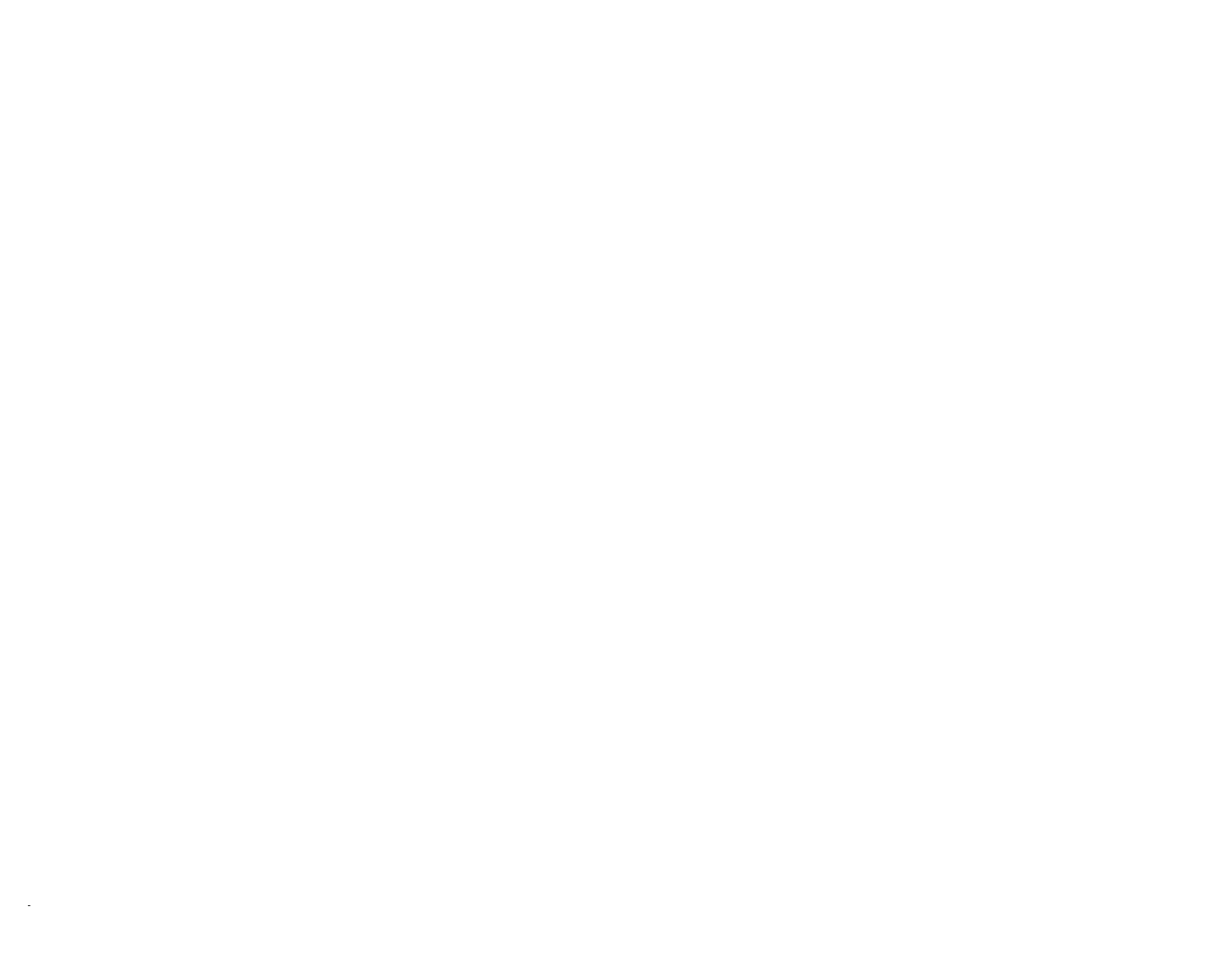|                    | Licence Business Name                         | <b>Address</b>                                                           | <b>Licence Type/Sub</b>                    |                                        | <b>Phone</b>     |      | Fax                     |     |
|--------------------|-----------------------------------------------|--------------------------------------------------------------------------|--------------------------------------------|----------------------------------------|------------------|------|-------------------------|-----|
| 17 793327          | Lorbelectric Inc                              | 318 PEMBINA ST NEW WESTMINSTER BC V3M 5J6                                | Service Use                                | <b>Electrical Contractor</b>           | (604) 808-8874   | Work |                         | Hom |
| 17 793169          | MLE Design & Renovation Inc                   | 9671 Alberta Rd Unit 107 Richmond BC V6Y 1T7                             | <b>Inter-Municipal Business</b><br>Licence | <b>General Contractor</b>              | $(604)$ 653-5660 | Work |                         | Hom |
| 17 793167          | <b>Perfect Choice Renovation Ltd</b>          | 7151 Moffatt Rd Unit 20 Richmond BC V6Y 3G9                              | <b>Inter-Municipal Business</b><br>Licence | <b>General Contractor</b>              | (778) 322-8620   | Work |                         | Hom |
| 17 793166          | Perfect Choice Renovation Ltd                 | 7151 Moffatt Rd Unit 20 Richmond BC V6Y 3G9                              | Service Use                                | <b>General Contractor</b>              | (778) 322-8620   | Work |                         | Hom |
| 17 793164          | <b>JRL Building Materials Inc.</b>            | 1231 Burdette St Unit 135 Richmond BC V6V 2Z2                            | <b>Inter-Municipal Business</b><br>Licence | <b>General Contractor</b>              | (604) 500-7382   | Work |                         | Hom |
| 17 793160          | APE Catering Development Ltd                  | 10451 Shellbridge Way Unit 150 Richmond BC V6X 2W8                       | Mercantile Use                             | <b>Wholesale Trading</b>               | (778) 355-8888   | Work |                         | Hom |
| 17 793106          | <b>Milltown Yacht Sales</b>                   | 9191 Bentley St Richmond BC V6P 0B9                                      | Mercantile Use                             | <b>Retail Trading</b>                  | $(604)$ 269-9516 | Work |                         | Hom |
| 17 789105          | CTour Charter (Canada) Ltd                    | 10451 Shellbridge Way Unit 125 Richmond BC V6X 2W8                       | Vehicle for Hire                           | Class E - Private Bus                  | (604) 285-8900   |      | Work (604) 285-8905 Fax |     |
| 17 789104          | CTour Charter (Canada) Ltd                    | 10451 Shellbridge Way Unit 125 Richmond BC V6X 2W8                       | Vehicle for Hire                           | Class I - Charter<br>Minibus           | (604) 285-8900   |      | Work (604) 285-8905 Fax |     |
| 17 789103          | CTour Charter (Canada) Ltd                    | 10451 Shellbridge Way Unit 125 Richmond BC V6X 2W8                       | Vehicle for Hire                           | Vehicle For Hire<br>Office             | $(604)$ 285-8900 |      | Work (604) 285-8905 Fax |     |
| 17 793424          | Diamond Parking / DPS #4244                   | 11580 Cambie Rd Richmond BC V6X 1L5                                      | Service Use                                | Parking Enforcement<br><b>Business</b> | (604) 681-8797   |      | Work (604) 684-0329 Fax |     |
| 17 793201          | Lelem Technologies Inc                        | 4000 No 3 Rd Unit 6040 Richmond BC V6X 0J8                               | Service Use                                |                                        | (604) 418-9189   | Work |                         | Hom |
| <b>Issue Date:</b> |                                               | <b>December 13, 2017</b>                                                 |                                            |                                        |                  |      |                         |     |
| 17 793479          | Juan Construction Ltd                         | 15307 111A ST SURREY BC V3R 0G4                                          | Service Use                                | <b>General Contractor</b>              | (604) 355-7775   | Work |                         | Hom |
| 17 793484          | <b>Prins Greenhouses Ltd</b>                  | 38900 NO 4 RD ABBOTSFORD BC V3G 2G2                                      | Service Use                                | <b>General Contractor</b>              | (604) 852-4001   |      | Work (604) 852-4090 Fax |     |
| 17 793472          | BPs All Pro Contracting Inc                   | 1761 HIE AVE COQUITLAM BC V3K 1B6                                        | Service Use                                | <b>General Contractor</b>              | (604) 525-0897   | Work |                         |     |
| 17 793410          | Light Bringer Enterprise Limited              | 4871 Shell Rd Unit 1145 Richmond BC V6X 3Z6                              | Mercantile Use                             | <b>Wholesale Trading</b>               | (604) 279-9920   | Work |                         |     |
| 17 793280          | Coal Harbour Mechanical<br>Plumbing & Heating | 9600 Dyke Rd Richmond BC V7A 3A2                                         | Service Use                                | Home Occupation                        | (778) 302-1691   | Work |                         | Hom |
| 17 793114          | Benchmark Botanics Inc                        | 6111 London Rd Unit 105 Richmond BC V7E 3S3                              | Service Use                                |                                        | $(604)$ 238-0005 | Work |                         | Hom |
| 17 777623          | Lumenari Technologies Ltd                     | 3071 No 5 Rd Unit 200 Richmond BC V6X 2T4                                | Service Use                                |                                        | (604) 285-8909   |      | Work (604) 285-8909 Fax |     |
| 17 790121          | Potanicals                                    | 6111 London Rd Unit 105 Richmond BC V7E 3S3                              | Service Use                                |                                        | (604) 238-0005   | Work |                         | Hom |
| 17 793362          | Coal Harbour Mechanical<br>Plumbing & Heating | 9600 Dyke Rd Richmond BC V7A 3A2                                         | <b>Inter-Municipal Business</b><br>Licence | <b>Gas Contractor</b>                  | (778) 302-1691   | Work |                         | Hom |
| 17 793684          | Vimo Dresses                                  | 4211 No 3 Rd Richmond BC V6X 2C3                                         | Mercantile Use                             | <b>Retail Trading</b>                  | (778) 788-0669   | Work |                         | Hom |
| <b>Issue Date:</b> |                                               | <b>December 14, 2017</b>                                                 |                                            |                                        |                  |      |                         |     |
|                    | 17 783414 Mega Kitchen Cabinets Ltd           | 12851 Bathgate Way Unit 9 Richmond BC V6V 1Y5                            | Industrial/Manufacturing<br>Use            |                                        | (604) 922-1133   |      | Work (604) 720-0444 Fax |     |
|                    | 17 793745 Fresh Start Restoration             | 7228 WINSTON ST UNIT 23 BURNABY BC V5A 2G9                               | Service Use                                | <b>General Contractor</b>              | (778) 552-9114   | Work |                         | Hom |
| <b>Issue Date:</b> |                                               | <b>December 15, 2017</b>                                                 |                                            |                                        |                  |      |                         |     |
| 17 793685 Sang Ha  |                                               | 10998 MCADAM RD DELTA BC V4C 3Z8                                         | Service Use                                | <b>General Contractor</b>              | (604) 725-9147   | Work |                         | Hom |
| 17 771373          | <b>VCC Beauty Studio</b>                      | 8200 Saba Rd Unit 110 Richmond BC V6Y 4C6                                | Service Use                                |                                        | (778) 668-7788   | Work |                         | Hom |
| 17 788782          | Lifeplus Natural Health                       | 4000 No 3 Rd Unit 5020 Richmond BC V6X 0J8                               | Service Use                                |                                        | (778) 956-9779   | Work |                         | Hom |
| 17 793661          | People Express Transport Ltd                  | 120 SADDLECREST GARDENS NE CALGARY AB T3J<br><sub>0</sub> C <sub>3</sub> | Service Use                                |                                        | (403) 285-4800   |      | Work (403) 285-4812 Fax |     |
| <b>Issue Date:</b> |                                               | <b>December 18, 2017</b>                                                 |                                            |                                        |                  |      |                         |     |
|                    | 17 793720 LG Stucco Ltd                       | 6393 190 ST SURREY BC V3S 7W1                                            | Service Use                                | <b>General Contractor</b>              | (604) 644-2948   | Work |                         | Hom |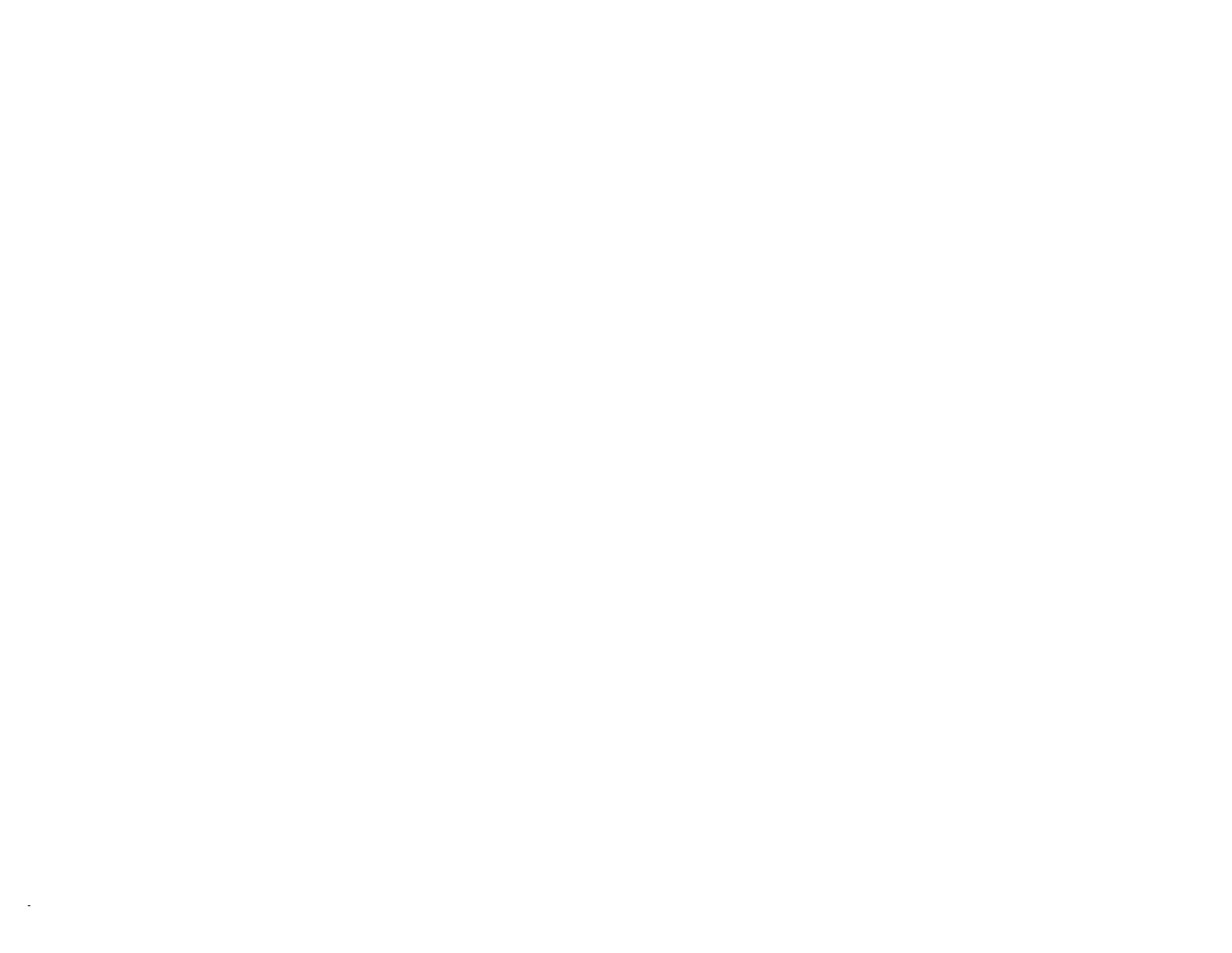|                    | <b>Licence Business Name</b>                                                      | <b>Address</b>                                       | <b>Licence Type/Sub</b> |                                      | Phone               | Fax                      |     |
|--------------------|-----------------------------------------------------------------------------------|------------------------------------------------------|-------------------------|--------------------------------------|---------------------|--------------------------|-----|
| 17 793643          | Cake + Confetti                                                                   | 9251 Algoma Dr Richmond BC V7A 3P8                   | Service Use             | Home Occupation                      | (778) 859-5721      | Work                     | Hom |
| 17 793540          | Noe Consulting Inc.                                                               | 9399 Alexandra Rd Unit 410 Richmond BC V6X 0L7       | Service Use             | Home Occupation                      | (778) 772-2665      | Work                     | Hom |
| 17 793523          | Ready Set Baby                                                                    | 8655 Jones Rd Unit 115 Richmond BC V6Y 3V7           | Service Use             | Home Occupation                      | (778) 998-7437      | Work                     | Hom |
| 17 793750          | Floral by Dee                                                                     | 3331 Brown Rd Unit 302 Richmond BC V6X 0P5           | Service Use             | Home Occupation                      | (778) 879-7382      | Hom                      |     |
| 17 793528          | 1134546 BC Ltd                                                                    | 26871 58 AVE LANGLEY BC V4W 1V6                      | Service Use             | <b>General Contractor</b>            | (604) 644-5070      | Work (604) 625-6052 Fax  |     |
| <b>Issue Date:</b> |                                                                                   | <b>December 19, 2017</b>                             |                         |                                      |                     |                          |     |
| 17 793869          | Vithu Developments Ltd                                                            | 3421 PUGET DR VANCOUVER BC V6L 2T6                   | Service Use             | <b>General Contractor</b>            | (604) 767-3036      | Work (604) 676-0113 Fax  |     |
| 17 793944          | Calley Mechanical Ltd                                                             | 1917 W 4TH AVE UNIT 319 VANCOUVER BC V6J 1M7         | Service Use             | <b>Plumbing Contractor</b>           | (778) 242-9084      | Work                     | Hom |
| 17 793999          | Joseph Real Projects                                                              | 36060 OLD YALE RD UNIT 31 ABBOTSFORD BC V3G<br>2E9   | Service Use             | <b>General Contractor</b>            | (778) 235-7738      | Work                     | Hom |
| 17 793937          | <b>Munkie Movers</b>                                                              | 10320 Anahim Dr Richmond BC V7A 3C5                  | Service Use             | Home Occupation                      | (778) 836-9665      | Work                     | Hom |
| 17 793931          | Hummelman And Sons<br>Contracting                                                 | PO BOX 101 FORT LANGLEY BC V1M 2R4                   | Service Use             | <b>Plumbing Contractor</b>           | (604) 657-5774      | Work                     | Hom |
| 17 793919          | Kiyoaki Gardening Service                                                         | 1052 E 50TH AVE VANCOUVER BC V5X 1B8                 | Service Use             | <b>General Contractor</b>            | (778) 891-4955      | Work                     | Hom |
| 17 793826          | Alpha Compass Adjusters                                                           | 11740 Seabrook Cr Richmond BC V7A 3H4                | Service Use             |                                      | $(604) 649 - 8057$  | Work                     | Hom |
| 17 793470          | Folli Follie                                                                      | 7899 Templeton Station Rd Unit 1031 Richmond V7B 0B7 | Mercantile Use          | <b>Retail Trading</b>                | $(604)$ 821-0360    | Work                     | Hom |
| 17 793438          | Summer 6 Tech                                                                     | 3700 No 3 Rd Unit 2255 Richmond BC V6X 3X2           | Service Use             |                                      | (778) 255-9888      | Work                     | Hom |
| 17 793434          | <b>Can-Prc Education Consulting</b><br>Group Co Ltd                               | 4000 No 3 Rd Unit 6125 Richmond BC V6X 0J8           | Service Use             |                                      | (604) 724-5760      | Work                     | Hom |
| 17 788487          | Milkcow Cafe                                                                      | 5668 Hollybridge Way Unit 105 Richmond BC            | Assembly Use Group 1    | <b>Food Service</b><br>Establishment | (778) 688-5189      | Work                     | Hom |
| 17 793275          | Savoury Chef                                                                      | 1175 UNION ST VANCOUVER BC V6A 2C7                   | Assembly Use Group 1    | <b>Food Catering</b>                 | $(604)$ 357-7118    | Work (604) 357-7116 Fax  |     |
| 17 793865          | <b>Medicus Solutions Corp</b>                                                     | 6188 No 3 Rd Unit 821 Richmond BC V6Y 0J3            | Service Use             | Home Occupation                      | (604) 880-8672      | Work (604) 880-8672 Cell |     |
| <b>Issue Date:</b> |                                                                                   | <b>December 20, 2017</b>                             |                         |                                      |                     |                          |     |
| 17 793653          | <b>Bitnational Inc</b>                                                            | 12231 1st Ave Unit 120 Richmond BC V7E 3M3           | Vending Machine Use     | <b>Banking Machine</b>               | (778) 952-2646      | Work                     | Hom |
| 17 793680          | Cedar Mountain (North America)<br><b>Educational Investment</b><br>Consulting Ltd | 4328 No 3 Rd Unit 100 Richmond BC V6X 2C2            | Service Use             |                                      | (778) 892-6629      | Cellul                   | Hom |
| 17 793650          | <b>Bitnational Inc</b>                                                            | 11960 Hammersmith Way Unit 115 Richmond BC V7A 5C9   | Vending Machine Use     | <b>Banking Machine</b>               | (778) 952-2646      | Work                     | Hom |
| 17 793564          | V & B Trading Limited                                                             | 4000 No 3 Rd Unit 3220 Richmond BC V6X 0J8           | Mercantile Use          | <b>Retail Trading</b>                | (778) 927-9828      | Work                     | Hom |
| 17 793530          | Interdel Enterprises Inc                                                          | 5360 Airport Rd Unit 301 Richmond BC V7B 1B4         | Service Use             |                                      | (604) 303-8103      | Work (604) 270-4223 Fax  |     |
| 17 793501          | <b>YG Service Ltd</b>                                                             | 13680 Bridgeport Rd Unit 9 Richmond BC V6V 1V3       | Service Use             |                                      | (778) 929-8269      | Work                     | Hom |
| 17 793480          | <b>Goldland Consulting Inc.</b>                                                   | 6081 No 3 Rd Unit 914 Richmond BC V6Y 2B2            | Service Use             |                                      | $(604)$ 285-0188    | Work (604) 285-0188 Fax  |     |
| 17 794014          | <b>YED Jewellery</b>                                                              | 4540 No 3 Rd Unit 1100 Richmond BC V6X 4E4           | Mercantile Use          | <b>Retail Trading</b>                | (604) 270-2315      | Work (604) 270-2315 Fax  |     |
|                    | 17 793543 Vital Engineering Inc                                                   | 4380 Agar Dr Richmond V7B 1A3                        | Service Use             |                                      | (778) 839-3879 Work |                          | Hom |
| <b>Issue Date:</b> |                                                                                   | <b>December 21, 2017</b>                             |                         |                                      |                     |                          |     |
| 17 793861          | Tien Sher Chatham<br>Development Ltd                                              | 4631 Shell Rd Unit 185 Richmond BC V6X 3M4           | Service Use             | <b>General Contractor</b>            | (604) 207-4633      | Work (604) 273-0685 Fax  |     |
| 17 794094          | Zia Holtke                                                                        | 8833 Hazelbridge Way Unit 916 Richmond BC V6X 0N3    | Service Use             | Home Occupation                      | (604) 370-2900      | Work                     | Hom |
| 17 793780          | Pier 5 Trading Co Ltd                                                             | 12871 Clarke PI Unit 120 Richmond BC V6V 2H9         | Service Use             |                                      | (778) 865-2679      | Work                     | Hom |
| 17 792621          | <b>CGL Immigration Support</b><br>Services Inc                                    | 5940 No 2 Rd Unit 160 Richmond BC V7C 4R9            | Service Use             |                                      | (778) 688-9358      | Work                     | Hom |